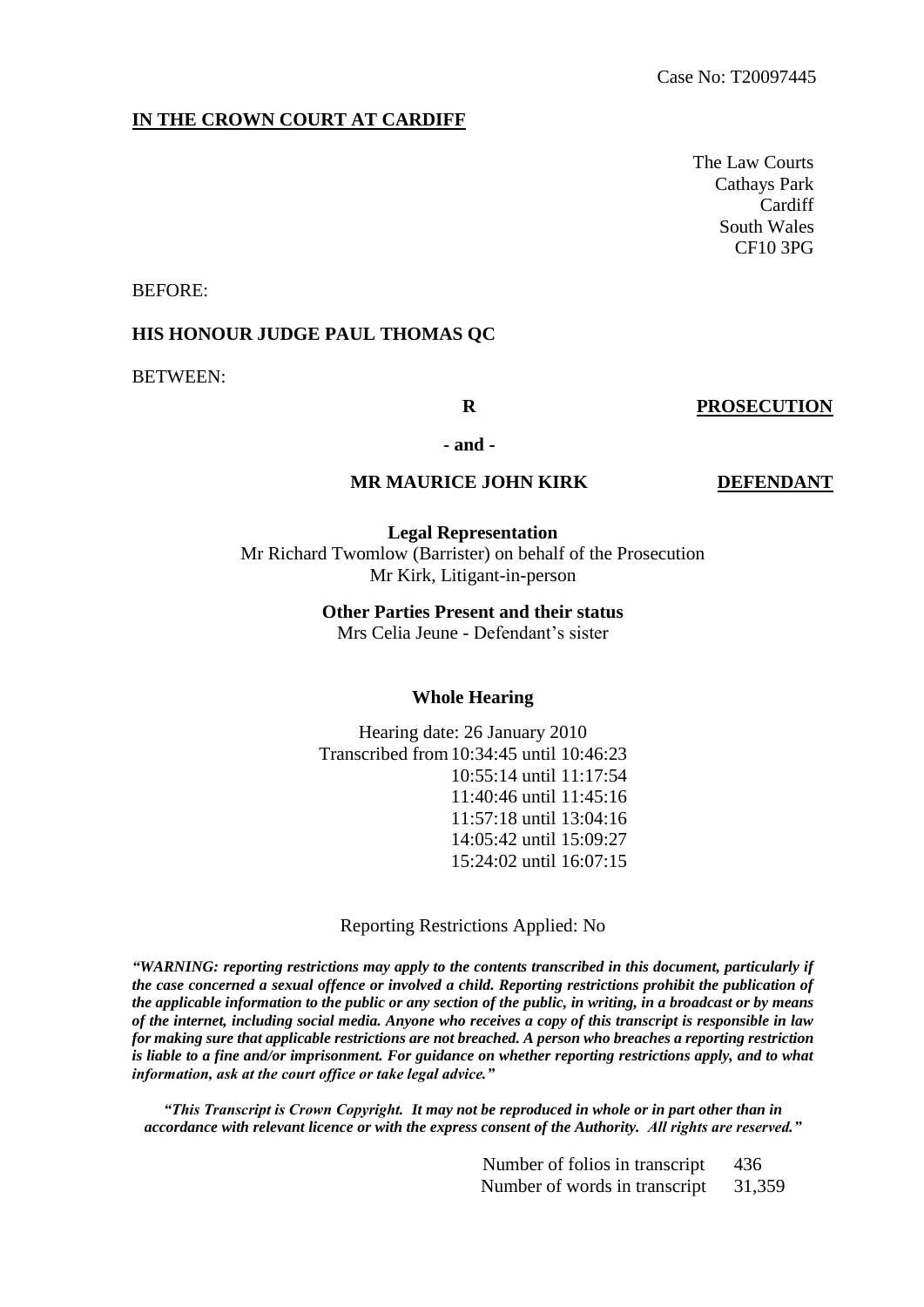**His Honour Judge Thomas:** Yes. Are you in a position to open the case, Mr Twomlow?

**B Mr Twomlow:** I'm in a position to open the case, subject to anything to be said about a Jury bundle or the videos, which were shown to Mr Kirk last night.

**His Honour Judge Thomas:** Yes. Mr Kirk, have you seen the, the Jury bundle?

**C**

**D**

**A**

(no audible response)

**His Honour Judge Thomas:** Do I take that as a yes?

**Mrs Jeune:** Your Honour, could I, could I speak to the Court?

**His Honour Judge Thomas:** In what capacity?

**E Mrs Jeune:** Well, Mr Werren isn't here this, today.

**His Honour Judge Thomas:** Yes.

**F Mr Twomlow:** Mr Werren indicated to me yesterday that he had hospital appointments which meant he couldn't attend again until Thursday.

**His Honour Judge Thomas:** Right.

**G**

**Mr Twomlow:** And so he is not going to be here till Thursday. I suspect that's why Mr Kirk's sister is addressing the Court now. I wasn't aware that was going to happen.

**H**

**His Honour Judge Thomas:** Are, are you in the capacity of a McKenzie friend?

**Mrs Jeune:** Sorry? I, actually, I have to say that the acoustics in here are terrible.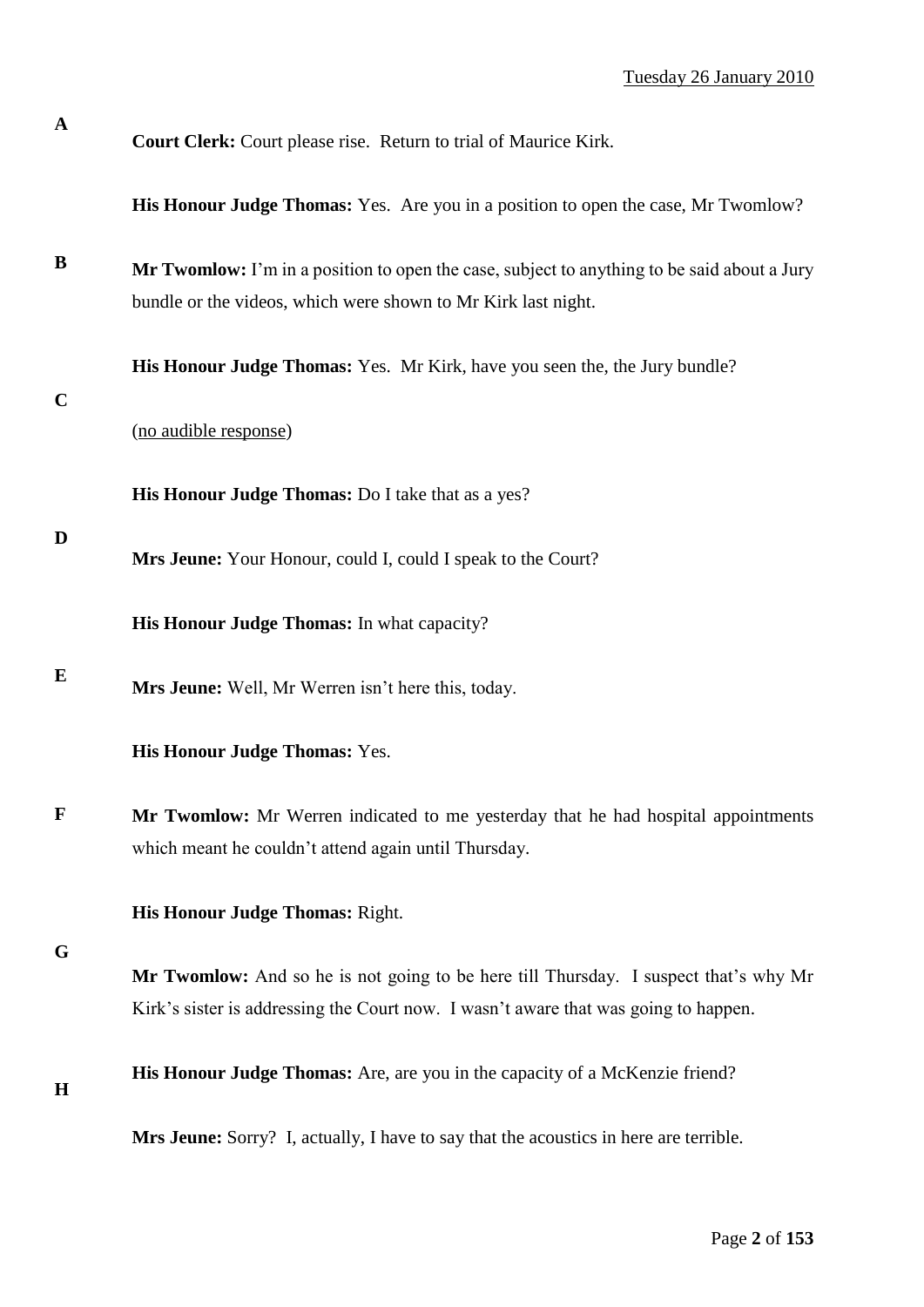|             | His Honour Judge Thomas: All right, I'll try and speak --                                                                                                                                         |
|-------------|---------------------------------------------------------------------------------------------------------------------------------------------------------------------------------------------------|
| A           | Mrs Jeune: It might be a family problem, but I --                                                                                                                                                 |
|             | His Honour Judge Thomas: I'll --                                                                                                                                                                  |
| B           | Mrs Jeune: Don't think so.                                                                                                                                                                        |
|             | <b>His Honour Judge Thomas:</b> I'll try and speak up. Yes, is there something you wish to say<br>on behalf of, of your brother?                                                                  |
| $\mathbf C$ | Mrs Jeune: Well, I, I would like to be able to talk for him as Mr Werren was able to in the<br>past, in a previous hearing on 26 October.                                                         |
| D           | His Honour Judge Thomas: Well, I'll need to look up to see whether you are legally able<br>to do so.                                                                                              |
|             | (defendant confers with his sister)                                                                                                                                                               |
| E           | His Honour Judge Thomas: Sorry, would, would you just bear with us? I have to find out<br>whether or not you have a legal right to speak on behalf of your brother. That's what I'm<br>doing now. |
| $\mathbf F$ | Mrs Jeune: Thank you.                                                                                                                                                                             |
|             | (pause)                                                                                                                                                                                           |
| G           | Mr Twomlow: I think Your Honour may be assisted by paragraph 2-22 at page 197, which<br>deals with rights of audience.                                                                            |
|             | His Honour Judge Thomas: Sorry, 2                                                                                                                                                                 |
| $\mathbf H$ | Mr Twomlow: 2, hyphen, 22 at page 197.                                                                                                                                                            |

**His Honour Judge Thomas:** Thank you.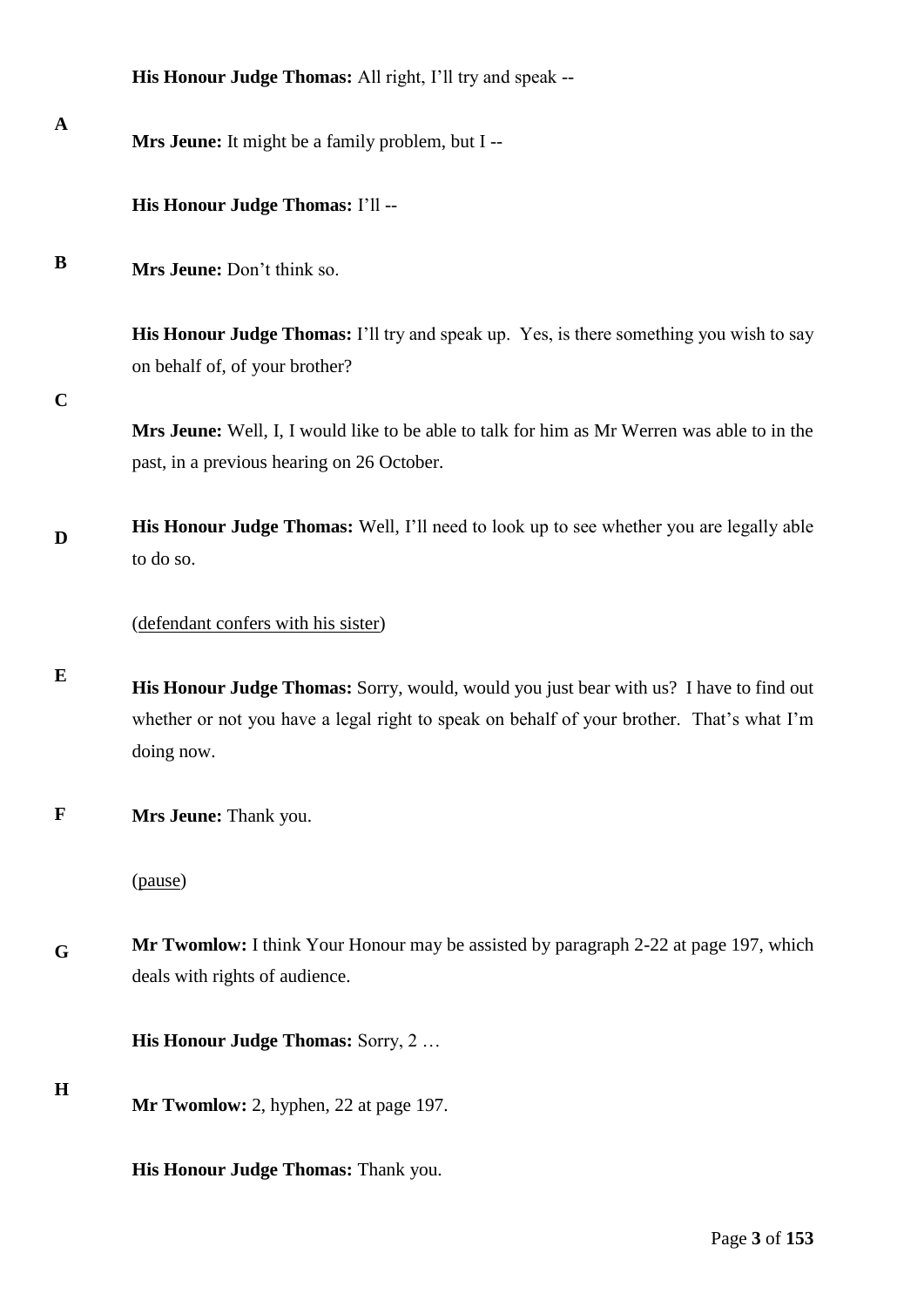| <b>Mr Twomlow:</b> Of the current edition of Archbold. |
|--------------------------------------------------------|
|--------------------------------------------------------|

(pause)

**His Honour Judge Thomas:** I'm looking, in fact, Mr Twomlow, at 4-41.

## **B**

**Mr Twomlow:** Yes, I, that's, *it,* the subject is covered in a number of places in, in Archbold, but 4-41.

**C His Honour Judge Thomas:** Yes.

(pause)

**D Mr Twomlow:** At, at, at the very end of that 4-41 it refers one back to 2-22 as to the rights of audience of persons other than counsel.

**His Honour Judge Thomas:** Yes.

**E Mr Twomlow:** And further up the page:

> "If the trial proceeds with the Defendant unrepresented, it is not appropriate to appoint an amicus curiae."

**F**

Whether that, which means a, a friend of the Court, I think, somebody to assist in general, rather than a representative.

**G His Honour Judge Thomas:** Yes, and my understanding is that someone can act as a McKenzie friend, as the old or possibly current phrase had it. That is to say, someone who can assist but not speak on behalf of the Defendant. Is that your understanding?

**H Mr Twomlow:** Well, in the civil Courts, that is the case. I've not known that to happen in the, in the Crown Court, and it doesn't appear to be covered in, as far as I can see, in any, in any part of Archbold. And it might take a little time to consider whether that is appropriate.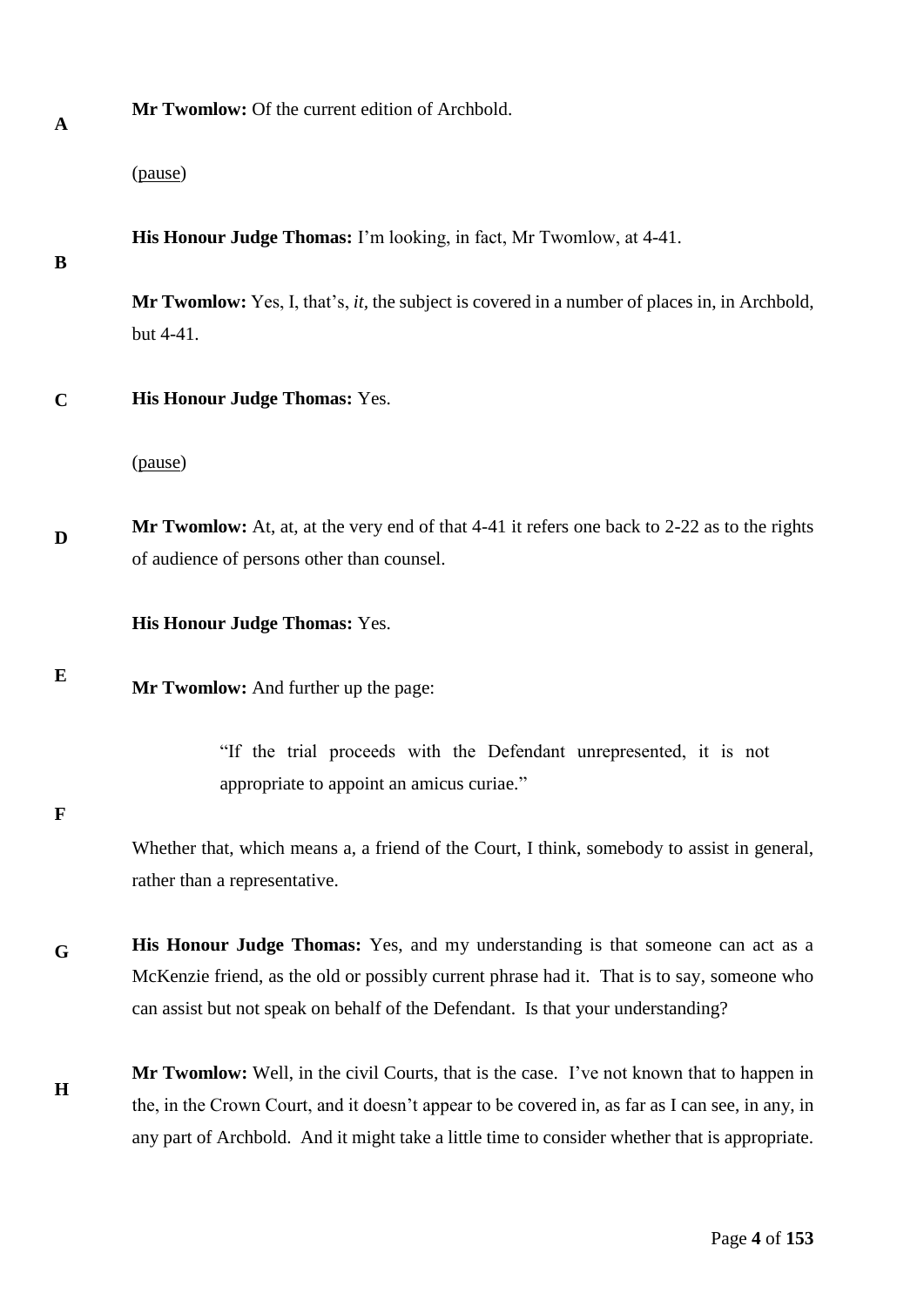I've, may I say I, I've no objection at all, at all to that happening if that is the practical way forward. But whether it's allowable is another matter.

**His Honour Judge Thomas:** Yes. It, it, it doesn't appear that you have the right to appear on behalf of your brother. That is to say, speak on his behalf. You can assist him.

**B** (defendant confers with his sister)

**Mrs Jeune:** Yes.

#### **C** (defendant confers with his sister)

**His Honour Judge Thomas:** As, as you have done. But I'm afraid that he has to speak on his own behalf, unless you are legally qualified.

**D**

**A**

**Mrs Jeune:** Well, unfortunately he's tried to, he has a lawyer who's trying to pursue access to medical records, which he's been denied. They are his medical records. And he's employed a lawyer to do that.

**E His Honour Judge Thomas:** Yes. Oh, well. The, the, the point at the moment is that you are not able to speak on his behalf, I'm afraid.

**Mrs Jeune:** Right.

**F**

**His Honour Judge Thomas:** What I will do is I will rise for a moment or two to consider that position further.

**G Mrs Jeune:** Yes.

> **His Honour Judge Thomas:** But I'm fairly sure that you do not have the right to speak on his behalf.

**H**

**Mrs Jeune:** Yes. I, I mean, I've come here, Your Honour, to try and help my brother because I've been fairly horrified at the access he's had, to try and defend himself.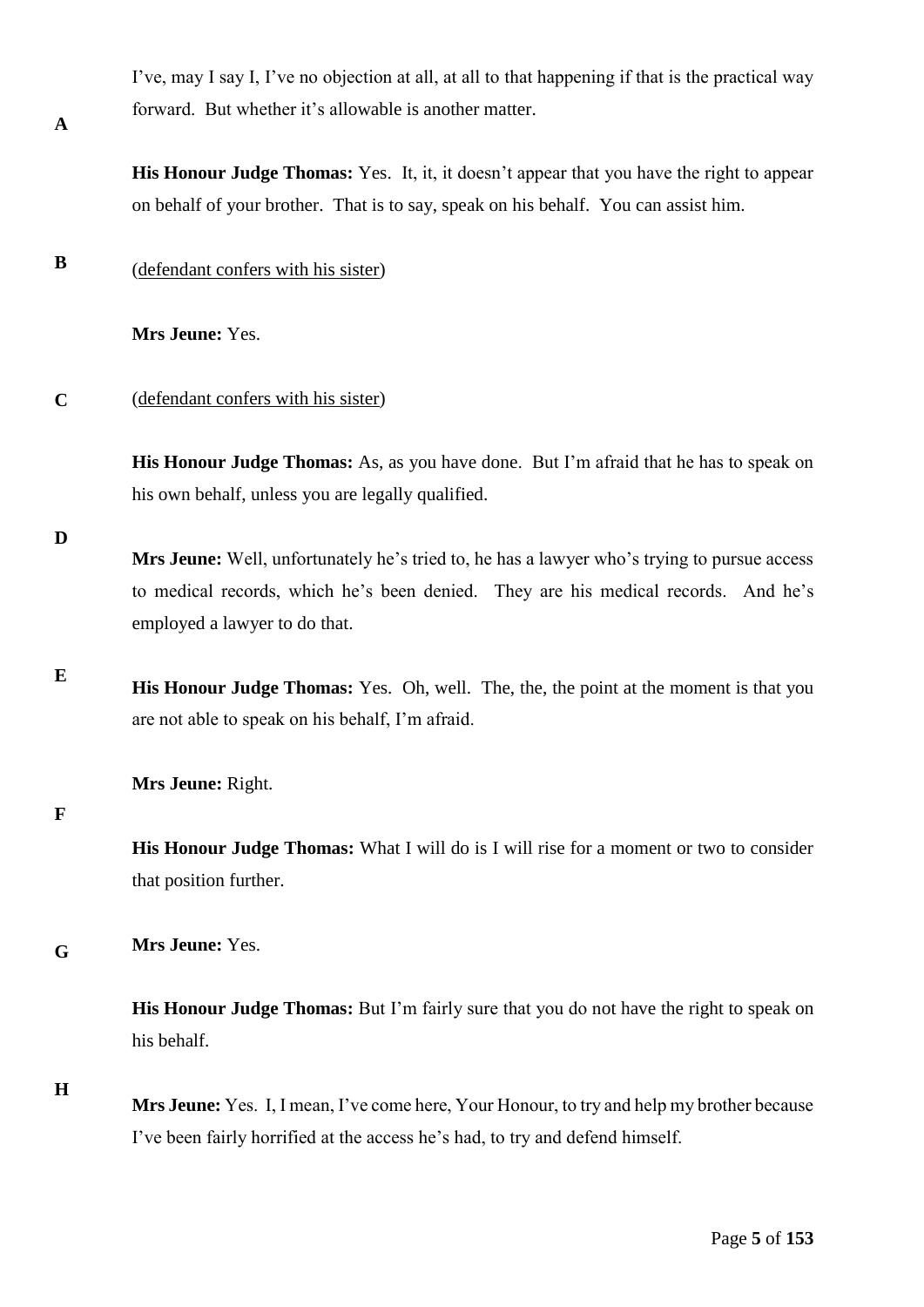**His Honour Judge Thomas:** Well, that --

**A B C D E F G H Mrs Jeune:** At every turn, he's denied. Letters are delayed and, you know, he can't get -- **His Honour Judge Thomas:** Well -- **Mrs Jeune:** Access to anything. **His Honour Judge Thomas:** I hear what you say. I've conducted some of the hearings and I've had access to the transcripts of other parts of the proceedings. I'm going to rise for the moment, just to make sure that I have this issue correct, but I don't think that you have the right to represent him as a spokesman. (defendant confers with his sister) **Mrs Jeune:** Could, sorry, could you explain again why you are leaving the room? **Mr Twomlow:** Your, Your, Your Honour, I, I, may I just, in an attempt to be helpful, say I would be, I'm afraid know her surname. (defendant confers with his sister) **Mr Twomlow:** I'm afraid I don't know the lady's surname. (defendant confers with his sister) **Mr Twomlow:** I would be perfectly happy to have a discussion with her about what points she, she wants made on Mr Kirk's behalf when the Court rises, if it's thought appropriate by Mr Kirk. If it's not, then I won't. **His Honour Judge Thomas:** Yes. **Mr Twomlow:** But I make that offer. That's …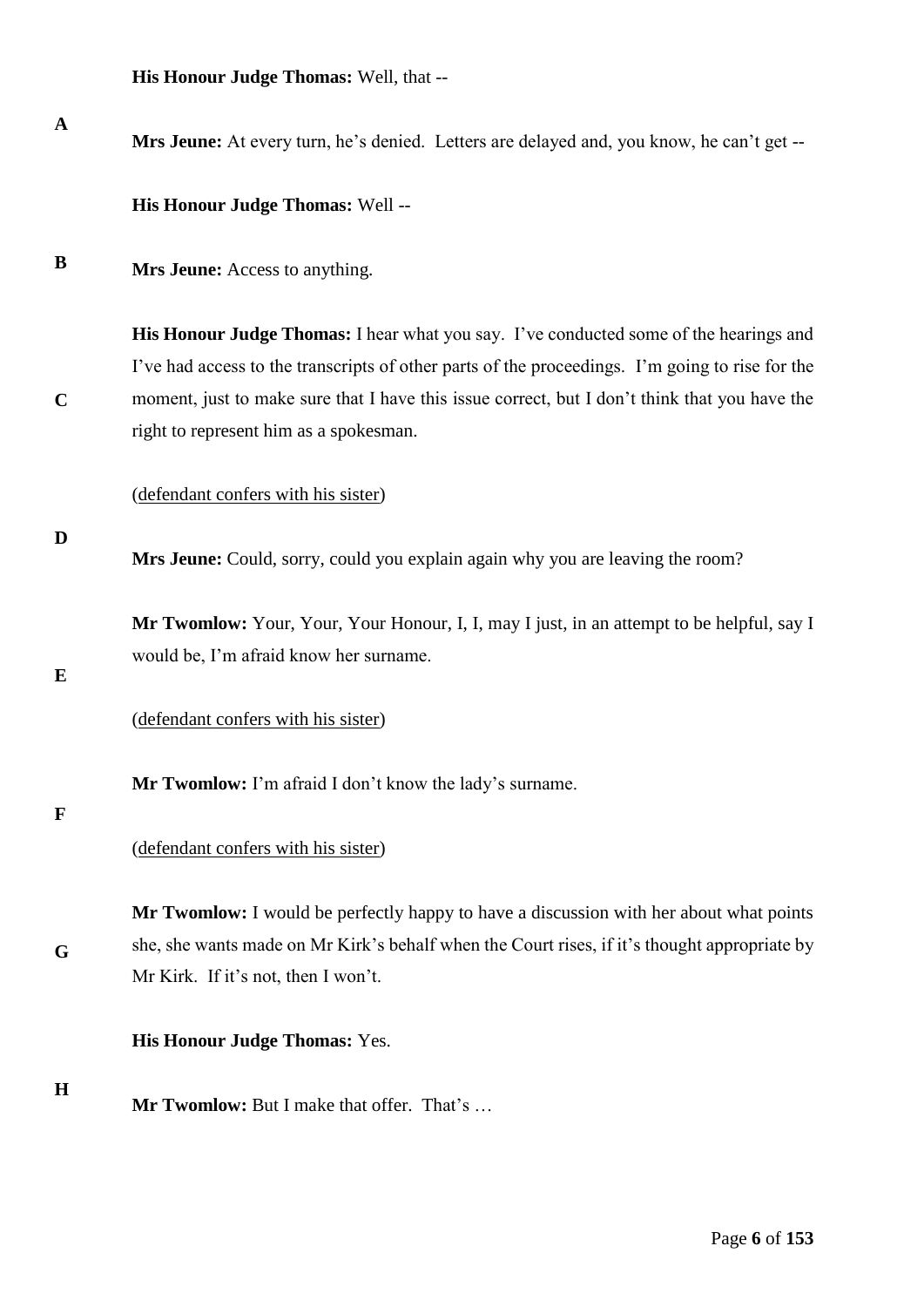|             | <b>His Honour Judge Thomas:</b> Well, let me just explain, in answer to the question that, that                                                                                         |
|-------------|-----------------------------------------------------------------------------------------------------------------------------------------------------------------------------------------|
| $\mathbf A$ | is posed. There are restrictions on who can act in the Crown Court. Barristers can, solicitors                                                                                          |
|             | with certain rights can and the Defendant in person can, but no, I'm afraid, an unqualified                                                                                             |
|             | person on his behalf. So I'm afraid, as from now, I'm not going to be able to address you.                                                                                              |
|             |                                                                                                                                                                                         |
| B           | (defendant confers with his sister)                                                                                                                                                     |
|             | His Honour Judge Thomas: Or vice versa.                                                                                                                                                 |
| $\mathbf C$ | (defendant confers with his sister)                                                                                                                                                     |
|             | Mrs Jeune: Could I just say that --                                                                                                                                                     |
|             | His Honour Judge Thomas: No, I'm, I'm sorry.                                                                                                                                            |
| D           | Mrs Jeune: One of the reports says that --                                                                                                                                              |
|             | His Honour Judge Thomas: Can I, can I just, can I --                                                                                                                                    |
| E           | Mrs Jeune: He --                                                                                                                                                                        |
|             | His Honour Judge Thomas: Just interrupt you? I'm sorry. You are not, I'm afraid,                                                                                                        |
| $\mathbf F$ | someone I can have address me on behalf of your brother. I'll just go out now to consider<br>that further, but that is my understanding of the law. And I want to just rise now to make |
|             | sure that I'm correct about that, and I will return after I have done so.                                                                                                               |
|             | Mrs Jeune: Yes, but he --                                                                                                                                                               |
| G           | His Honour Judge Thomas: Thank you.                                                                                                                                                     |
|             | Mrs Jeune: Believes he's in a web of conspiracy. This is the problem.                                                                                                                   |
| $\mathbf H$ | Court Clerk: Court please rise.                                                                                                                                                         |
|             | His Honour Judge Thomas: Thank you very much.                                                                                                                                           |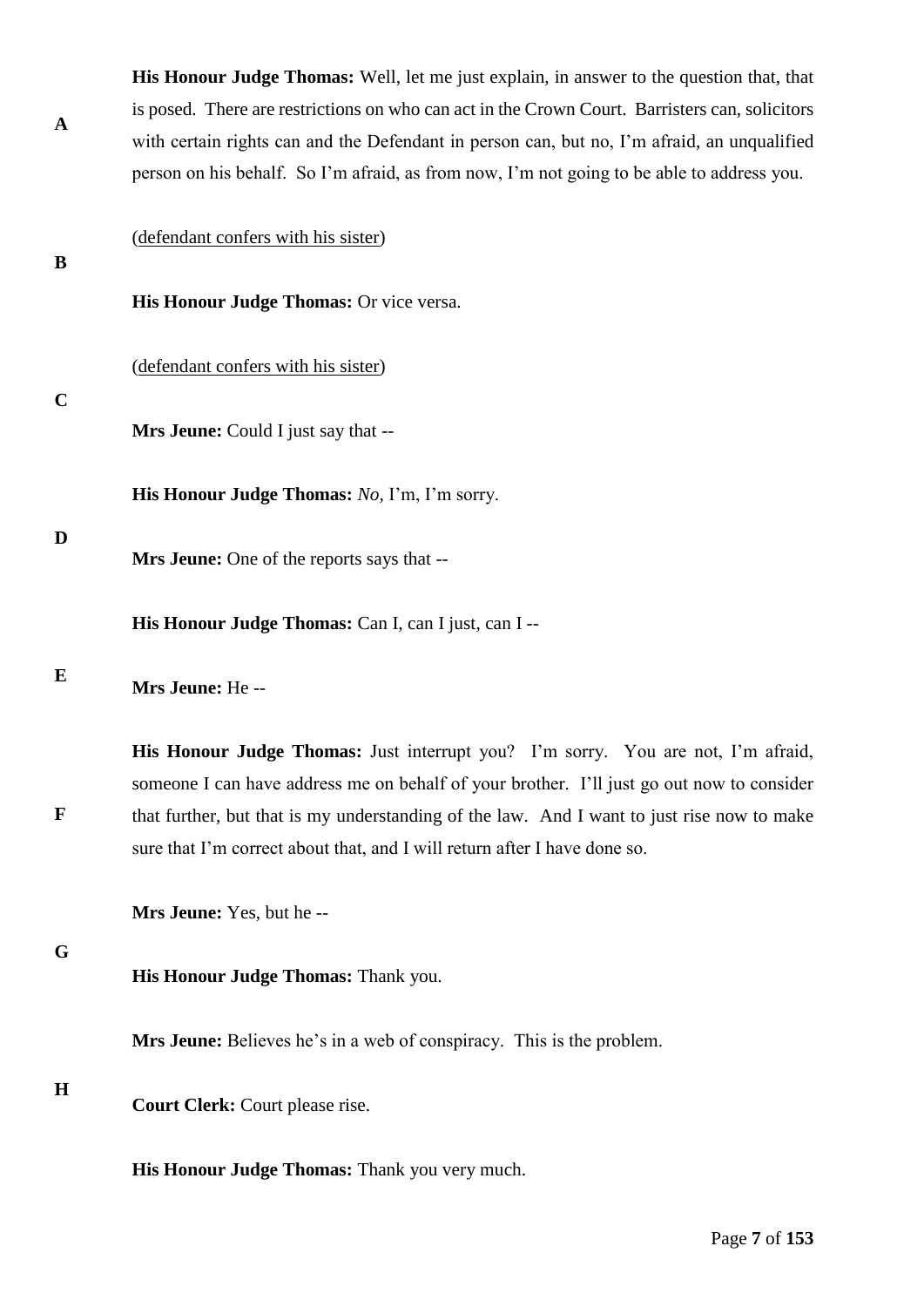| A           | (short adjournment)                                                                                                                                                                                                                                          |
|-------------|--------------------------------------------------------------------------------------------------------------------------------------------------------------------------------------------------------------------------------------------------------------|
|             | Court Clerk: Court please rise.                                                                                                                                                                                                                              |
| B           | (judge confers with clerk)                                                                                                                                                                                                                                   |
|             | His Honour Judge Thomas: Thank you. Yes, Mr Kirk, would you stand please?                                                                                                                                                                                    |
|             | (parties confer)                                                                                                                                                                                                                                             |
| $\mathbf C$ | His Honour Judge Thomas: I have carefully checked the law. I have carefully checked the<br>law, and there is no right, I'm afraid, for your sister to address the Court on your behalf. You<br>will have to do it on your own, off your own back. Thank you. |
| D           | (parties confer)                                                                                                                                                                                                                                             |
|             | His Honour Judge Thomas: No, would you stand again please, Mr Kirk.                                                                                                                                                                                          |
| E           | (parties confer)                                                                                                                                                                                                                                             |
|             | His Honour Judge Thomas: Would you stand please, Mr Kirk?                                                                                                                                                                                                    |
| $\mathbf F$ | Mr Kirk: I can't hear anything. I can't hear anything.                                                                                                                                                                                                       |
|             | Dock Officer: Stand up.<br>Mr Kirk: Excuse me?                                                                                                                                                                                                               |
| G           | Dock Officer: Yeah, go on. Can you, can you stand up?                                                                                                                                                                                                        |
|             | Mr Kirk: Sorry?                                                                                                                                                                                                                                              |
| $\bf H$     | Dock Officer: Can you stand up please, Sir? Thank you.                                                                                                                                                                                                       |
|             | Mr Kirk: Can, can you tell you that I can't hear what he says?                                                                                                                                                                                               |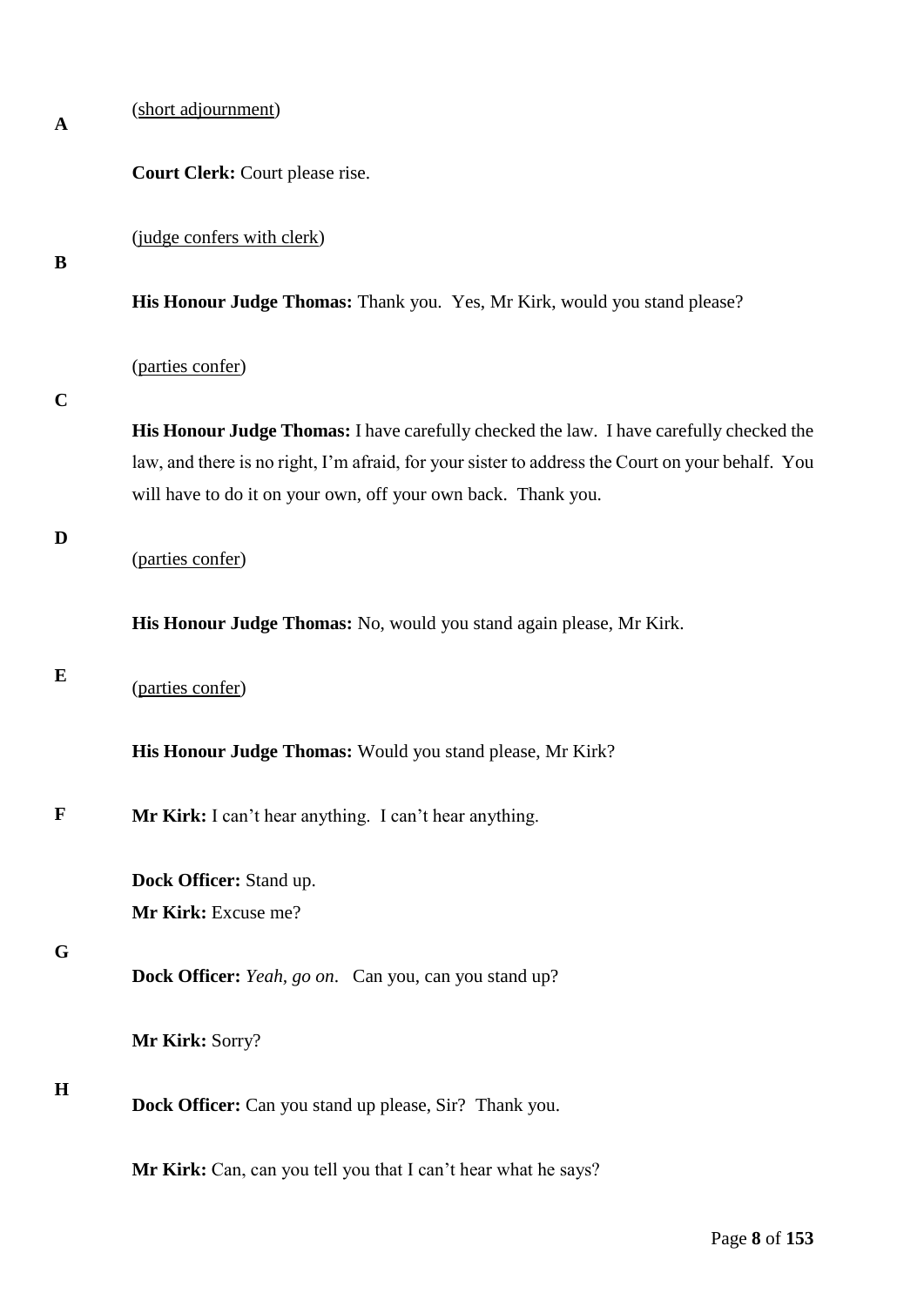| $\mathbf{A}$ | His Honour Judge Thomas: Yes. Your, your hearing appears to have deteriorated<br>overnight, Mr Kirk.                                                             |
|--------------|------------------------------------------------------------------------------------------------------------------------------------------------------------------|
|              | (parties confer)                                                                                                                                                 |
| B            | His Honour Judge Thomas: I'm afraid your sister is not able to act on your behalf.                                                                               |
|              | (parties confer)                                                                                                                                                 |
| $\mathbf C$  | His Honour Judge Thomas: Can you hear me?                                                                                                                        |
|              | Mr Kirk: Oh, it's far too loud. Hold it, Sir. Yes, I'm, I'm testing. I'm with you.                                                                               |
| D            | His Honour Judge Thomas: Good.                                                                                                                                   |
|              | Mr Kirk: I'm with you, yeah.                                                                                                                                     |
| ${\bf E}$    | <b>His Honour Judge Thomas:</b> I'm afraid, having looked up the law, that your sister is not<br>able to speak on your behalf.                                   |
| $\mathbf F$  | Mr Kirk: Sorry, I, it's cutting out. I, I, I want someone else to test this because I'm not<br>making this up. I heard you clearly, and in fact it was too loud. |
|              | (parties confer)                                                                                                                                                 |
| G            | His Honour Judge Thomas: Can you hear me?                                                                                                                        |
|              | Mr Kirk: (claps)                                                                                                                                                 |
| H            | (parties confer)                                                                                                                                                 |
|              | His Honour Judge Thomas: Well, I don't want to have the entire day punctuated by claps<br>when we test the equipment. Is there any better equipment?             |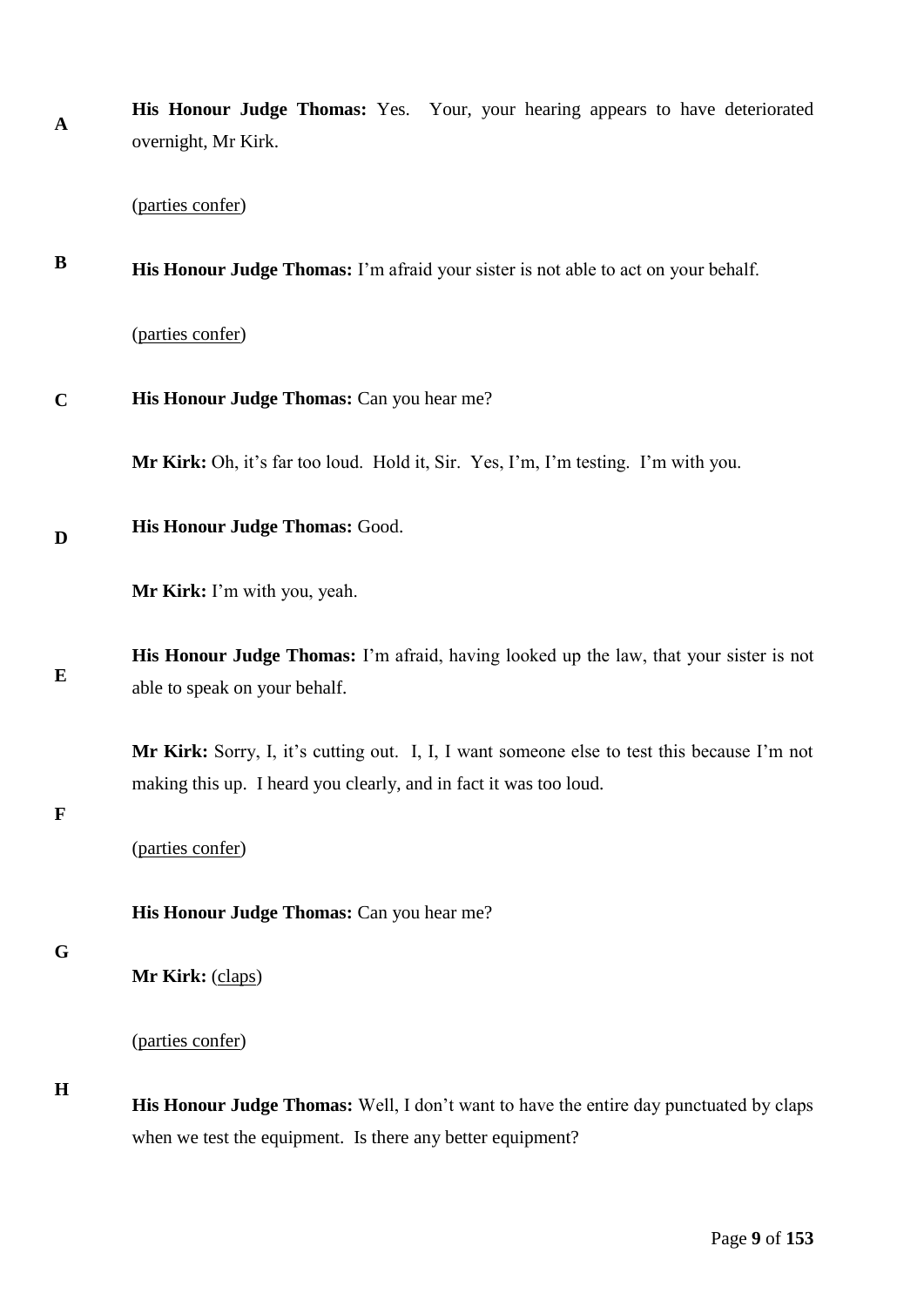**Mr Kirk:** No, no, I can hear you perfectly --

**A**

**His Honour Judge Thomas:** You can hear me --

**Mr Kirk:** Now.

- **B His Honour Judge Thomas:** Now. Good. I've looked up the law, Mr Kirk, and I'm afraid that there is no power or right for your sister to address the Court on your behalf. Now, what  $I -$
- **C Mr Kirk:** Yes.

**His Honour Judge Thomas:** What I need to know at this stage is two things. First of all, the Jury bundle that you've been shown, do you agree that that can go before the Jury?

**D**

**Mr Kirk:** But at a previous hearing Francis Werren spoke on my behalf at length. I had to buy the transcript at my own expense because I couldn't hear what he was saying. And it wasn't until a month later that I got the transcript. It was before Her Honour Eleri Rees, and to me, if you were prepared to accept a bail application from him without consulting me and you were sitting last time in Newport, last week, hearing a bail application that this person who apparently has no right of audience sends to your Clerk at Court without my knowledge, I had no, you would have, you checked that out in the hearing last time. I had no knowledge that you, he, he had set up a bail application.

**F**

**E**

**His Honour Judge Thomas:** Mr Werren did --

**Mr Kirk:** And yet he's not allowed --

**G**

**H**

**His Honour Judge Thomas:** Mr Werren did not address me in Newport. He didn't speak to me directly. And I have just told you that I've looked up the law. There's no power for anybody to address me. Now, what I've just asked you, Mr Kirk, and I'd like you please to concentrate your mind on this, is this matter. As far as the Jury bundle is concerned, that you've been provided with, do you have any objection to that going before the Jury? Yes or no please.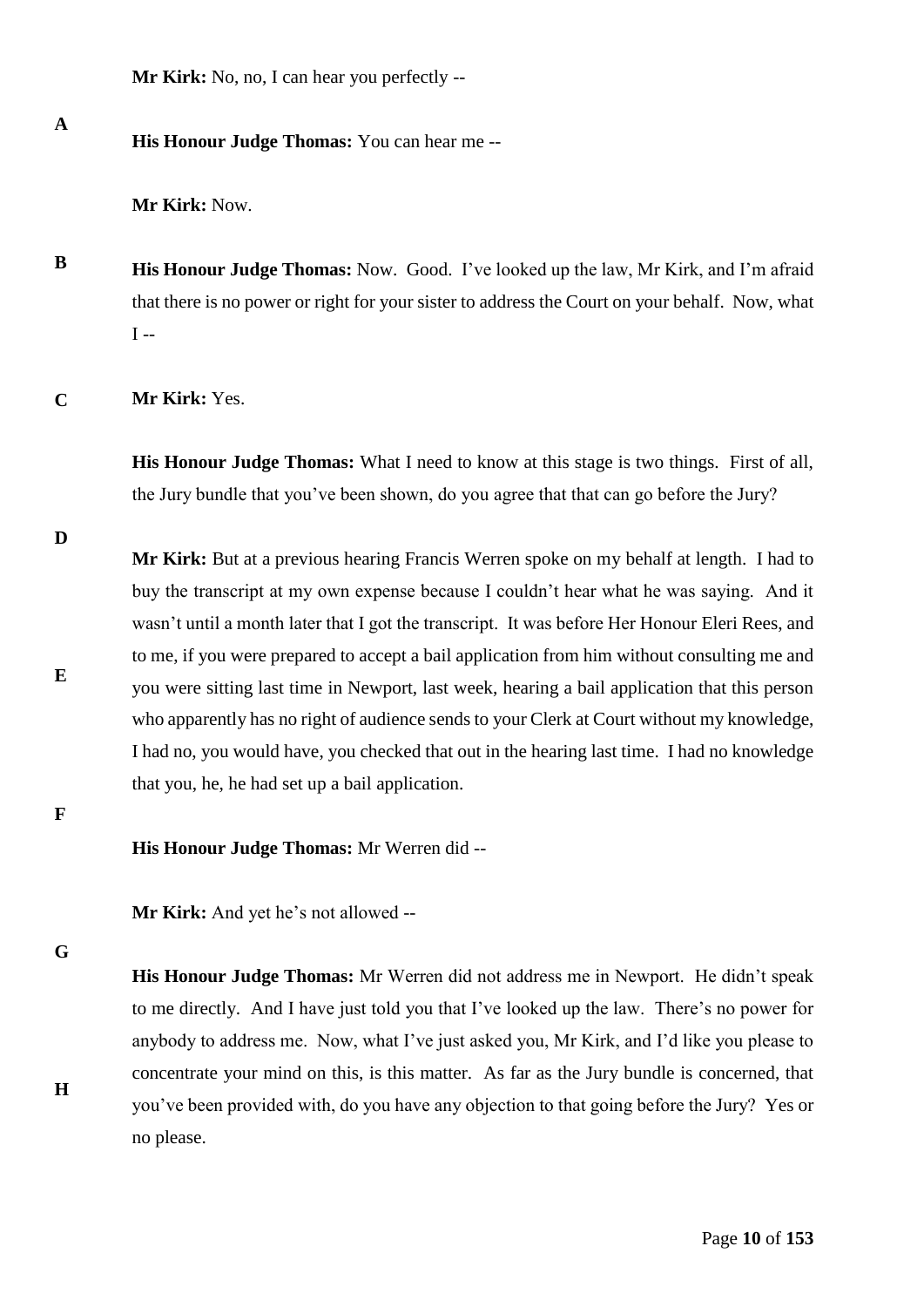**Mr Kirk:** When I first came before you, you accepted that it was a bail application laid before the Court by a Mr Francis Werren, who I hardly know. You then said that I had also put in a bail application. But I wasn't going to be fooled. I put it in writing to you that should there be a delay during the trial due to no fault of my own because the police have deliberately not given me proper disclosure to prepare a defence, I would like to take that opportunity, which is why my sister has come over also, to arrange specialist medical attention at my expense and asking for the custody of the Court to allow me to have medical attention during the delays that you are already experiencing today, to no fault of my own. Only yesterday the Prosecution had produced yet another gun. They could have given me this witness statement and so on months ago. This has now caused me concern about finding the people who went to see the aeroplane when it was for sale with me, when there was clearly a, another gun on it, which is now being described by many as ornamental ironmongery. I have to chase, and I have the name now today, of the lorry haulage firm that went to collect it, who knew there was ornamental ironmongery attached to it. This is all 12 years ago.

**His Honour Judge Thomas:** Now, Mr Kirk, the question that I asked you was, do you have any objection to the Jury bundle? Unless you directly address that question, I will allow the Jury bundle to go before the Jury. Now, could you please deal with that? Do you have any objection to the Jury bundle going before the Jury?

**Mr Kirk:** I do if you continue to refuse to let me pay for the photocopying of the undisclosed non sensitive material which is identified in over 300 mini files. The Prosecution this Saturday have given me an even, a great long list of information, how they've been travelling the country only in the last few weeks, gathering evidence which they knew about eight, two years ago, 12 years ago.

**G His Honour Judge Thomas:** Well, I'll have to take that answer --

**Mr Kirk:** Am I entitled --

**A**

**B**

**C**

**D**

**E**

**F**

**H His Honour Judge Thomas:** I have to take that answer then, Mr Kirk, that you do not have any objection to it. Mr Twomlow, is there any other matter that needs to be raised at this, at this stage? You did mention, I think, something else.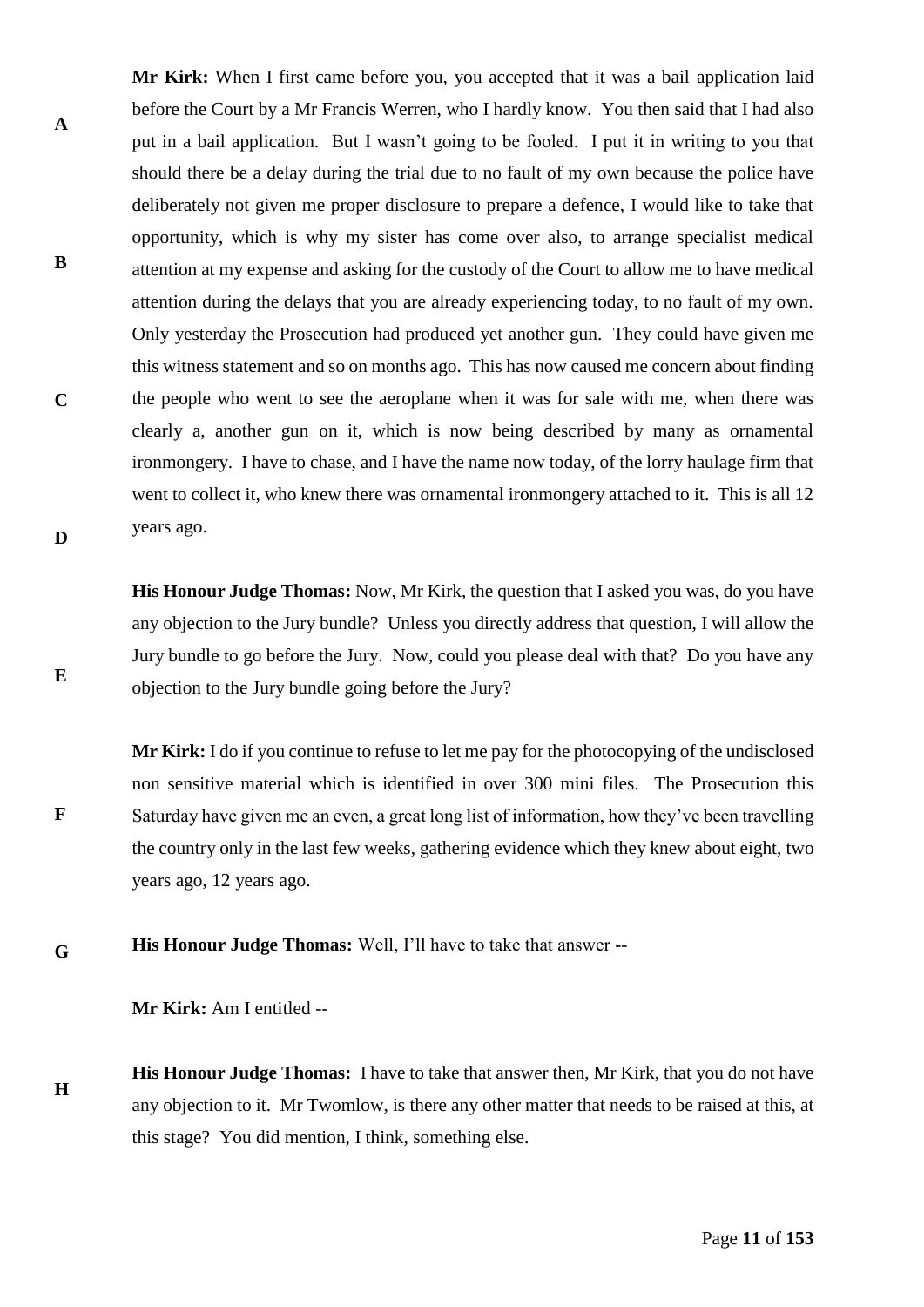**Mr Twomlow:** Not at this stage, no.

**A His Honour Judge Thomas:** Yes, and I also take it, unless you tell me specifically to the contrary, that you have no objection to the form in which the website is to be put before the Jury.

**B Mr Kirk:** Well, what alternative could you consider?

**His Honour Judge Thomas:** I just want to know if you have any objection to it.

**C Mr Kirk:** Do you mean just the two video films?

**His Honour Judge Thomas:** Are, are those the ones that we're talking about? Yes.

**D Mr Kirk:** Well, on their, oh, in their format, no, the actual, the way that the Prosecution have prepared that particular video. But they are out of context.

> **His Honour Judge Thomas:** Well, in that case you must explain the context when it comes to the time to cross-examine. Thank you very --

**E**

**Mr Kirk:** I see.

**His Honour Judge Thomas:** Much.

#### **F**

**His Honour Judge Thomas:** Thank you. Yes, can we have the Jury in then please?

#### **G**

**H**

(jury returns)

**His Honour Judge Thomas:** Well, good morning, members of the Jury. I know that I said we'd be starting at half past 10, and there's been a delay. I wish I could say I was confident there wouldn't be other delays on other days, but I'm afraid I can't. Please bear with me, and we'll try and keep them to a minimum. I see some of you shuddering with cold as you

**Mr Kirk:** Thank you.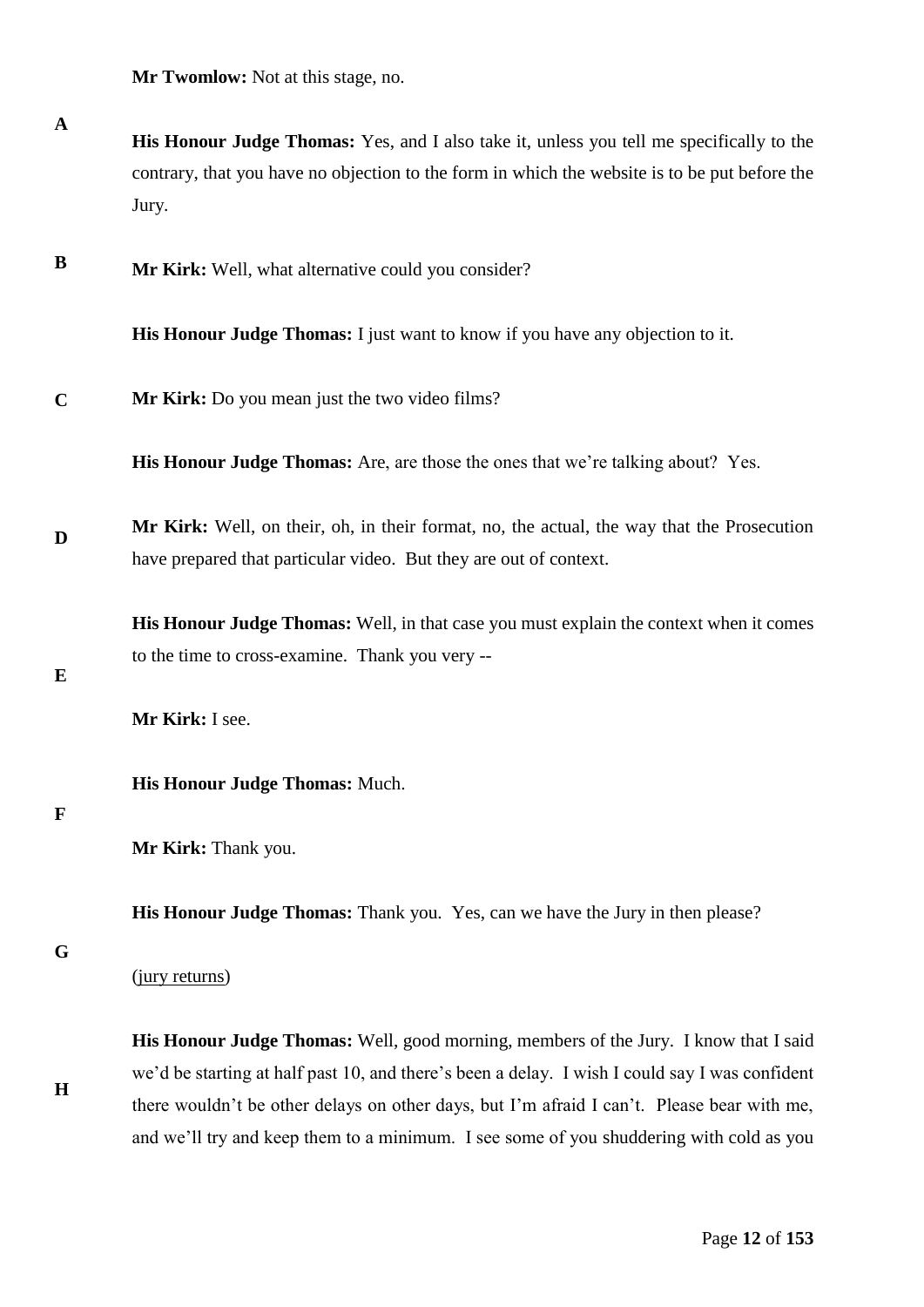come in. We'll try and do something about the heating, which is erratic, I'm afraid, to put it mildly. And we'll see if we can do something about that in the course of the morning.

The next thing that's going to happen is that he Prosecution will open their case to you. Yes, thank you, Mr Twomlow.

- **B C D Mr Twomlow:** May it please Your Honour, ladies and gentlemen of the Jury, I represent the Prosecution. The Defendant is Maurice John Kirk, who is representing himself. This case, ladies and gentlemen, is about that gun that you can see on the desk there in front of you. That is a Lewis machine gun. It's a type of gun which was invented as long ago as 1911, very nearly 100 years ago. But this particular gun may have been constructed for training or display purposes. It appears, according to expert evidence which you will hear during the course of this case, to comprise a combination of original Lewis gun components and other components which were non standard for that gun. The Prosecution say that it falls into the legal category of a prohibited weapon and that the Defendant Maurice Kirk had it in his possession and that he then sold it on, both of which would be offences if it is a prohibited weapon.
- **E** The Defendant Mr Kirk is a qualified veterinary surgeon who has practised in the Llantwit Major area of South Wales, and he's also a qualified pilot. He has a website, www.kirkflyingvet.com, of which you will hear something during the course of this case.

**F** Now, let me put before you, ladies and gentlemen, a bundle of documents which I hope will be of assistance to you while I explain the case and throughout the case. There are six files, including documents for you, one between two.

### (parties confer)

**G**

**A**

**Mr Twomlow:** And there's one for Your, Your Honour.

**His Honour Judge Thomas:** Thank you. Thank you very much.

- **H**
- (parties confer)

**Mr Twomlow:** You'll see an index at the very first blue page.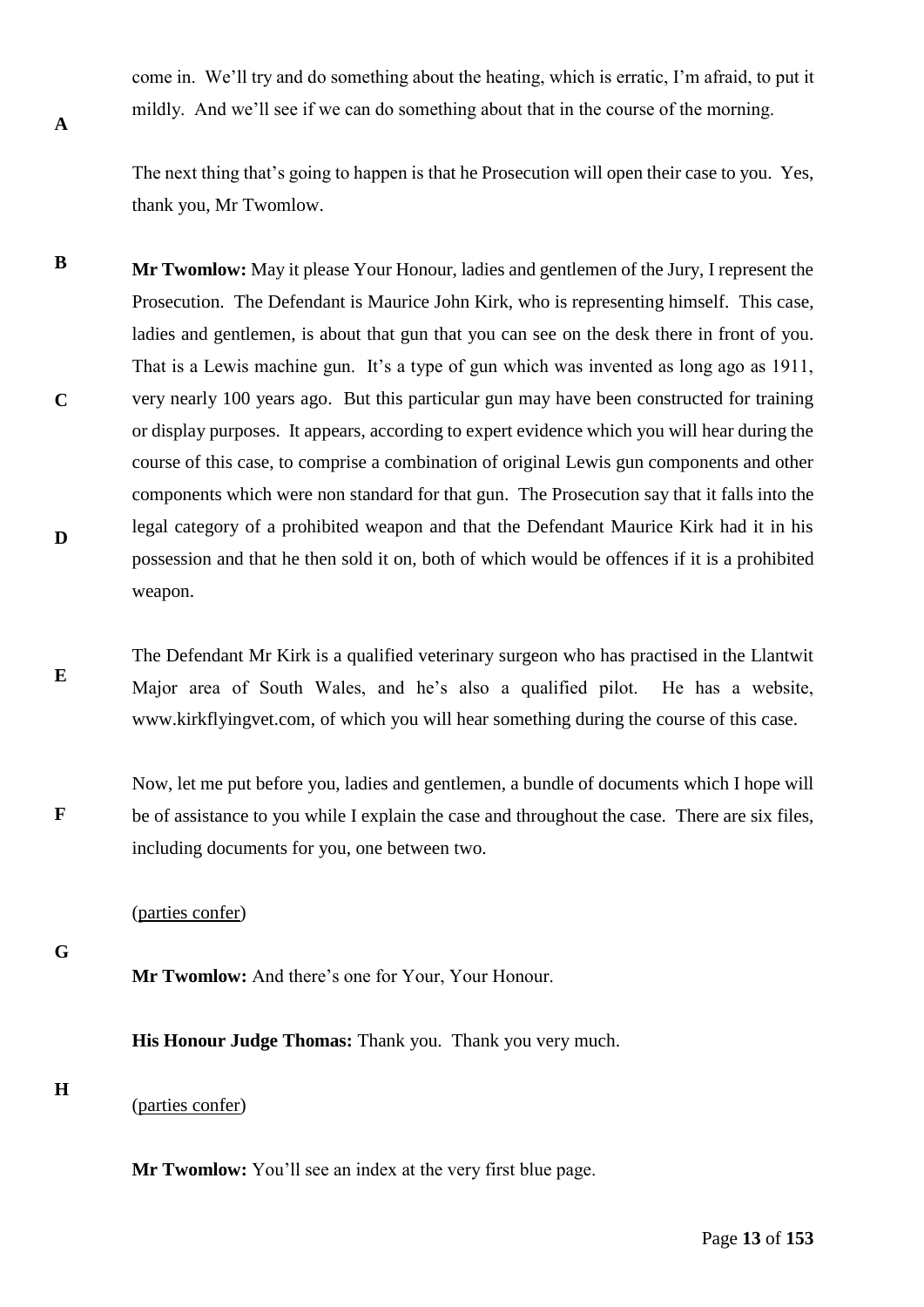**A**

(parties confer)

**Court Clerk:** You were given it yesterday*, another* --

**Mr Kirk:** I have --

## **B**

**Court Clerk:** *Bundle*.

**Mr Kirk:** I've been told that I have to get permission from the Judge.

### **C**

**His Honour Judge Thomas:** Sorry, for what?

**Court Clerk:** I think it's …

#### **D**

**Mr Kirk:** My papers are down below. Apparently for health and safety reasons, I'm not allowed to have them in the dock, but I would like to have the bundle that was given to me yesterday. I haven't had a chance to even read it. It may be the same one that's before the Jury.

## **E**

**His Honour Judge Thomas:** Now, Mr Kirk, you were given time yesterday to read it, and you had documents in the dock with you yesterday. I wonder if, please, dock officer, if this can be located. I understand there are many, many files downstairs. Is that right?

## **F**

**Dock Officer:** My understanding of it, Your Honour, was that Mr Kirk was given all his documents this morning but he refused to sign any papers acknowledging receipt --

**G His Honour Judge Thomas:** Well, that, that --

**Dock Officer:** For the --

**His Honour Judge Thomas:** May or may, they may --

## **H**

**Dock Officer:** Trial bundles.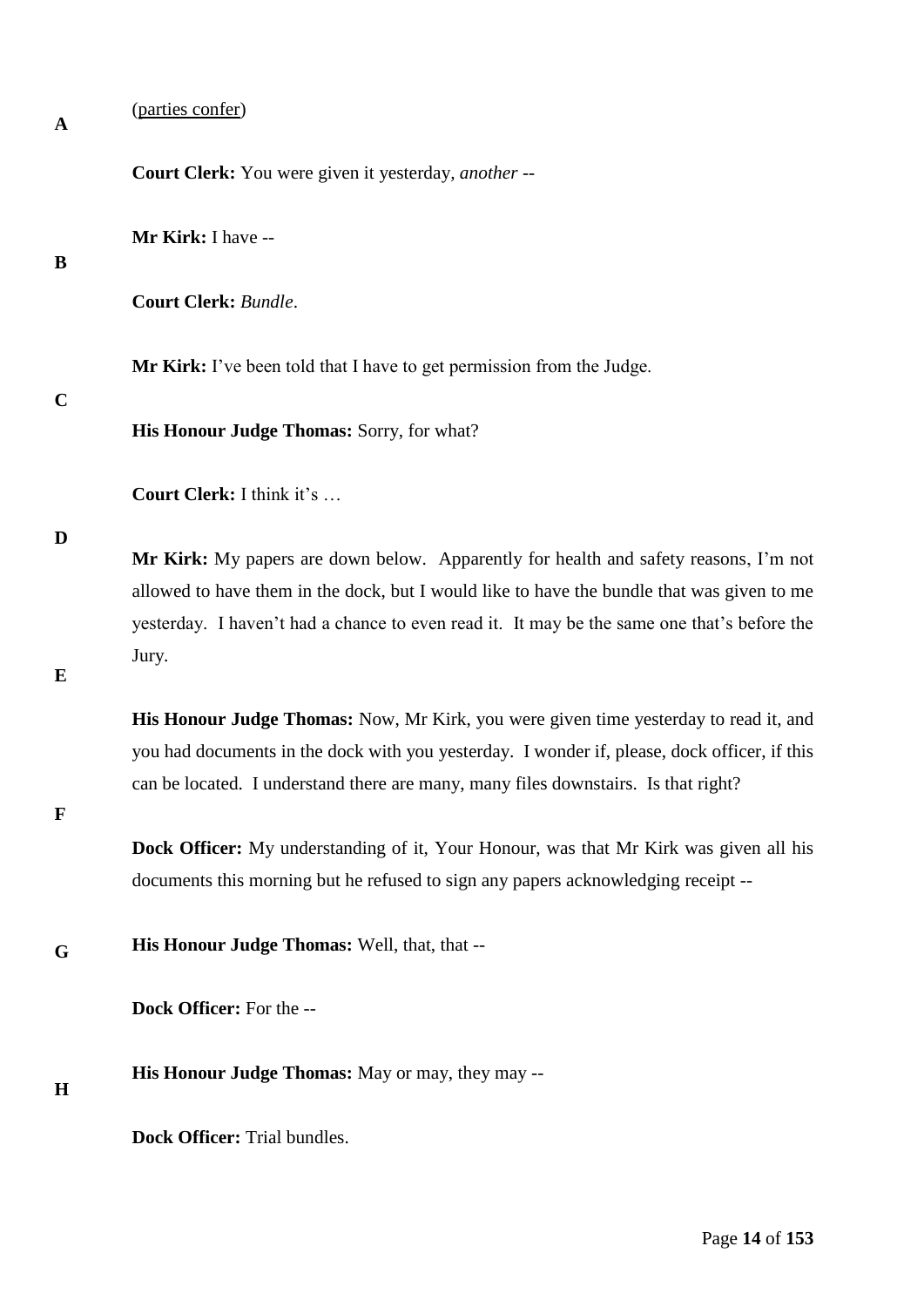**His Honour Judge Thomas:** Or may not be right, but can we please get a file like this, which is black? Thank you. In the meantime, is there a spare copy for Mr Kirk to look at?

**Mr Twomlow:** There, there isn't, I'm afraid. There were, there were enough done for Your Honour and ladies and gentlemen of the Jury, and because Mr Kirk had had his bundle yesterday.

**Mr Kirk:** There's one there. She doesn't need it.

**Mr Twomlow:** May I go on simply to explain the indictment?

**C**

**D**

**E**

**A**

**B**

**His Honour Judge Thomas:** Yes, please.

**Mr Twomlow:** Because Mr Kirk is familiar with the indictment. It appears at page 1 of the bundle, ladies and gentlemen. It's the document which sets out in writing the charges which are faced by Mr Kirk and which you will have to consider at the end of the evidence. Each count relates to his ownership and his possession of this Lewis machine gun. The Prosecution say, as I've told you, that it was a prohibited weapon under the Firearms Act 1968 because, as the name machine gun suggests, it was, in the words you can see at the end of each of the particulars of offence:

> "Designed or adapted so that two or more missiles could be successively discharged without repeated pressure on the trigger."

**F**

**G**

**H**

In other words, you pull the trigger and it fires thereafter automatically, as you would expect of a machine gun. Let me explain briefly the Prosecution case about the gun itself, which involves me telling you a little bit about the Firearms Act 1968. I should say straightaway, ladies and gentlemen, that matters of law are matters for His Honour and not for me, so anything that I tell you about the law is absolutely subject to any directions that His Honour gives you. If there's any difference between them, His Honour is right and I'm not. But I hope I'm going to be right.

Now, you will see in your indictment the elements of the offence which the Prosecution has to prove. Count 1, the statement of offence is: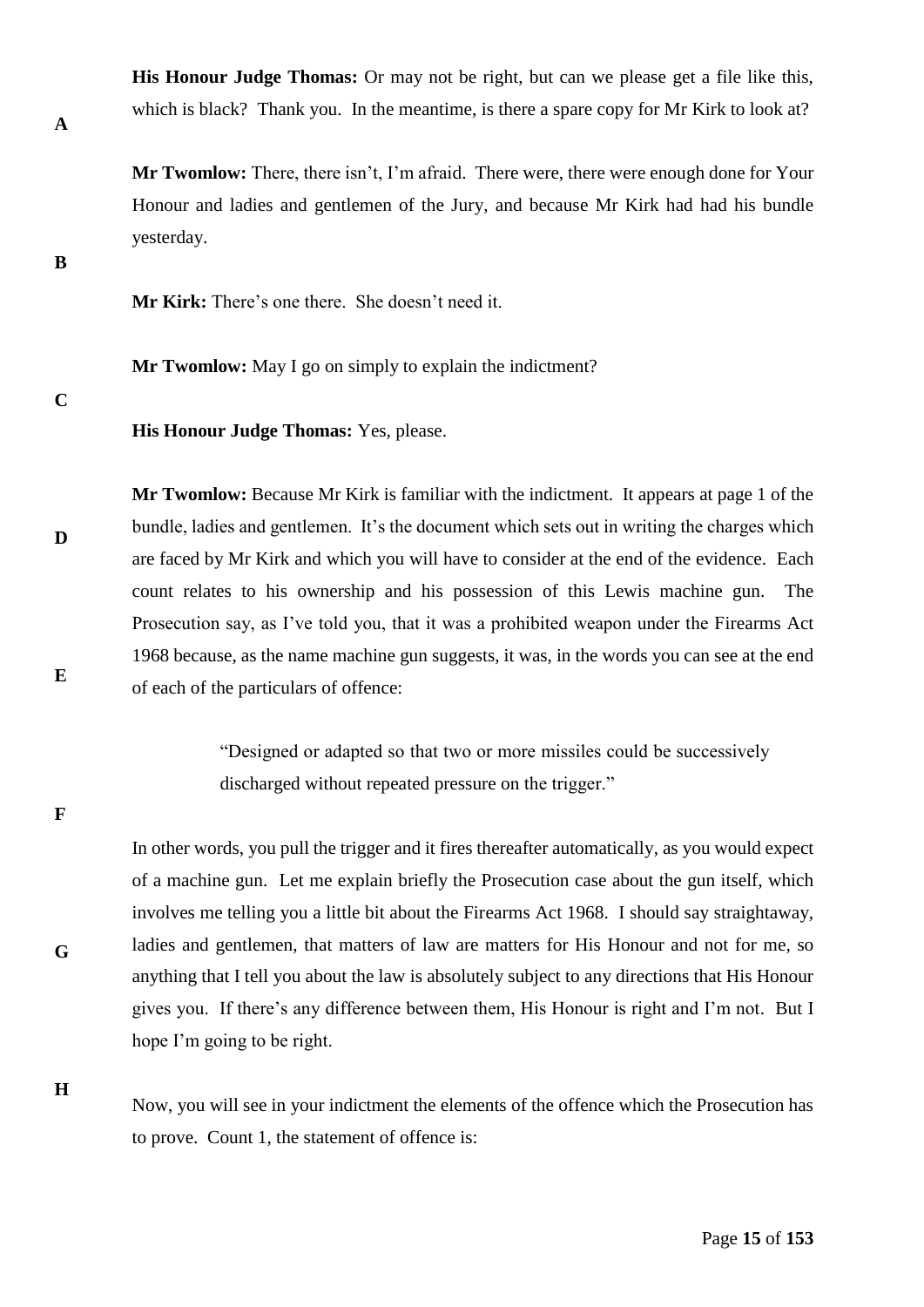"Possessing a prohibited weapon contrary to section  $5(1)(a)$  of the Firearms Act 1968."

And the particulars are that:

"Maurice John Kirk between the  $1<sup>st</sup>$  day of January 2008 and the  $23<sup>rd</sup>$  day of June 2009, without the authority of the Secretary of State, had in his possession a firearm, namely a Lewis machine gun, which was so designed or adapted that two or more missiles could be successively discharged without repeated pressure on the trigger."

**C**

**D**

**E**

**A**

**B**

A word about the dates. The Prosecution has to prove that at some time between those dates he had it in his possession. It doesn't have to prove that it was from the first date to the last date. Sometime between those dates, he had that item in his possession.

Count 2 is selling or transferring a prohibited weapon contrary to Section  $5(1)(a)$  of the Firearms Act, and the particulars are that between those same dates:

"Without the authority of the Secretary of State, he sold or transferred a firearm, namely a Lewis machine gun, which was so designed or adapted that two or more missiles could be successfully discharged without [repeating pressure on] repeated pressure on the trigger."

- **F G** Now, ladies and gentlemen, there's one matter that is relevant in this case because of something that Mr Kirk has said. It is possible for a gun which is a prohibited weapon to become legal to possess if it is deactivated, because it then is no longer a firearm. A firearm ceases to be a firearm if it's been rendered incapable of discharging any shot, bullet or other missile. That is relevant in this case because Mr, Mr Kirk told the person to whom he sold this gun that this weapon had been deactivated. In fact, it had not. It would still work, and it's been tested, and I'll tell you a little bit about that in a moment.
- **H** In the course of this case you will hear expert evidence about the gun from two witnesses called by the Prosecution. The first of those is Mr Andrew Huxtable, who is the National Ballistics Intelligence Service armourer, based at the Scientific Support Unit at Bridgend here in South Wales. He's responsible for the initial intake and examination of all firearms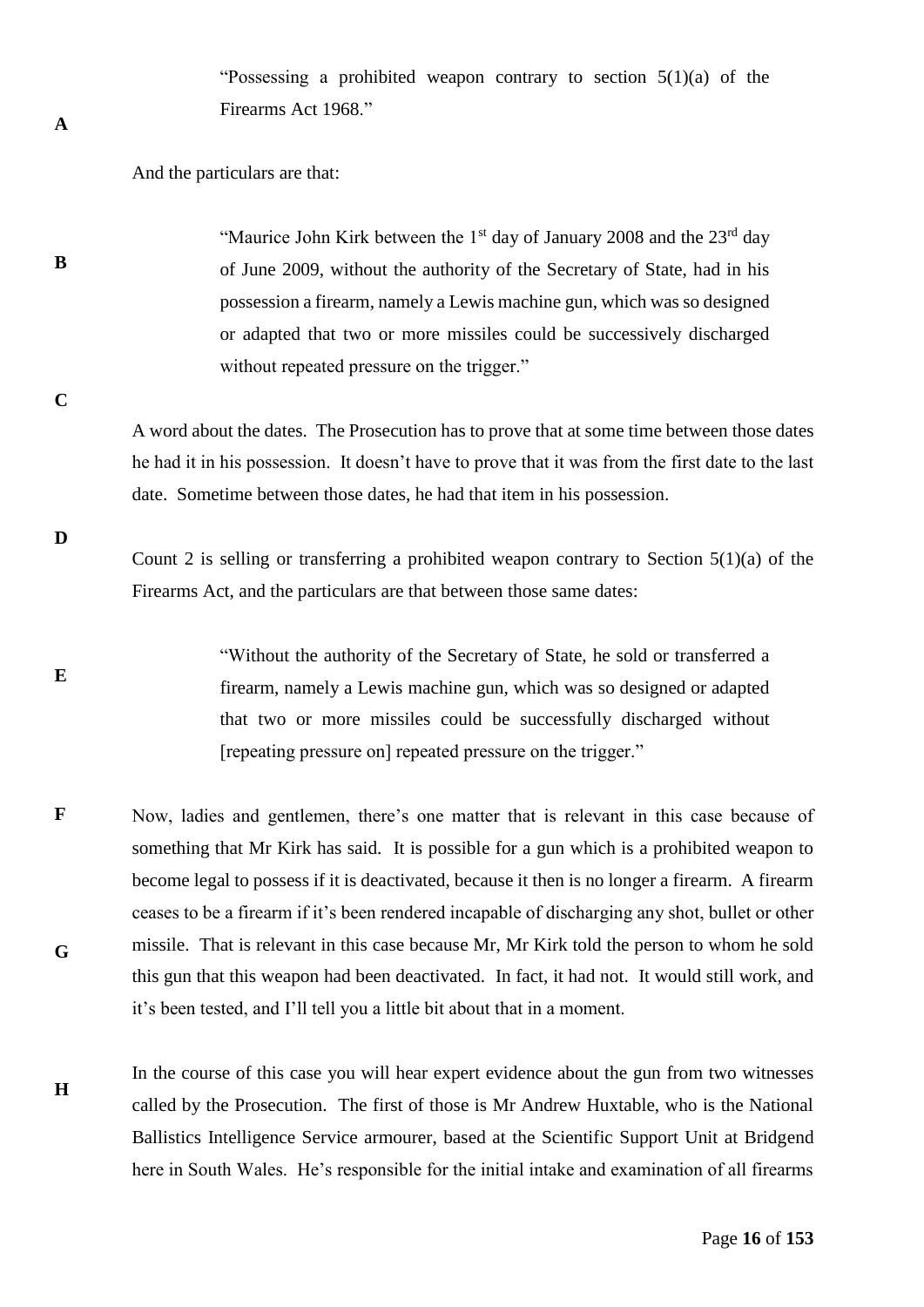for South Wales Police, Dyfed Powys Police and Gwent Police. He also previously served for five and a half years with the Royal Electrical and Mechanical Engineers as an armourer. You'll also hear from Mr Philip Rydeard, who is a senior forensic scientist based at the Northern Firearms Unit, who is specialised in the examination of firearms, ammunition and related items, since 1998, so for 12 years. And he has 45 years' experience altogether, in the handling and use of firearms.

Both those gentlemen have examined this gun in the state in which it now is. It can still be fired, though it can no longer still be fired in the automatic mode I've told you about, simply by keeping the finger on the trigger. It will fire a single shot. It will fire not only ammunition of its era but it will fire a modern cartridge. In Mr Huxtable's opinion it has not been deactivated. Mr Huxtable is of the opinion that the gun is a firearm, and it falls within Section 5 of the Firearms Act as being a prohibited weapon because it is a firearm which is:

"So designed or adapted that two or more missiles can be successively discharged without repeated pressure on the trigger."

The words in the count on the indictment, or both counts.

**A**

**B**

**C**

**D**

**G**

**E F** Mr Rydeard, as far as he is concerned, in his opinion, the Lewis gun fulfils the requirements of a firearm. He doesn't consider that the weapon has been deactivated. He in fact test fired the gun. It worked. He is, he is of the opinion that the fact that it could now only fire a single shot at a time does not prevent it, within the legislation, from being a prohibited weapon. It was designed to do so.

You'll also hear evidence from Richard Mabbitt, who is employed by the Worshipful Company of Gunmakers. He examined the gun simply to see whether it had been deactivated, and his conclusion was that it had not been deactivated.

Let me tell you now, ladies and gentlemen, a, a little about the facts of the case. Has Mr Kirk now received his Jury bundle? Because I'm going to refer to it.

**H Dock Officer:** It can't be located, Sir. There's so much documents, Sir, we just can't find it at the moment.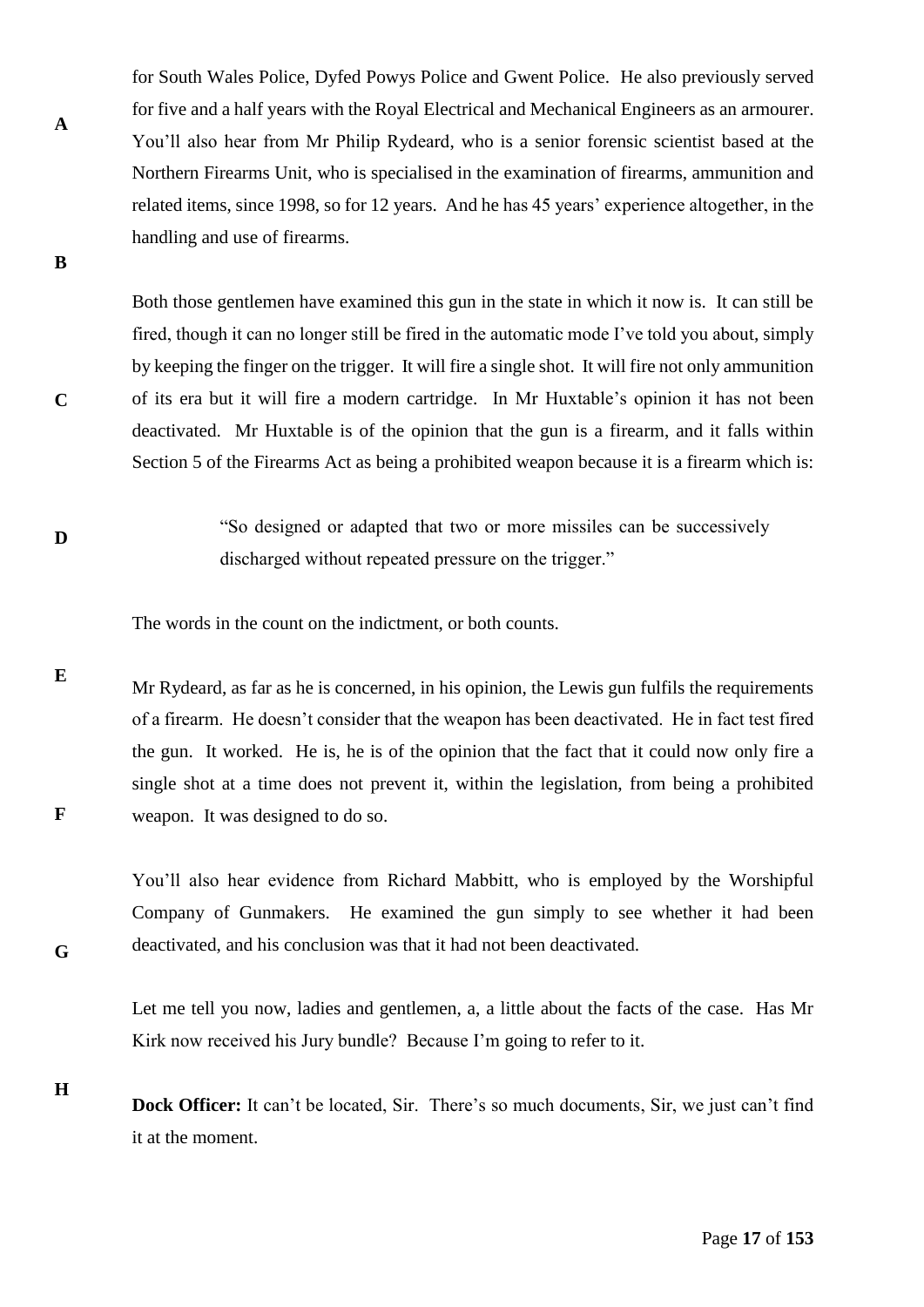|  |  |  | His Honour Judge Thomas: Right. So -- |  |  |
|--|--|--|---------------------------------------|--|--|
|--|--|--|---------------------------------------|--|--|

| $\mathbf A$ | Mr Twomlow: I am --                                                                                                                                                                                                                                      |
|-------------|----------------------------------------------------------------------------------------------------------------------------------------------------------------------------------------------------------------------------------------------------------|
|             | His Honour Judge Thomas: Mr, Mr Kirk at the moment does not have a bundle.                                                                                                                                                                               |
| B           | Mr Twomlow: No.                                                                                                                                                                                                                                          |
|             | His Honour Judge Thomas: Mr Kirk, would you know where to put your hands on it in the<br>cells?                                                                                                                                                          |
| $\mathbf C$ | Mr Kirk: If I'm allowed back to my cell voluntarily, yes.                                                                                                                                                                                                |
| D           | His Honour Judge Thomas: Well, I will give you time to look for it. And clearly it'll mean<br>a, a brief disruption, members of the Jury, but it's important, of course, that Mr Kirk follows<br>the case against him in detail, as you will appreciate. |
|             | Mr Kirk: Well                                                                                                                                                                                                                                            |
| E           | His Honour Judge Thomas: Now, you may grab the opportunity for a cup of tea or coffee.<br>I'm not sure you're going to get another one this, this morning. Thank you.                                                                                    |
| $\mathbf F$ | (jury retires)                                                                                                                                                                                                                                           |
|             | His Honour Judge Thomas: Yes, if you could take Mr Kirk back then please, thank you<br>very much.                                                                                                                                                        |
| G           | (defendant confers with dock officer)                                                                                                                                                                                                                    |
|             | His Honour Judge Thomas: And I'll rise, thank you.                                                                                                                                                                                                       |
| H           | Court Clerk: Court please rise.                                                                                                                                                                                                                          |
|             | (short adjournment)                                                                                                                                                                                                                                      |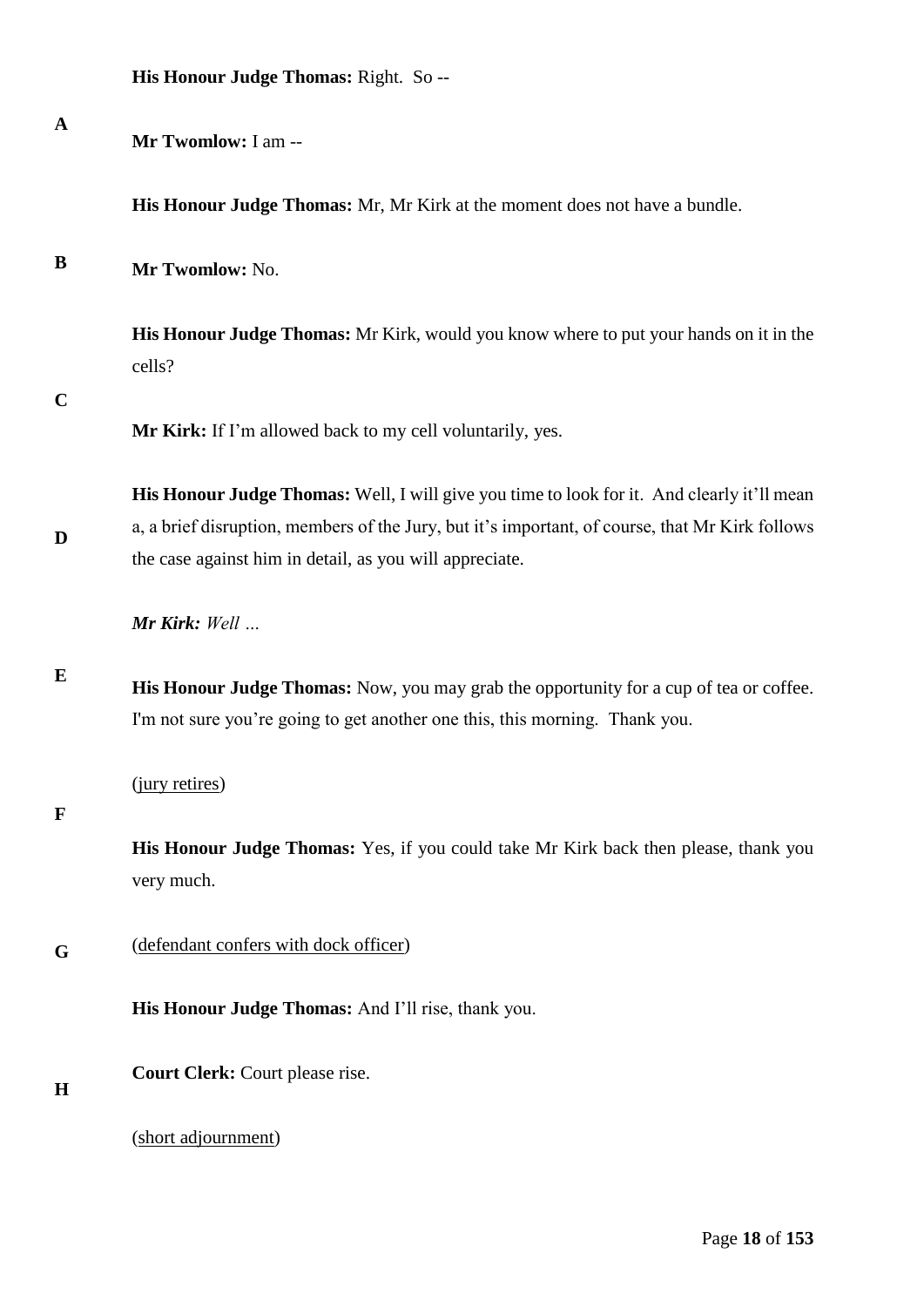| <b>Court Clerk:</b> Court please rise. |  |  |  |  |  |
|----------------------------------------|--|--|--|--|--|
|----------------------------------------|--|--|--|--|--|

| $\mathbf A$ | (defendant confers with dock officer)                                                                                |
|-------------|----------------------------------------------------------------------------------------------------------------------|
|             | His Honour Judge Thomas: Yes.                                                                                        |
| B           | (defendant confers with dock officer)                                                                                |
|             | <b>His Honour Judge Thomas:</b> What's the position now? Do we know?                                                 |
| $\mathbf C$ | Mr Twomlow: Well, I understand that Mr Kirk still does not have his Jury bundle, although<br>he's been to the cells. |
|             | (defendant confers with dock officer)                                                                                |
| D           | His Honour Judge Thomas: Right.                                                                                      |
|             | (defendant confers with dock officer)                                                                                |
| E           | Mr Twomlow: He's --                                                                                                  |
| $\mathbf F$ | <b>His Honour Judge Thomas:</b> Mr Kirk, what's the position please? Have you got your Jury<br>bundle?               |
|             | (parties confer)                                                                                                     |
|             | His Honour Judge Thomas: Can you hear?                                                                               |
| G           | Dock Officer: No, Your Honour.                                                                                       |
|             | Court Clerk: We've reported the fault, Your Honour.                                                                  |
| $\mathbf H$ | His Honour Judge Thomas: Can you see if you can rectify it by, by --                                                 |
|             | Mr Kirk: If he just speaks up, I can hear you, but I can't hear the Prosecution.                                     |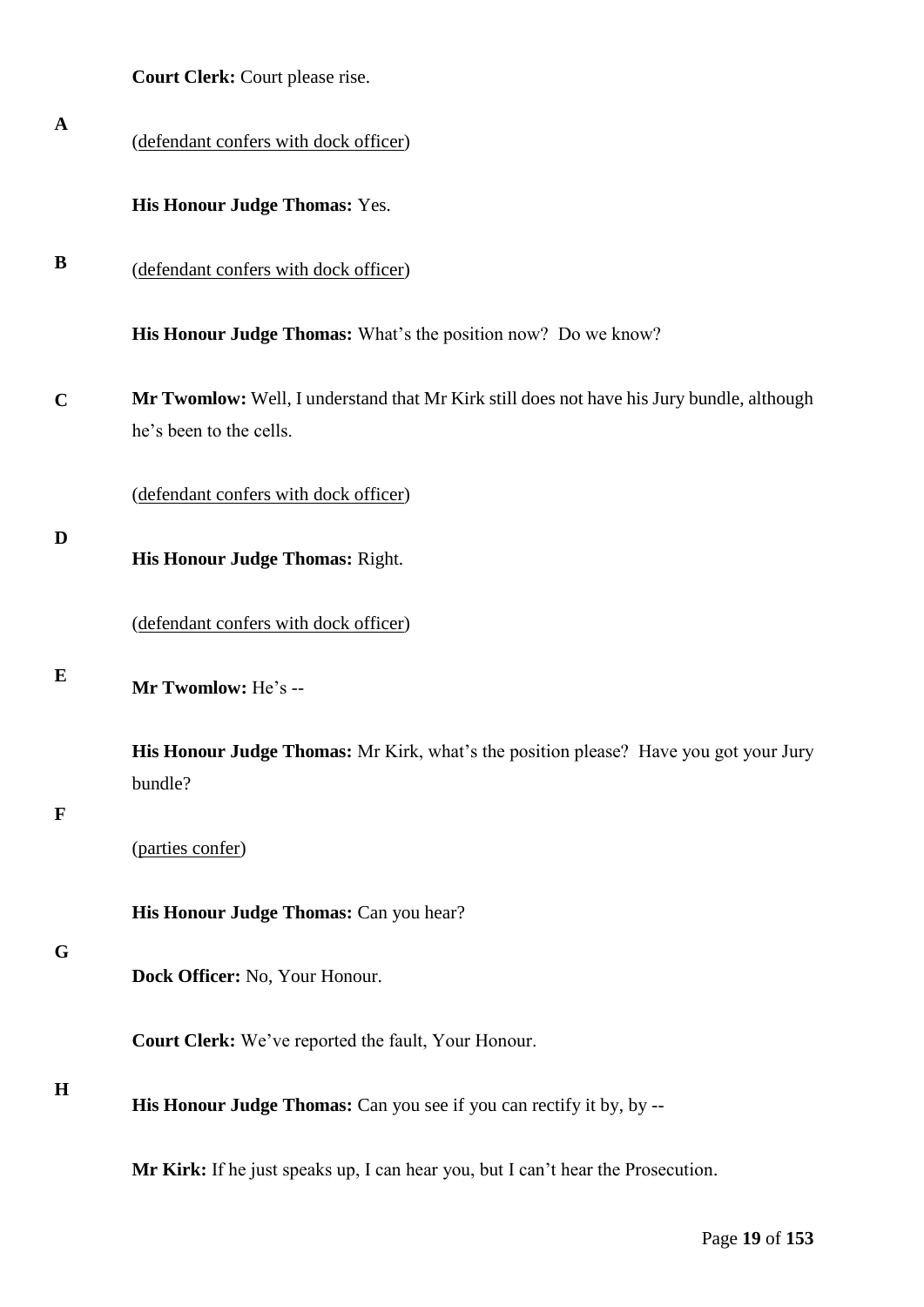**His Honour Judge Thomas:** Right.

**Mr Kirk:** If he just speaks a little louder when he's *speaking to the* Jury, let's get on with this please.

**B His Honour Judge Thomas:** All right. So you're content, are you, having seen your Jury bundle, to continue now in front of the Jury?

**Mr Kirk:** No, I haven't seen it because they won't let me get at my papers. They're now saying, what they said this morning was false, by the way.

**His Honour Judge Thomas:** Right, so you've been asked --

**D Mr Kirk:** That I now --

**His Honour Judge Thomas:** Have you *to* --

**E**

**F**

**H**

**A**

**C**

**Mr Kirk:** Have to sign --

**His Honour Judge Thomas:** You've been asked to sign for your documents, have you?

**Mr Kirk:** Yeah*, no,* they are now saying that it's a health, they were saying that it's a health and safety problem to have my legal papers in Court. And I said, how absurd. Now they are saying that I have to sign pieces of paper for them to open a file, a box, I mean. There are about 15 boxes down there. There are about 60 files.

**G His Honour Judge Thomas:** Yes, you have to --

**Mr Kirk:** *They're --* 

**His Honour Judge Thomas:** Sign. You have --

**Mr Kirk:** They're all --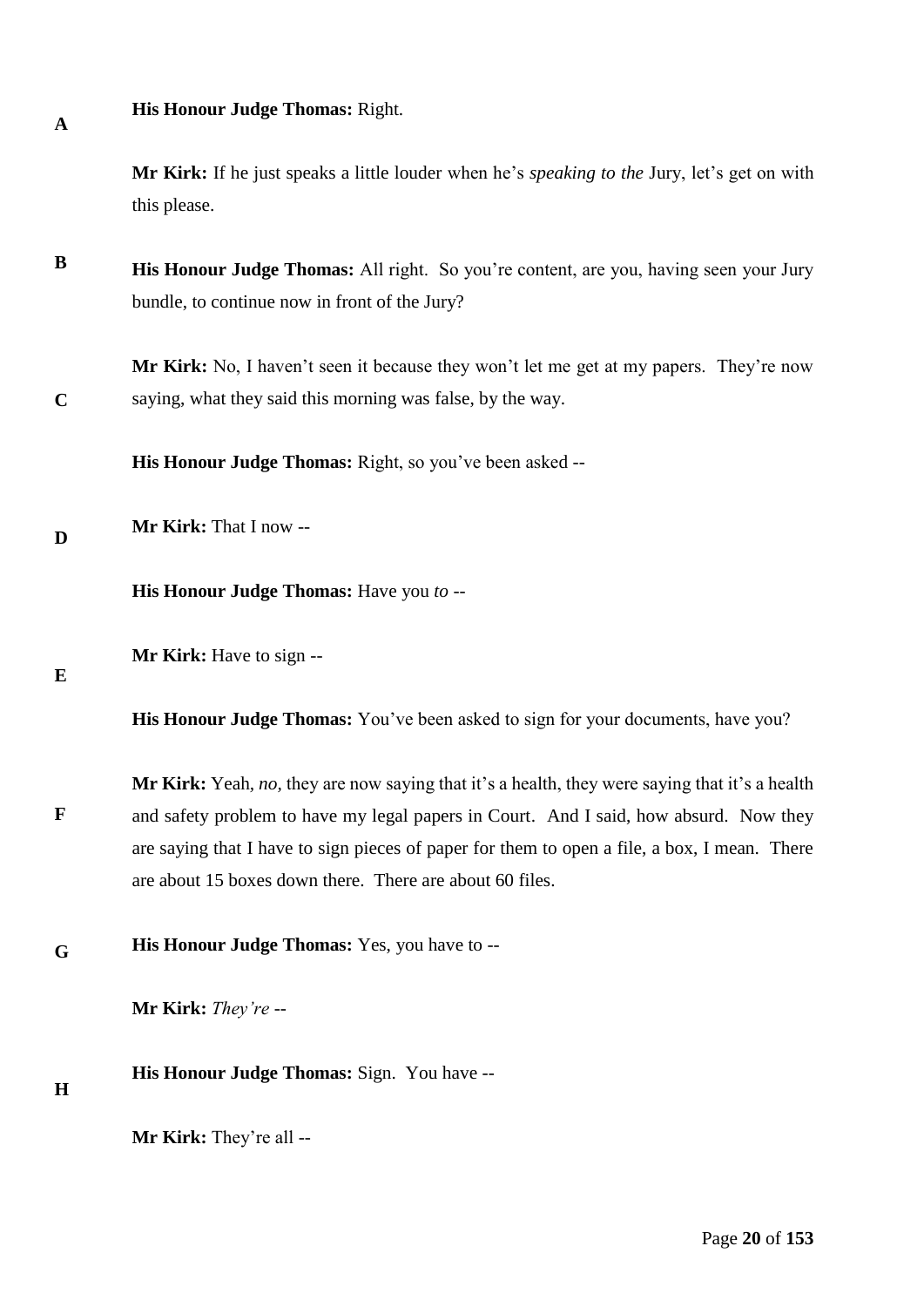|             | His Honour Judge Thomas: You have to --                                                                                                                                                                                                                                                                                                                                                                                     |
|-------------|-----------------------------------------------------------------------------------------------------------------------------------------------------------------------------------------------------------------------------------------------------------------------------------------------------------------------------------------------------------------------------------------------------------------------------|
| $\mathbf A$ | Mr Kirk: Relevant.                                                                                                                                                                                                                                                                                                                                                                                                          |
|             | His Honour Judge Thomas: Sign the, the --                                                                                                                                                                                                                                                                                                                                                                                   |
| B           | Mr Kirk: I'm --                                                                                                                                                                                                                                                                                                                                                                                                             |
|             | His Honour Judge Thomas: Papers.                                                                                                                                                                                                                                                                                                                                                                                            |
| $\mathbf C$ | Mr Kirk: Still scratching my head, Your Honour, about how you seem to know that the files<br>that the police, the prison refused to release to me yesterday were to do with my civil case.                                                                                                                                                                                                                                  |
|             | His Honour Judge Thomas: Because you told me that, Mr Kirk. That's why.                                                                                                                                                                                                                                                                                                                                                     |
| D           | Mr Kirk: During the proceedings yesterday?                                                                                                                                                                                                                                                                                                                                                                                  |
| E           | His Honour Judge Thomas: Yes. I'm not clairvoyant. The prison regulations require you<br>to sign for possessions. If you don't sign for the possessions, you won't, I'm afraid, get<br>them. So when you sign for them, you can have them. Are you content to continue now<br>with the opening without your Jury bundle?                                                                                                    |
| F           | Mr Kirk: My sister is here to try and obtain private medical services for me, and she has<br>made arrangements and made an appointment. But you are hanging on to more than £2,000<br>of my money at this moment in time. Last time, half a million pounds was offered for bail<br>by a Frank Werren for my release. I failed to obtain it. Now, you are now expecting me to<br>sign a piece of paper without legal advice. |
| G           |                                                                                                                                                                                                                                                                                                                                                                                                                             |
|             | <b>His Honour Judge Thomas:</b> Right, in that case, let's have the Jury in, and we'll continue<br>with the Jury bundle not being in front of Mr Kirk, if he's not prepared for documentation.                                                                                                                                                                                                                              |
|             | Thank you. Could I ask, Mr Twomlow, if you could shout rather louder than usual so that                                                                                                                                                                                                                                                                                                                                     |

**H**

*Mr Twomlow: Yeah.* 

Mr Kirk can hear you?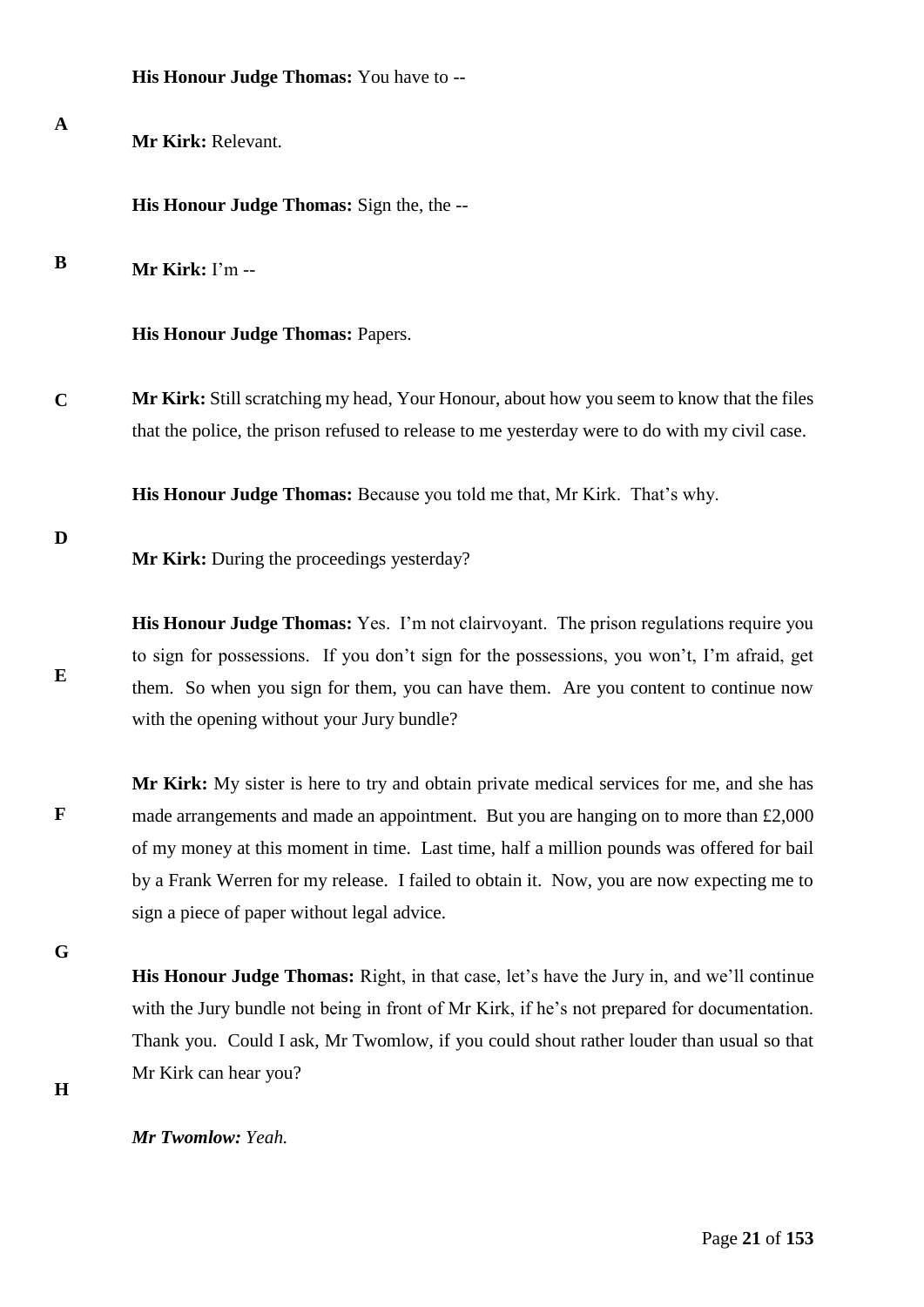(judge confers with clerk)

**His Honour Judge Thomas:** Well, I'm told the Jury have gone for coffee. I'll wait until they're collected. Thank you.

### **B**

**A**

**Court Clerk:** Court please rise.

(short adjournment)

#### **C**

**His Honour Judge Thomas:** Thank you very much.

(judge confers with clerk)

#### **D**

**E**

(jury returns)

**His Honour Judge Thomas:** I'm told they're working on the heating problem, and we may be able to leave on a heater over the lunchbreak. It can't be done while we're sitting, apparently because it's so noisy that no one will hear anything. So I'm afraid you're going to have to freeze for the morning, and we hope we're going to remedy it this afternoon. Yes, Mr Twomlow.

**F G Mr Twomlow:** Ladies and gentlemen, let me tell you now about the facts of the case. As I've said, Count 1 relates to Mr Kirk's possession of the machine gun in 2008, and Count 2 to the sale of that gun to a gentleman named Ronald Henry Cooper in 2008. In August of 2008 Mr Kirk, in 2008, I'm sorry, Mr Kirk offered a number of items for sale on his website, which included aeroplanes, aeroplane parts, motor vehicles, houses, and the Lewis machine gun which is the subject of this case, and ammunition. The gun and the ammunition were offered for £4,000, and if you look at page 9 of your bundle, 9 written at the bottom, you will see that the last item there, and that's taken from the website, is a Lewis machine gun with spare ammo, circa 1916, £4,000.

**H**

On 29 May 2009 a police officer from the technical support group, Detective Constable Stephen Parker, examined Mr Kirk's website, and he found a number of photographs. First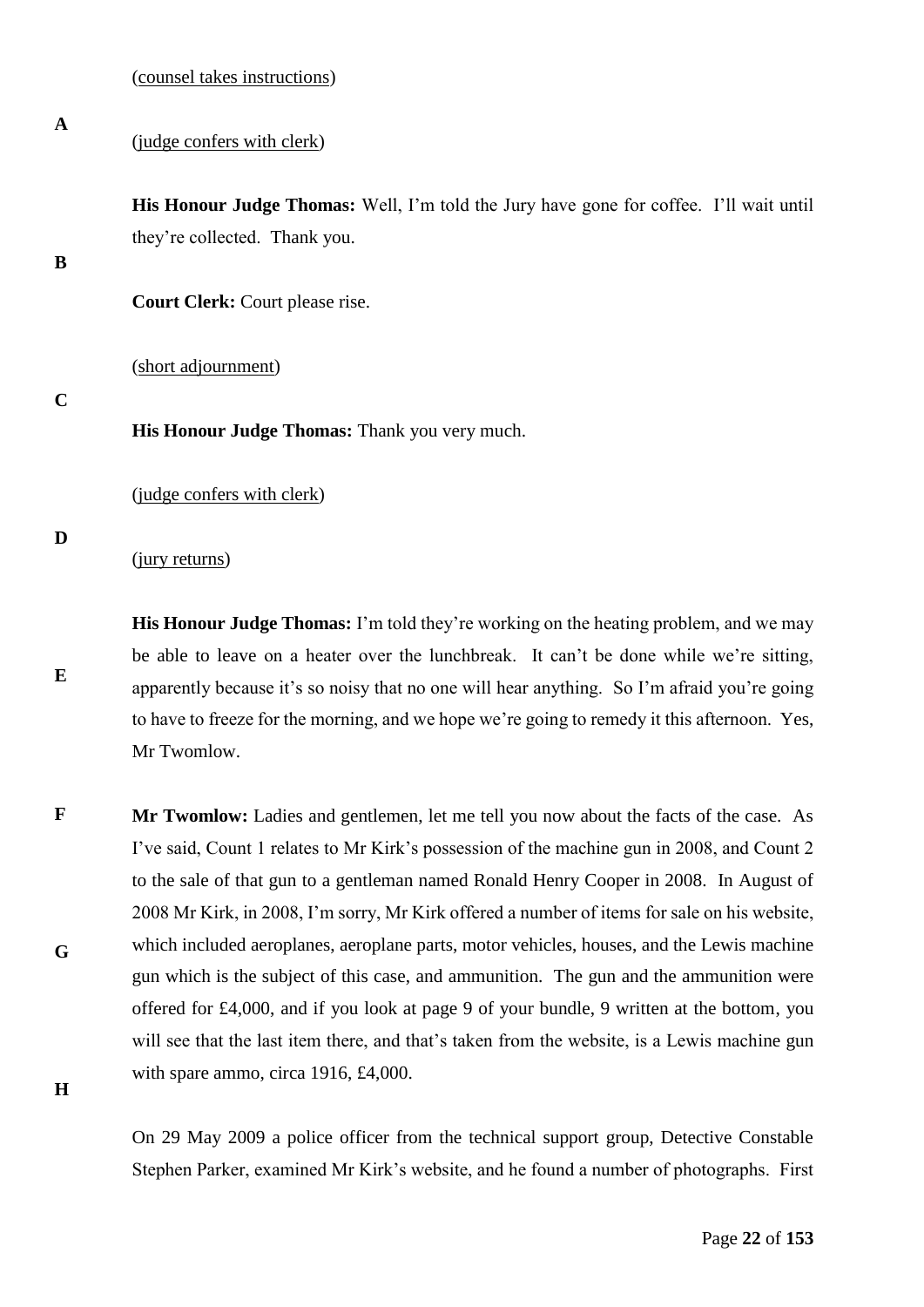of all the site was seen to contain and display two photographs of Mr Kirk which showed him holding the Lewis machine gun. And if you look at pages 2 and 3 of your bundle, you will see on page 2 he's got the machine gun under one arm and a dog under the other, and a different photograph, again with the machine gun and the dog, on page 3. Now, if you go to page 11, do you see that first photograph again, accompanied by the words:

**B** "Dressed for Cardiff Court and a level playing field"?

And the second photograph, if you turn to page 13, shown on the website:

"Glorious Twelfth - crooked lawyer shoot."

And on page 14, you will see the officer saw that photograph, and these were taken from the website. That photograph with the machine gun, Mr Kirk:

**D**

**E**

**F**

**C**

**A**

"The final solution? [Is the caption.]"

Now, the police officer was able to recover data with regard to the photograph that you've seen at page 15 of the bundle, which appears to show it was taken on 17 August 2008, and that's that photograph. He could recover data which showed when that was taken.

In addition to those photographs, ladies and gentlemen, Mr Kirk has also posted video clips of himself, on his website, which were shown in fact on YouTube, a well known internet provider of various videos sent in by various people, and accessible to everybody. Now, two of those clips provide further evidence, because that's why you're seeing these, of his possession of the Lewis machine gun, and they will be played to you in due course. They appear to have been filmed the day before he retook his pilot's licence test, which was in August 2008 or about that time. And the machine gun can be seen in both the clips, and the second clip shows Mr Kirk with the machine gun in his right hand, and as he addresses the camera he raises the gun across his chest. And you'll see those in due course, in the course of the evidence.

**H**

**G**

At 5 past 1 on the afternoon of Saturday 30 May 2009 a covert police officer, who is going to give evidence in this case and will be referred to as Foxy, his name is not going to be given, he telephoned Mr Kirk on Mr Kirk's mobile telephone. The call was recorded, and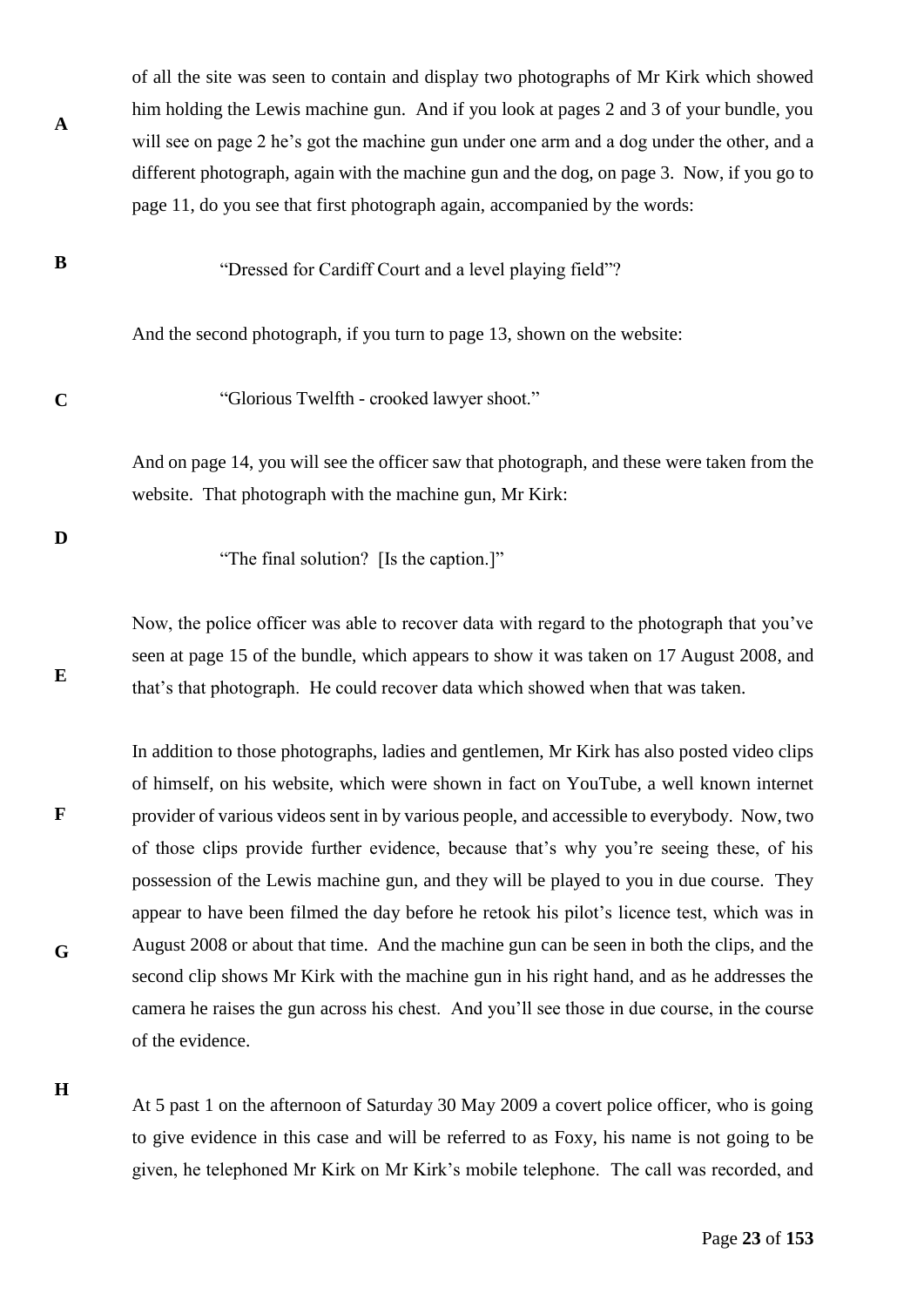| $\mathbf A$ |                      | there is a transcript of that call at pages 19 to 20 of your bundle, and I'll read the relevant<br>part because it's of some importance. You see he rings. Mr Kirk replies:                        |
|-------------|----------------------|----------------------------------------------------------------------------------------------------------------------------------------------------------------------------------------------------|
|             |                      | "Hello."                                                                                                                                                                                           |
| B           | Foxy:                |                                                                                                                                                                                                    |
|             |                      | "Hello."                                                                                                                                                                                           |
|             | Mr Kirk:             |                                                                                                                                                                                                    |
| $\mathbf C$ |                      | "Yes."                                                                                                                                                                                             |
|             |                      | "Is that Mr Kirk?"                                                                                                                                                                                 |
| D           |                      | This is at the foot of the page.                                                                                                                                                                   |
|             |                      | "Yeah."                                                                                                                                                                                            |
| $\bf{E}$    |                      | "You rang me earlier yesterday."                                                                                                                                                                   |
|             | And then on page 20: |                                                                                                                                                                                                    |
| $\mathbf F$ |                      | "That's right. I tried a couple of times and I've seen I'd got a missed call<br>from you. Now, that was all. Thanks for calling back. I'm just interested<br>in your Lewis. Is it still for sale?" |
| G           | Answer:              |                                                                                                                                                                                                    |
|             |                      | "The Lewis? You mean the machine gun?"                                                                                                                                                             |
| H           |                      | "Yes."                                                                                                                                                                                             |
|             |                      | "You saw it. Where did you see the advert?"                                                                                                                                                        |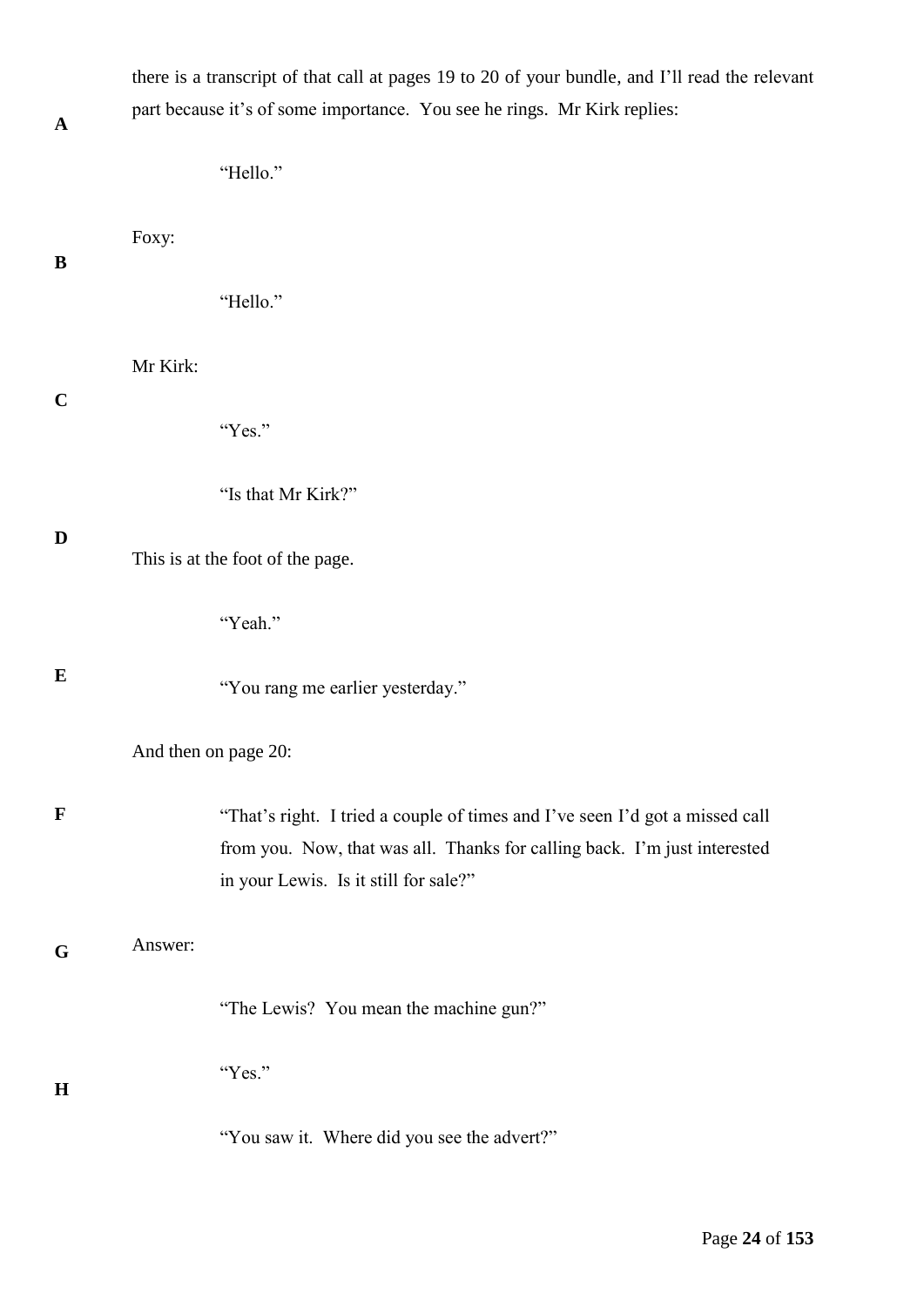# Reply:

| $\mathbf A$ | "On your web. It's a bit of a long story."                                           |
|-------------|--------------------------------------------------------------------------------------|
|             | "Oh, right."                                                                         |
| B           | "But she's, she's no longer with me."                                                |
|             | "Oh, OK. It's just that I've got, I've got a Vickers already."                       |
| $\mathbf C$ | That's another type of gun.                                                          |
|             | "I've got a couple of pieces myself. That was all. OK, if, if it's gone."            |
| D           | Mr Kirk then asked:                                                                  |
|             | "How do you stay legal when you have something like that?"                           |
| $\bf{E}$    | "Say again."                                                                         |
|             | "How do you stay, stay legal?"                                                       |
| $\mathbf F$ | "Well, it's just that, well, mine is deactivated, so  [said the police<br>officer.]" |
|             | Mr Kirk said:                                                                        |
|             | "Oh, I see. No, no, this one worked."                                                |
| G           | And the police officer said:                                                         |
|             |                                                                                      |
| $\mathbf H$ | "Oh, OK, OK, no problem. If it's gone, it's gone. All right?"                        |
|             | "Yeah, OK. Thanks a lot for the call. Thanks a lot. Bye bye."                        |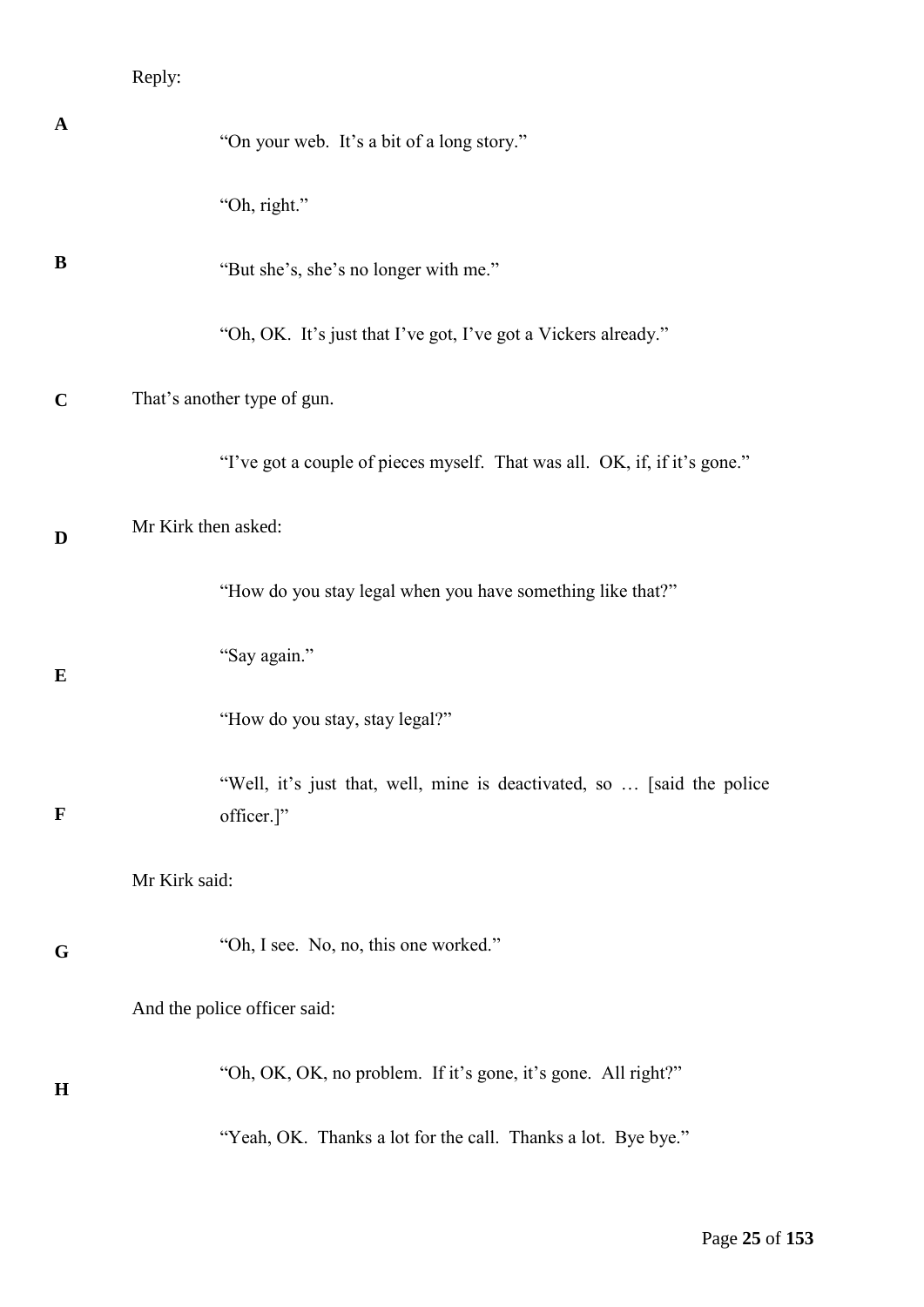"Bye."

**A**

**B**

**C**

**D**

**E**

**H**

So that's the transcript of that call made on 30 May 2009.

Now, so far as the sale of the machine gun is concerned, Ronald Henry Cooper, from whom you will hear evidence very shortly, is a collector of aircraft from World War One and World War Two. In 2008 he purchased a De Havilland Airco DH.2 aircraft from Maurice Kirk. A Lewis gun was in fact the type that was used with that World War One aircraft, and it was an aircraft, if you look at page 32, you will see a photograph of it. You'll see that it was, it's described as a pusher aeroplane because the propeller is actually behind the pilot, if you can see the propeller there behind the pilot, the pilot sitting there *at the* front. And in fact the machine gun, there were three mountings, mounting positions, as I understand it, at the front of the aircraft. The pilot was supposed to move it to the appropriate position whilst flying the aeroplane with the propeller behind him, apparently. But it could fire forwards without the gun being synchronised with the propeller, which had to be done in the First World War, where the propeller was in the front and the machine gun would have been in the front.

Now, Mr Cooper and Mr Kirk discussed the Lewis gun. Mr Cooper was told by Mr Kirk that the gun was deactivated. And the aircraft was purchased before the gun, but subsequently, in the summer of 2008, the gun was sold to Mr Cooper by Mr Kirk for £2,000, and it was collected from Mr Kirk by Mr Cooper's wife, who paid the money to him.

**F G** Well, Mr Kirk was arrested and interviewed by the police in June of 2009. He was interviewed. Interviews were tape recorded. Largely, he made no comments as to questions that were asked of him. He said he'd prepared a statement, and there was a statement, which doesn't appear to the Prosecution to deal with the allegations of these offences. In an interview during the early evening of 23 June Mr Kirk did answer questions in relation to the aircraft and the gun, and he said that it was his understanding that the gun was decommissioned when he presented it to an armourer at RAF Lyneham. And he said it was decommissioned when he had it returned to him from there. Well, he was subsequently charged with the offences.

The issues in this case, ladies and gentlemen, are fundamentally simple ones. So far as Count 1 is concerned, there are two real issues. The Prosecution must prove firstly that the Lewis machine gun was in the possession of Mr Kirk during the period set out in the indictment.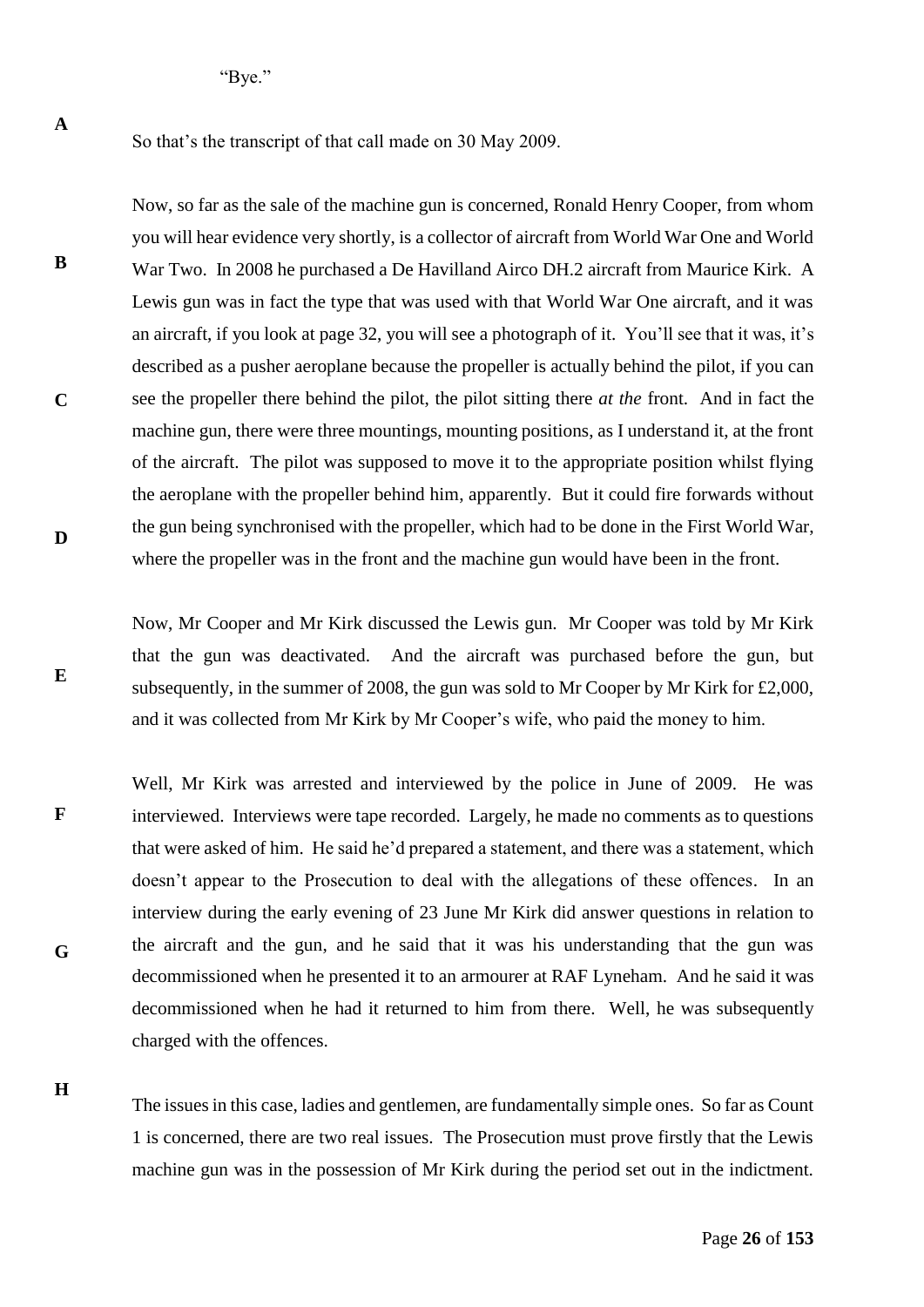You've seen the photographs and you'll see the video clips. Secondly, the Prosecution must prove that the gun was a prohibited weapon under the Firearms Act, and in order to do that we will rely upon the expert evidence which I have told you about. And so far as Count 2 is concerned, the Prosecution must prove that the gun was sold by Mr Kirk and that it was a prohibited weapon.

- **B C** Now, the Prosecution brings the case and the Prosecution has to prove it, and you must be satisfied so that you are sure of the count you are considering before you can convict. You try the case on the evidence, and the evidence, ladies and gentlemen, is what will be given from the witness box or by means of a statement that may be read to you in this case. What I've said to you is not evidence and cannot be evidence. I'm simply explaining to you what the case is about before calling the evidence before you. And ladies and gentlemen, I'm now going to commence to call the evidence. The first witness is Ronald Henry Cooper.
- **D Mr Kirk:** I did ask for a list of the witnesses so I could know who's coming and in which order. I still have not got that list.

**His Honour Judge Thomas:** Well, the list, Mr Kirk, will be on the depositions that you have, but I'm sure that if there --

**E**

**A**

**Mr Kirk:** I don't have --

**His Honour Judge Thomas:** A running *order* --

#### **F**

**G**

**H**

**His Honour Judge Thomas:** If there is a running order, I'm sure you can be given it. Do you have a running order --

**Mr Twomlow:** Well --

## **His Honour Judge Thomas:** Mr Twomlow?

**Mr Twomlow:** I do, Your Honour. But because of arranging witnesses, the next four witnesses have come today. They were due to give evidence on the second day of the trial,

**Mr Kirk:** The --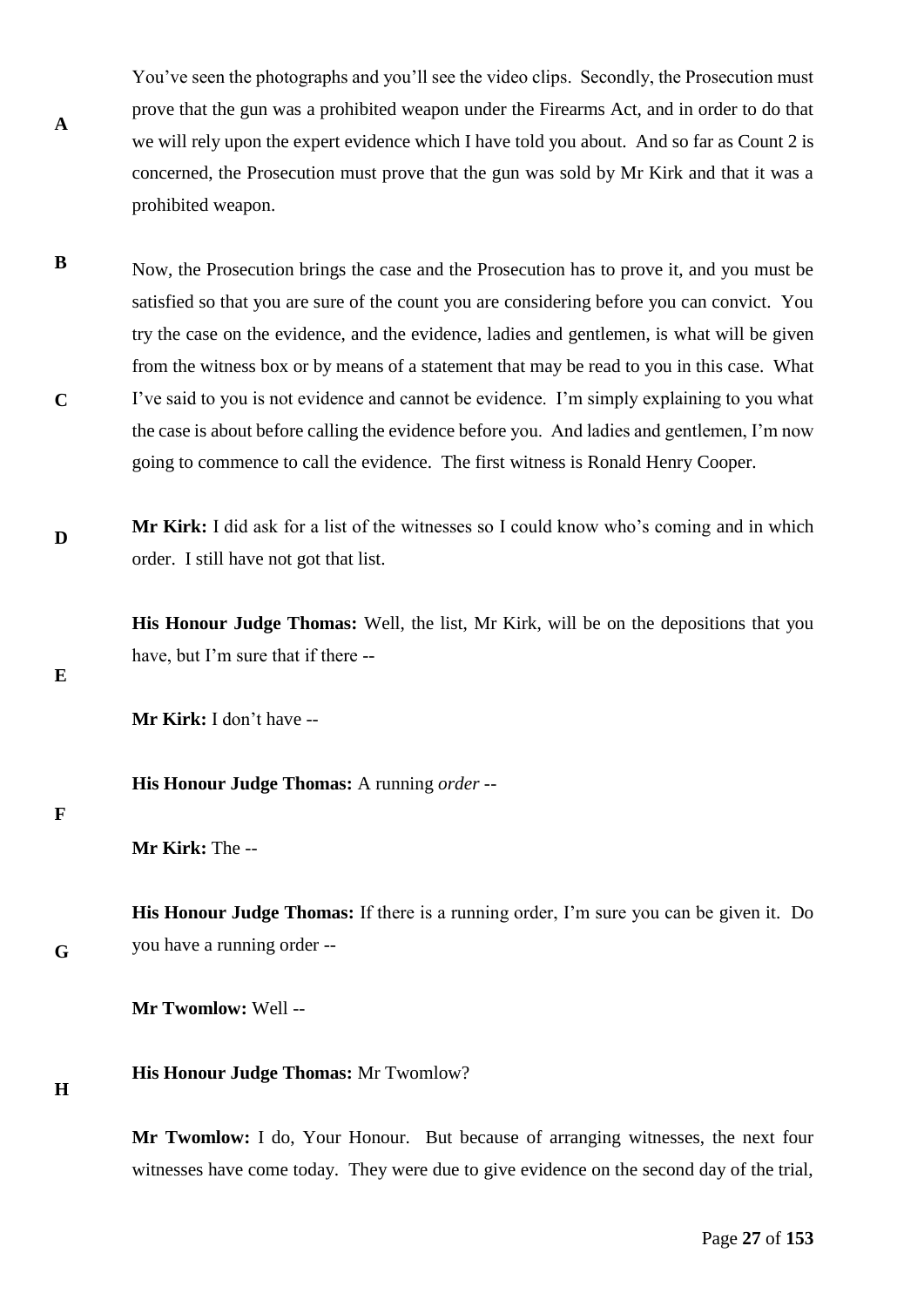| $\mathbf{A}$ | but they've arrived today from Lincolnshire and they have to return this afternoon. So I'm<br>calling them as it, today because this is when they're here. We, our running order, original<br>running order's had to change, I'm afraid, but we can give a proposed running order to Mr<br>Kirk if it |
|--------------|-------------------------------------------------------------------------------------------------------------------------------------------------------------------------------------------------------------------------------------------------------------------------------------------------------|
| B            | (defendant confers with his sister)                                                                                                                                                                                                                                                                   |
|              | His Honour Judge Thomas: Well, that, that should be done                                                                                                                                                                                                                                              |
|              | Mr Twomlow: Yes.                                                                                                                                                                                                                                                                                      |
| $\mathbf C$  | His Honour Judge Thomas: Now. We'll deal with Mr Cooper then. Thank you.                                                                                                                                                                                                                              |
| D            | Mr Cooper: Yeah.                                                                                                                                                                                                                                                                                      |
|              | Court Clerk: Just there, thank you very much. Would you like to take the oath or the<br>affirmation?                                                                                                                                                                                                  |
| ${\bf E}$    | Mr Cooper: I'm sorry?                                                                                                                                                                                                                                                                                 |
|              | Court Clerk: Would you like to take the oath or the affirmation?                                                                                                                                                                                                                                      |
| $\mathbf F$  | Mr Cooper: The oath if that's OK.                                                                                                                                                                                                                                                                     |
|              | <b>Court Clerk:</b> Yeah. Would you like to raise that in your hand please? Please repeat after<br>me. I swear by Almighty God                                                                                                                                                                        |
| G            | <b>Mr Cooper:</b> I swear by Almighty God                                                                                                                                                                                                                                                             |
|              | Court Clerk: That the evidence I shall give                                                                                                                                                                                                                                                           |
| H            | <b>Mr Cooper:</b> The evidence I shall give                                                                                                                                                                                                                                                           |
|              | Court Clerk: Shall be the truth                                                                                                                                                                                                                                                                       |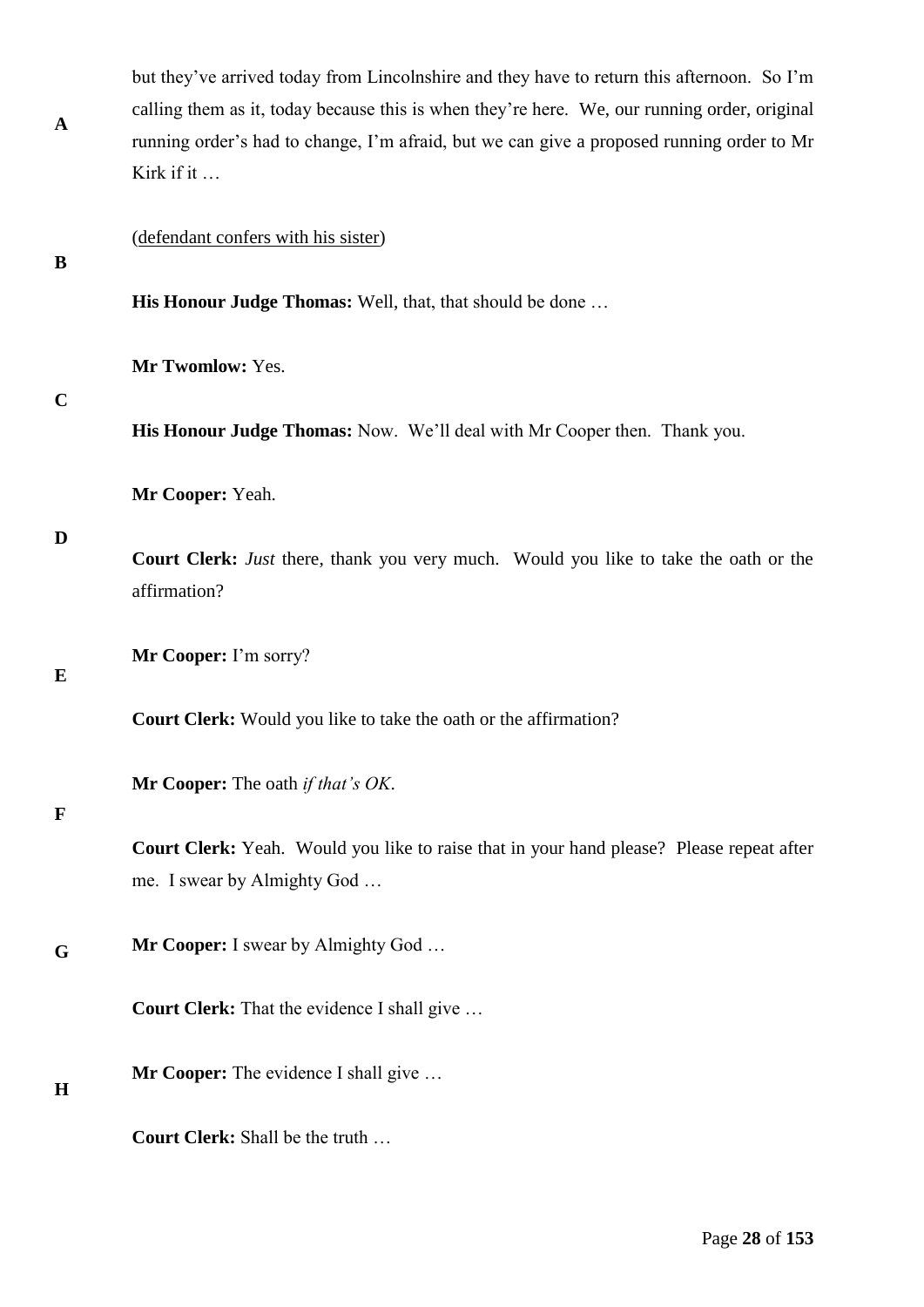|  | <b>Mr Cooper:</b> The truth |
|--|-----------------------------|
|--|-----------------------------|

| $\mathbf A$ | Court Clerk: Shall be the truth                                                                                                                                                   |
|-------------|-----------------------------------------------------------------------------------------------------------------------------------------------------------------------------------|
|             | Mr Cooper: Shall be the truth                                                                                                                                                     |
| B           | <b>Court Clerk:</b> The whole truth                                                                                                                                               |
|             | Mr Cooper: The whole truth                                                                                                                                                        |
| $\mathbf C$ | Court Clerk: And, and nothing but the truth.                                                                                                                                      |
|             | Mr Cooper: And nothing but the truth.                                                                                                                                             |
| D           | Court Clerk: Thank you.                                                                                                                                                           |
|             | Mr Cooper: Thank you.                                                                                                                                                             |
| E           | His Honour Judge Thomas: On which page do I find his evidence please, Mr --                                                                                                       |
|             | Mr Twomlow: Page 42.                                                                                                                                                              |
|             | His Honour Judge Thomas: Thank you.                                                                                                                                               |
| $\mathbf F$ | <b>Mr Twomlow:</b> And 47, and there's a notice of additional evidence at page 103.                                                                                               |
| G           | His Honour Judge Thomas: You won't find the statements in the bundle, members of the<br>Jury. It's important --                                                                   |
|             | Mr Twomlow: What --                                                                                                                                                               |
| $\mathbf H$ | His Honour Judge Thomas: That you concentrate on what the witness says. You won't<br>get statements. It they're referred to, you, you won't even get them in those circumstances. |
|             | Mr Twomlow: What is your full name please?                                                                                                                                        |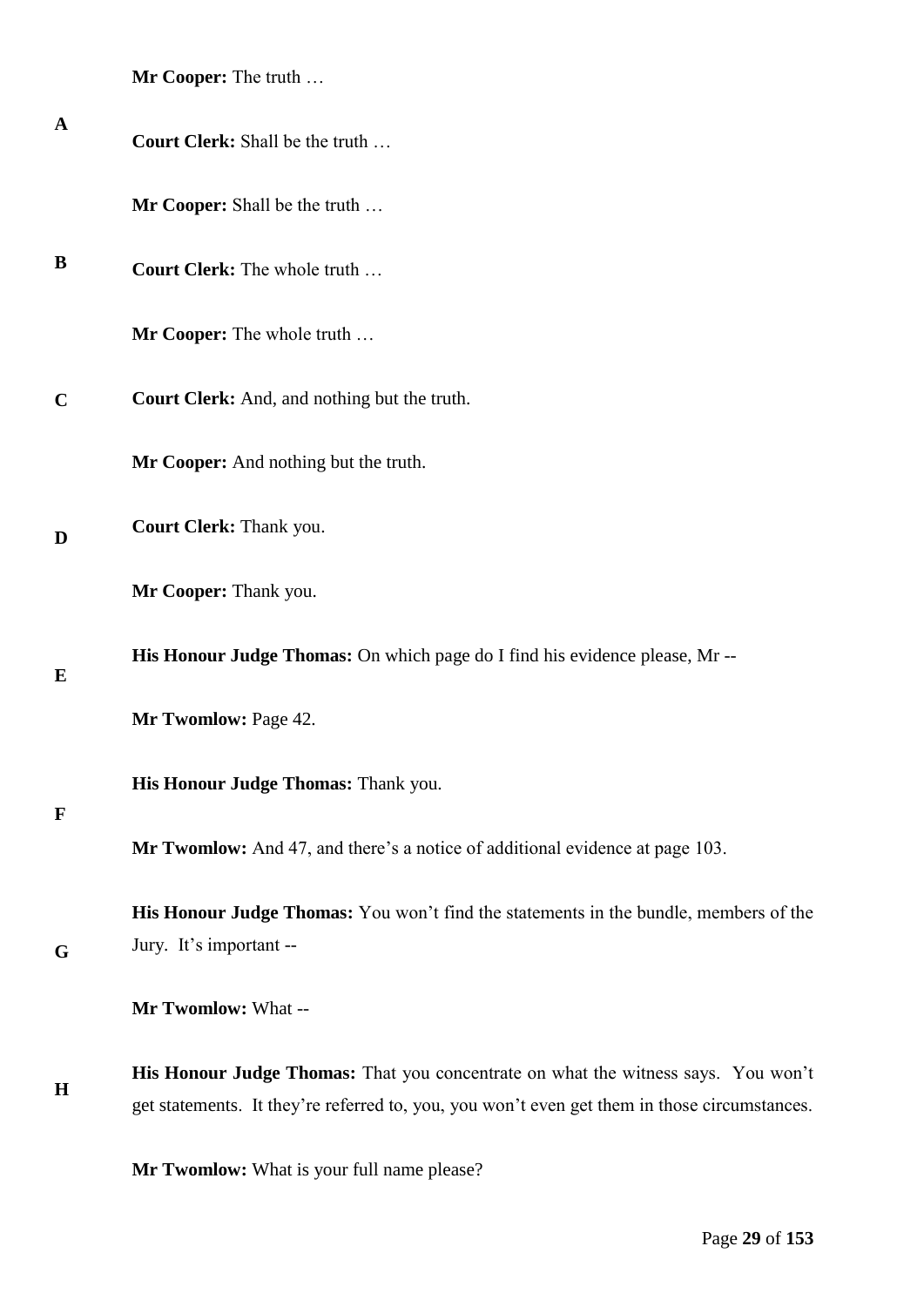|  | Mr Cooper: Full name, Ronald Henry Cooper. |
|--|--------------------------------------------|
|--|--------------------------------------------|

**Mr Twomlow:** Mr Cooper, I'm standing in this rather odd position because Mr Kirk was having some difficulty hearing me if I don't --

#### **B Mr Cooper:** OK.

**Mr Twomlow:** Angle myself this way. So I, I hope I'm not being disrespectful --

**C Mr Kirk:** No, no, no problem.

> **Mr Twomlow:** By asking you questions without looking directly at you. Do you know Maurice Kirk?

**D**

**A**

**Mr Cooper:** I've had a business deal with Maurice Kirk once on the purchase of an aeroplane.

**Mr Twomlow:** How did you get to know of Mr Kirk?

**E**

**Mr Cooper:** Mr Kirk had a website, and he was advertising aeroplanes on the website. And I was, I'm a collector of old aeroplanes, and so I got in touch through his website.

**F Mr Twomlow:** Is that website Maurice Kirk Flying Vet? Or ...

**Mr Cooper:** Correct.

#### **G** (defendant confers with his sister)

**Mr Twomlow:** And do you remember when it was --

- **His Honour Judge Thomas:** Sorry, Mr Twomlow.
- **H**

**Mr Twomlow:** That you saw …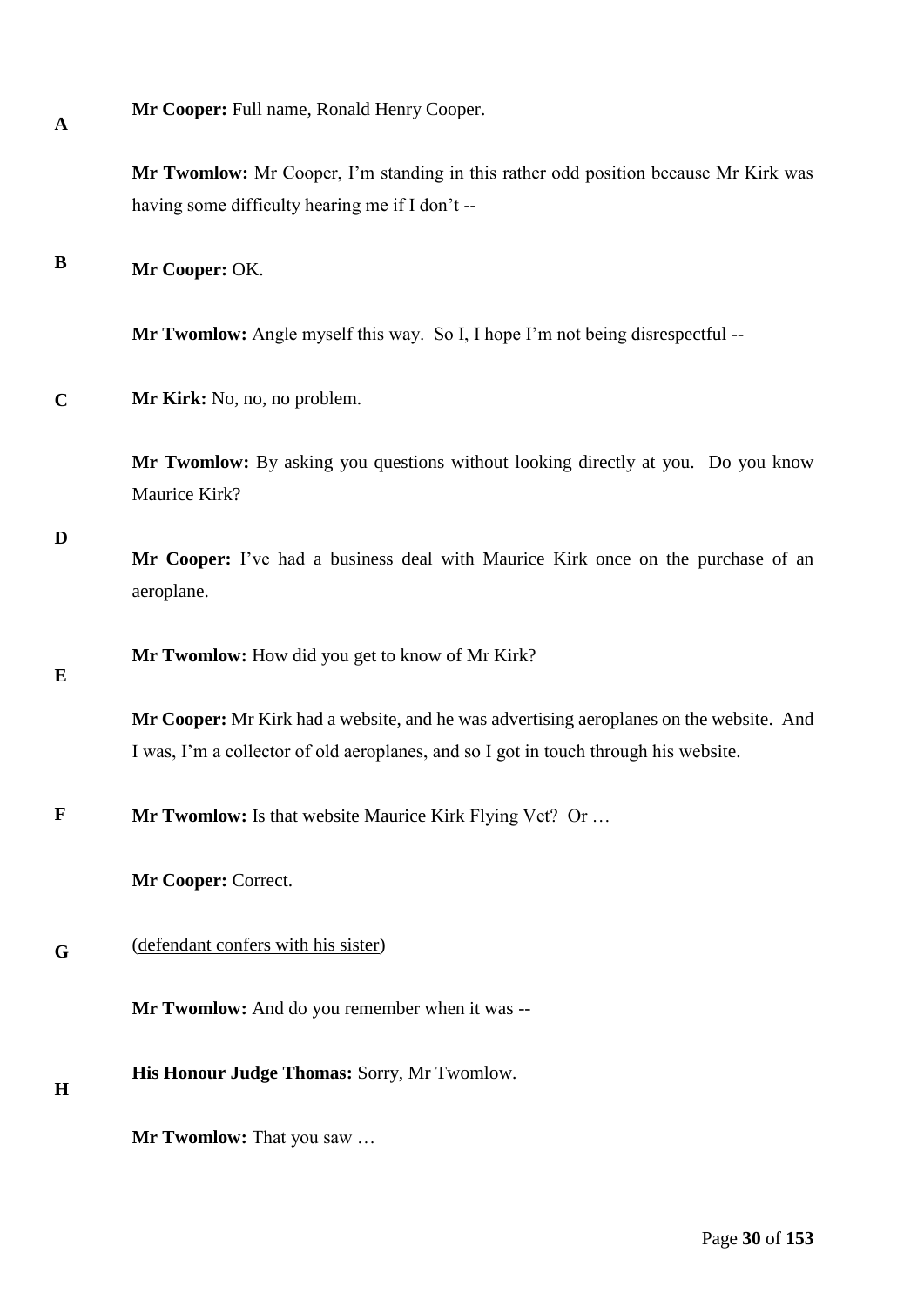|              | His Honour Judge Thomas: Sorry, Mr Twomlow. Is there a problem with hearing?                   |
|--------------|------------------------------------------------------------------------------------------------|
| $\mathbf A$  | (defendant confers with his sister)                                                            |
| $\bf{B}$     | His Honour Judge Thomas: Sorry, Mr Kirk, is there a problem with your hearing this<br>witness? |
|              | Mr Kirk: I can hear you, but I                                                                 |
| $\mathbf C$  | His Honour Judge Thomas: Well, can I ask then that Mr                                          |
|              | Mr Kirk: I hang on every word.                                                                 |
|              | His Honour Judge Thomas: Mr Cooper would --                                                    |
| D            | Mr Cooper: Would you, do you want me to stand up?                                              |
|              | His Honour Judge Thomas: Will you stand up? And I, I think that probably amplifies --          |
| $\bf{E}$     | Mr Cooper: This way's better.                                                                  |
|              | His Honour Judge Thomas: Your voice.                                                           |
| $\mathbf{F}$ | Mr Cooper: OK, fine.                                                                           |
|              | His Honour Judge Thomas: There we are. That's better. Thank you.                               |
| G            | Mr Cooper: Is that better?                                                                     |
|              | His Honour Judge Thomas: Thank you.                                                            |
| H            | Mrs Jeune: That's better.                                                                      |
|              |                                                                                                |

**Mr Kirk:** That's better, thank you.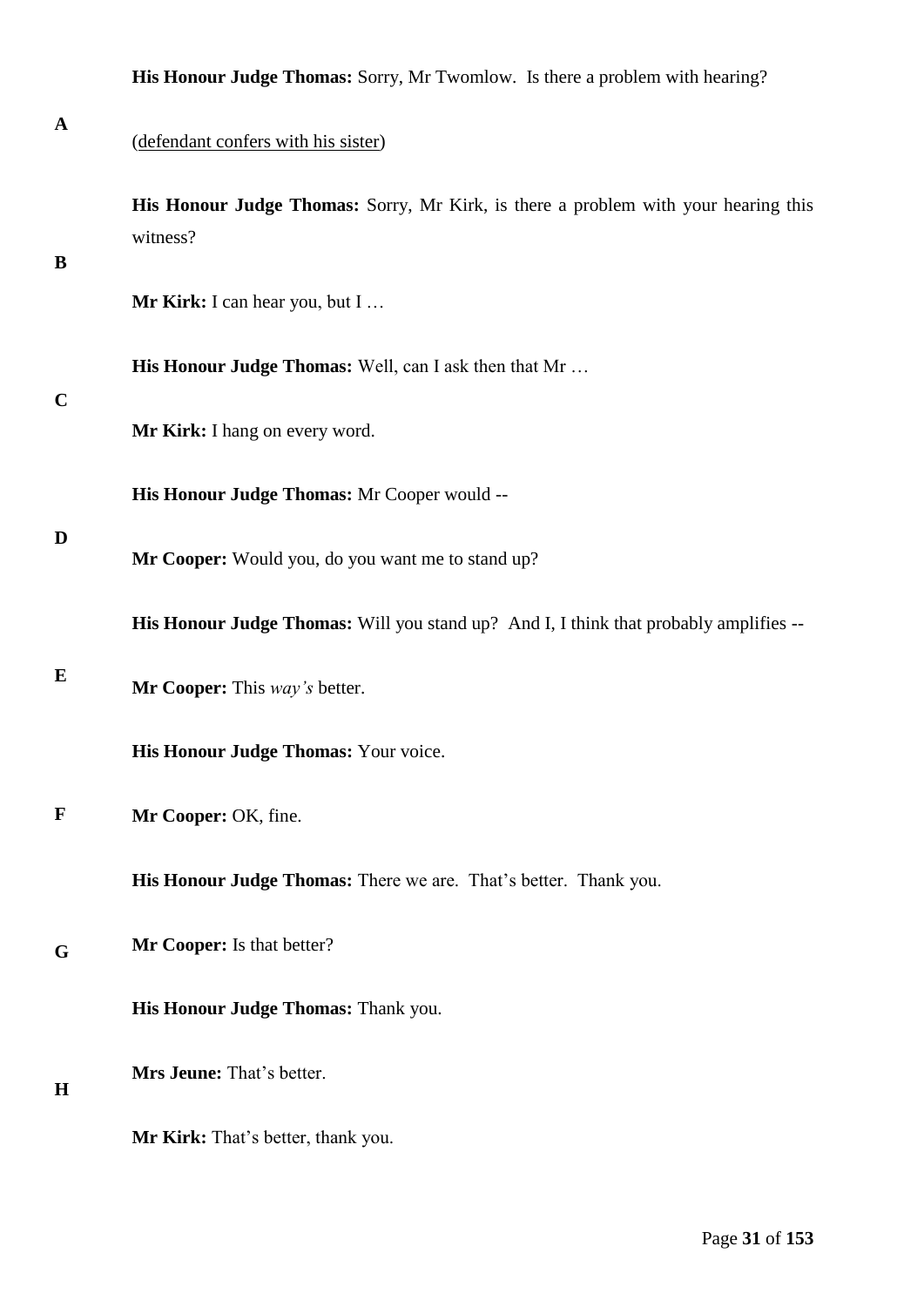| $\mathbf A$ | His Honour Judge Thomas: Yes, thank you, Mr Twomlow.                                                                       |
|-------------|----------------------------------------------------------------------------------------------------------------------------|
|             | Mr Cooper: OK.                                                                                                             |
| B           | Mr Twomlow: Do you remember when it was that you saw the aircraft that you were<br>interested in advertised?               |
|             | Mr Cooper: Many, many years ago or, or quite a few years ago.                                                              |
| $\mathbf C$ | Mr Twomlow: All right, but --                                                                                              |
|             | Mr Cooper: But I only got --                                                                                               |
| D           | Mr Twomlow: What --                                                                                                        |
|             | Mr Cooper: I only got interested in 2008.                                                                                  |
| E           | Mr Twomlow: What sort of aircraft was it?                                                                                  |
|             | Mr Cooper: It's a replica World War One fighter, a De Havilland 2.                                                         |
| $\mathbf F$ | Mr Twomlow: Yes. Now, can we have the bundle please? If you look at a photograph<br>please, it's at page 32 of that bundle |
|             | <b>His Honour Judge Thomas:</b> No, this is the bundle you've got, members of the Jury.                                    |
| G           | (pause)                                                                                                                    |
|             | <b>Mr Cooper: 17</b>                                                                                                       |
| $\mathbf H$ | Mr Twomlow: I think, Mr Cooper, you provided that photograph, didn't you?                                                  |
|             | Mr Cooper: Possibly, yes.                                                                                                  |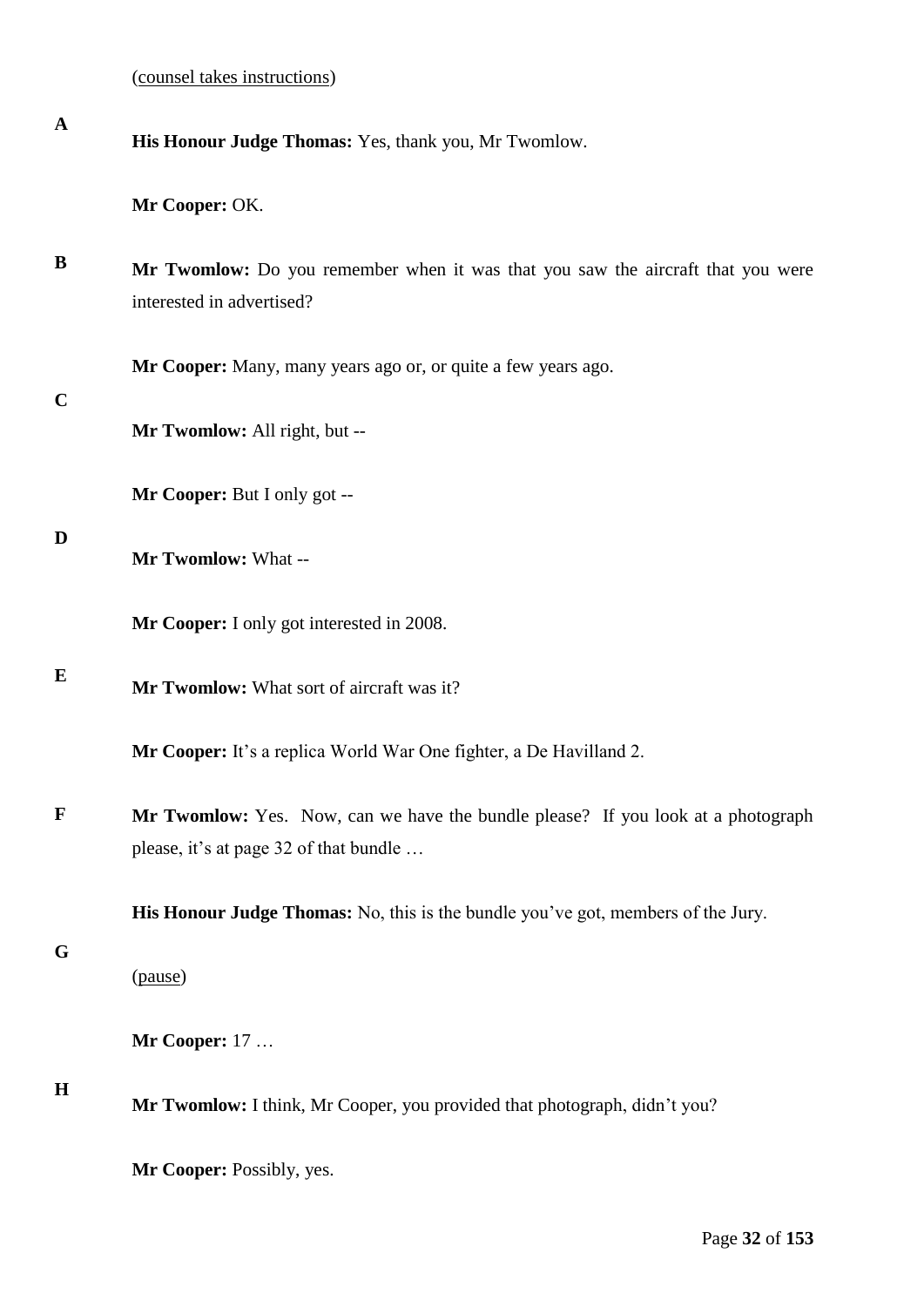| A           | Mr Twomlow: You've seen that photograph before?                                                                                                                                                            |
|-------------|------------------------------------------------------------------------------------------------------------------------------------------------------------------------------------------------------------|
|             | Mr Cooper: Yes, and many like it.                                                                                                                                                                          |
| B           | Mr Twomlow: What does it show?                                                                                                                                                                             |
|             | Mr Cooper: It shows a De Havilland 2A with a, a Lewis, replica Lewis in front of it.                                                                                                                       |
|             | Mr Twomlow: Yes, so that's the aircraft you were interested in.                                                                                                                                            |
| $\mathbf C$ | Mr Cooper: Correct.                                                                                                                                                                                        |
|             | Mr Twomlow: I think you're a collector, aren't you, of vintage and historic aircraft, with a                                                                                                               |
| D           | collection of aircraft from World War One and World War Two?                                                                                                                                               |
|             | Mr Cooper: Correct.                                                                                                                                                                                        |
| E           | Mr Twomlow: And is it the case or was it the case in June of last year, when you made a<br>statement about this, that there were only two of those sort of aircraft in existence and<br>capable of flying? |
| F           | Mr Cooper: That's correct.                                                                                                                                                                                 |
|             | Mr Twomlow: Was one the one you purchased and the other one was in New Zealand, I<br>think?                                                                                                                |
| G           | Mr Cooper: Correct.                                                                                                                                                                                        |
|             | Mr Twomlow: And without going into too much detail, is the unique aspect of it that the<br>propeller is behind the pilot?                                                                                  |
| $\mathbf H$ | Mr Cooper: Absolutely. It, it was the, the British answer to a, to a very technical problem<br>of firing through a propeller.                                                                              |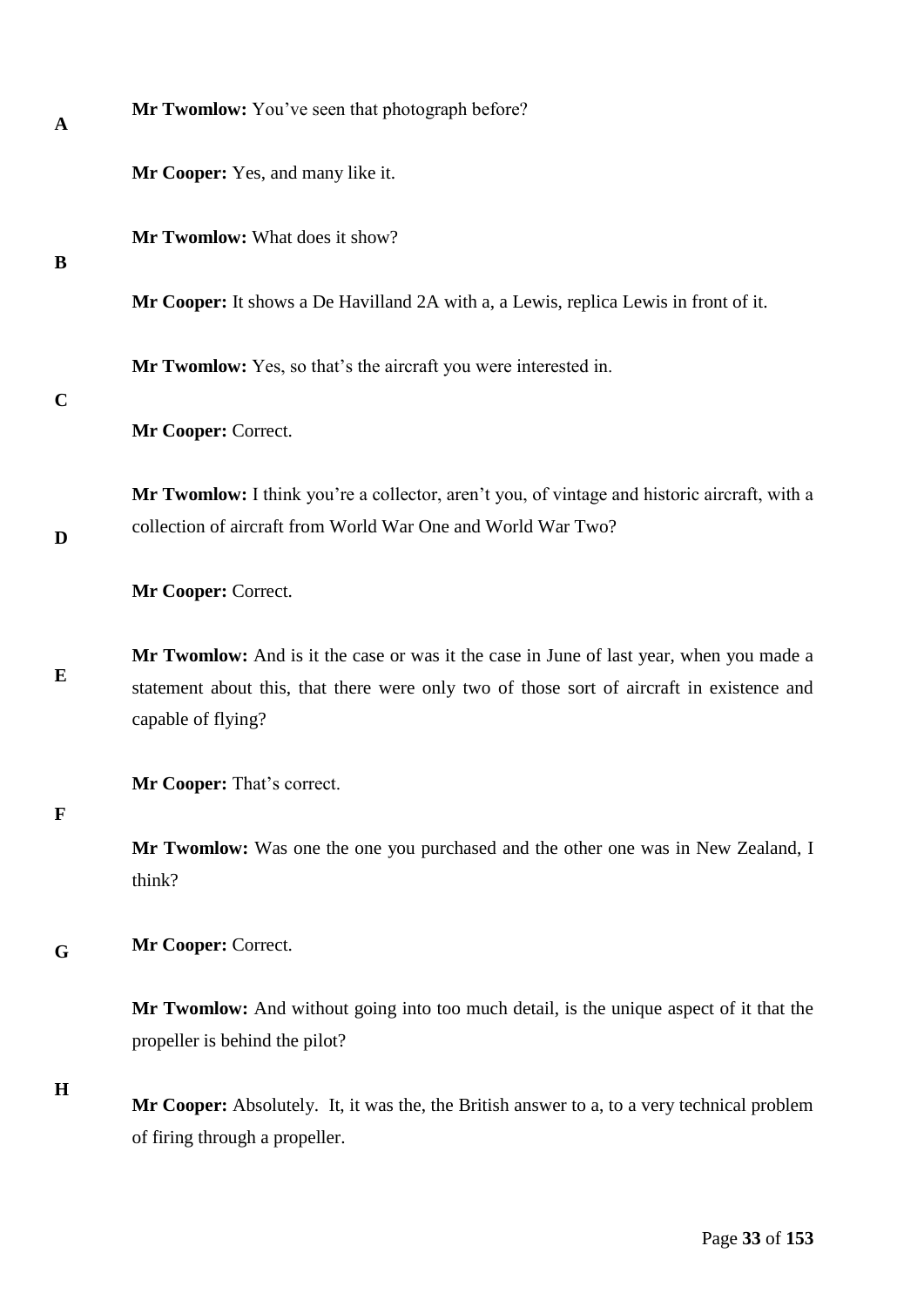|             | Mr Twomlow: Yes. In other guns where there <i>were</i> , in, in other aircraft, where there was a |
|-------------|---------------------------------------------------------------------------------------------------|
| $\mathbf A$ | machine gun, did the gun have to be synchronised to fire --                                       |
|             | Mr Cooper: Correct.                                                                               |
| B           | Mr Twomlow: Through the propeller?                                                                |
|             | Mr Cooper: Correct.                                                                               |
| $\mathbf C$ | His Honour Judge Thomas: Otherwise, you'd shoot your own propeller off, presumably.               |
|             | Mr Cooper: Correct, Sir.                                                                          |
| D           | Mr Twomlow: What sort of gun would be used on such an aircraft?                                   |
|             | Mr Cooper: It would be a Lewis.                                                                   |
|             | Mr Twomlow: A Lewis gun.                                                                          |
| E           | Mr Cooper: A Lewis machine gun.                                                                   |
|             | Mr Twomlow: Now, when you bought the, did you buy that aircraft from Mr Kirk?                     |
| $\mathbf F$ | Mr Cooper: I bought this aircraft from Mr Kirk, yes.                                              |
|             | Mr Twomlow: When was that?                                                                        |
| G           | Mr Cooper: In early 2008.                                                                         |
|             | <b>Mr Twomlow:</b> And where did you see it before you bought it, first of all?                   |
| H           | Mr Cooper: I first saw it when it was stored in Winchester, near Winchester.                      |
|             | His Honour Judge Thomas: Sorry, did you say a store?                                              |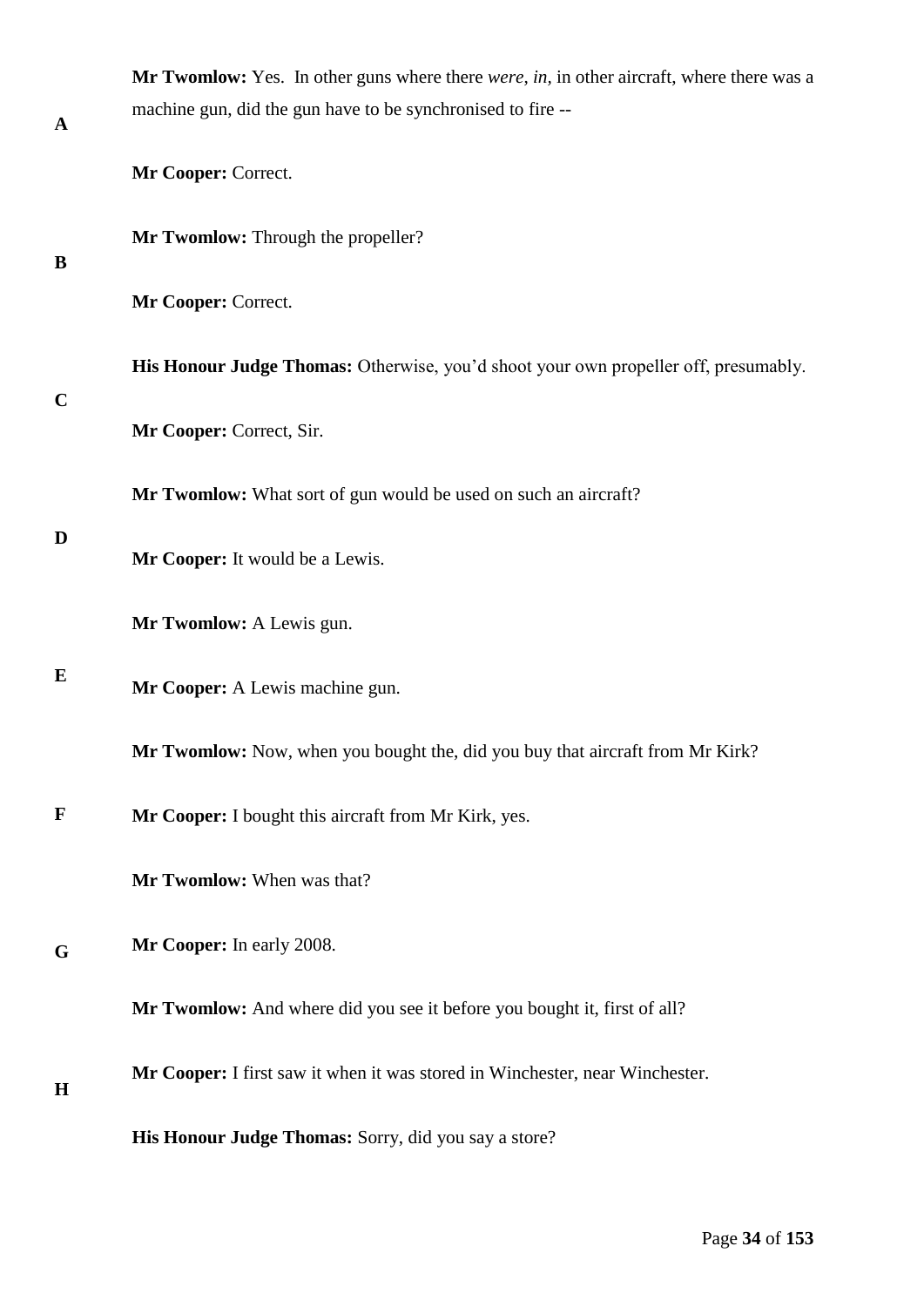| Mr Cooper: It was in a store. It was in a barn. |  |
|-------------------------------------------------|--|
|-------------------------------------------------|--|

| $\mathbf A$  | His Honour Judge Thomas: Thank you.                                                                                                                                      |
|--------------|--------------------------------------------------------------------------------------------------------------------------------------------------------------------------|
| B            | Mr Twomlow: Now, apart from the aircraft itself, did you discuss anything else with Mr<br>Kirk?                                                                          |
|              | Mr Cooper: Yes, I discuss whether it all came together with, with the, with the replica, due<br>to the fact that it was part of the weight and balance of the aeroplane. |
| $\mathbf C$  | Mr Twomlow: You say with the replica what?                                                                                                                               |
|              | <b>Mr Cooper:</b> Of the, of the, the replica of the machine gun.                                                                                                        |
| D            | Mr Twomlow: The replica machine gun?                                                                                                                                     |
|              | Mr Cooper: Yes.                                                                                                                                                          |
| E            | Mr Twomlow: You're, you're referring to it as a replica. That's a replica Lewis gun, then,<br>is it?                                                                     |
|              | Mr Cooper: Correct.                                                                                                                                                      |
| $\mathbf{F}$ | Mr Twomlow: OK. And what discussions in relation to that did you have with Mr Kirk?                                                                                      |
|              | Mr Cooper: I just asked if it was available with the aeroplane.                                                                                                          |
| G            | Mr Twomlow: Was there any reference to the gun on the website, that you saw?                                                                                             |
|              | Mr Cooper: Not that I saw, no. It did, but it was, the, the whole photographs of this<br>aeroplane, since the early '70s, when it was made, have been with this in it.   |
| $\bf H$      | Mr Twomlow: With, right, with a gun at the front?                                                                                                                        |
|              | Mr Cooper: (indicates agreement)                                                                                                                                         |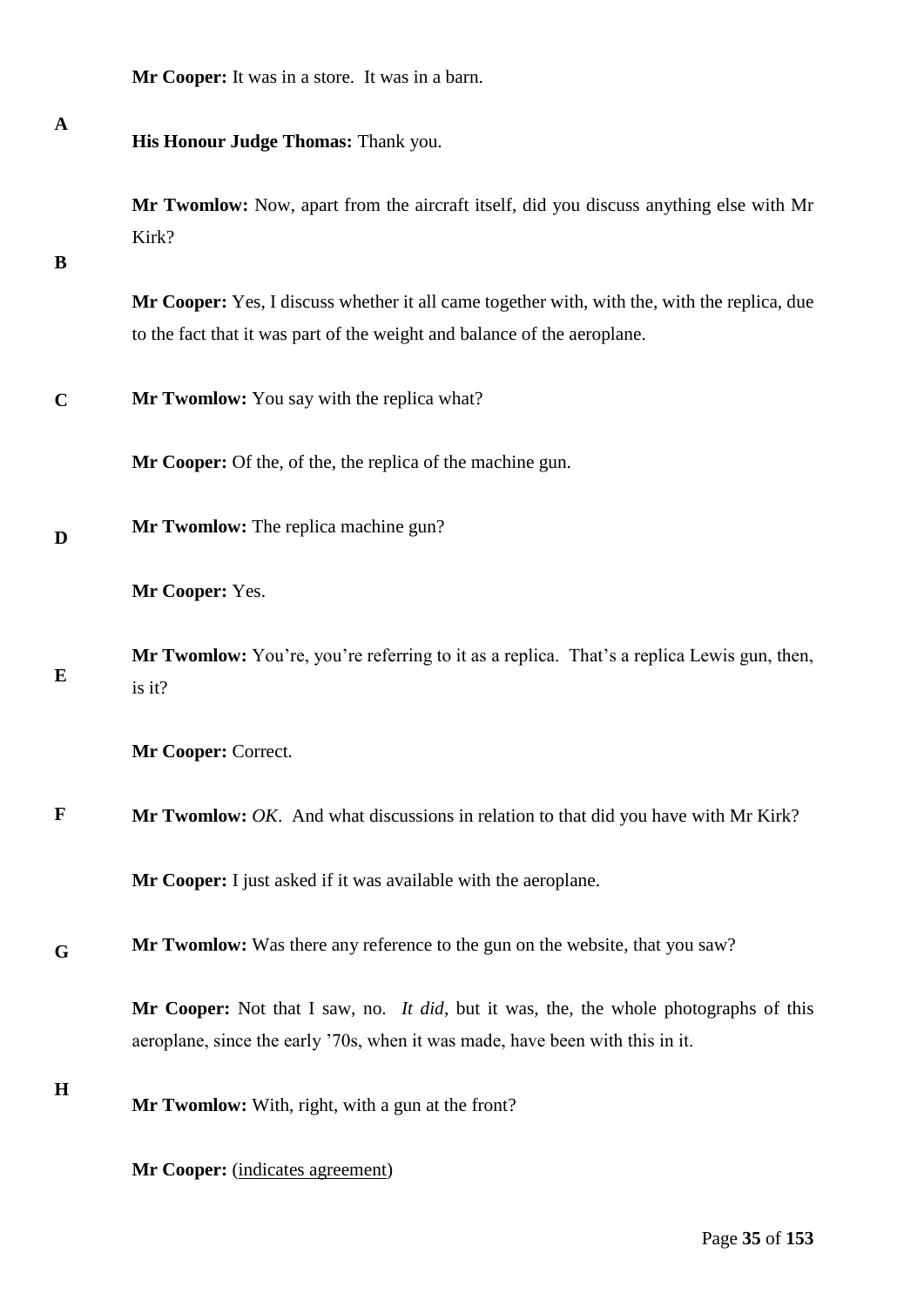**A Mr Twomlow:** And what, could you tell us a little more please? Tell the ladies and gentlemen of the Jury a little more about the discussions you had with Mr Kirk in relation to the gun.

**B Mr Cooper:** Very little really. It's just the fact that I asked if it was available. Yes, it was. And, but it wasn't stored with the aeroplane, which is why I asked if it was still there, because of its, shall we say its value*, you know,* as, as a part? And so consequently he kept it at another place, and we arranged to get it later.

**C Mr Twomlow:** Right. What, if any, other questions did you ask about the gun itself?

**Mr Cooper:** I asked if it'd been, if it'd been made …

**D Mr Twomlow:** If it'd been --

**Mr Cooper:** Was everything made safe?

**Mr Twomlow:** Made safe.

**E**

**Mr Cooper:** I think, yes.

**Mr Twomlow:** Is that the term you used?

### **F**

**Mr Cooper:** Oh, I *can't*, yes, I would say, has it been, has it been deactivated, is another word for it. It could have been either/or.

**G Mr Twomlow:** And what did Mr Kirk tell you when you asked him that?

**Mr Cooper:** It'd been deactivated.

**H Mr Twomlow:** Did you understand the meaning of deactivated, made safe? It, it may be clear from what you've said, but could you just explain that please?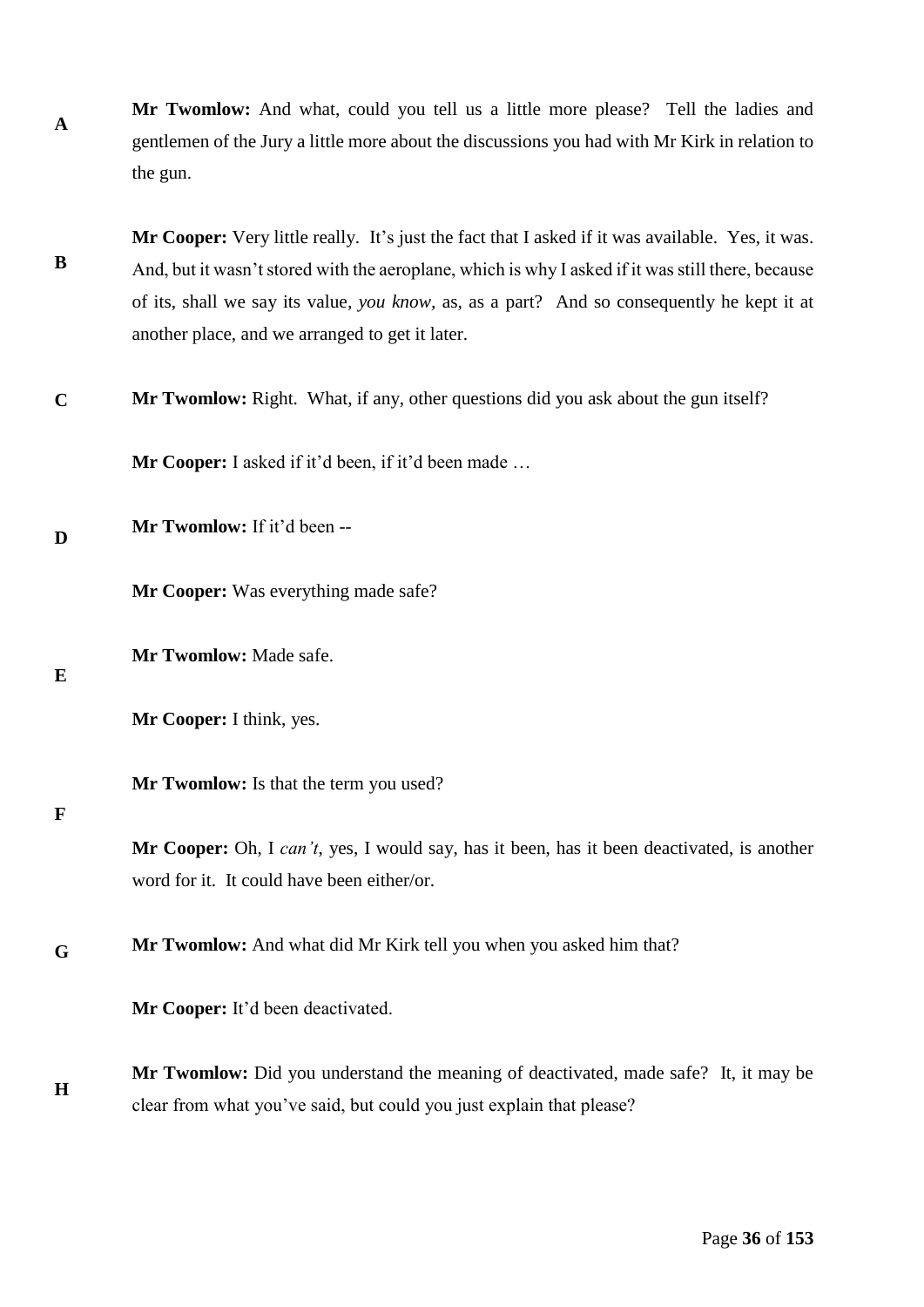| <b>Mr Cooper:</b> Well, I <i>should</i> . Well, I should. I should. I spent 15 years in the Royal Air |  |  |
|-------------------------------------------------------------------------------------------------------|--|--|
| Force as an armourer, OK, working on everything from pistols through to aircraft cannons,             |  |  |
| including rifles, machine guns. So I ought to know what a --                                          |  |  |
|                                                                                                       |  |  |

**Mr Twomlow:** Well, you're in a --

**B Mr Cooper:** Deactivated --

> **Mr Twomlow:** Very good position to say what deactivated or made safe means, then. Perhaps you could *the* --

**C**

**A**

**Mr Cooper:** OK. It means that it's impossible to fire the, the, the weapon.

**D Mr Twomlow:** Yes. Now, you say that the gun was purchased at a later date, from the aircraft.

**Mr Cooper:** Yes, I, we collected it later, yes.

**Mr Twomlow:** And you yourself did not collect the gun. Is that --

# **E**

**Mr Cooper:** No.

**Mr Twomlow:** Right?

# **F**

**Mr Cooper:** I travel considerably, and I was overseas at the time.

**Mr Twomlow:** How was payment for the gun carried out?

**G**

**Mr Cooper:** The fee for the gun was carried across when it was picked up.

**Mr Twomlow:** By whom?

### **H**

**Mr Cooper:** By my wife.

**Mr Twomlow:** All right, and how much did it cost you?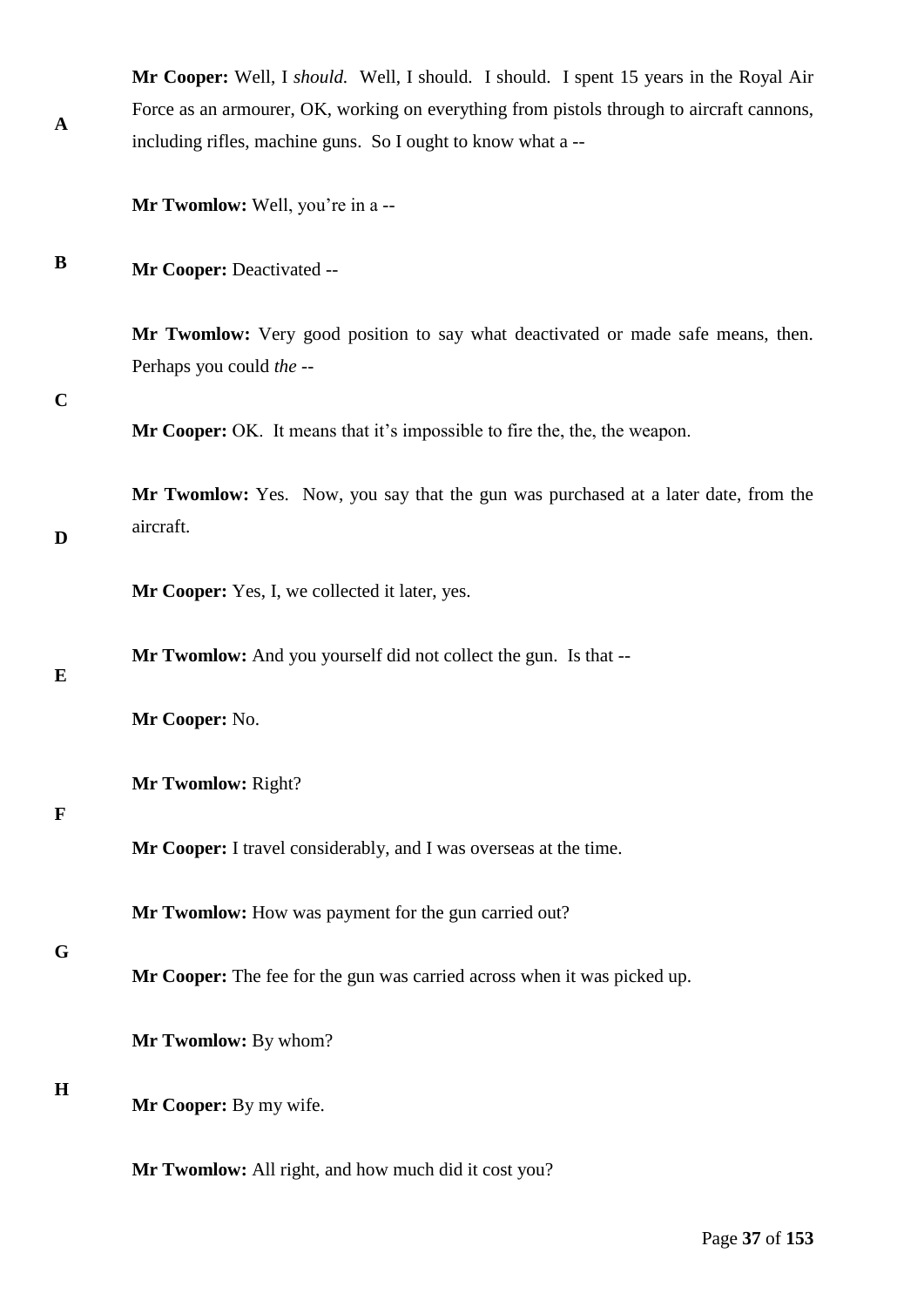| A           | <b>Mr Cooper:</b> The fee that was in the envelope was $\text{\pounds}2,000$ .                                                                     |  |  |  |
|-------------|----------------------------------------------------------------------------------------------------------------------------------------------------|--|--|--|
|             | Mr Twomlow: £2,000 in cash?                                                                                                                        |  |  |  |
| B           | Mr Cooper: (indicates agreement)                                                                                                                   |  |  |  |
|             | Mr Twomlow: And do you remember, having received the aircraft, sending an email in<br>relation to Mr Kirk in respect of the collection of the gun? |  |  |  |
| $\mathbf C$ | Mr Cooper: Quite possibly, yes.                                                                                                                    |  |  |  |
|             | Mr Twomlow: Would you --                                                                                                                           |  |  |  |
| D           | Mr Cooper: But --                                                                                                                                  |  |  |  |
|             | Mr Twomlow: Have a look at --                                                                                                                      |  |  |  |
| E           | Mr Cooper: Specifically remembering, I can't say. But, I mean                                                                                      |  |  |  |
|             | Mr Twomlow: Well --                                                                                                                                |  |  |  |
| $\mathbf F$ | Mr Cooper: There were, we did, we did most of our business on, well, all of our business<br>on telephone and emails.                               |  |  |  |
|             | Mr Twomlow: Right, well, perhaps you <i>could</i> just have a look at this document please.                                                        |  |  |  |
| G           | <b>Mr Cooper:</b> Thank you. Yes, that's, that's, that's true, yes.                                                                                |  |  |  |
|             | Mr Twomlow: Do you recognise an email --                                                                                                           |  |  |  |
| H           | Mr Cooper: Yes.                                                                                                                                    |  |  |  |
|             | Mr Twomlow: Being sent from you?                                                                                                                   |  |  |  |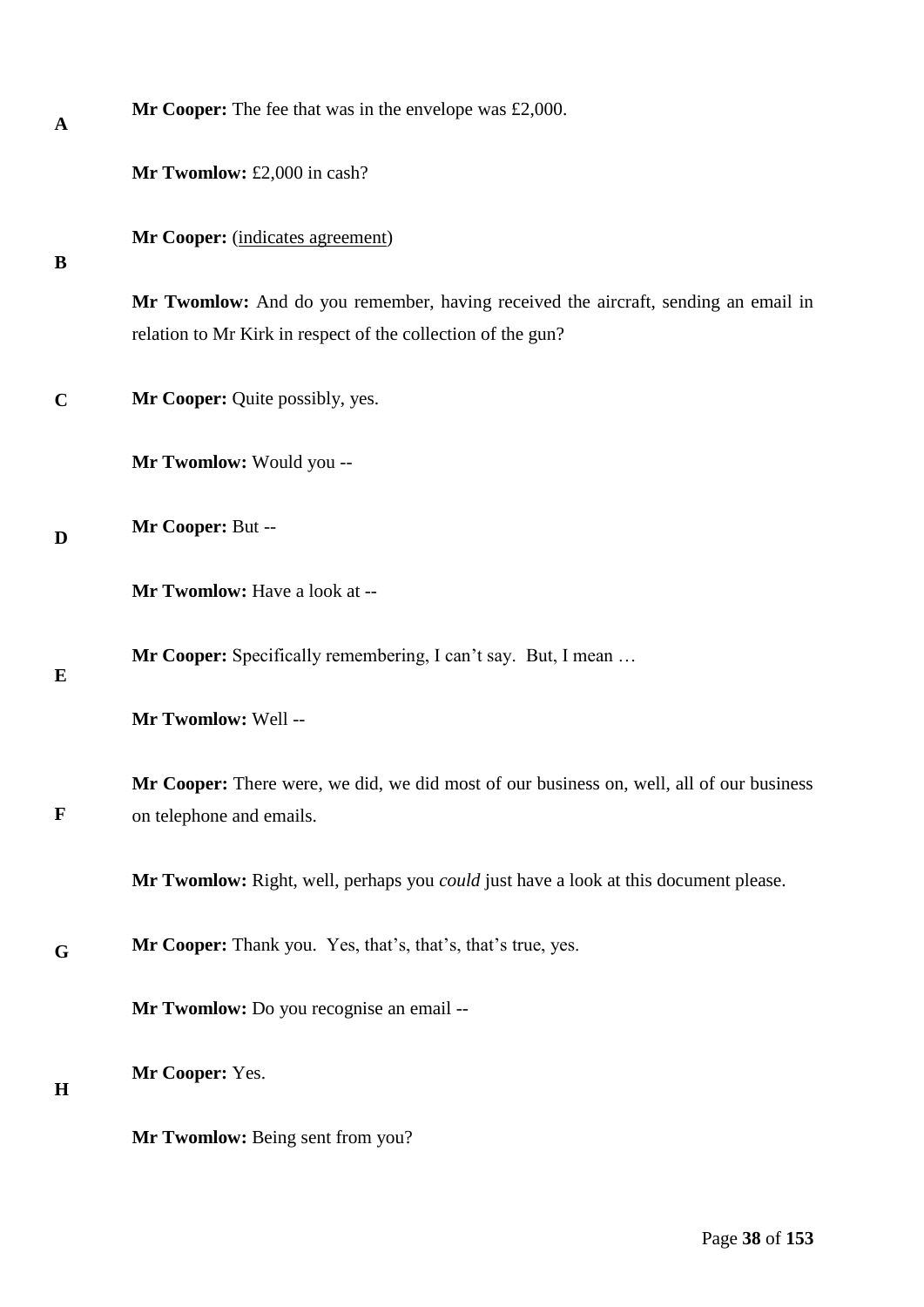**Mr Cooper:** Yes, yes.

| Mr Twomlow: There is a copy for Your Honour and the ladies and gentlemen of the Jury.                                                                           |
|-----------------------------------------------------------------------------------------------------------------------------------------------------------------|
| It's not something that at the moment is in the bundle, so perhaps it can be                                                                                    |
| His Honour Judge Thomas: Well, perhaps the --                                                                                                                   |
| Mr Twomlow: And, and for --                                                                                                                                     |
| His Honour Judge Thomas: Members of the Jury --                                                                                                                 |
| Mr Twomlow: Mr Kirk.                                                                                                                                            |
| His Honour Judge Thomas: And I could see it at this point please.                                                                                               |
| Mr Twomlow: Yes.                                                                                                                                                |
| (counsel confers with clerk)                                                                                                                                    |
| Mr Twomlow: Perhaps it can be inserted at the end of the bundle please, ladies and<br>gentlemen. Your email dated 31 July comes from an email address of Jenny. |
| Mr Cooper: Yes.                                                                                                                                                 |
| Mr Twomlow: mailto:cooper, and then a further                                                                                                                   |
| Mr Cooper: Yeah.                                                                                                                                                |
| Mr Twomlow: Internet server address, but actually assigned Gerry.                                                                                               |
| Mr Cooper: Correct.                                                                                                                                             |
| Mr Twomlow: Now, your name is Ronald, but --                                                                                                                    |
| Mr Cooper: Yes.                                                                                                                                                 |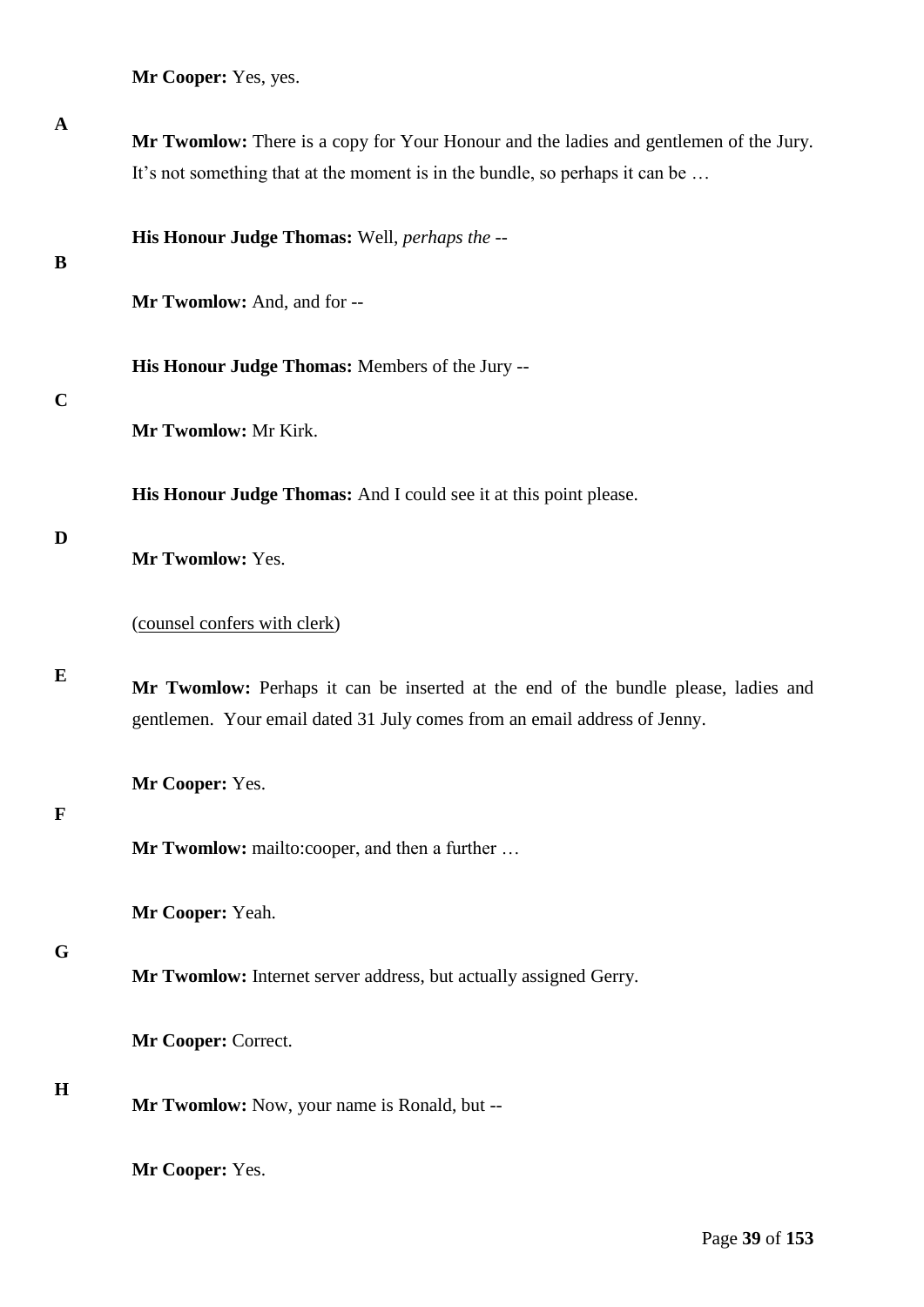| $\mathbf{A}$ | Mr Twomlow: Are you, are you known as Gerry?                                                                         |
|--------------|----------------------------------------------------------------------------------------------------------------------|
|              | Mr Cooper: Absolutely. It's a small game, and everybody knows me as Gerry.                                           |
| B            | Mr Twomlow: Yes.                                                                                                     |
|              | Mr Cooper: For --                                                                                                    |
| $\mathbf C$  | Mr Twomlow: So --                                                                                                    |
|              | Mr Cooper: Various reasons.                                                                                          |
|              | Mr Twomlow: The, the email we can see in the middle of the page is from you, is it?                                  |
| D            | Mr Cooper: Correct.                                                                                                  |
|              | <b>Mr Twomlow:</b>                                                                                                   |
| E            | "Are you in the UK at present? I really could do with a Lewis gun."                                                  |
|              | And you give the reasons for that.                                                                                   |
| $\mathbf{F}$ | "I can get a friend to fly down to Haverfordwest in our Auster to fetch it if<br>that could fit in with your plans." |
|              | Yes?                                                                                                                 |
| G            | Mr Cooper: Yes.                                                                                                      |
|              | His Honour Judge Thomas: What do you mean by:                                                                        |
| H            | "It's all to do with keeping the aircraft within its C of G limits"?                                                 |
|              | Mr Cooper: Well, if you --                                                                                           |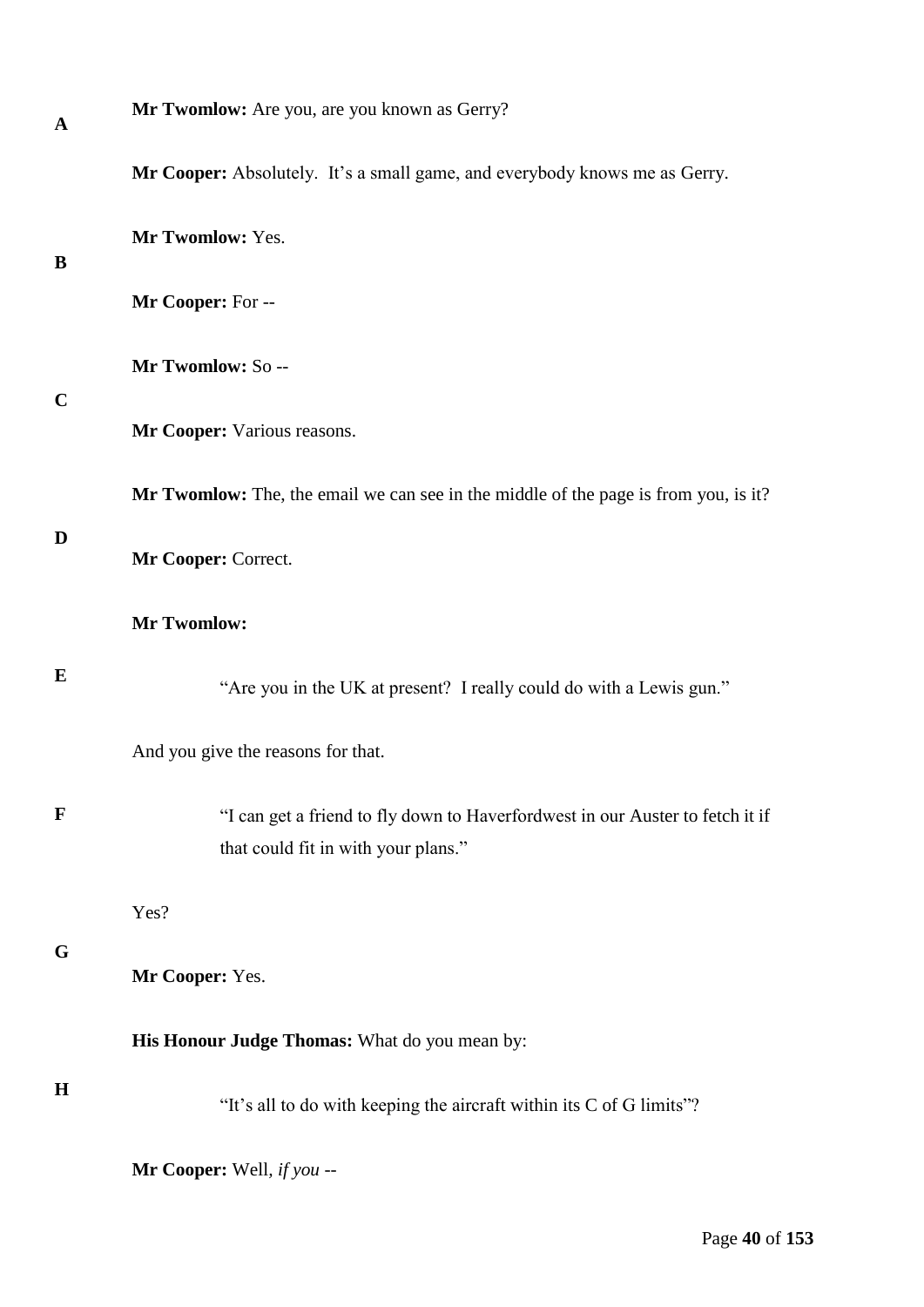- **A B Mr Kirk:** Excuse me, but could I appeal that this witness should be allowed to give his evidence uninterrupted? I wish to, to complain about the way he led his witness just now by suggesting what he said. And there must be a time when I make that complaint, but not at this point. I feel that you shouldn't be confusing a witness who is a technician, who knows a lot of technical information, to consider an aspect which is extremely important to the Defence and is, until the Prosecution have finished this line of enquiry, not leading the witness, like he's doing, because there will be a point in time that I'm going to ask you to recuse yourself in this trial, but now is not the time.
- **C His Honour Judge Thomas:** Right, well, first of all, Mr Twomlow has not been leading. And I have asked a question which appears on the email about keeping the aircraft within its C of G limits. And I want Mr Cooper, if he can, to tell us what that means please.
- **D Mr Cooper:** Well, Your Honour, the, the, as you can see by looking at the photograph of this aeroplane, OK, and all aeroplanes have to be kept within a certain balance, so aeroplanes are, aeroplanes are weighed, and, and everything has to remain. The way it flies is around a centre of gravity.

**E His Honour Judge Thomas:** So C *of G* --

**Mr Cooper:** And *a* --

**F His Honour Judge Thomas:** C of G means centre of gravity.

**Mr Cooper:** Correct.

**H**

**G His Honour Judge Thomas:** Thank you.

> **Mr Cooper:** OK, so it, it all has to be balanced, and consequently, where you put weight and what happens to that weight is very, very important, and the way the aeroplane flies or doesn't fly. And so the, the thing I'm saying here, this AAN, is an Additional Airworthiness Notice which the Civil Aviation Authority write, which gives you all the distances, the balance and everything of the aeroplane with these items fitted. So that's why it was required.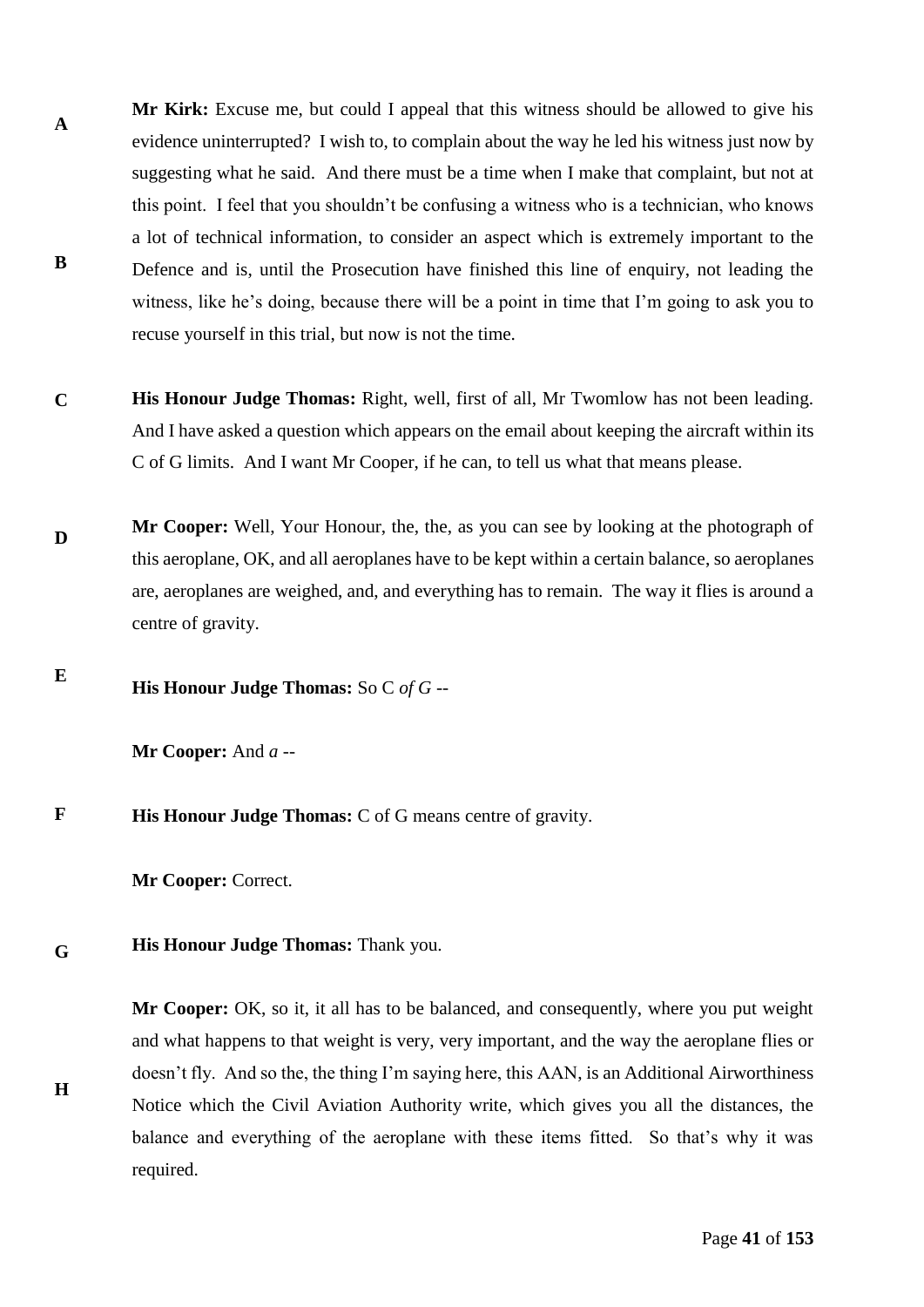**A**

**His Honour Judge Thomas:** Thank you very much.

**Mr Twomlow:** Yes. Now, there's another message, Mr Cooper, above that, which seems to be dated, sent 12 August. Is that a message from Jennifer Cooper or from someone else? It's *a*, it's a bit feinter. It says :

**B**

"Will be at --

**Mr Cooper:** Feint on this, yes.

**C**

# **Mr Twomlow:**

"Will be at Bristol …"

**D**

**His Honour Judge Thomas:** And I was going to --

**Mr Cooper:** Oh, yes, that was, that was something from Mr Kirk, that was.

#### **E**

# **Mr Twomlow:**

"Will be at Bristol with Lewis from about 11:00am till 2:30pm, with CAA examiner from 12:30 to about 2:00, at a guess."

### **F**

**Mr Cooper:** Yes, we were, we were trying to arrange a pickup for it, and Mr Kirk was going to be at Bristol at that time.

**G Mr Twomlow:** So that, that was a message from Mr Kirk, was it?

> **Mr Cooper:** Yes, that was from Mr Kirk to tell us where he was going to be, but we couldn't make that meeting.

**H**

**Mr Twomlow:** So that, that wasn't the time that it was --

**Mr Cooper:** No.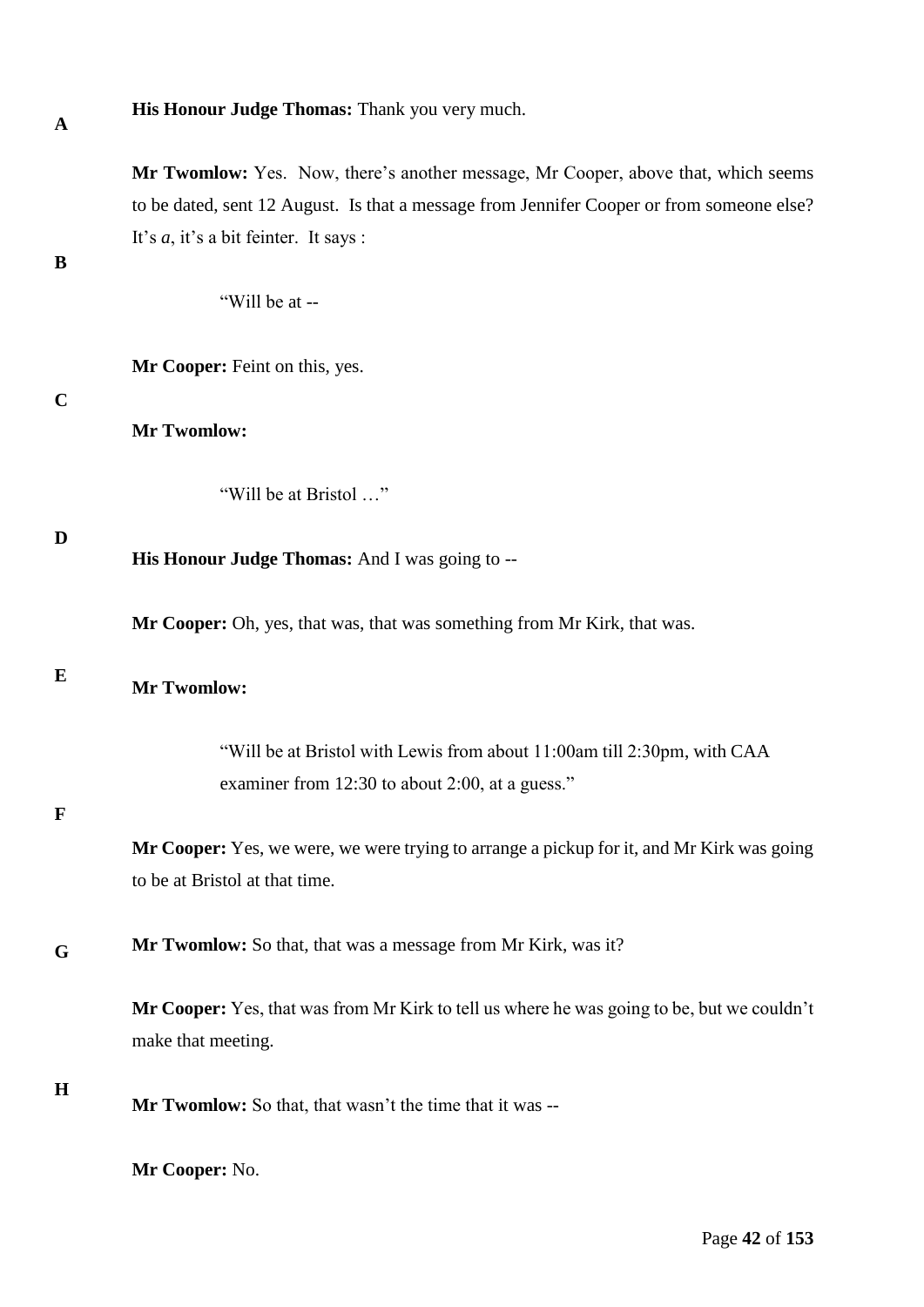**Mr Twomlow:** Actually collected.

**Mr Cooper:** No.

**B Mr Twomlow:** That was another suggestion. But did your wife subsequently travel to pick it up?

**Mr Cooper:** Correct.

**C Mr Twomlow:** Well, we'll hear from her about that. Now, once you had the Lewis Gun in your possession, did you do anything to it?

**Mr Cooper:** The first thing I did was to check that it was deactivated.

**D**

**E**

**Mr Twomlow:** Right, but did you actually add or remove any parts or alter it in any way?

**Mr Cooper:** No, I didn't feel I, that, that I needed to, because the, the breach was blocked. The sear mechanism, which, which cocks the gun, was missing. There was no feed for the *gun*. There was no feed slot for the weapon, so basically it was in, in, incapable of firing.

**Mr Twomlow:** Right, but you did nothing to it, did you, to add or, add to it, remove anything from it or alter it in any way mechanically.

## **F**

**Mr Cooper:** Clean, clean it, paint it and, and bolt it --

**Mr Twomlow:** Right.

**G**

**Mr Cooper:** On the aeroplane.

**Mr Twomlow:** So you've cleaned it and painted it.

# **H**

**Mr Cooper:** Correct.

**Mr Twomlow:** And that --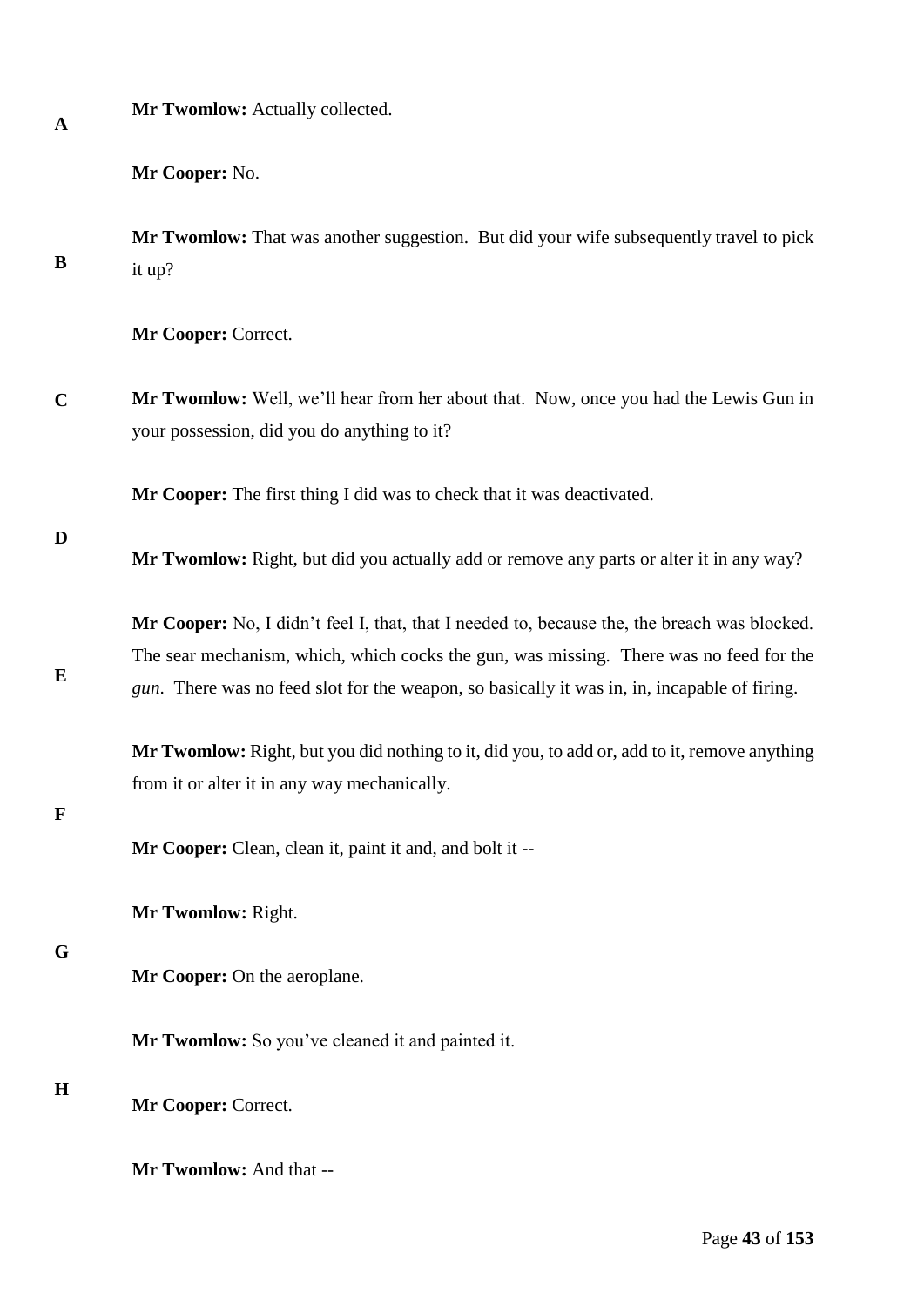| A           | Mr Cooper: That was it.                                                                                                                |
|-------------|----------------------------------------------------------------------------------------------------------------------------------------|
|             | Mr Twomlow: Was that all you did?                                                                                                      |
| B           | Mr Cooper: That's all I did.                                                                                                           |
|             | Mr Twomlow: Now, would you look at page 33 please, of the bundle?                                                                      |
| $\mathbf C$ | Mr Cooper: I have it.                                                                                                                  |
|             | Mr Twomlow: Do you have that? What is that?                                                                                            |
|             | Mr Cooper: It's a registration document for the aeroplane.                                                                             |
| D           | Mr Twomlow: And is that in the name of you?                                                                                            |
|             | Mr Cooper: Yes, and my daughter.                                                                                                       |
| E           | Mr Twomlow: Your daughter, Samantha Jane Cooper.                                                                                       |
|             | Mr Cooper: Correct, who is now deceased.                                                                                               |
| $\mathbf F$ | Mr Twomlow: That date of issue, 24 June 2008                                                                                           |
|             | His Honour Judge Thomas: Shall we put the email at number 34?                                                                          |
| G           | Mr Twomlow: Yes, Your Honour, please.                                                                                                  |
|             | His Honour Judge Thomas: In the bundle. Perhaps you could write 34 on it, members of<br>the Jury. It can go at the back of the bundle. |
| $\mathbf H$ | (pause)                                                                                                                                |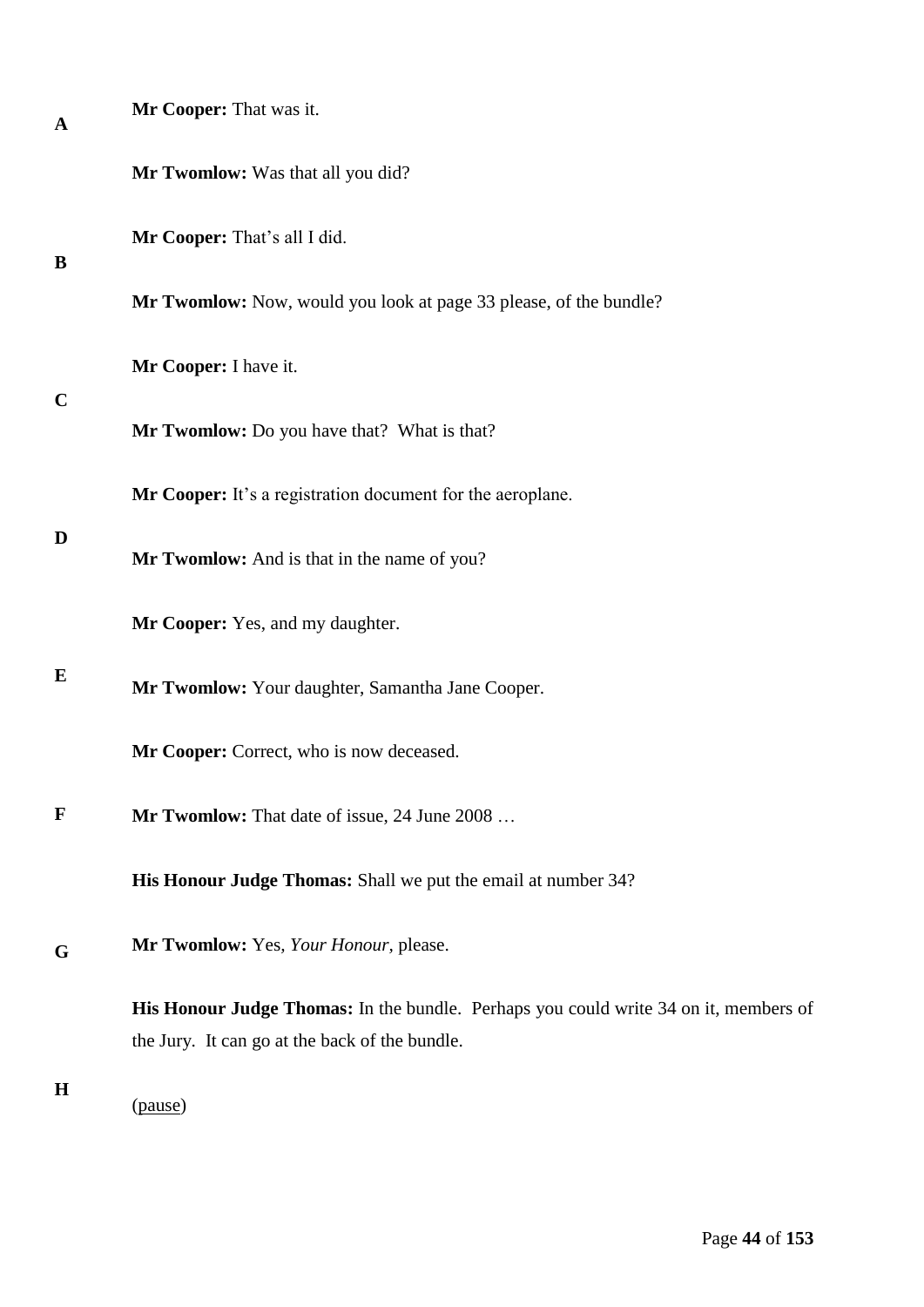| $\mathbf{A}$ | Mr Twomlow: When you say you cleaned the gun, did you clean, what part of it did you<br>clean?                                                     |
|--------------|----------------------------------------------------------------------------------------------------------------------------------------------------|
|              | Mr Cooper: Just the, the, the breach, the, the breach area, etc. just to get some corrosion off<br>it.                                             |
| B            | Mr Twomlow: Just on the outside of the gun, or the                                                                                                 |
|              | Mr Cooper: On the --                                                                                                                               |
| $\mathbf C$  | Mr Twomlow: Inside?                                                                                                                                |
|              | Mr Cooper: Outside.                                                                                                                                |
| D            | Mr Twomlow: Just the --                                                                                                                            |
|              | Mr Cooper: On the --                                                                                                                               |
| E            | Mr Twomlow: Outside?                                                                                                                               |
|              | Mr Cooper: Outside, yeah.                                                                                                                          |
| $\mathbf{F}$ | Mr Twomlow: Now, were you subsequently contacted by the Civil Aviation Authority in<br>relation to both the aircraft and the gun?                  |
|              | Mr Cooper: Yes.                                                                                                                                    |
| G            | Mr Twomlow: And did you contact somebody called Mike Scott?                                                                                        |
|              | Mr Cooper: Yes.                                                                                                                                    |
| H            | Mr Twomlow: And what did you want him to do?                                                                                                       |
|              | Mr Cooper: I was informed by the Civil Aviation Authority that the Home Office rules on<br>the, on deactivation had changed considerably recently. |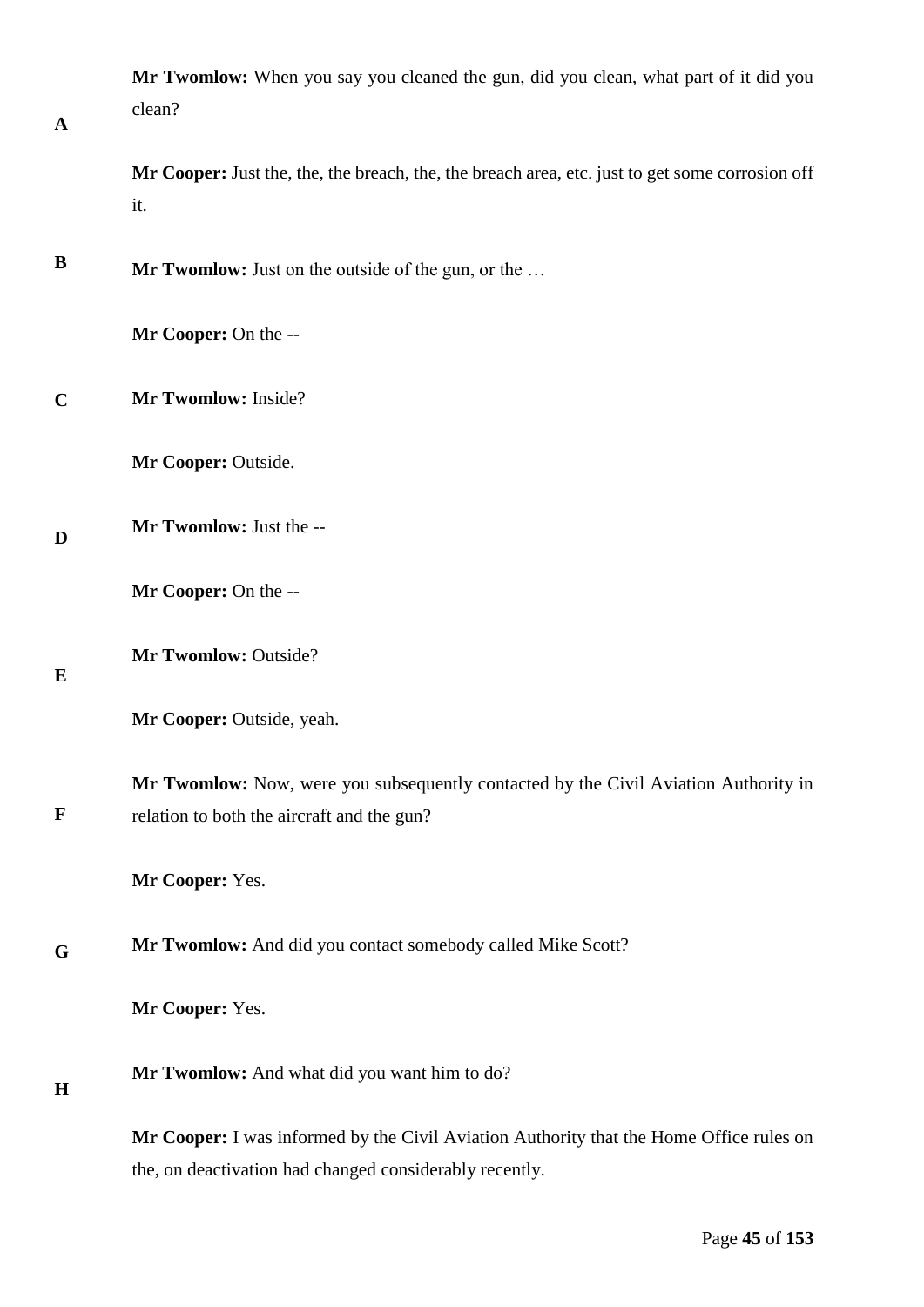| $\mathbf{A}$ | Mr Twomlow: Right.                                                                                                                                                                                                |  |  |  |  |
|--------------|-------------------------------------------------------------------------------------------------------------------------------------------------------------------------------------------------------------------|--|--|--|--|
| B            | Mr Cooper: And also they had in Europe. So I contacted a Section 5 licensed arms person<br>with the idea of actually taking it to him to make sure that it was deactivated, deactivated in,<br>in the latest way. |  |  |  |  |
|              | Mr Twomlow: Right, and that was Mr Scott, was it?                                                                                                                                                                 |  |  |  |  |
|              | Mr Cooper: Correct.                                                                                                                                                                                               |  |  |  |  |
| $\mathbf C$  | Mr Twomlow: And did you leave it with him?                                                                                                                                                                        |  |  |  |  |
| D            | Mr Cooper: I left it with him because on the way there I was telephoned, and they said that<br>there was a policeman coming to collect it. So I                                                                   |  |  |  |  |
|              | His Honour Judge Thomas: Well, don't --                                                                                                                                                                           |  |  |  |  |
| E            | Mr Cooper: Rather than --                                                                                                                                                                                         |  |  |  |  |
|              | His Honour Judge Thomas: Don't tell us what anybody else said to you.                                                                                                                                             |  |  |  |  |
| $\mathbf F$  | Mr Cooper: Sorry?                                                                                                                                                                                                 |  |  |  |  |
|              | His Honour Judge Thomas: Don't tell us what anybody else said to you unless you're<br>asked specifically.                                                                                                         |  |  |  |  |
| G            | Mr Cooper: OK, fine.                                                                                                                                                                                              |  |  |  |  |
|              | Mr Twomlow: In any event, you left it with him.                                                                                                                                                                   |  |  |  |  |
| H            | Mr Cooper: With Mr Scott, yes.                                                                                                                                                                                    |  |  |  |  |
|              | Mr Twomlow: And it, it was left, when it was left with him, was it in the same condition as<br>when you bought it?                                                                                                |  |  |  |  |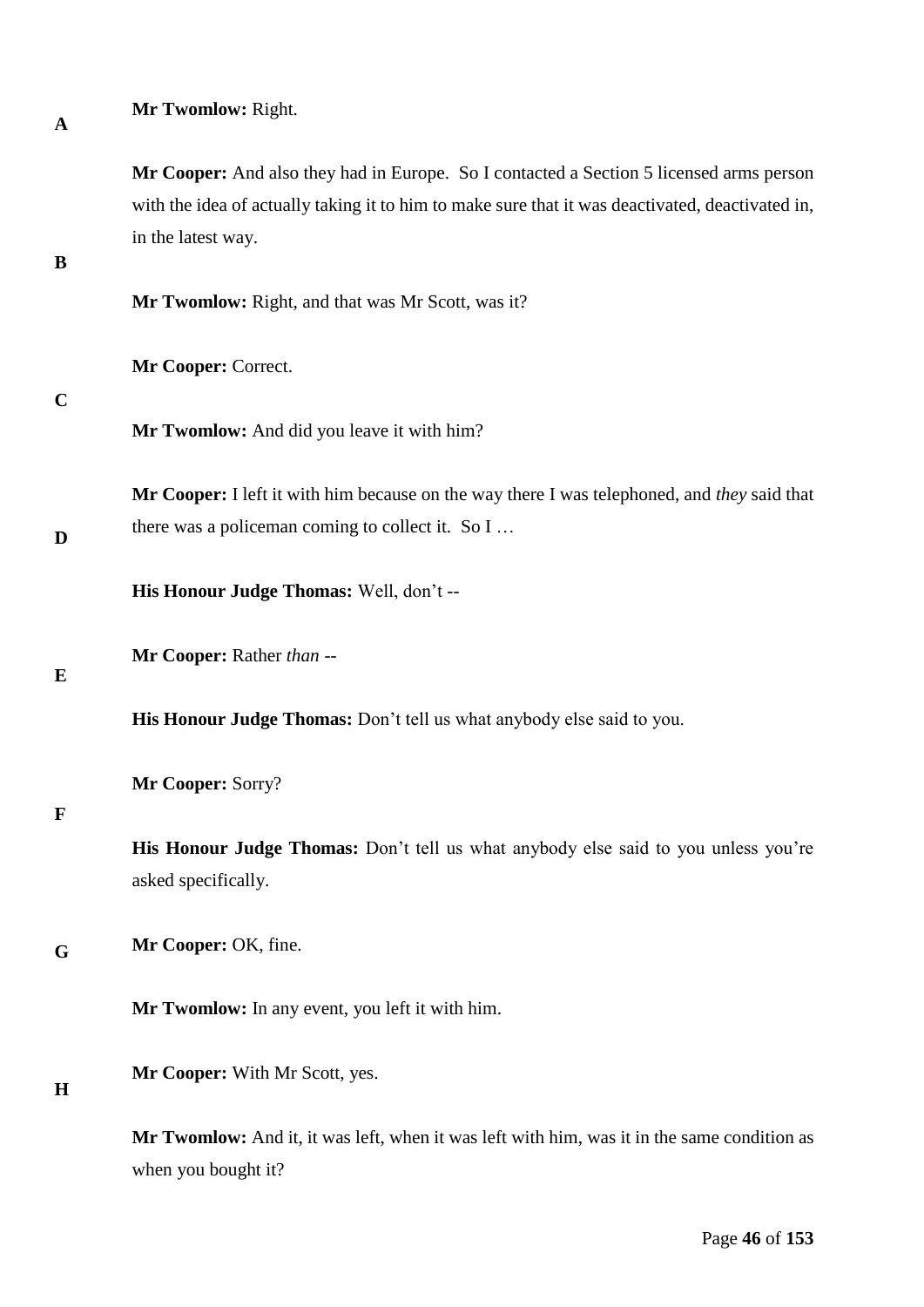| A           | Mr Cooper: Well, yes, apart from the paint on the outside, yes.                                              |  |  |  |
|-------------|--------------------------------------------------------------------------------------------------------------|--|--|--|
|             | Mr Twomlow: Apart from being painted.                                                                        |  |  |  |
| B           | Mr Cooper: Correct.                                                                                          |  |  |  |
|             | Mr Twomlow: Did a police officer called Detective Constable Dodge come to see you in<br>August with the gun? |  |  |  |
| $\mathbf C$ | Mr Cooper: What his name was, I've no idea, but --                                                           |  |  |  |
|             | Mr Twomlow: Did a police officer --                                                                          |  |  |  |
| D           | Mr Cooper: A, a police officer came with it, yes.                                                            |  |  |  |
|             | Mr Twomlow: Yes, and did he show you a, a gun?                                                               |  |  |  |
| E           | Mr Cooper: He showed me it, yes.                                                                             |  |  |  |
|             | Mr Twomlow: And was that, is <i>that</i> , is it the same gun that you had?                                  |  |  |  |
| $\mathbf F$ | Mr Cooper: Looked like the same gun.                                                                         |  |  |  |
|             | Mr Twomlow: Yes. Yes. Yes, thank you very much, Mr Cooper. Mr Kirk may want to<br>ask you some questions?    |  |  |  |
| G           | Mr Cooper: OK, fine.                                                                                         |  |  |  |
|             | <b>His Honour Judge Thomas:</b> Mr Kirk, do you want to ask this witness any questions?                      |  |  |  |
| H           | Mr Kirk: Good afternoon, Mr Cooper.                                                                          |  |  |  |
|             | Mr Cooper: Good afternoon.                                                                                   |  |  |  |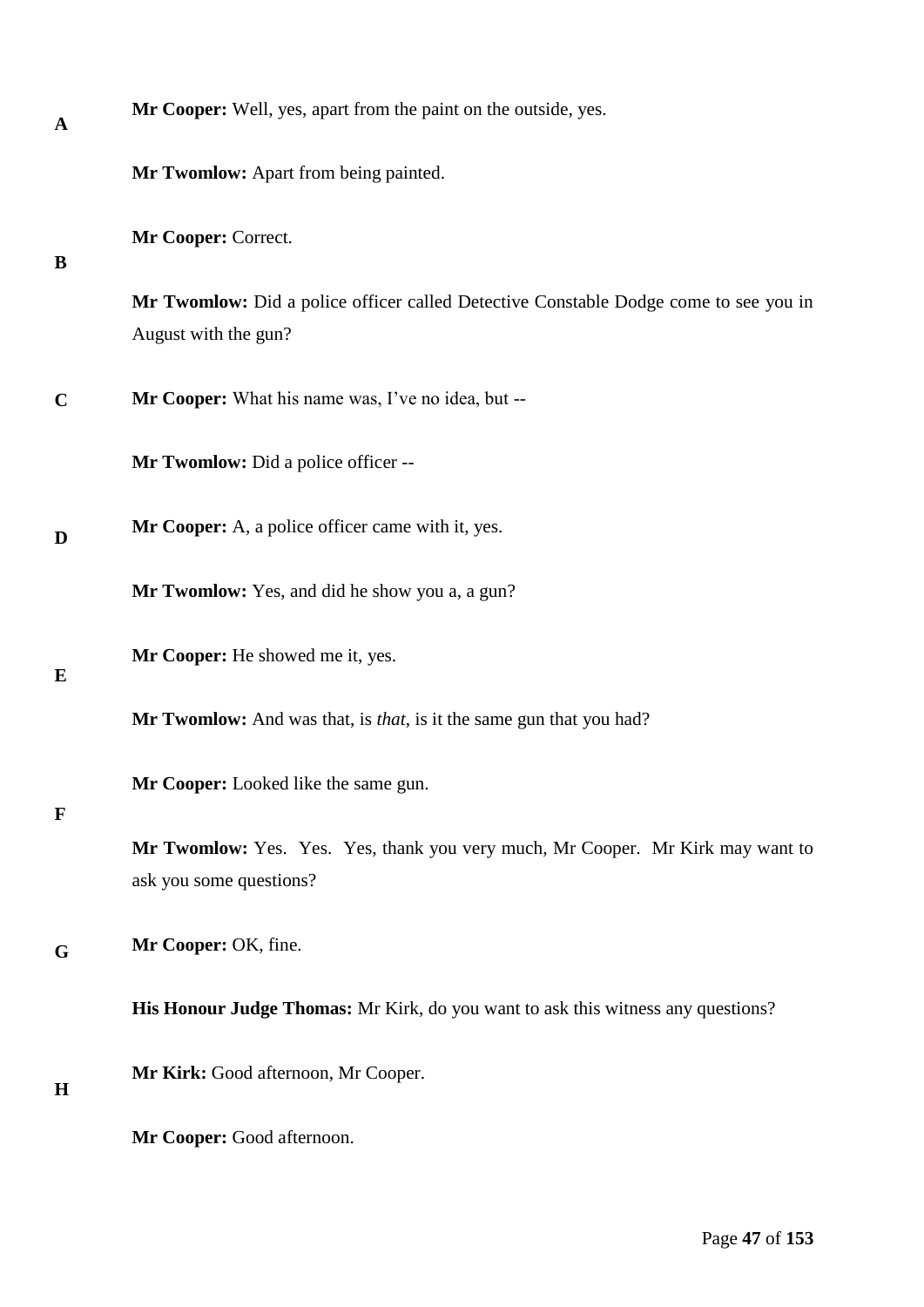| $\mathbf{A}$ | Mr Cooper: Yes.                                                                               |  |  |  |  |  |
|--------------|-----------------------------------------------------------------------------------------------|--|--|--|--|--|
|              | Mr Kirk: Were you examined for ballistics when you first met the police officers?             |  |  |  |  |  |
| B            | (no audible response)                                                                         |  |  |  |  |  |
|              | Mr Kirk: Were you examined for, were you fingernails examined?                                |  |  |  |  |  |
| $\mathbf C$  | Mr Cooper: No, no.                                                                            |  |  |  |  |  |
|              | Mr Kirk: Because of that.                                                                     |  |  |  |  |  |
| D            | Mr Cooper: No.                                                                                |  |  |  |  |  |
|              | Mr Kirk: Have you made a statement?                                                           |  |  |  |  |  |
| E            | Mr Cooper: Yes, I've made a statement.                                                        |  |  |  |  |  |
|              | Mr Kirk: In that statement you said that you bought the aircraft at the advertised price.     |  |  |  |  |  |
| $\mathbf F$  | Mr Cooper: I don't think I said that in the statement. I said I bought the aeroplane, yes.    |  |  |  |  |  |
|              | Mr Kirk: Yes.                                                                                 |  |  |  |  |  |
|              | Mr Cooper: Yes.                                                                               |  |  |  |  |  |
| G            | Mr Kirk: So can you tell the Court what you bought the, what did you buy and for how<br>much? |  |  |  |  |  |
| H            | Mr Cooper: I bought the aeroplane for £50,000.                                                |  |  |  |  |  |
|              | Mr Kirk: Right.                                                                               |  |  |  |  |  |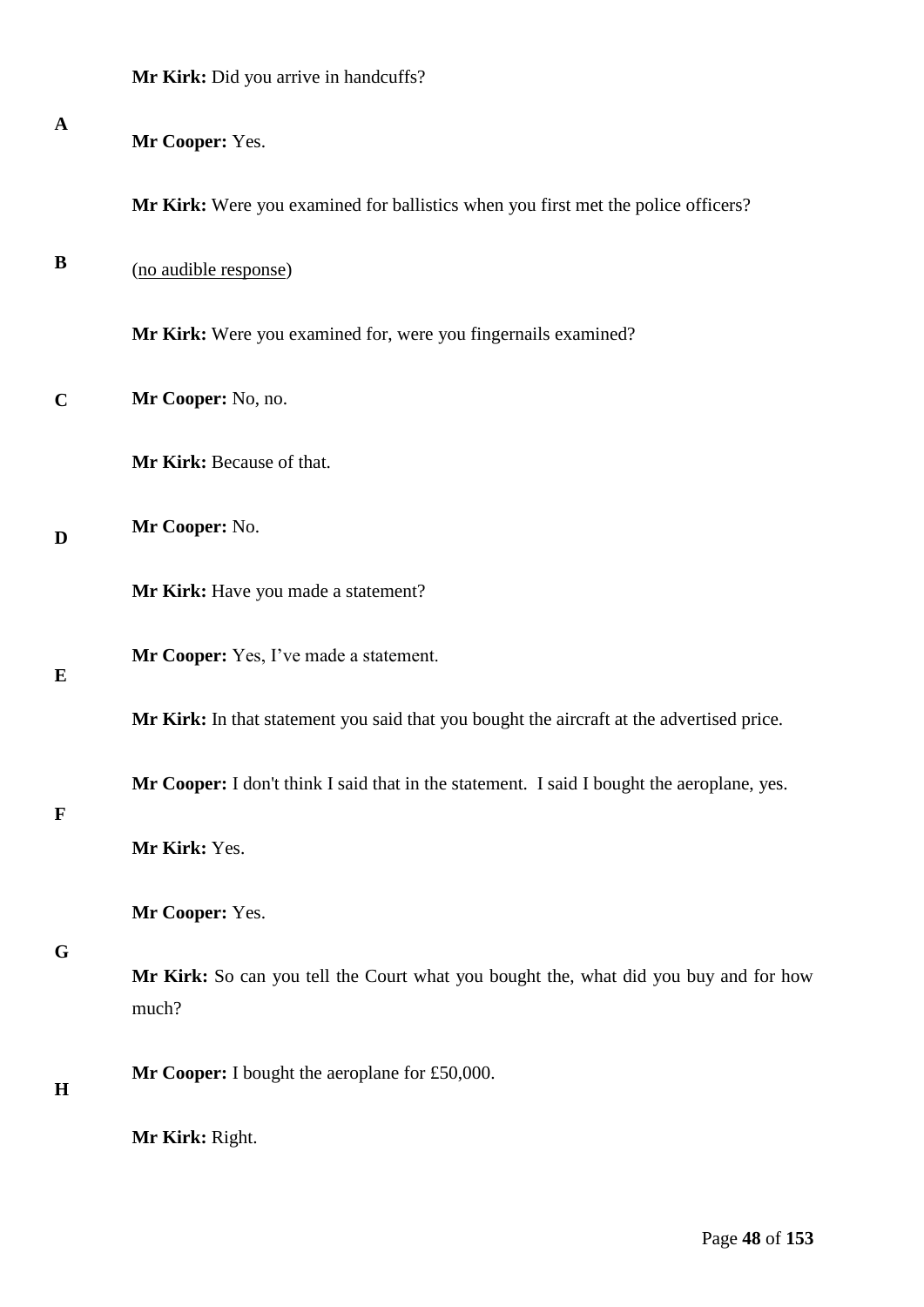| $\mathbf A$ | Mr Cooper: Correct.                                                                                                                                                                                                     |  |  |  |  |  |
|-------------|-------------------------------------------------------------------------------------------------------------------------------------------------------------------------------------------------------------------------|--|--|--|--|--|
|             | Mr Kirk: And how did you pay for it?                                                                                                                                                                                    |  |  |  |  |  |
| B           | Mr Cooper: You asked me for a, you asked me for a deposit. You asked me for a deposit<br>to secure it, which I gave you, which is, or sent to you by bank transfer, which was £16,000.                                  |  |  |  |  |  |
|             | Mr Kirk: So, so, so you sent me $£16,000$ .                                                                                                                                                                             |  |  |  |  |  |
| $\mathbf C$ | Mr Cooper: To start with.                                                                                                                                                                                               |  |  |  |  |  |
|             | Mr Kirk: Based on a phone call.                                                                                                                                                                                         |  |  |  |  |  |
| D           | Mr Cooper: Yes.                                                                                                                                                                                                         |  |  |  |  |  |
|             | Mr Kirk: Why did you do that?                                                                                                                                                                                           |  |  |  |  |  |
| E           | Mr Cooper: Because you have a reputation, OK, for being honest. And I'm afraid that's<br>what sticks out. So in this industry, you, you know, you, you tend to trust people that have<br>a reputation for being honest. |  |  |  |  |  |
| F           | Mr Kirk: What is my reputation in the general aviation industry, apart from what you said?                                                                                                                              |  |  |  |  |  |
| G           | Mr Cooper: You have a reputation in the industry of, of being slightly eccentric but, but<br>honest, intelligent, know what you're talking about. And so consequently people, you know,<br>just trust you. That's all.  |  |  |  |  |  |
|             | Mr Kirk: Have I or anybody on my behalf made any form of contact with you since I was<br>first interviewed by the police?                                                                                               |  |  |  |  |  |
| $\bf H$     | Mr Cooper: No, Sir.                                                                                                                                                                                                     |  |  |  |  |  |
|             | Mr Kirk: Are you sure about that?                                                                                                                                                                                       |  |  |  |  |  |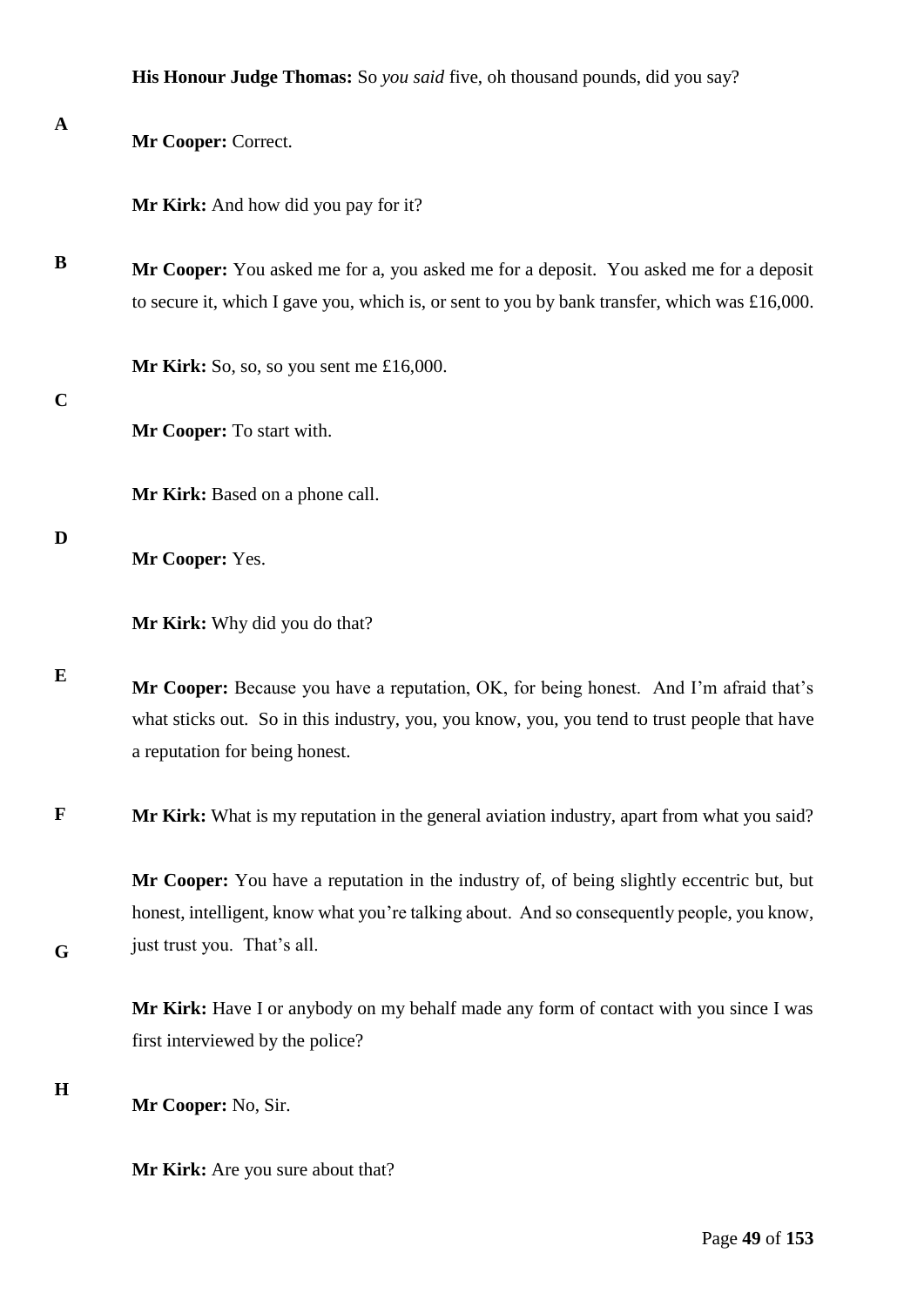| Mr Cooper: No, nobody's, nobody's contacted me from your side. |  |  |  |  |  |
|----------------------------------------------------------------|--|--|--|--|--|
|----------------------------------------------------------------|--|--|--|--|--|

**Mr Kirk:** Did you have any business or speak to me prior to you telephoning me about one replica DH.2 with ornamental ironware? Did you contact me for any reason prior to that?

**B Mr Cooper:** Not at all.

> **Mr Kirk:** None at all. So you were prepared to send £16,000 to a man on the phone, based on his reputation.

#### **C**

**A**

**Mr Cooper:** Correct.

**Mr Kirk:** Right. Then how did the £50,000, well, how did the rest of the £50,000 get paid?

### **D**

**Mr Cooper:** I met you at the, where the aeroplane was, with £32,000 cash.

**Mr Kirk:** £32,000 in cash.

**E Mr Cooper:** Making a total of £48,000.

**Mr Kirk:** Right, and how did I arrive?

#### **F Mr Cooper:** On a motorcycle.

**Mr Kirk:** Little one? Big one?

**G Mr Cooper:** On quite a big one, I think.

**Mr Kirk:** Big as they come?

**H Mr Cooper:** You came from France, I understand.

> **His Honour Judge Thomas:** No, I think he asked, was it as big as they come? If I, if I'm correct.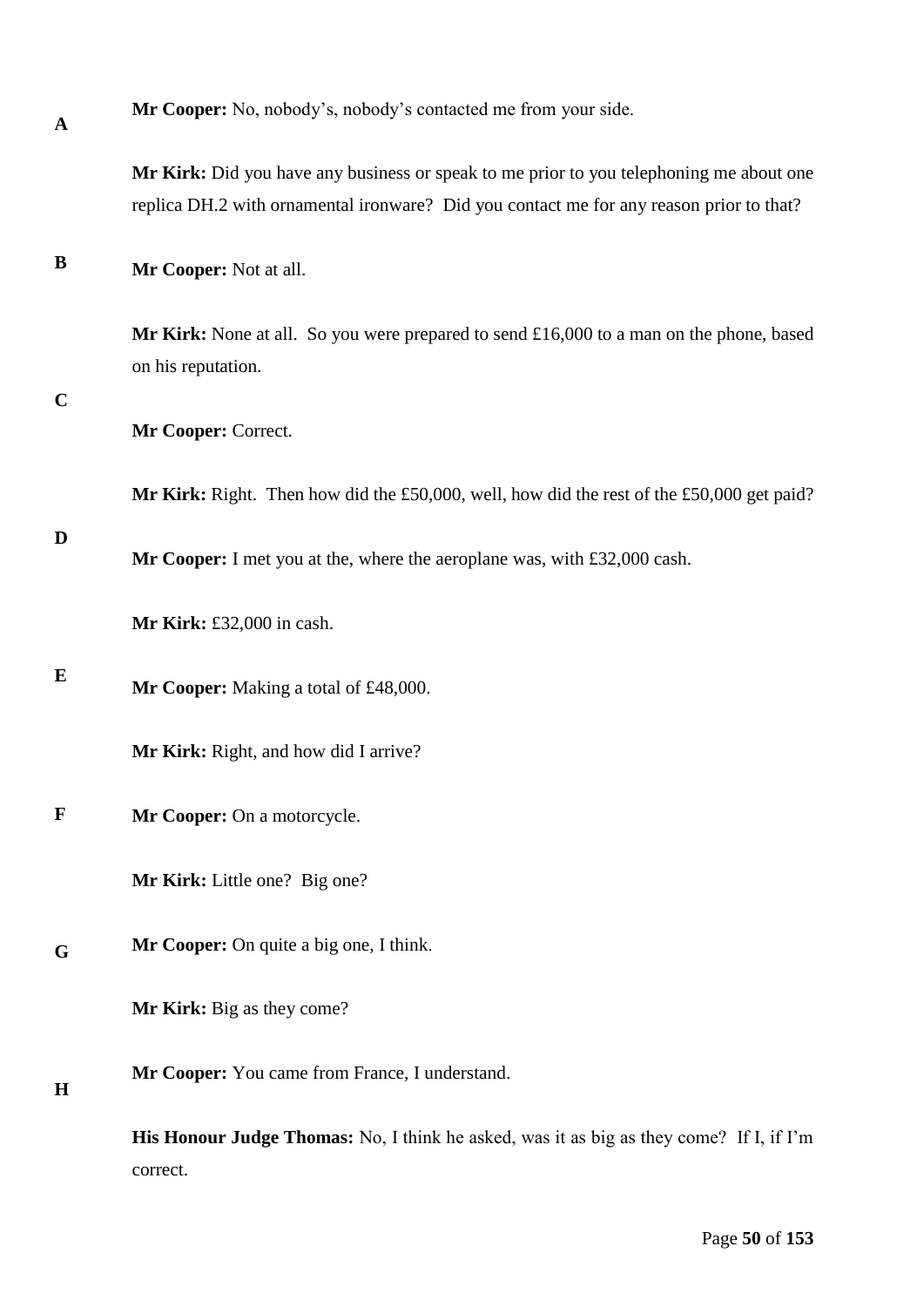| A           | Mr Cooper: Oh, I don't know. Sorry.                                                                                        |
|-------------|----------------------------------------------------------------------------------------------------------------------------|
|             | His Honour Judge Thomas: Did you ask if it was as big as they come?                                                        |
| B           | Mr Kirk: Well --                                                                                                           |
|             | His Honour Judge Thomas: Was that --                                                                                       |
|             | Mr Kirk: Yes.                                                                                                              |
| $\mathbf C$ | His Honour Judge Thomas: The question?                                                                                     |
|             | Mr Kirk: That was the --                                                                                                   |
| D           | Mr Cooper: Oh, I don't know.                                                                                               |
|             | Mr Kirk: That's OK.                                                                                                        |
| E           | Mr Cooper: I, I don't know anything --                                                                                     |
|             | Mr Kirk: That's OK.                                                                                                        |
| $\mathbf F$ | Mr Cooper: About motorcycles.                                                                                              |
|             | Mr Kirk: I, I, I tend to get bored very quickly, Your Honour, and I tend to talk to myself.                                |
| G           | So you gave me some money by way of BAC and cash liquide, and I, as far as you know,<br>left you to pick up the aeroplane. |
|             | Mr Cooper: Correct.                                                                                                        |
| $\mathbf H$ | Mr Kirk: You went off with my propeller, didn't you?                                                                       |
|             | Mr Cooper: The wooden propeller, yes.                                                                                      |
|             |                                                                                                                            |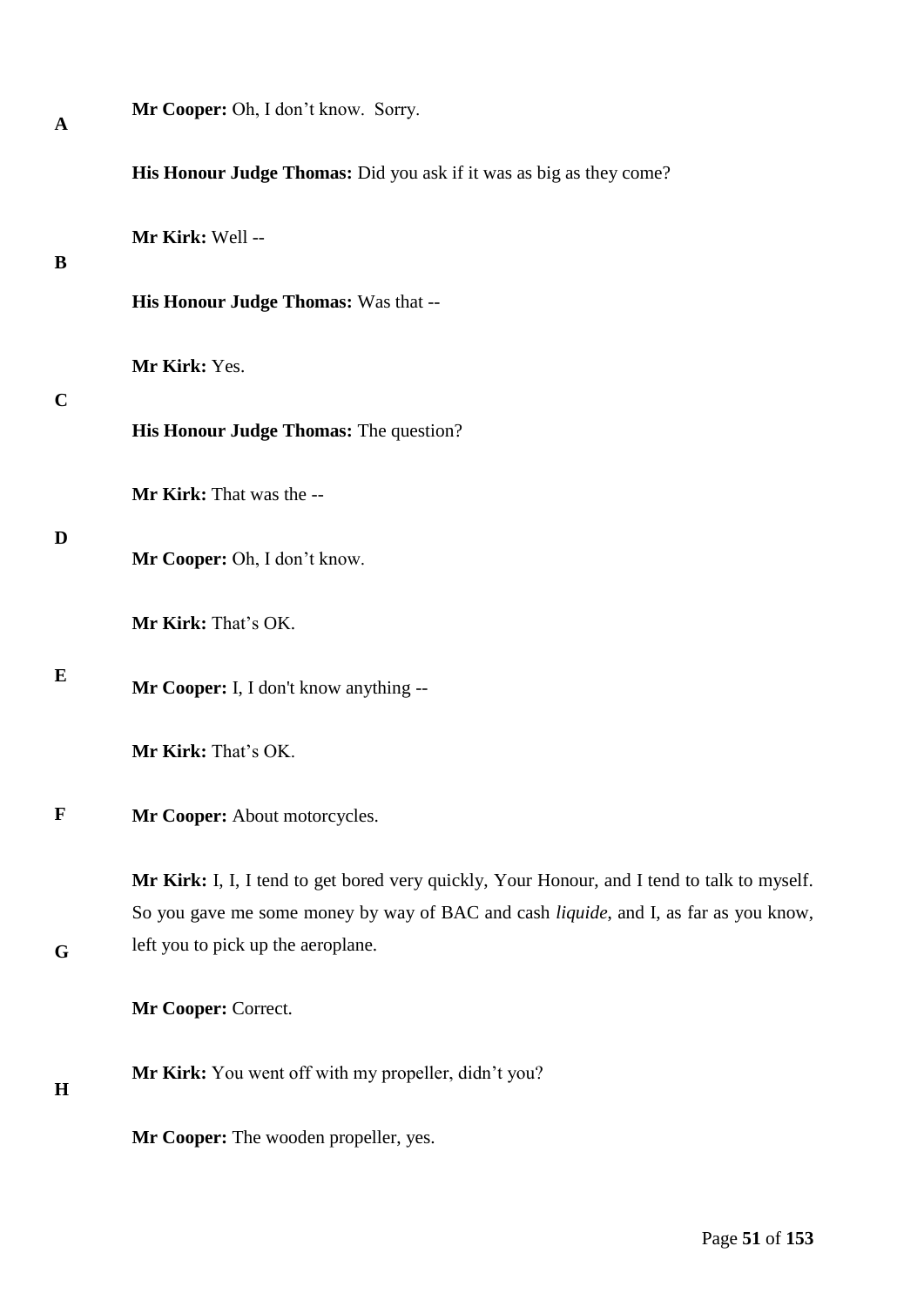|  |  |  | <b>Mr Kirk:</b> The broken one. |  |
|--|--|--|---------------------------------|--|
|--|--|--|---------------------------------|--|

| $\mathbf{A}$ | Mr Cooper: Oh, the broken wooden propeller, yes.                                                         |
|--------------|----------------------------------------------------------------------------------------------------------|
|              | Mr Kirk: It's still mine, isn't it?                                                                      |
| B            | Mr Cooper: Yes.                                                                                          |
|              | Mr Kirk: Good, right, got a profit here. In that, what is its insurance value now?                       |
| $\mathbf C$  | Mr Cooper: About £60,000, £65,000, something like that.                                                  |
|              | Mr Kirk: So therefore it was a good buy, wasn't it?                                                      |
| D            | Mr Cooper: Yes, it was.                                                                                  |
|              | Mr Kirk: If that ornamental ironware was non, not decommissioned, are you aware of what<br>its value is? |
| E            | Mr Cooper: No idea at all for the ornamental ironware.                                                   |
|              | Mr Kirk: OK. When you made your statement, where did you make it?                                        |
| $\mathbf F$  | Mr Cooper: In the local police station.                                                                  |
|              | Mr Kirk: Yeah.                                                                                           |
| G            | Mr Cooper: In Market Rasen.                                                                              |
|              | Mr Kirk: Right. Were there more than two police officers present when you made it?                       |
| H            | Mr Cooper: There were two police officers in the room there.                                             |
|              | Mr Kirk: Were you cautioned?                                                                             |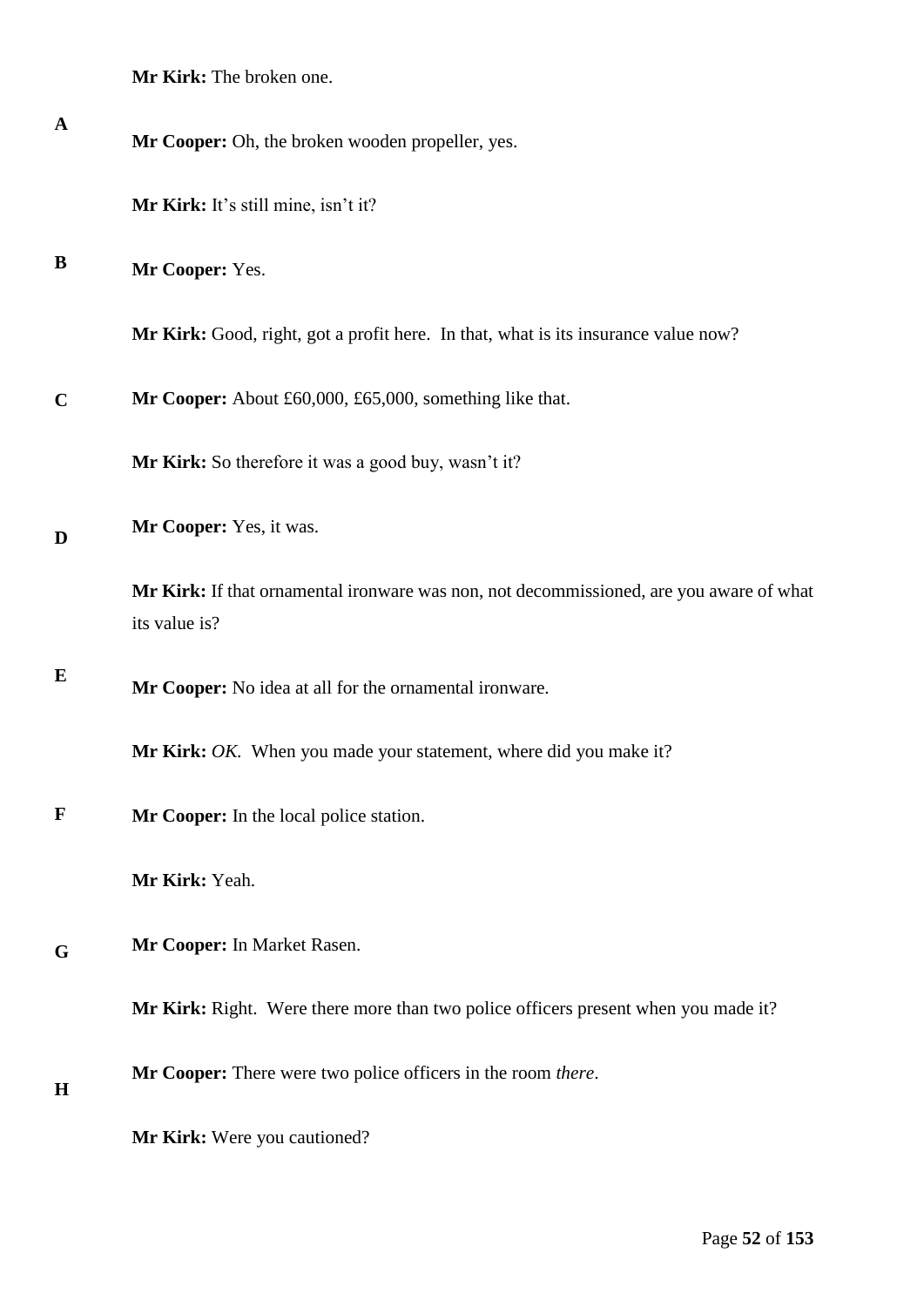**Mr Cooper:** *It,* I was just asked to --

**Mr Kirk:** Did they give you what the Yanks say, your rights?

**Mr Cooper:** I, I don't know what you mean by, was I cautioned? But I mean I, I, they asked me to make a statement.

**B**

**A**

**Mr Kirk:** Do you mean you weren't considered a suspect for being, as the indictment says, in possession of a prohibited weapon?

**C Mr Cooper:** No.

> **Mr Kirk:** So did you not think that, did you think about the fact that, did you have any, *did there, was there a* conversation about if it's prohibited? Did the police give any information?

**D**

**Mr Cooper:** No.

**Mr Kirk:** *OK*.

**E Mr Cooper:** They, they didn't caution me. They took a statement from me pretty much along the lines you've been going now. Where did I meet you? How did I meet you? How did I buy the aeroplane? Etc.

**F Mr Kirk:** *Right.* So the total price was £50,000. When did you make that statement? How long after the, the, you left in the aeroplane? Is that, yeah, right, you collected the aeroplane roughly when?

**G Mr Cooper:** I collected the aeroplane in around about May. I think it's May 2008.

> **Mr Kirk:** You see, it's the Defence's case the month of May, especially the  $29<sup>th</sup>$ , is very much in the Defendant's defence statement. Now, because it's the end of the month, you must assume then that it was before 29 May.

**H**

**Mr Cooper:** I, I'm, to be perfectly candid with you, I cannot remember.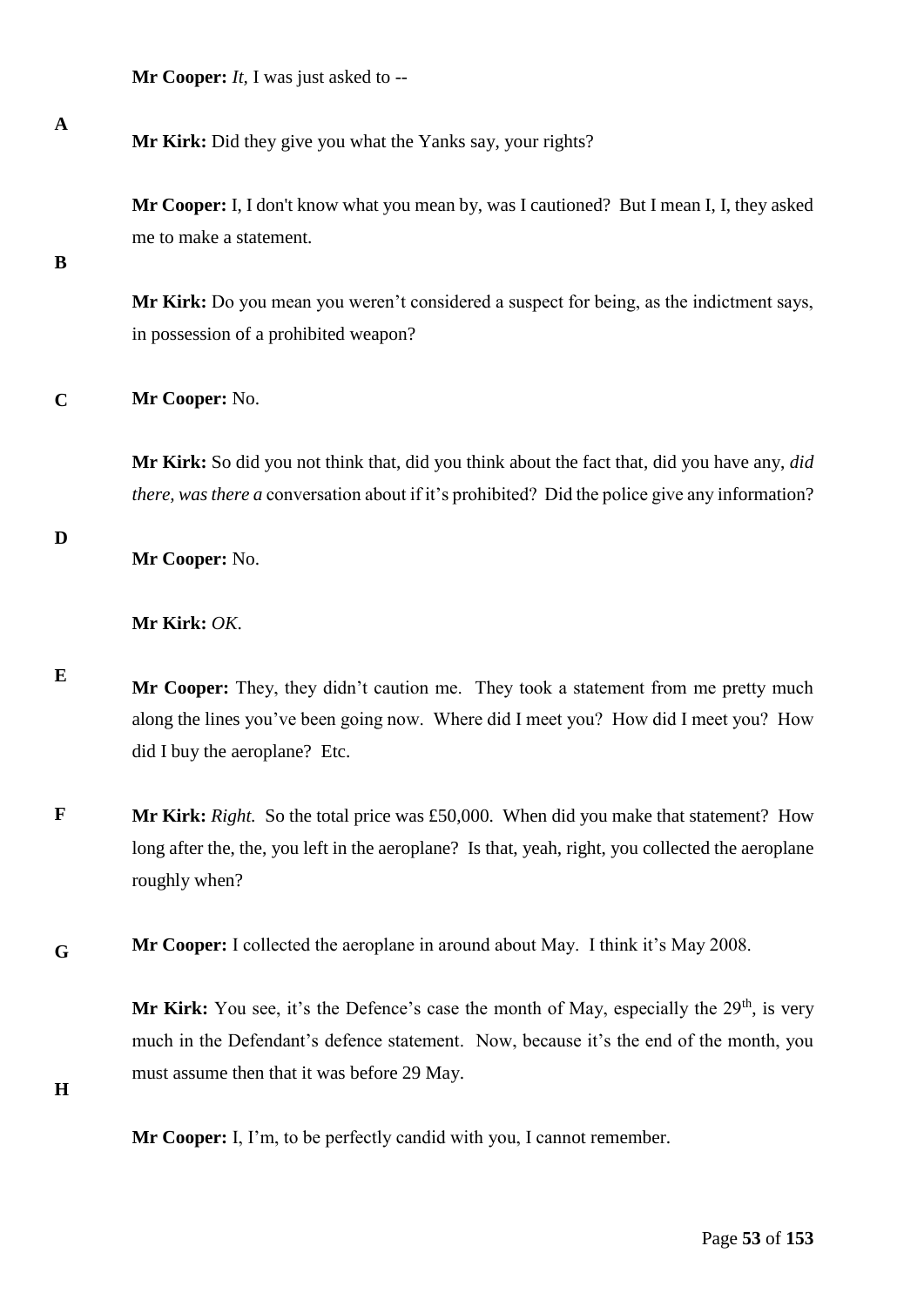**Mr Kirk:** I'm without any papers, so I, I, *I, well,* but we're in the same boat.

| $\mathbf{A}$ | His Honour Judge Thomas: Well, the date of the statement that I've got is 23 June 2009,<br>if that helps.                                                                                    |
|--------------|----------------------------------------------------------------------------------------------------------------------------------------------------------------------------------------------|
| B            | Mr Kirk: Sorry?                                                                                                                                                                              |
|              | His Honour Judge Thomas: The statement that I've got                                                                                                                                         |
| $\mathbf C$  | Mr Kirk: Ah, thank you.                                                                                                                                                                      |
|              | His Honour Judge Thomas: Appears to be dated 23 June 2009.                                                                                                                                   |
|              | Mr Kirk: 23 June.                                                                                                                                                                            |
| D            | Mr Cooper: It's a year, year later, I think.                                                                                                                                                 |
| E            | Mr Kirk: Now, it's a matter of record that I was made aware of this issue, well, it's the day<br>before, the $22nd$ , 8:15 local time. Oh, yeah. So did they take any fingerprints from you? |
|              | Mr Cooper: Not that I can remember. I don't think so.                                                                                                                                        |
|              | Mr Kirk: They didn't.                                                                                                                                                                        |
|              | Mr Cooper: I can't --                                                                                                                                                                        |
|              | Mr Kirk: Did they fingerprint the weapon that they describe?                                                                                                                                 |
| G            | Mr Cooper: I, I don't know, because it was not in my possession anymore.                                                                                                                     |
| $\mathbf H$  | Mr Kirk: Right. So why did the CAA ring you and not the police come knocking on your<br>door?                                                                                                |
|              | Mr Cooper: The CAA were very concerned because they were approached at the --                                                                                                                |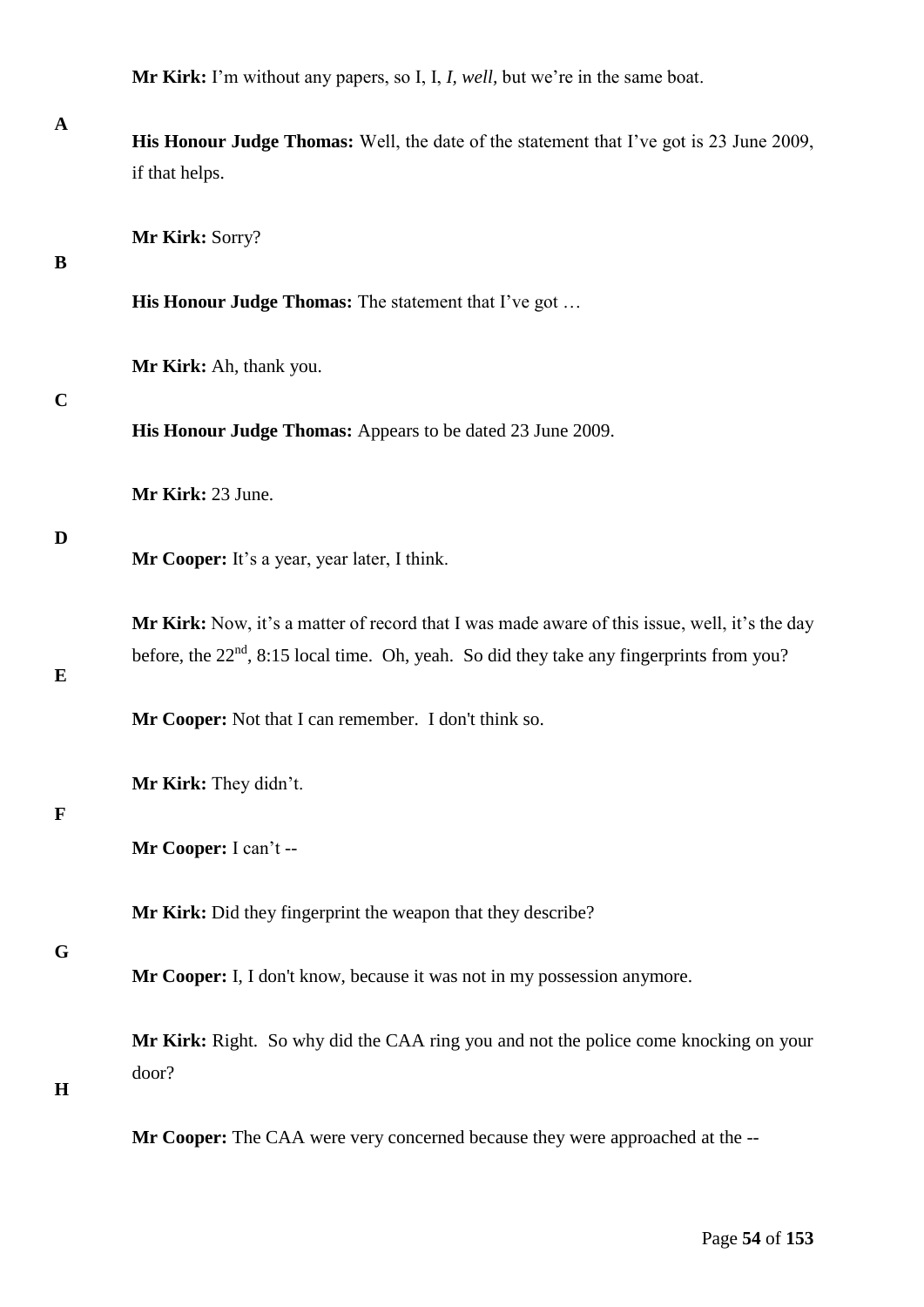**Mr Kirk:** Who by?

**Mr Cooper:** I would presume the police. I, I don't know. I, the --

**Mr Kirk:** If the --

**B Mr Cooper:** The local surveyor who looks after the aeroplanes for us, he actually telephoned me.

**Mr Kirk:** His name please.

**C**

**A**

**Mr Cooper:** Malcolm McMillan.

(defendant confers with his sister)

**D**

**E**

**Mr Kirk:** And what did he say to you?

**Mr Cooper:** Well, he said to me that seemingly the people were quite concerned about the fact that there was a live weapon in the aeroplane, and it had caused consternation at the Civil Aviation Authority because 90% of the warbirds flying this, around this country have the same thing.

(defendant confers with his sister)

**F**

**G**

**Mr Kirk:** Could you repeat that please?

**Mr Cooper:** Certainly. Most of the, most of the replica aeroplanes in this country are flying around with, with these, supposedly, weapons in them.

**Mr Kirk:** Yeah, yeah. Who caused Mr McMillan to ring him?

**H Mr Cooper:** I'm given to understand it was the legal department of the Civil Aviation Authority in Gatwick.

**Mr Kirk:** Not my friends.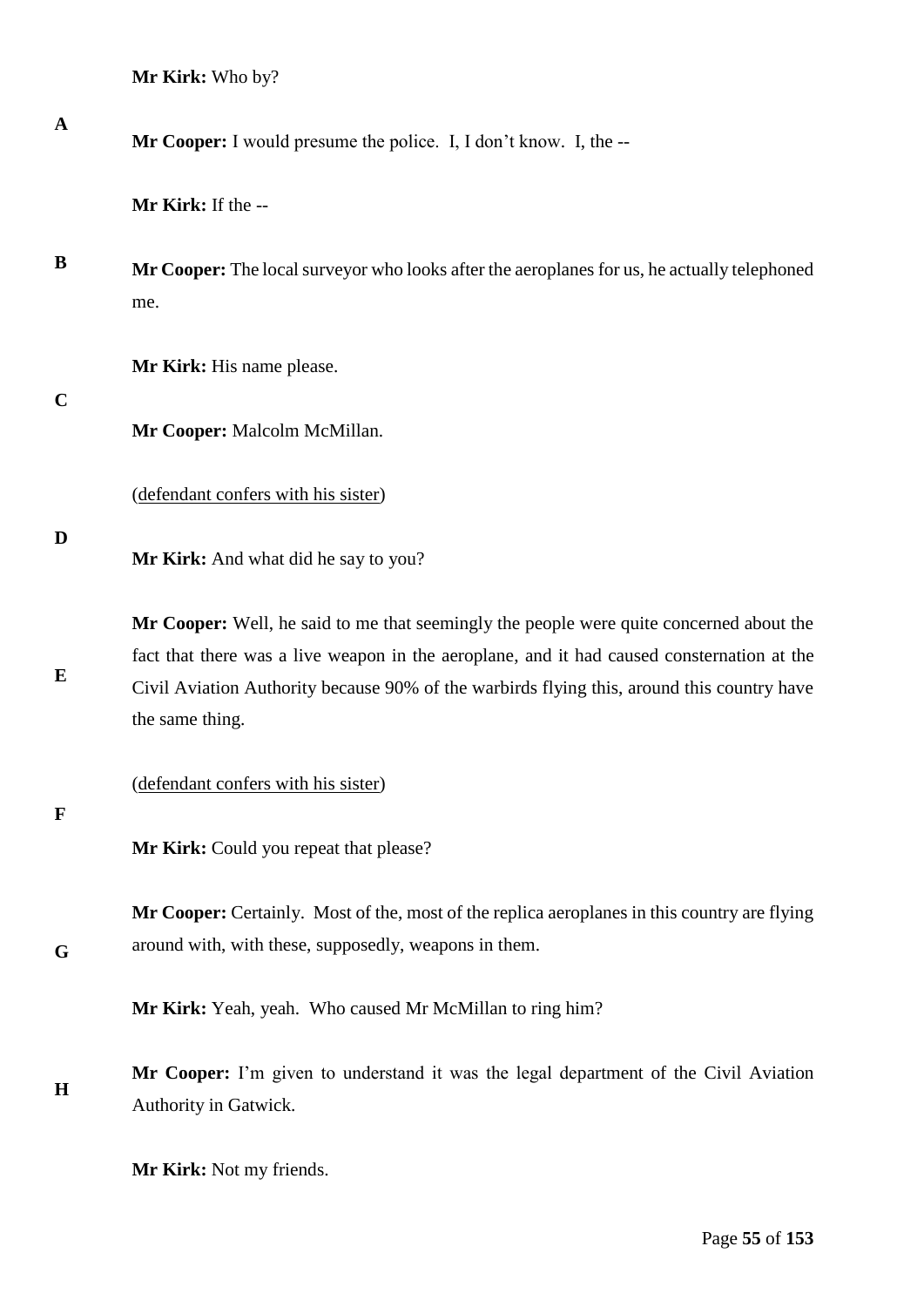| $\mathbf{A}$ | Mr Cooper: Possibly.                                                                                                                                                                                                                                                                                 |
|--------------|------------------------------------------------------------------------------------------------------------------------------------------------------------------------------------------------------------------------------------------------------------------------------------------------------|
|              | Mr Kirk: Mr Williamson?                                                                                                                                                                                                                                                                              |
| B            | Mr Cooper: No, no, it was a lady, I think.                                                                                                                                                                                                                                                           |
|              | Mr Kirk: Ah, did you get the name?                                                                                                                                                                                                                                                                   |
|              | Mr Cooper: No, I wouldn't know names.                                                                                                                                                                                                                                                                |
| $\mathbf C$  | Mr Kirk: You see, the Defence's case is partly based on the fact that South Wales Police<br>and I have had a misunderstanding over a number of matters over 18 years, and the limited<br>disclosure that I've managed to get from Her Majesty's representative here, Mr Thumlow                      |
| D            | [sic] or Twomlow, Tom Thumb, whatever.                                                                                                                                                                                                                                                               |
|              | Dock Officer: I think that's right.                                                                                                                                                                                                                                                                  |
| E            | Mr Kirk: He has given me eventually, only this weekend, information to confirm that the<br>police were aware of the concern by the legal department of the CAA many weeks before<br>you wrote that statement. Now, I'm going to ask you again. You are a very, you've have<br>experience in armoury. |
| $\mathbf F$  | Mr Cooper: (indicates agreement)                                                                                                                                                                                                                                                                     |
|              | Mr Kirk: Right. You bolted that gun onto that aircraft. It's a fixed, it is not a free mounting,<br>is it?                                                                                                                                                                                           |
| G            | Mr Cooper: It's fixed.                                                                                                                                                                                                                                                                               |
|              | Mr Kirk: Yeah. And it is a very well known aircraft for display work.                                                                                                                                                                                                                                |
| $\mathbf H$  |                                                                                                                                                                                                                                                                                                      |

**Mr Cooper:** Correct.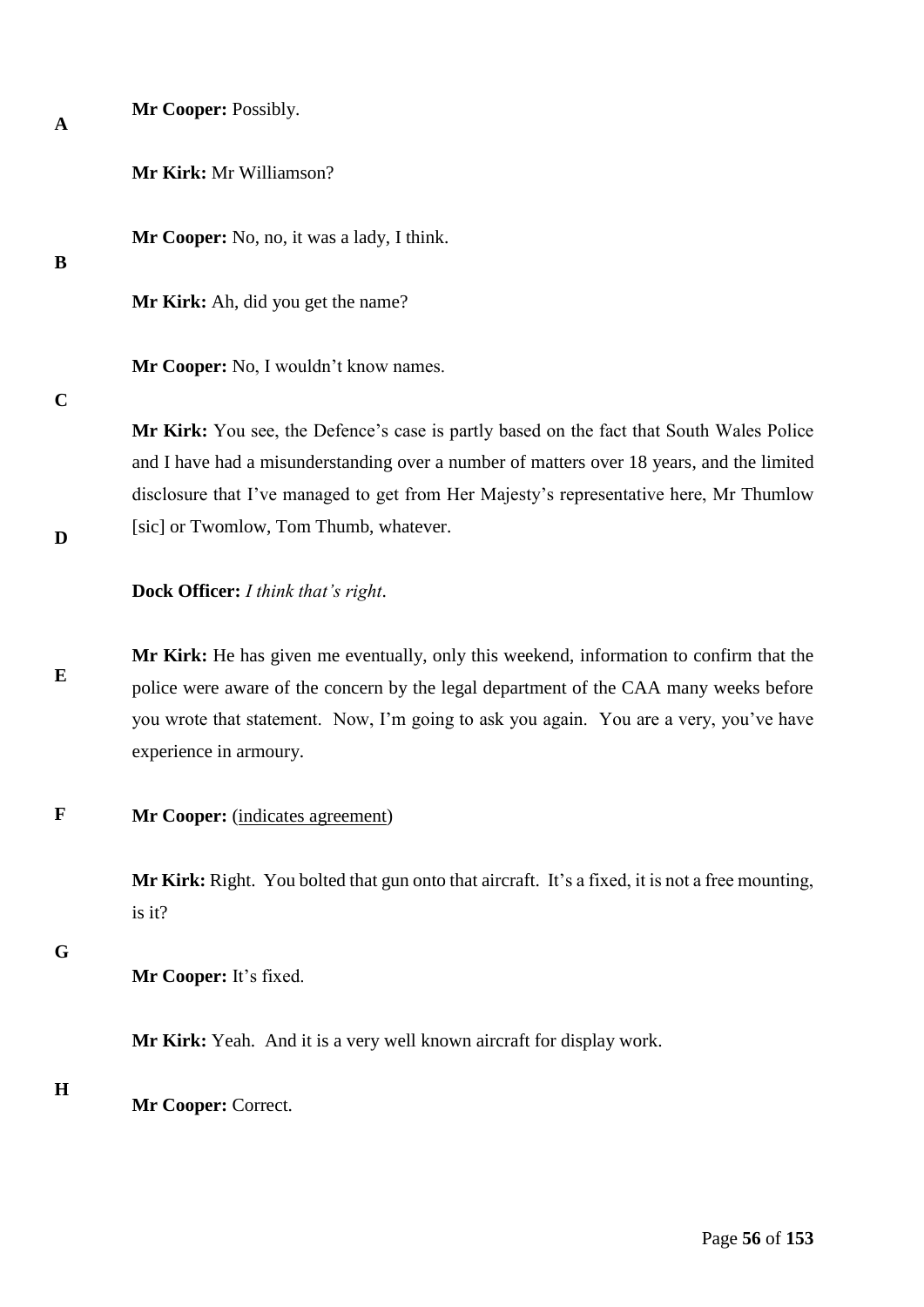| <b>Mr Kirk:</b> And when I was, got your phone call, I gave you a warning, didn't I? do you |  |
|---------------------------------------------------------------------------------------------|--|
| remember what that was about?                                                               |  |
|                                                                                             |  |

**Mr Cooper:** Oh, I can't remember actually.

**B Mr Kirk:** I'll lead you because I'm allowed to because I'm cross-examining you. I warned you about the concerned I had about the way it had been put together.

**Mr Cooper:** Yes, that's correct.

**C Mr Kirk:** Right, now, you've just told, I don't want to do any more. Tell the, the ladies and gentlemen of the Jury what I told you. Can you remember what I said?

**Mr Cooper:** I can't actually remember what you said, but you did tell me that it'd been deactivated and it was not a proper --

**Mr Kirk:** No, no, I'm talking about what you were buying, the aircraft plus the exhibit 1.

**Mr Cooper:** Oh.

**Mr Kirk:** No, what did I tell you about the airframe? That the engineers had warned me about the vertical flick manoeuvres.

**F Mr Cooper:** Oh, yes, I mean the aeroplane has been considerably modified, OK, and through various places.

**Mr Kirk:** Yes.

**G**

**A**

**D**

**E**

**Mr Cooper:** And I can't, I can't remember. I'll be perfectly candid *with you,* Mr Kirk.

**Mr Kirk:** Basically, what you saw didn't fit the books, did it?

**H**

**Mr Cooper:** No.

**Mr Kirk:** You, you mean, does that mean, no, are you agreeing with me? Or ...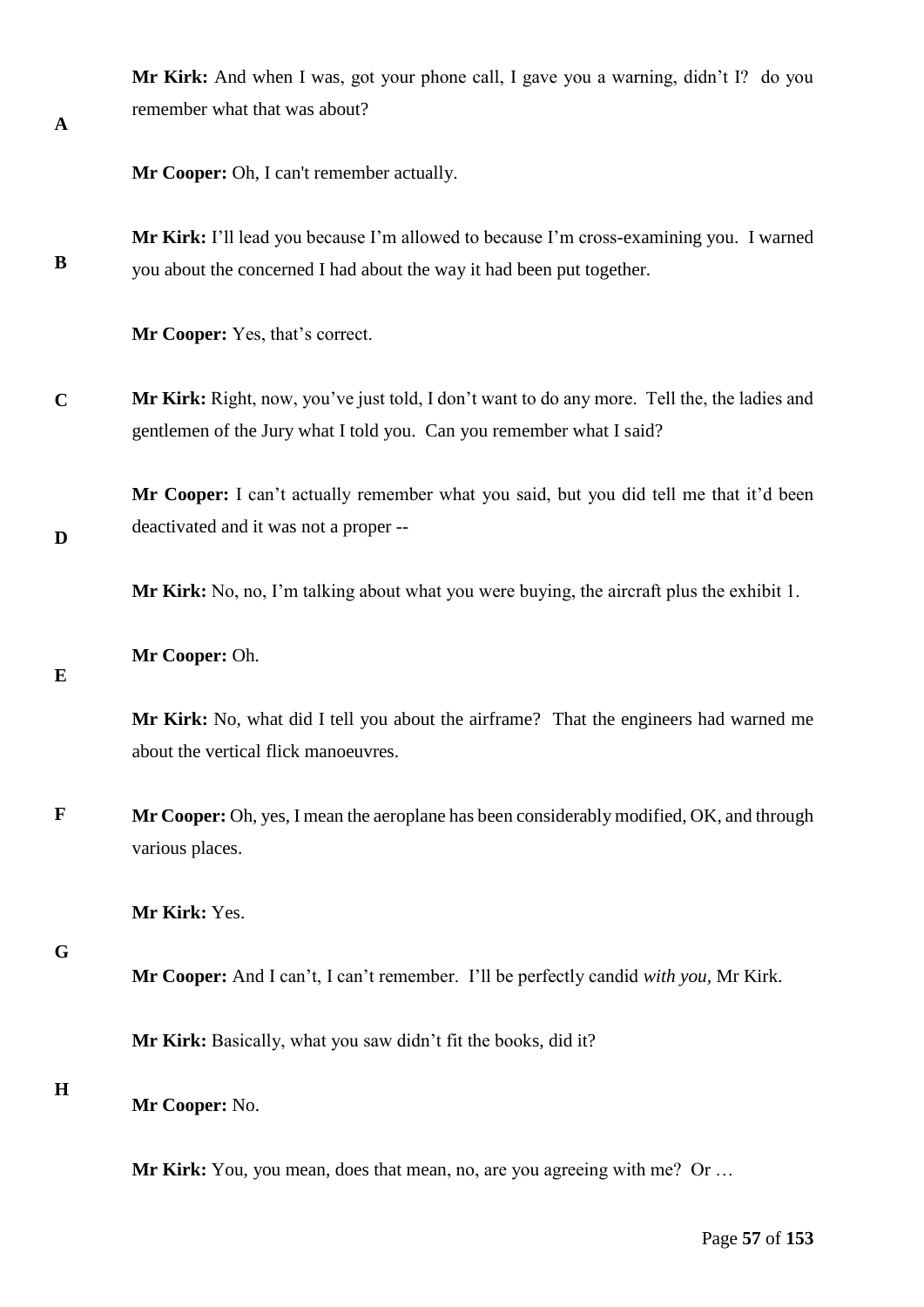| $\mathbf A$ | Mr Cooper: It doesn't fit the books the way that is fitted to the aeroplane.                                                                                                                                                                                                            |
|-------------|-----------------------------------------------------------------------------------------------------------------------------------------------------------------------------------------------------------------------------------------------------------------------------------------|
|             | His Honour Judge Thomas: You, you mean by that the gun?                                                                                                                                                                                                                                 |
| B           | <b>Mr Cooper:</b> The gun, it doesn't, the, it, it, it is not a true mounting.                                                                                                                                                                                                          |
| $\mathbf C$ | Mr Kirk: And I know I, I'm more than, I warned you that it was more fragile to fly at air<br>shows than my engineer, my engineer considered. And we examined it. Now, I told you all<br>this before you bought it, didn't I?                                                            |
|             | Mr Cooper: Yes.                                                                                                                                                                                                                                                                         |
| D           | Mr Kirk: Right, we got there eventually. And after you bought it I reminded you not to do<br>vertical or flick manoeuvres and things like that.                                                                                                                                         |
|             | Mr Cooper: Correct.                                                                                                                                                                                                                                                                     |
| E           | Mr Kirk: Because they would --                                                                                                                                                                                                                                                          |
|             | Mr Cooper: Yes.                                                                                                                                                                                                                                                                         |
| $\mathbf F$ | <b>Mr Kirk:</b> Clap hands, wouldn't they? Yes.                                                                                                                                                                                                                                         |
|             | Mr Cooper: Well, to put it quite candidly, it turns very well to the left, but, if you're not<br>very careful, turning to the right, OK, you can rapidly end up with a whole heap of trouble<br>on your hands. And that is why the Civil Aviation Authority only allow very experienced |
| G           | pilots to fly it.                                                                                                                                                                                                                                                                       |
|             | Mr Kirk: Right. When you bought it did you go to RAF Lyneham to examine it?                                                                                                                                                                                                             |
| H           | Mr Cooper: No, I didn't go to RAF Lyneham, no.                                                                                                                                                                                                                                          |
|             | Mr Kirk: I didn't hand you any books, did I?                                                                                                                                                                                                                                            |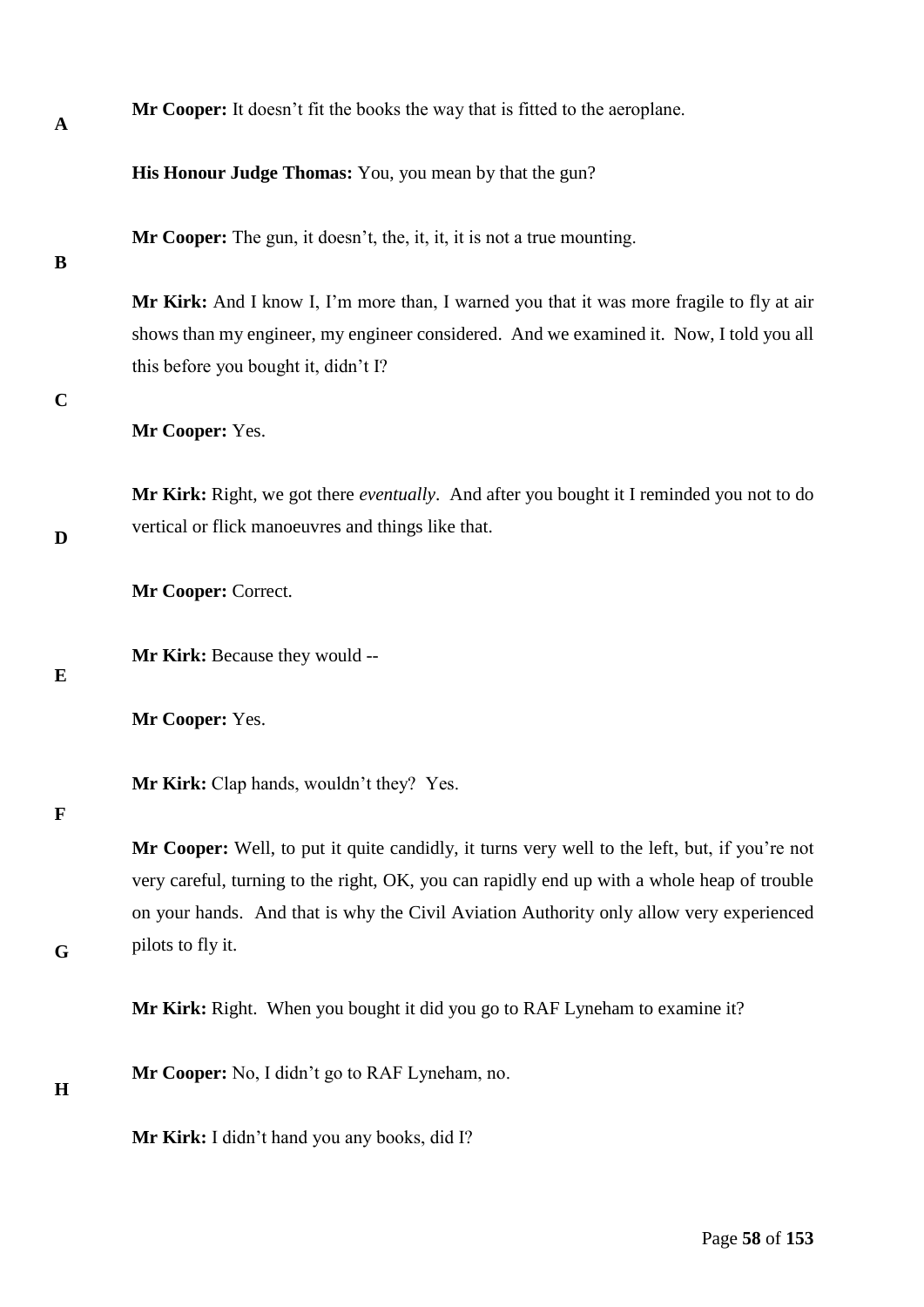**Mr Cooper:** No.

| $\mathbf A$ | Mr Kirk: Right. You got the books for the aircraft from the engineers who signed the<br>aircraft to be fit to, to fly. |
|-------------|------------------------------------------------------------------------------------------------------------------------|
| B           | Mr Cooper: From the engineers at Winchester. That's correct.                                                           |
|             | Mr Kirk: Yeah.                                                                                                         |
| $\mathbf C$ | Mr Cooper: Yes.                                                                                                        |
|             | Mr Kirk: Ah, did the engineer at Winchester Airfield give you the books?                                               |
|             | Mr Cooper: Correct.                                                                                                    |
| D           | Mr Kirk: Have you got them here?                                                                                       |
|             | Mr Cooper: No, Sir.                                                                                                    |
| E           | Mr Kirk: Well, has the Prosecution got them?                                                                           |
|             | Mr Cooper: No, Sir.                                                                                                    |
| $\mathbf F$ | Mr Kirk: You've been in aviation a long time.                                                                          |
|             | Mr Cooper: Correct, since I was 15.                                                                                    |
| G           | Mr Kirk: An aircraft's not worth a lot without the logbooks, is it?                                                    |
|             | Mr Cooper: No, that's true.                                                                                            |
| H           | Mr Kirk: Yeah. If you were to modify an aircraft, everything's in the, well, should be                                 |
|             | Mr Cooper: In the logbook.                                                                                             |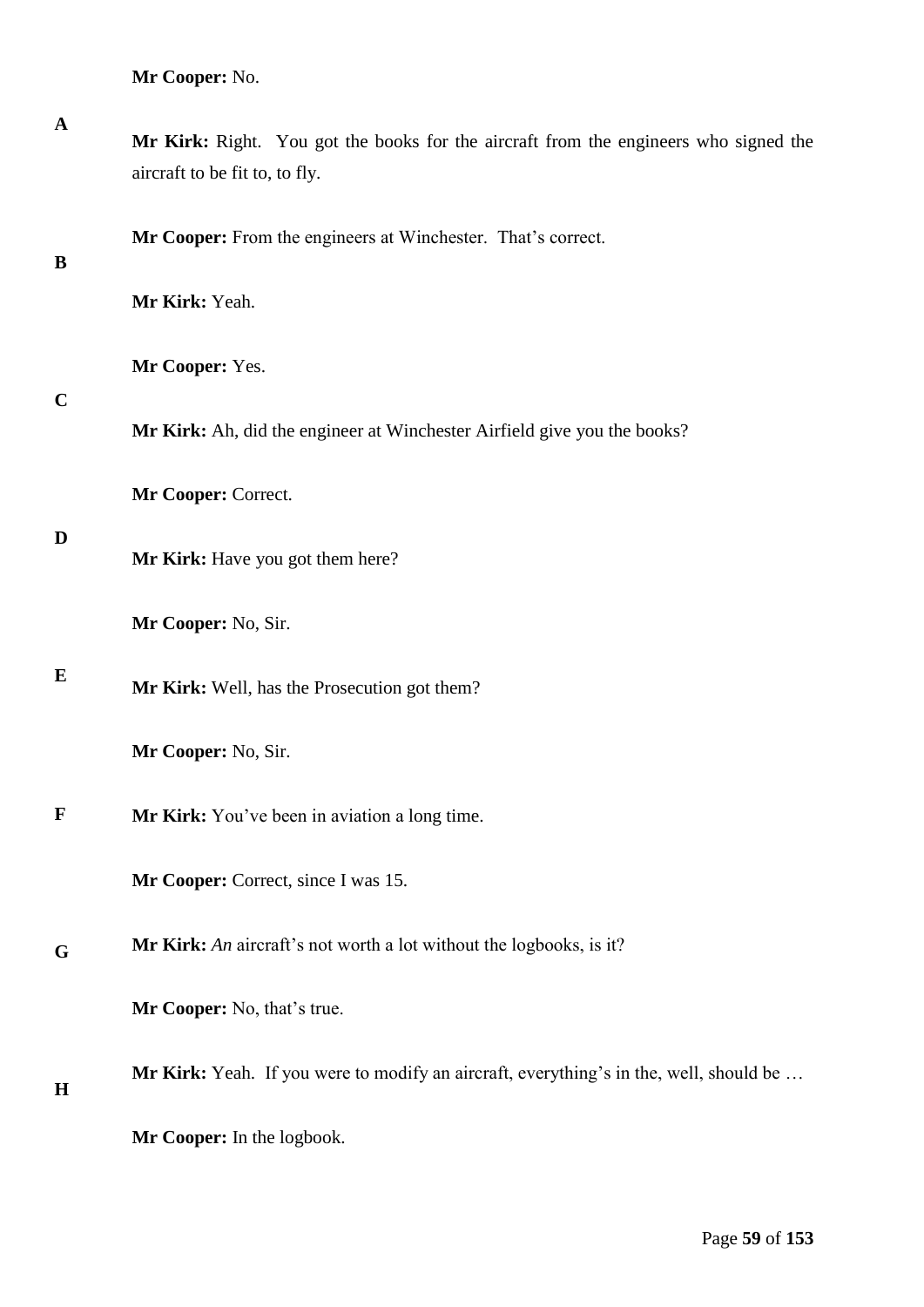**Mr Kirk:** In the logbook. The Court will hear that when the police examined me a little closer, documentation that may have been taken might answer these questions. So, what documentation were you given from whom?

**Mr Cooper:** I picked up a, I picked up a folder, a, a, a box file, and in the box file were original drawings, all the paperwork that it'd gone through in its life. But as you say, there were no logbooks in there, OK, because I had to produce new logbooks.

**Mr Kirk:** Do you mean you were buying an aircraft with no logbooks?

**C Mr Cooper:** Yes, I often do.

> **Mr Kirk:** And what did your, your Mr McMillan demand you to do because there no logbooks?

**D**

**E**

**F**

**A**

**B**

**Mr Cooper:** We had to retrace everything and go right back to square one with it.

**Mr Kirk:** All right, good. Did you come across, what shall we call it? I don't have any papers, so I can't remember what they called it. The, I ought to know. I can't remember the phrase. The, the manual that the engineer has to comply to before presenting it for its permit to fly, what's the document called?

**Mr Cooper:** Well, the document's called the Additional Airworthiness Notice, is the document.

**Mr Kirk:** OK. Now, the one that's been served on me by the Prosecution appears to be at the very top. I'd ask you to look at it please. I don't know where. It must be in that bundle somewhere. No, no, it's not in that bundle. It's in that bundle there. Thank you.

**His Honour Judge Thomas:** Mr Twomlow, do you know anything about this document?

**H**

**G**

**Mr Twomlow:** Not, not, not immediately, no. I --

**Mr Kirk:** Well, no, it's in your, it's in the Prosecution bundle, on your left. If you give me the, the index, I will be able to find it.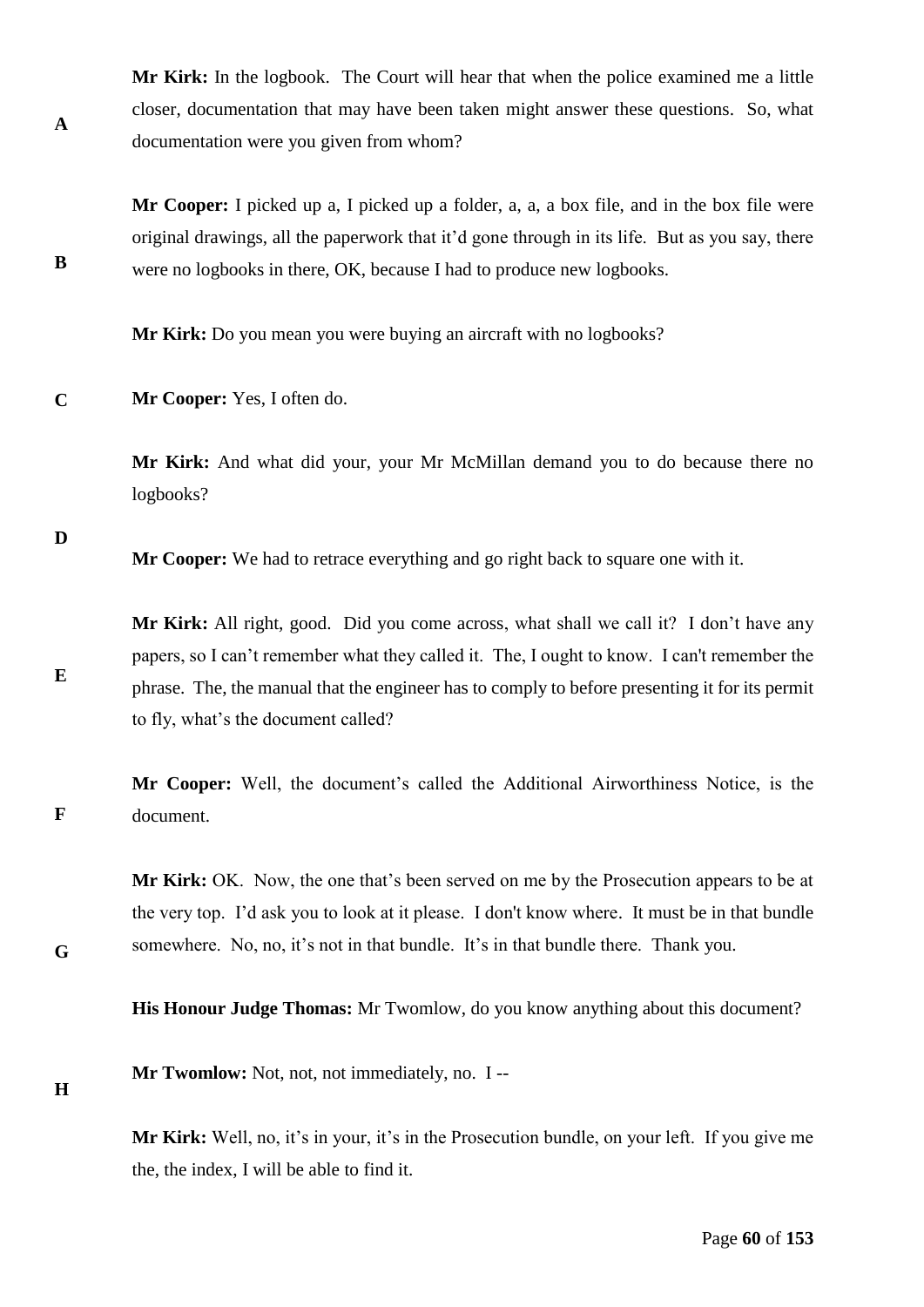| $\mathbf{A}$ | His Honour Judge Thomas: The index to what, Mr Kirk? The index to the exhibits or the<br>index to the                                                                               |
|--------------|-------------------------------------------------------------------------------------------------------------------------------------------------------------------------------------|
|              | Mr Kirk: To the bundle of papers that were served on me back in August.                                                                                                             |
| B            | Mr Twomlow: If                                                                                                                                                                      |
|              | Mr Cooper: Well, but they're here.                                                                                                                                                  |
| $\mathbf C$  | Mr Twomlow: Well, if it's to, if it's --                                                                                                                                            |
|              | Mr Kirk: I can see the bundle.                                                                                                                                                      |
| D            | Mr Twomlow: To do with the aircraft                                                                                                                                                 |
|              | Mr Kirk: Look                                                                                                                                                                       |
| E            | <b>Mr Twomlow:</b> I would have to look for it because                                                                                                                              |
|              | Mr Kirk: I'm not --                                                                                                                                                                 |
| $\mathbf F$  | Mr Twomlow: It's not the aircraft that this case is about --                                                                                                                        |
|              | <b>Mr Cooper:</b> Could I just have a look?                                                                                                                                         |
|              | Mr Kirk: With respect.                                                                                                                                                              |
| G            | Mr Cooper: Could I just ask for the loan of the Prosecution's bundle?                                                                                                               |
| H            | His Honour Judge Thomas: Let, let me just ask a moment. What, what document do you<br>understand Mr Kirk is asking you about?                                                       |
|              | Mr Cooper: The Additional Airworthiness Notice is, is what the Civil Aviation Authority<br>produce that you must actually, the aeroplane must conform to this document and you must |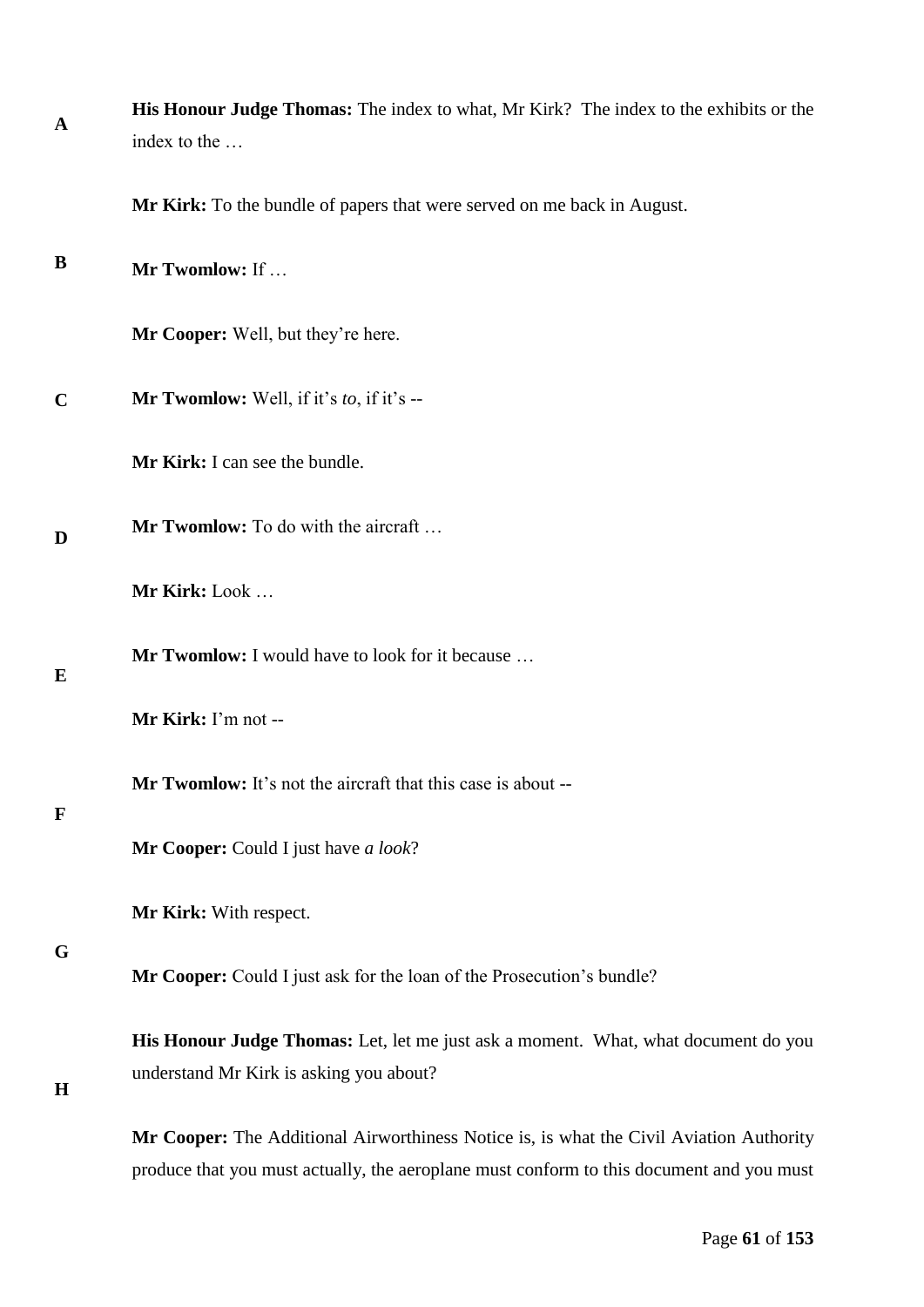| operate it to the document. And you do all the work. You get it all ready. Then Mr   |  |  |
|--------------------------------------------------------------------------------------|--|--|
| McMillan came, comes along from the Civil Aviation Authority. He makes sure that the |  |  |
| aeroplane is completely and totally in line with this document.                      |  |  |

**His Honour Judge Thomas:** Right, now, what did you do with the document?

**B Mr Cooper:** We keep the document in its file. We have to. It's part of its paperwork.

**His Honour Judge Thomas:** Where is it now?

**C Mr Cooper:** It's now in, in, in Lincolnshire.

**A**

**E**

**H**

**His Honour Judge Thomas:** Right, so it's not in a box. It's in Lincolnshire.

**D Mr Cooper:** Oh, but there were copies made. There were copies made of it.

**His Honour Judge Thomas:** And given to the Prosecution?

**Mr Cooper:** Yes, they came and took it all.

**His Honour Judge Thomas:** And, well --

**F Mr Kirk:** I'll say one more time, could I please have the index of the items that the Prosecution are *reliant upon? The --* 

**His Honour Judge Thomas:** You, you have the index in --

**G Mr Twomlow:** Well, it --

**His Honour Judge Thomas:** Your papers.

**Mr Twomlow:** I, this may be it, called Airworthiness Approval Note.

**His Honour Judge Thomas:** Well, could you just show it to the --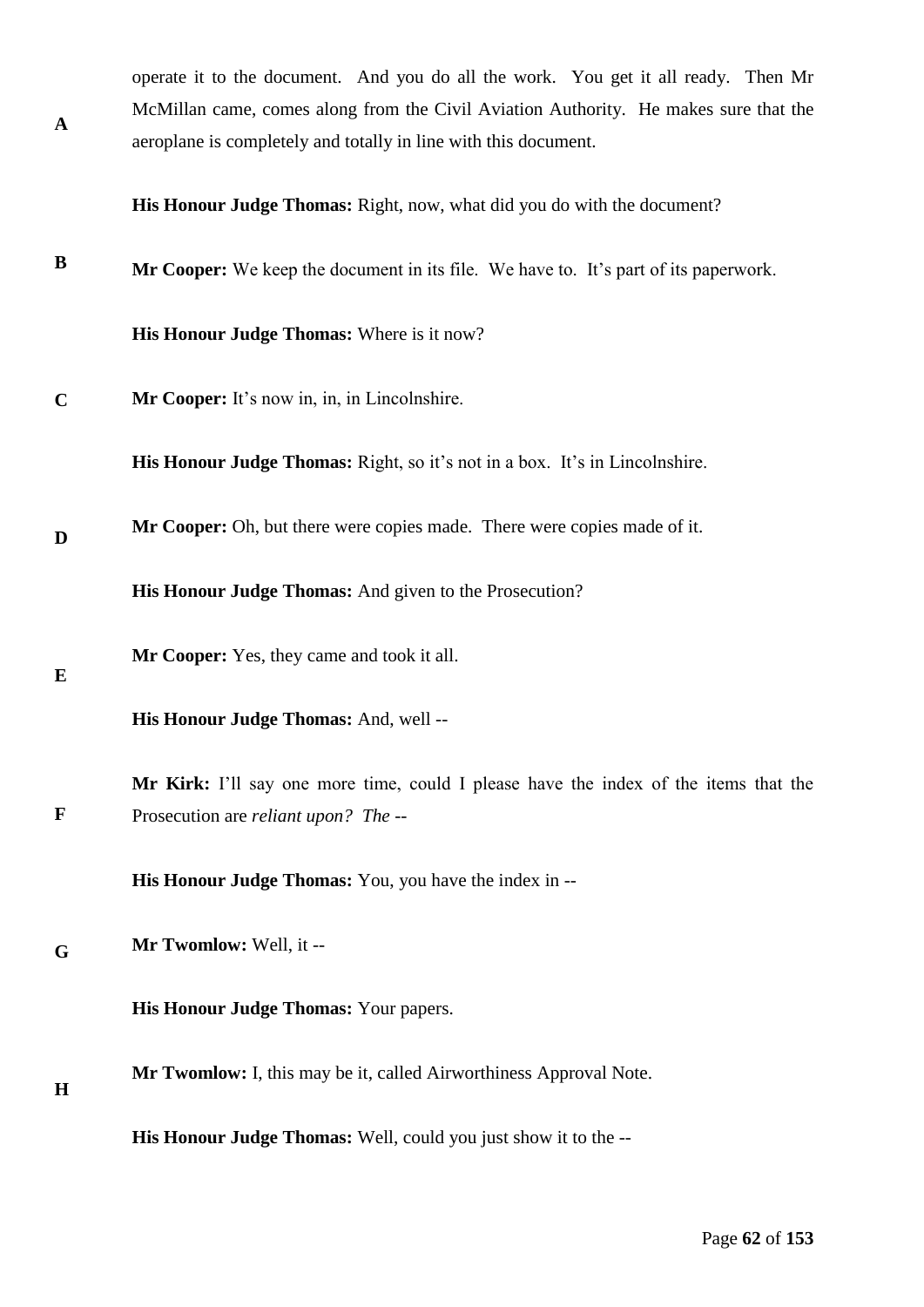**Mr Twomlow:** Number --

| $\mathbf A$ | His Honour Judge Thomas: Witness to see if it is there.                                                  |  |  |
|-------------|----------------------------------------------------------------------------------------------------------|--|--|
|             | Mr Twomlow: 26655.                                                                                       |  |  |
| B           | Mr Cooper: That's the document. That's correct.                                                          |  |  |
|             | His Honour Judge Thomas: Is that the one?                                                                |  |  |
| $\mathbf C$ | Mr Cooper: That's the one.                                                                               |  |  |
|             | (counsel takes instructions)                                                                             |  |  |
| D           | Mr Cooper: We had to --                                                                                  |  |  |
|             | Mr Twomlow: It's at --                                                                                   |  |  |
| E           | Mr Cooper: Get a new one written.                                                                        |  |  |
|             | Mr Twomlow: It's at 162 in, in the bundle.                                                               |  |  |
| F           | His Honour Judge Thomas: In the exhibits?                                                                |  |  |
|             | Mr Twomlow: Yes.                                                                                         |  |  |
| G           | Mr Cooper: So that's the actual document. It's the latest one.                                           |  |  |
|             | (pause)                                                                                                  |  |  |
| $\mathbf H$ | His Honour Judge Thomas: Yes. Now, do you wish the Jury to, members of the Jury to<br>see that, Mr Kirk? |  |  |
|             | Mr Kirk: I would love to see it myself.                                                                  |  |  |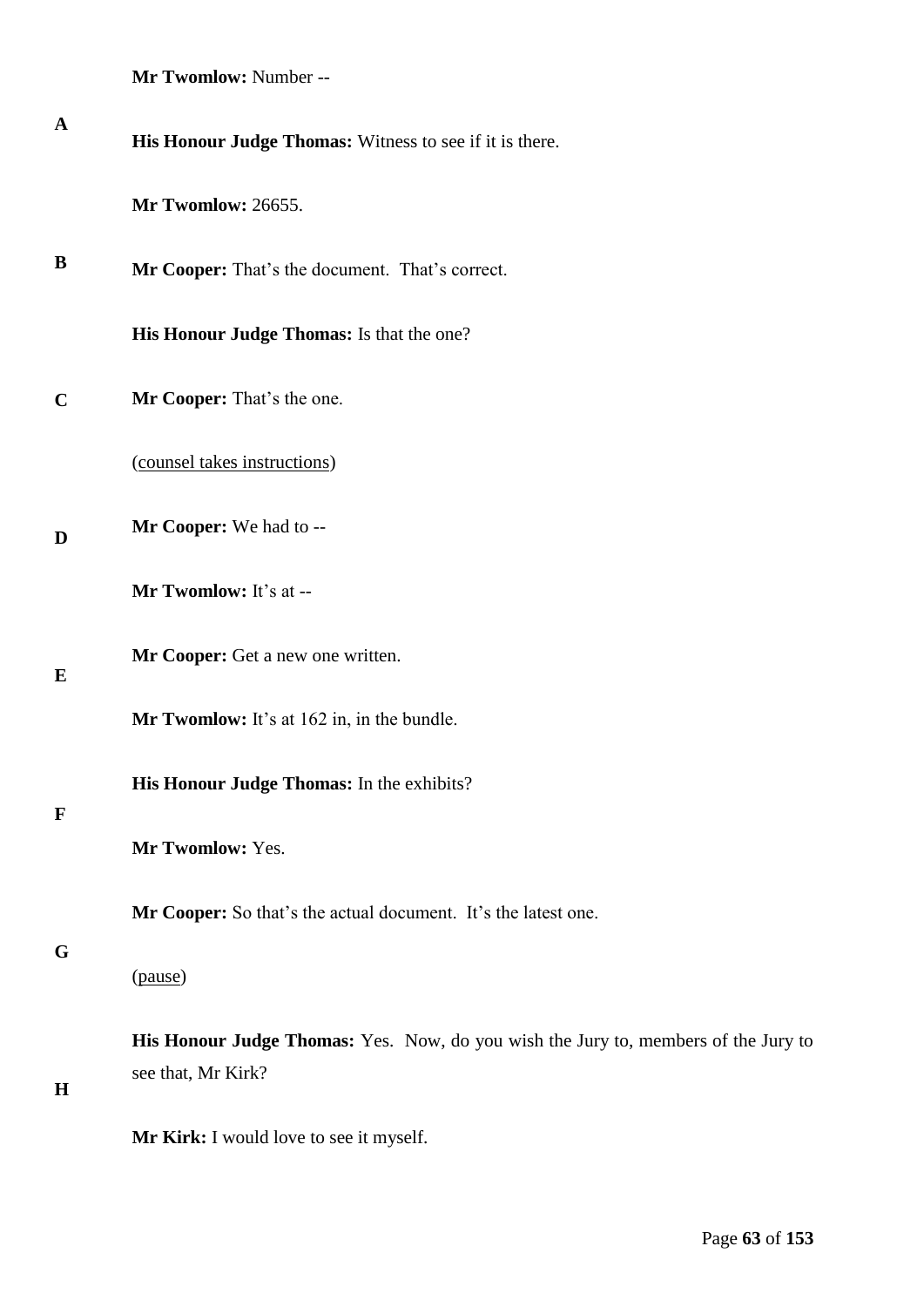|             | His Honour Judge Thomas: Have you got a copy there that Mr Kirk can see? Have a look      |
|-------------|-------------------------------------------------------------------------------------------|
| A           | at this copy, then, which is the --                                                       |
|             | Mr Twomlow: I can get --                                                                  |
|             | His Honour Judge Thomas: Copy that I have. These are all in your papers, you see, Mr      |
| B           | Kirk. Thank you.                                                                          |
|             | Court Clerk: OK.                                                                          |
| $\mathbf C$ | (defendant confers with his sister)                                                       |
|             | <b>Mr Kirk:</b> If you look at the first, have you got a copy of it?                      |
| D           | Mr Cooper: No, I don't have a copy, no.                                                   |
|             | (defendant confers with his sister)                                                       |
| E           | Mr Twomlow: Well, look, I can provide a copy.                                             |
|             | (counsel takes instructions)                                                              |
|             | Mr Cooper: Thank you.                                                                     |
| $\mathbf F$ | His Honour Judge Thomas: Although it might help if, if other people saw the copy as well  |
|             | so we could follow what's, what's being asked. Is, is any photocopying being carried out? |
|             | I, I see the lady behind --                                                               |
| G           | Mr Twomlow: I think it --                                                                 |
|             | His Honour Judge Thomas: You has left. I don't know whether --                            |
| H           | Mr Twomlow: May well --                                                                   |
|             | His Honour Judge Thomas: That was to photocopy --                                         |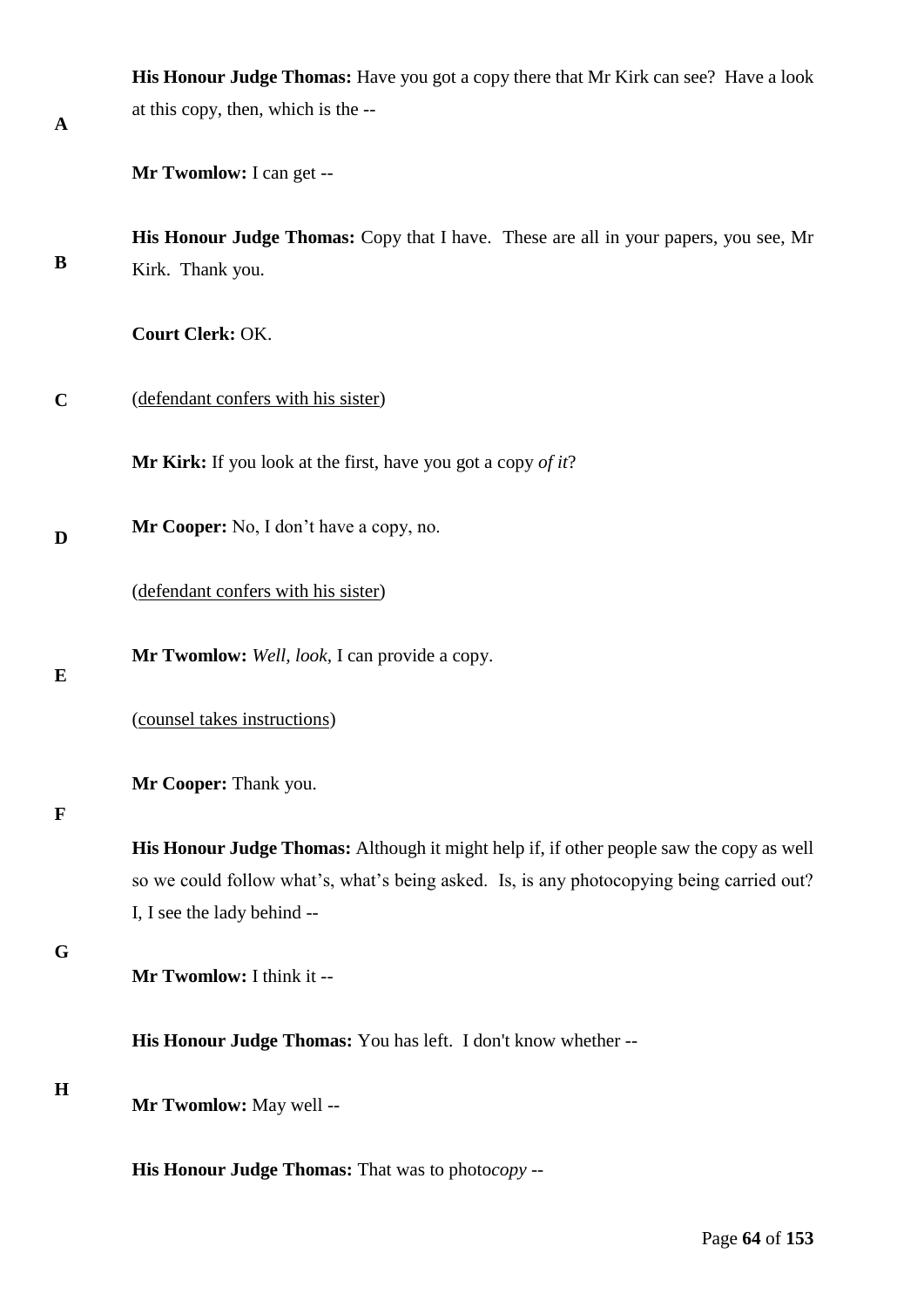| $\mathbf A$ | <b>Mr Twomlow:</b> It may, may well be. It, it, it wasn't a document that we anticipated would |
|-------------|------------------------------------------------------------------------------------------------|
|             | be required, but we can certain photocopy it if questions are to be asked about it. But we,    |
|             | we haven't done that. It's not                                                                 |

**B His Honour Judge Thomas:** Right. Well, by, by the time we've had lunch, hopefully there will be copies of it.

**Mr Twomlow:** Yes. Your Honour, I, we're probably not going to achieve it, but this witness and the next three witnesses have all come here together today and were anxious to get back this afternoon at a fairly early point, but I think that --

**His Honour Judge Thomas:** We're not going to get three witnesses done in five minutes -

**Mr Twomlow:** I, I think --

**His Honour Judge Thomas:** Mr, Mr --

**Mr Twomlow:** It causes, I can see the difficulties that that might --

**His Honour Judge Thomas:** Yes.

**F Mr Twomlow:** Cause.

> **His Honour Judge Thomas:** Well, it may be that alternative arrangements will have to be made. Yes.

## **G**

**C**

**D**

-

**E**

(defendant confers with his sister)

**Mr Twomlow:** Well, we'll, we'll have copies of it by this afternoon certainly.

#### **H**

(parties confer)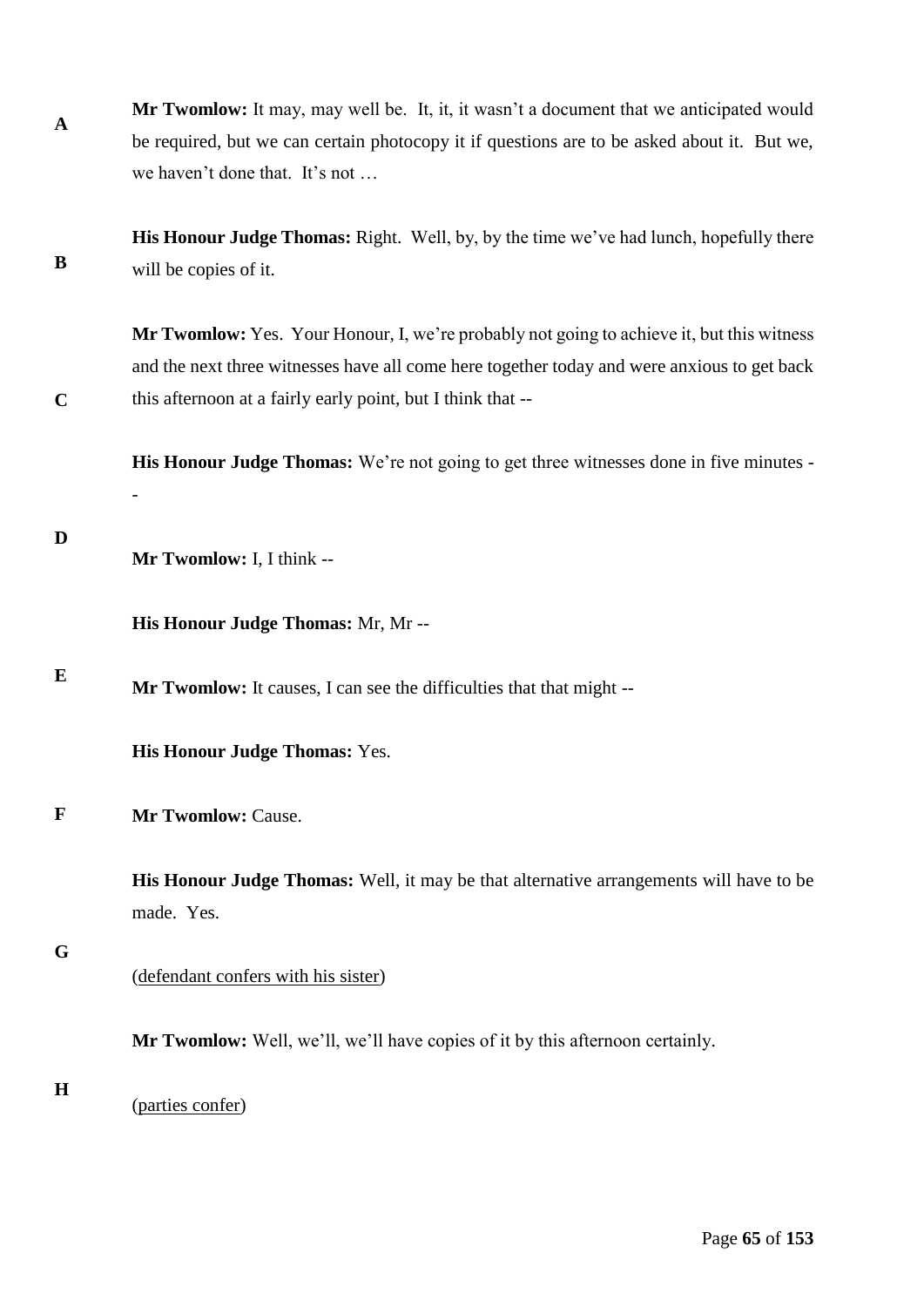| $\mathbf A$ | His Honour Judge Thomas: Yes, Mr Kirk, do you have any other questions for this<br>witness?                                  |
|-------------|------------------------------------------------------------------------------------------------------------------------------|
|             | <b>Mr Kirk:</b> If you look at line 1                                                                                        |
| B           | Mr Cooper: Yes.                                                                                                              |
|             | Mr Kirk: It appears to be an Airworthiness Approval Note, 26655, issue 2. Where is issue<br>1?                               |
| $\mathbf C$ | Mr Cooper: Issue 1 was superseded, which is by this document. I think, though, I do have<br>a copy of issue 1, but not here. |
| D           | Mr Kirk: Do you have a copy of issue 1?                                                                                      |
|             | Mr Cooper: But not here, and it would take some time to get it.                                                              |
|             | Mr Kirk: How did you obtain it? From where?                                                                                  |
| E           | Mr Cooper: It came, it came with the aeroplane. It came with the aeroplane documentation.                                    |
|             | Mr Kirk: Right.                                                                                                              |
| $\mathbf F$ | Mr Cooper: Correct.                                                                                                          |
|             | Mr Kirk: Well, I need to see it. Can somebody fax it from, you're at an airport, aren't you?                                 |
| G           | Mr Cooper: Yes, but I --                                                                                                     |
|             | Mr Kirk: Yeah.                                                                                                               |
| H           | Mr Cooper: Don't think, there, there's nobody --                                                                             |
|             | Mr Kirk: Could somebody --                                                                                                   |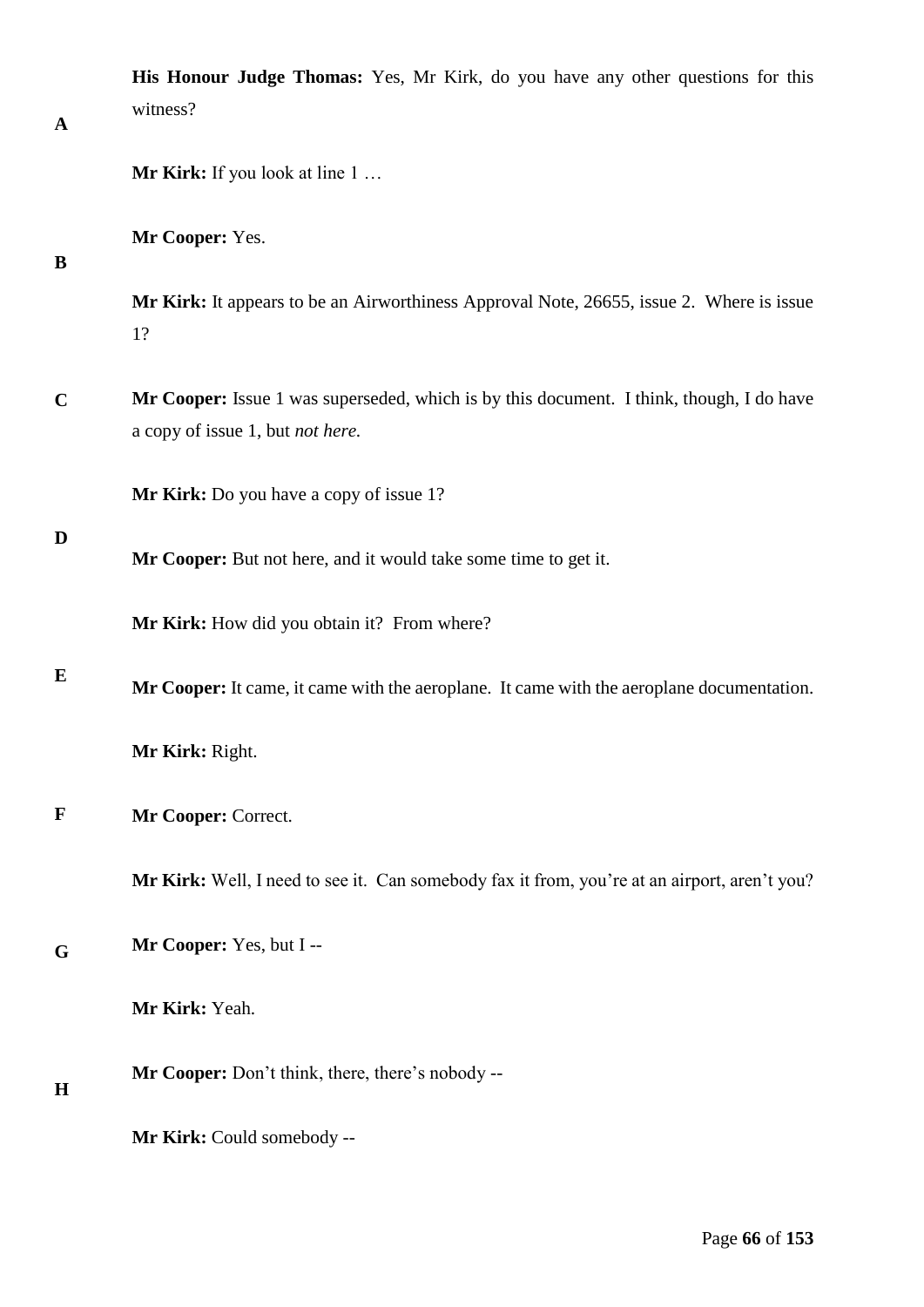| Mr Cooper: No, no -- |  |
|----------------------|--|
|----------------------|--|

| $\mathbf A$ | Mr Kirk: Fax it over the weekend --                                                                                                                                |
|-------------|--------------------------------------------------------------------------------------------------------------------------------------------------------------------|
|             | Mr Cooper: No, they can't.                                                                                                                                         |
| B           | Mr Kirk: Over the, over the lunch hour?                                                                                                                            |
|             | Mr Cooper: No, no, it's, it's not in, it's not in the, in the normal documentation at my<br>business address.                                                      |
| $\mathbf C$ | Mr Kirk: Right, OK. Is it going to be different to this one?                                                                                                       |
|             | Mr Cooper: Not very.                                                                                                                                               |
| D           | Mr Kirk: What would be the difference?                                                                                                                             |
| E           | Mr Cooper: There, there are various things that, that have been modified, the engine mount<br>and these things that run into it, also its, its weight and balance. |
|             | Mr Kirk: Yes.                                                                                                                                                      |
| $\mathbf F$ | Mr Cooper: The weight and balance was actually altered in here for the Mick Jagger shows.                                                                          |
|             | Mr Kirk: What was the weight of the, the, exhibit 1, roughly?                                                                                                      |
|             | Mr Cooper: I, I, roughly?                                                                                                                                          |
| G           | Mr Kirk: Yes.                                                                                                                                                      |
|             | Mr Cooper: About 40, 40 pounds, something like that.                                                                                                               |
| $\mathbf H$ | Mr Kirk: No.                                                                                                                                                       |
|             | Mr Cooper: 35, 40 pounds.                                                                                                                                          |
|             |                                                                                                                                                                    |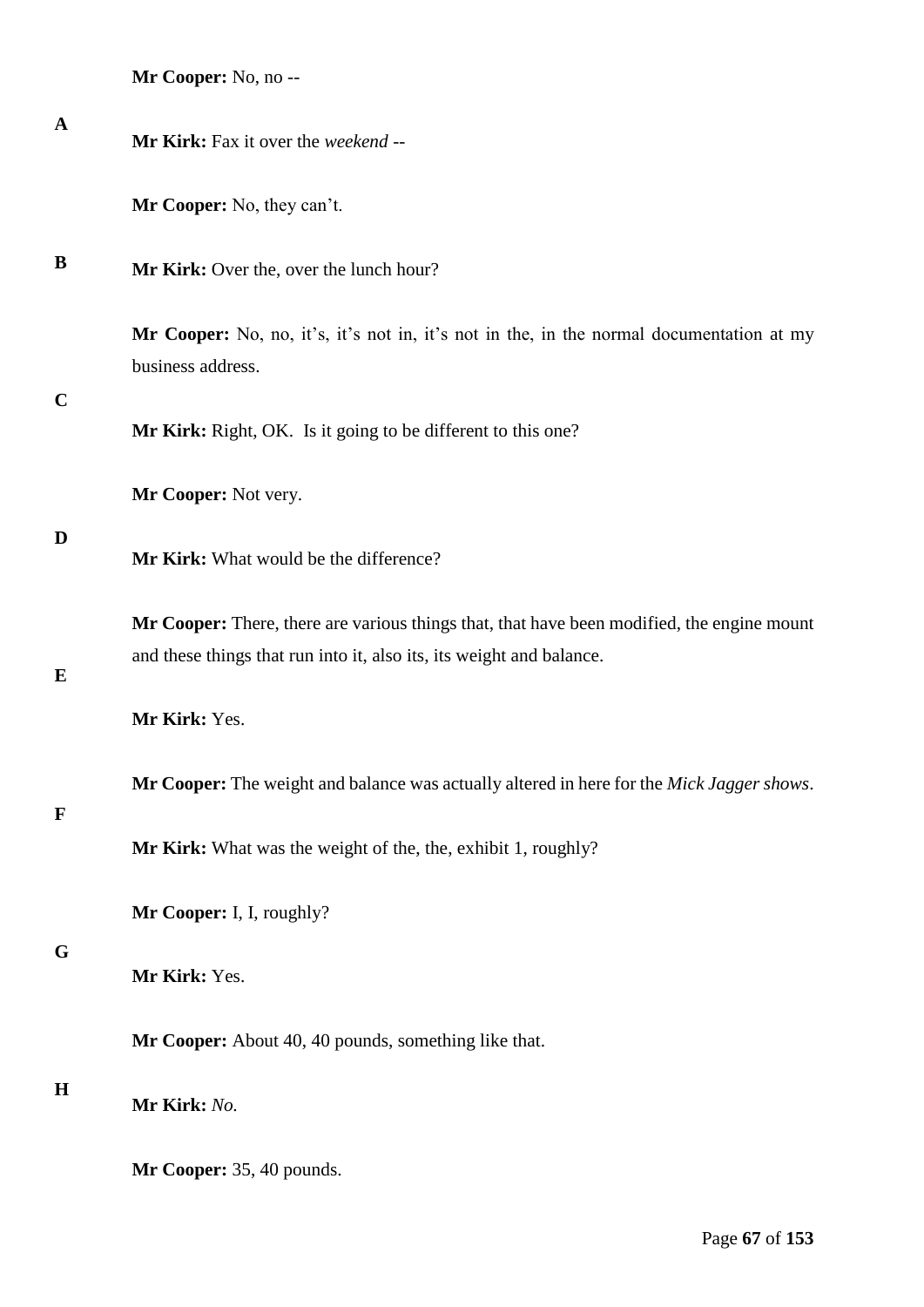| $\mathbf A$ | Mr Kirk: Are you sure?                                                                                                                                                                                                                                  |
|-------------|---------------------------------------------------------------------------------------------------------------------------------------------------------------------------------------------------------------------------------------------------------|
|             | Mr Cooper: Oh, don't ask me off the top of my head.                                                                                                                                                                                                     |
| B           | Mr Kirk: I suggest it was more than that.                                                                                                                                                                                                               |
|             | Mr Cooper: Well, maybe then, yeah.                                                                                                                                                                                                                      |
| $\mathbf C$ | Mr Kirk: But because it's out on one end of the fuselage, it had a moment that caused a<br>serious failure.                                                                                                                                             |
|             | Mr Cooper: It's very important.                                                                                                                                                                                                                         |
| D           | Mr Kirk: If you look, if you turn to page 4, second paragraph:                                                                                                                                                                                          |
| $\bf{E}$    | "Subsequent to the flight testing, it was realised that the ballast should not<br>be a fixed 40 pound as there will be variations in pilot mass and fuel load,<br>together with the possibility of having the gun and battery fitted or not<br>fitted." |
|             | Yeah. Now, who caused issue 2, the one that I have in my hand, to be created?                                                                                                                                                                           |
| $\mathbf F$ | Mr Cooper: I caused it to be created.                                                                                                                                                                                                                   |
|             | Mr Kirk: I'm sorry?                                                                                                                                                                                                                                     |
| G           | Mr Cooper: I caused it to be created.                                                                                                                                                                                                                   |
|             | Mr Kirk: No, no.                                                                                                                                                                                                                                        |
| H           | Mr Cooper: Who --                                                                                                                                                                                                                                       |
|             | Mr Kirk: $It -$                                                                                                                                                                                                                                         |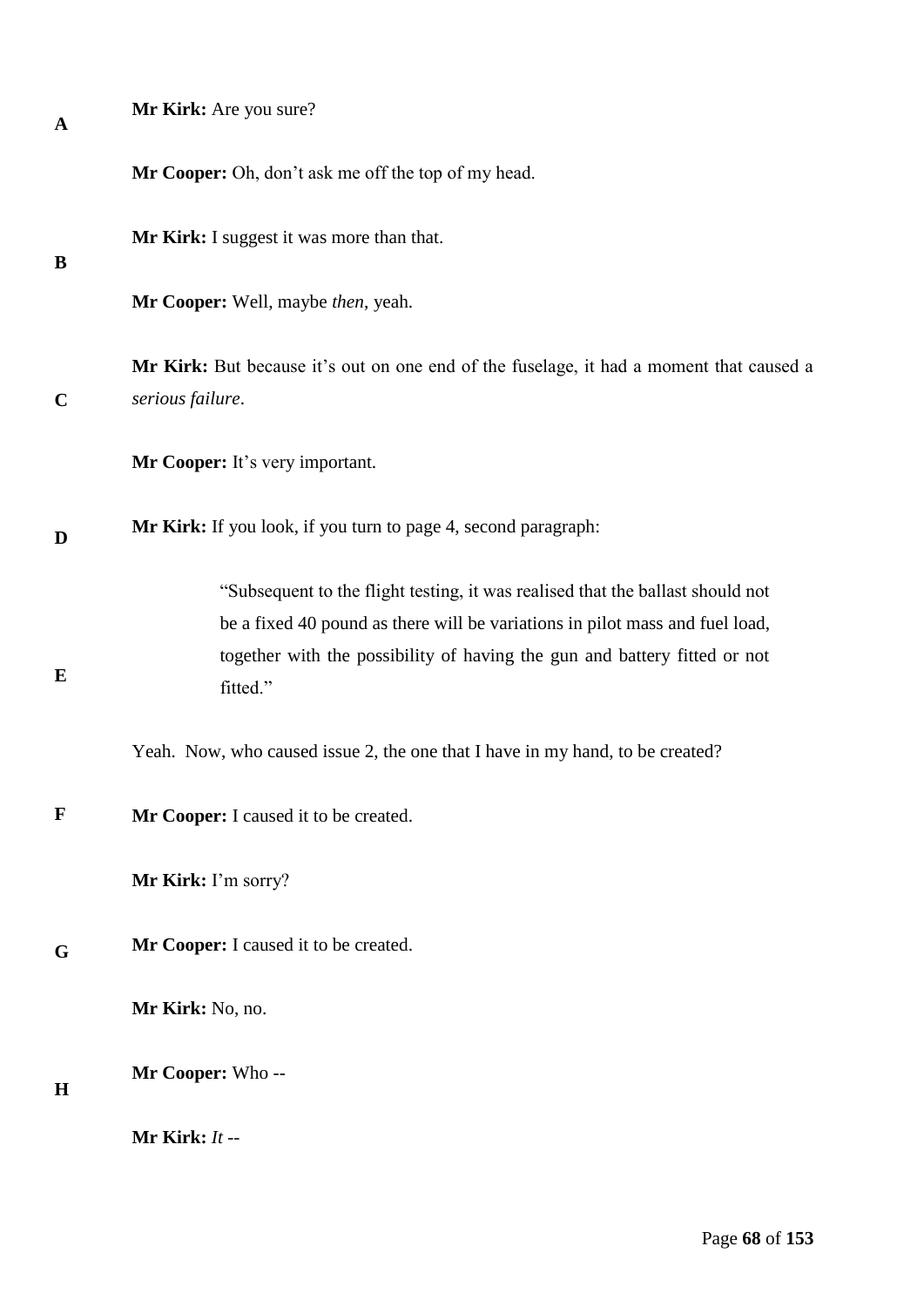| $\mathbf A$ | Mr Kirk: It, it's got:                                                                                                                                                                         |
|-------------|------------------------------------------------------------------------------------------------------------------------------------------------------------------------------------------------|
|             | "Applicant, Prestige Air Engineers."                                                                                                                                                           |
| B           | Mr Cooper: Yes, that was the original applicant for this. But because I had taken, because<br>I had taken possession of the aeroplane, OK, I asked for this, for this document to be reissued. |
| $\mathbf C$ | Mr Kirk: Yes, but this is a duplicate of something that they produced.                                                                                                                         |
|             | Mr Cooper: If you look at the date of this, of this, that it was finally cleared, it was on 28<br><b>July 2008.</b>                                                                            |
| D           | Mr Kirk: To save everybody's time, if we did get hold of issue 1, which I will, but not <i>still</i><br>at the Court, briefly, the only difference would be the date at the end.               |
|             | Mr Cooper: Yes.                                                                                                                                                                                |
| E           | <b>Mr Kirk:</b> The problem's with $C$ of $G$ because of the ironware at the front.                                                                                                            |
|             | Mr Cooper: Correct.                                                                                                                                                                            |
| $\mathbf F$ | Mr Kirk: But you accept that Prestige Air had to create this document for me to fly this as<br>a, as a display pilot at Farnborough Airshow.                                                   |
|             | Mr Cooper: That was correct.                                                                                                                                                                   |
| G           | Mr Kirk: And that date or the Farnborough Airshow was 2000.                                                                                                                                    |
|             | Mr Cooper: Yes, Sir.                                                                                                                                                                           |
| H           | Mr Kirk: Have you any reason to believe that                                                                                                                                                   |
|             | Mr Twomlow: Well, the --                                                                                                                                                                       |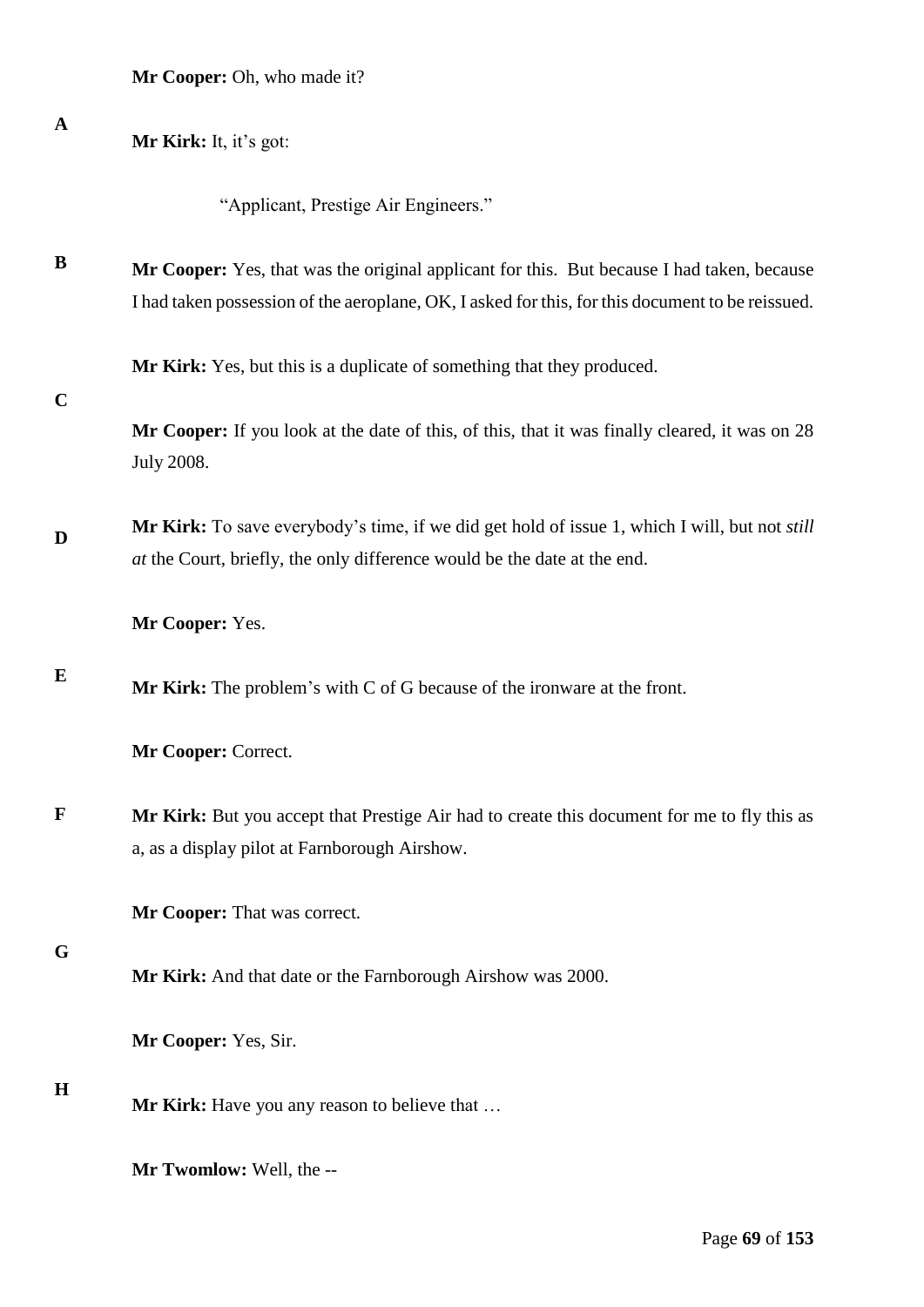**Mr Kirk:** I did not have --

**Mr Twomlow:** There are copies. There are copies now if Mr Kirk wants this to be exhibited.

**His Honour Judge Thomas:** Do you want the members of the Jury to see this document?

**Mr Kirk:** No, no. It's, this is simple. They can take one away with them, but *it's* not needed now. So the, would it interest that the Prosecution refuse to disclose the work done on this aircraft?

**C**

**A**

**B**

**His Honour Judge Thomas:** *Now,* Mr, Mr Kirk, as far as questions of disclosure are concerned, as you know because I and other Judges in preliminary hearings have listened to you raise the matter, you've been told many times that the Prosecution have a legal obligation to disclose. And what they have a legal obligation to disclose, they have disclosed*, but* the situation will be kept under careful review throughout the trial. Now, you've been given a schedule by the Prosecution, listing the items that are relevant to the trial, so what has to be disclosed by law, and there are strict rules, has been disclosed.

**E**

**D**

# **Mr Kirk:** OK.

**His Honour Judge Thomas:** Now, if you want to ask another question about that document, please do so, but don't --

**F**

**Mr Kirk:** *So --* 

**His Honour Judge Thomas:** Preface it with matters about disclosure please.

**G**

**Mr Kirk:** Sorry, say that again.

**His Honour Judge Thomas:** But please don't preface questions with matters about disclosure. That has been dealt with.

**H**

**Mr Kirk:** I, I'm in …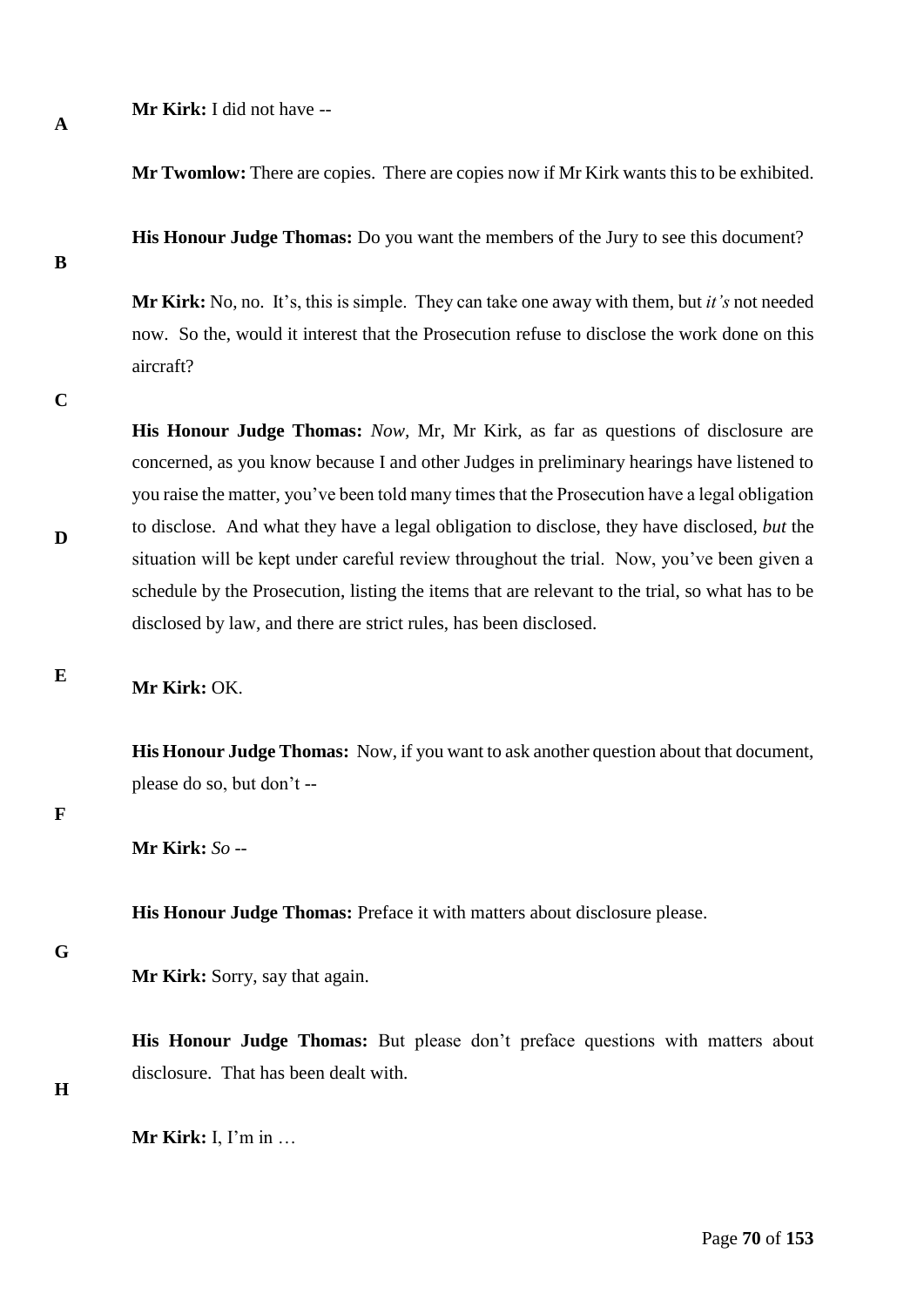**His Honour Judge Thomas:** Well, it's 1 o'clock, Mr Kirk, *which is* the time that I told the members of the Jury yesterday we'd be breaking for lunch. Because there are three witnesses here from Lincolnshire, it may be that we'll have a slightly shorter lunch hour today, if you don't mind, 2 o'clock, in the hope that we can get through those witnesses this afternoon. Can I just ask you, Mr Kirk, please, how much longer do you think you're going to be crossexamining this witness?

**B**

**A**

**Mr Kirk:** Well, if you allow me to get at the papers relating to this aircraft that the security guards refuse to disclose …

**C His Honour Judge Thomas:** No, the --

**Mr Kirk:** Because they've --

**D His Honour Judge Thomas:** Security guards --

**Mr Kirk:** Been told it's a health --

**His Honour Judge Thomas:** The security guards have told you ...

**E**

**Mr Kirk:** Exactly. Could you --

**His Honour Judge Thomas:** That --

# **F**

**Mr Kirk:** Order that my papers be brought to Court so that I can --

**His Honour Judge Thomas:** The Court --

# **G**

**H**

**Mr Kirk:** Refer to them --

**His Honour Judge Thomas:** Papers are all downstairs. You have to sign for them, however, because of regulations. If you sign for the papers, you can have all the papers, which I am told have all been brought here for you. So, rather than complain all the time that you haven't had the papers, please just sign for the papers that you've had them, and then you can have any papers you want brought into Court. Do you understand that?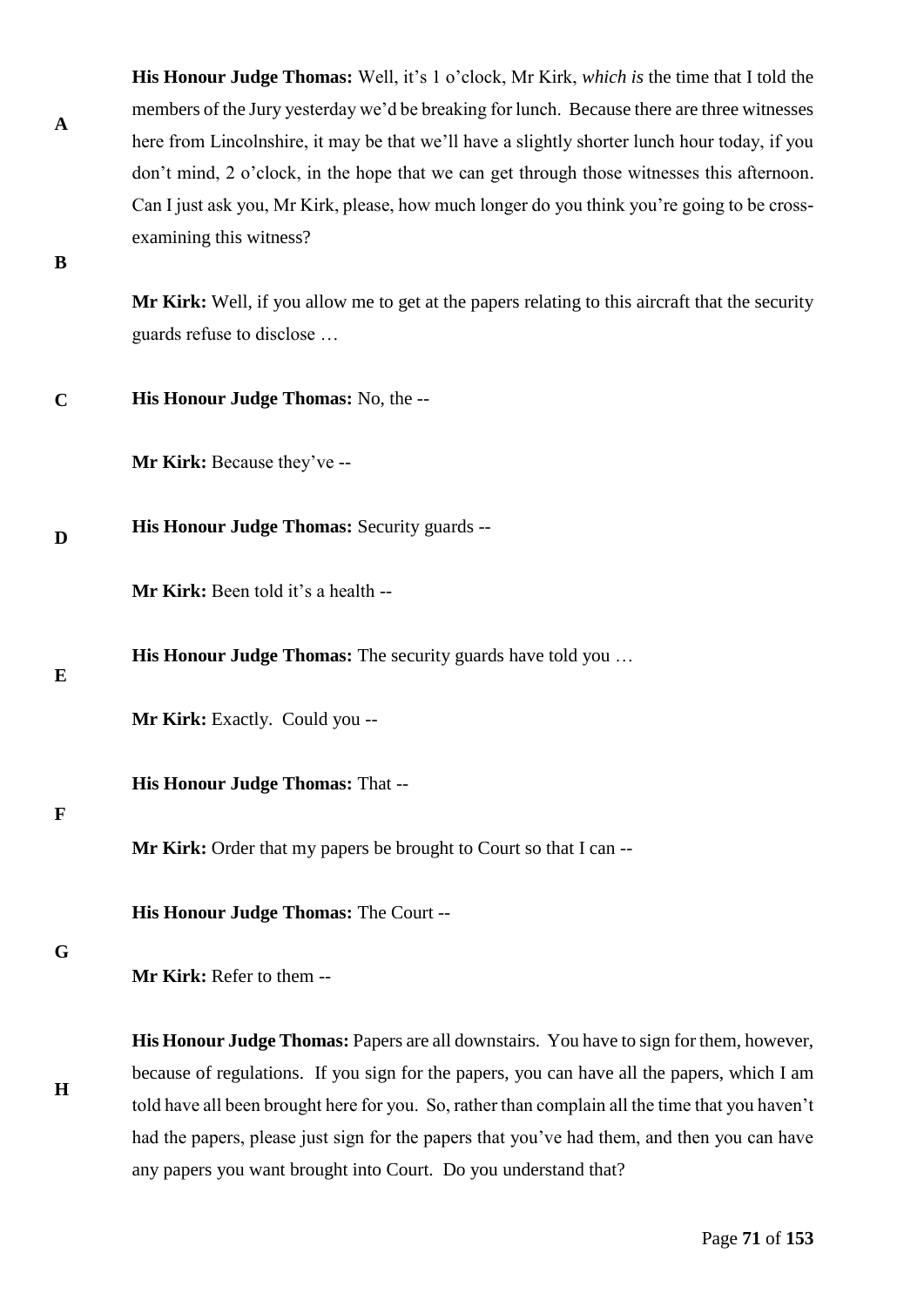**Mr Kirk:** I have asked for legal advice. I have paid you £2,400 in advance for legal representation on aspects like this. And it is all a matter of Court record that I say …

**His Honour Judge Thomas:** And it's also a matter of Court record, Mr Kirk, that you've been offered on many occasions legal aid to get a barrister --

**B**

**A**

**Mr Kirk:** I don't --

**His Honour Judge Thomas:** *Which is --* 

## **C**

**Mr Kirk:** Want legal aid. I wish to have my own lawyer at my expense, and you are refusing.

**D His Honour Judge Thomas:** No, I'm not refusing it.

**Mr Kirk:** It is *a* --

**His Honour Judge Thomas:** If you can, if you --

**E**

**F**

**G**

**Mr Kirk:** I've had to buy my own transcripts because I can't hear, and I've paid over £1,000 now for them. Successive Judges have said the Court will pay, and the transcribers in Devon will confirm that none were made, and I've had to pay for them in full. I'm not just getting photocopies.

**His Honour Judge Thomas:** Well, again Mr Kirk, I'm afraid I'm not going to rehearse arguments which are of no relevance to the issues here ad infinitum. You may now have the lunch hour to look and recover any papers that you need, and we will again, we will again sit at 2 o'clock. Thank you, members of the Jury, if you'd --

**Mr Kirk:** There, there, there are --

**H**

**His Honour Judge Thomas:** Just like to leave.

**Mr Kirk:** Ten boxes down there.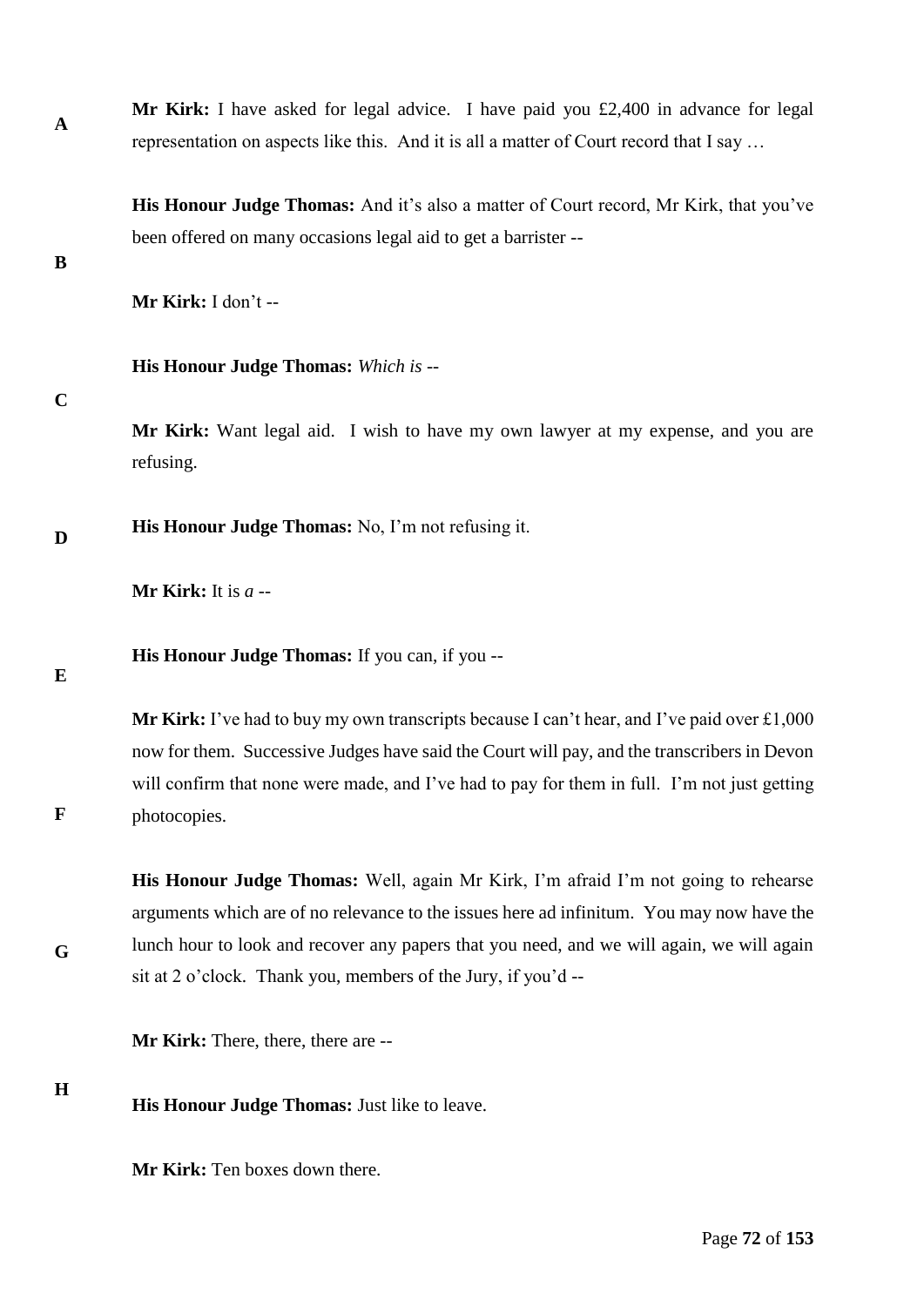**A**

**His Honour Judge Thomas:** Mr, Mr Kirk. Thank you.

## (jury retires)

**B His Honour Judge Thomas:** Yes, it's very important, Mr Cooper, that you don't discuss your evidence with those who are to give evidence this afternoon. And by that I, of course I mean the people you've travelled down with …

**Mr Cooper:** OK.

**C**

**His Honour Judge Thomas:** From Lincoln, Lincolnshire. Thank you very much. 2 o'clock then please.

**D Court Clerk:** Court please rise.

(luncheon adjournment)

**Court Clerk:** Court please rise.

**E**

(parties confer)

(jury returns)

**F**

**His Honour Judge Thomas:** Yes, Mr Kirk. Yes, Mr Kirk, do you have any more questions?

**Mr Kirk:** Your Honour, could I ask the Prosecution Service for a copy of what was served on me yesterday?

**His Honour Judge Thomas:** You've had a copy of it, Mr Kirk.

**H**

**G**

**Mr Kirk:** Well, it just happens to be non available at the moment for reasons that you know.

**His Honour Judge Thomas:** The, the reason I know is that you are not prepared to sign for the documentation, Mr Kirk. But …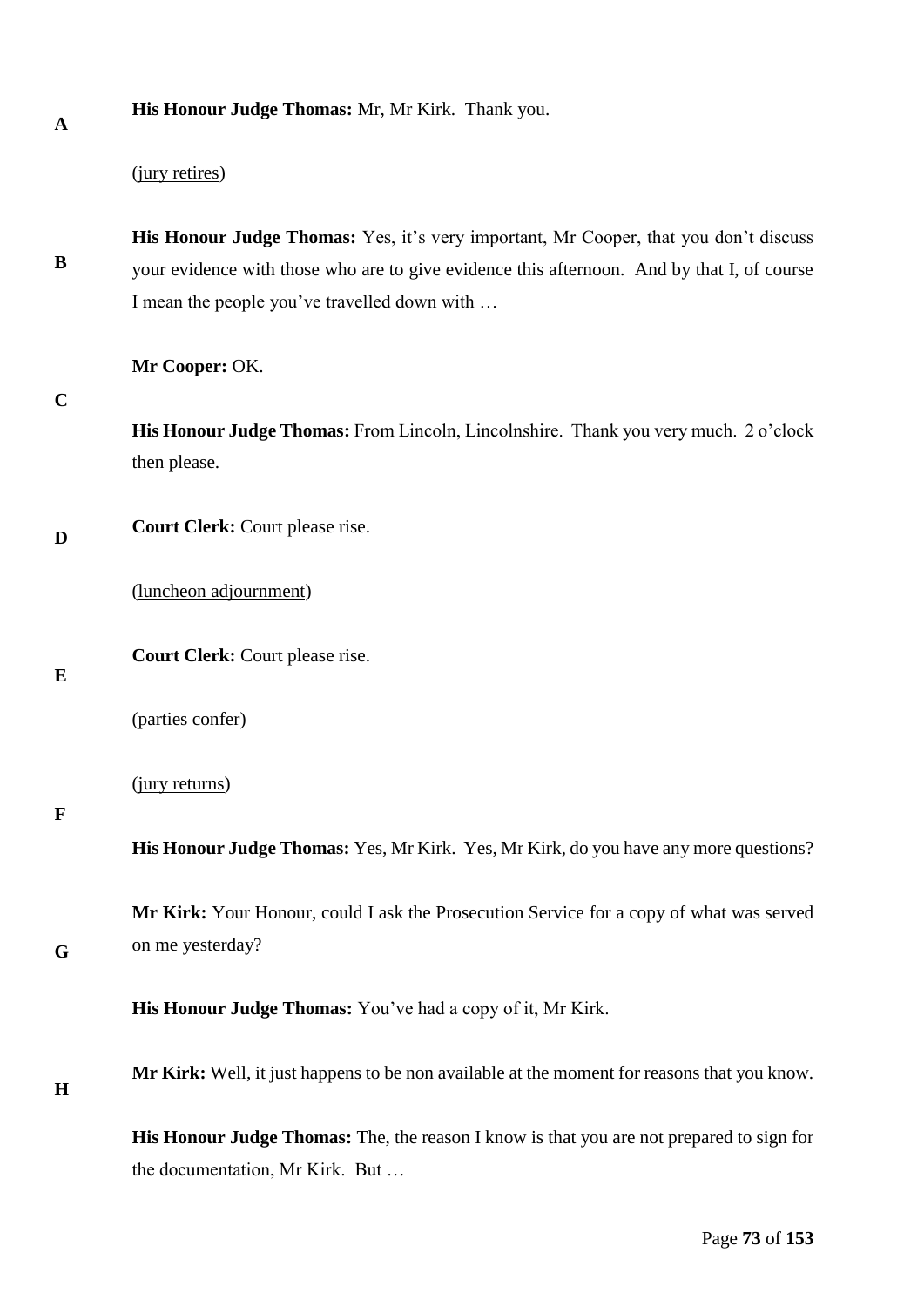#### **Mr Kirk:** There are over --

**His Honour Judge Thomas:** What is the document that you're after?

**B C Mr Kirk:** There are over 60 lever arch files that relate to my time here in Court, for which, should be made available to me. The fact that the Reliance, due to my successful civil actions for a five figure sum, is now possibly influencing the way they are handling me is impinging upon my rights under Article 6. And I would ask that, what I was given yesterday is downstairs, but taxpayers' sake *and* time, could I please have a copy of it because the Prosecution have one? And I will ask no more questions after that.

**His Honour Judge Thomas:** What document do you refer to, Mr Kirk?

- **D Mr Kirk:** What the Prosecution served on me yesterday, which was a photograph a purported machine gun, a list of procedures that the police have taken in the last few weeks. *All right*, let's settle, then, for the one that came in the post on Saturday, dated the 20<sup>th</sup>, the day before, which must be the  $22<sup>nd</sup>$ , which was a Pilot Magazine article.
- **E His Honour Judge Thomas:** Pilot Magazine article. Is there a spare copy of the Pilot Magazine article there, Mr …

(counsel takes instructions)

#### **F**

**A**

**Mr Twomlow:** Well, there, there isn't at the moment.

**His Honour Judge Thomas:** Well, I've got a copy here.

#### **G**

**Mr Twomlow:** I'm afraid.

**His Honour Judge Thomas:** I, I've got a copy here. Perhaps one can be photocopied in due course and I could have a replacement copy.

**H**

**Mr Twomlow:** Yes.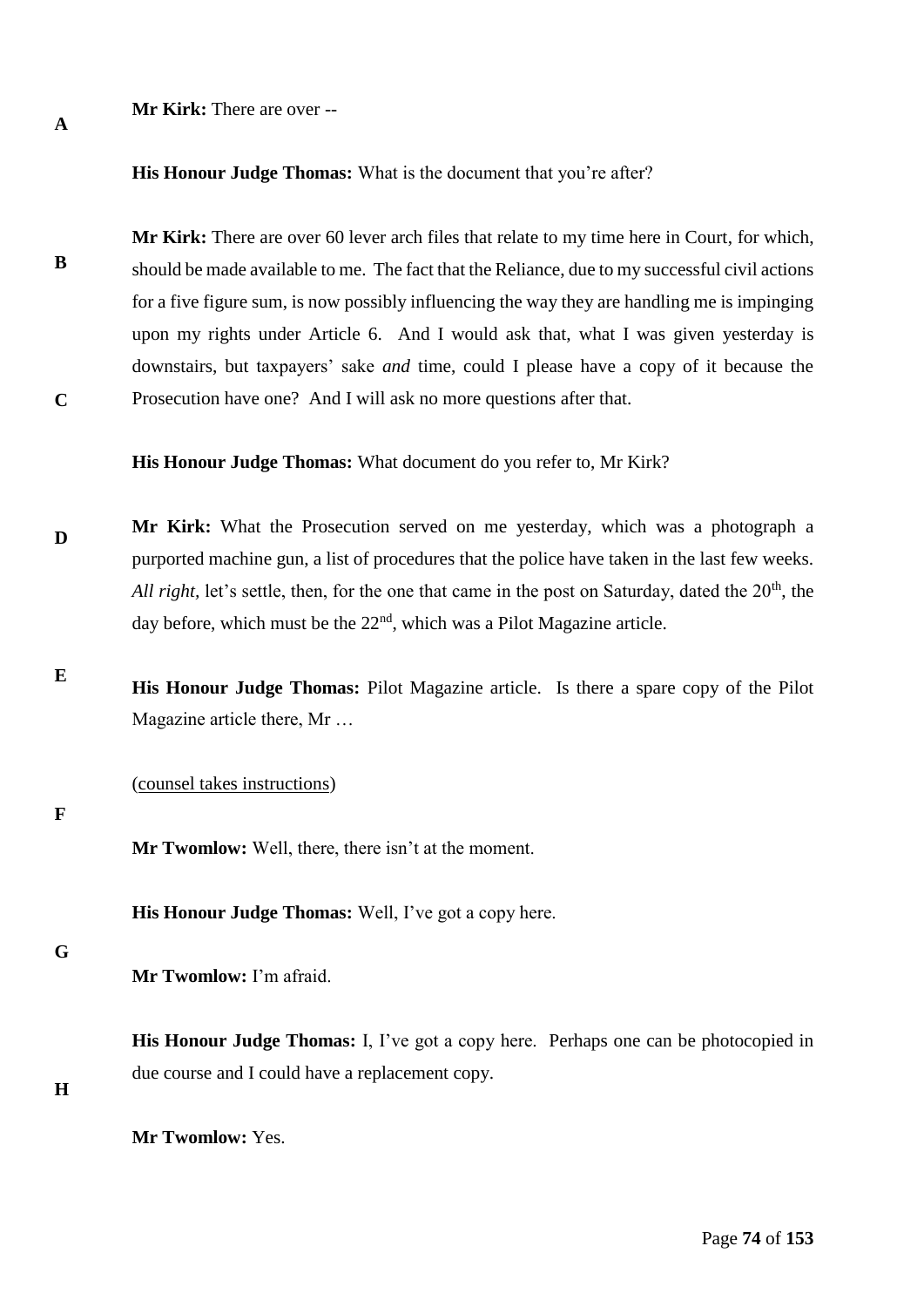| A           | (parties confer)                                                                                                                                                                                                                                                     |
|-------------|----------------------------------------------------------------------------------------------------------------------------------------------------------------------------------------------------------------------------------------------------------------------|
| B           | Mr Kirk: I'd like you to look at an article. That, that is an article that was served on me in<br>the last few days by the Prosecution for whatever reason we are to hear, <i>hopefully</i> . In there<br>you'll see a photograph of the DH.2. Have you found the -- |
|             | Mr Twomlow: I'm sorry --                                                                                                                                                                                                                                             |
| $\mathbf C$ | Mr Kirk: Correct bit?                                                                                                                                                                                                                                                |
|             | Mr Cooper: To interrupt, but Mr Kirk should know it's, it's not been served as evidence.<br>It's been disclosed to him.                                                                                                                                              |
| $\mathbf D$ | His Honour Judge Thomas: It's not to form part --                                                                                                                                                                                                                    |
|             | Mr Twomlow: It's not --                                                                                                                                                                                                                                              |
| E           | His Honour Judge Thomas: Of the evidence --                                                                                                                                                                                                                          |
|             | Mr Twomlow: Relied on --                                                                                                                                                                                                                                             |
| F           | His Honour Judge Thomas: In the case.                                                                                                                                                                                                                                |
|             | Mr Twomlow: By the Prosecution.                                                                                                                                                                                                                                      |
| G           | His Honour Judge Thomas: Unless you wish to introduce it as evidence.                                                                                                                                                                                                |
|             | Mr Kirk: Do I understand that because it's been labelled IDW/3, it's purely an exhibit<br>number, not a, sorry, it is --                                                                                                                                             |
| $\bf H$     | His Honour Judge Thomas: It's not part of the Prosecution --                                                                                                                                                                                                         |

**Mr Kirk:** An evidence number --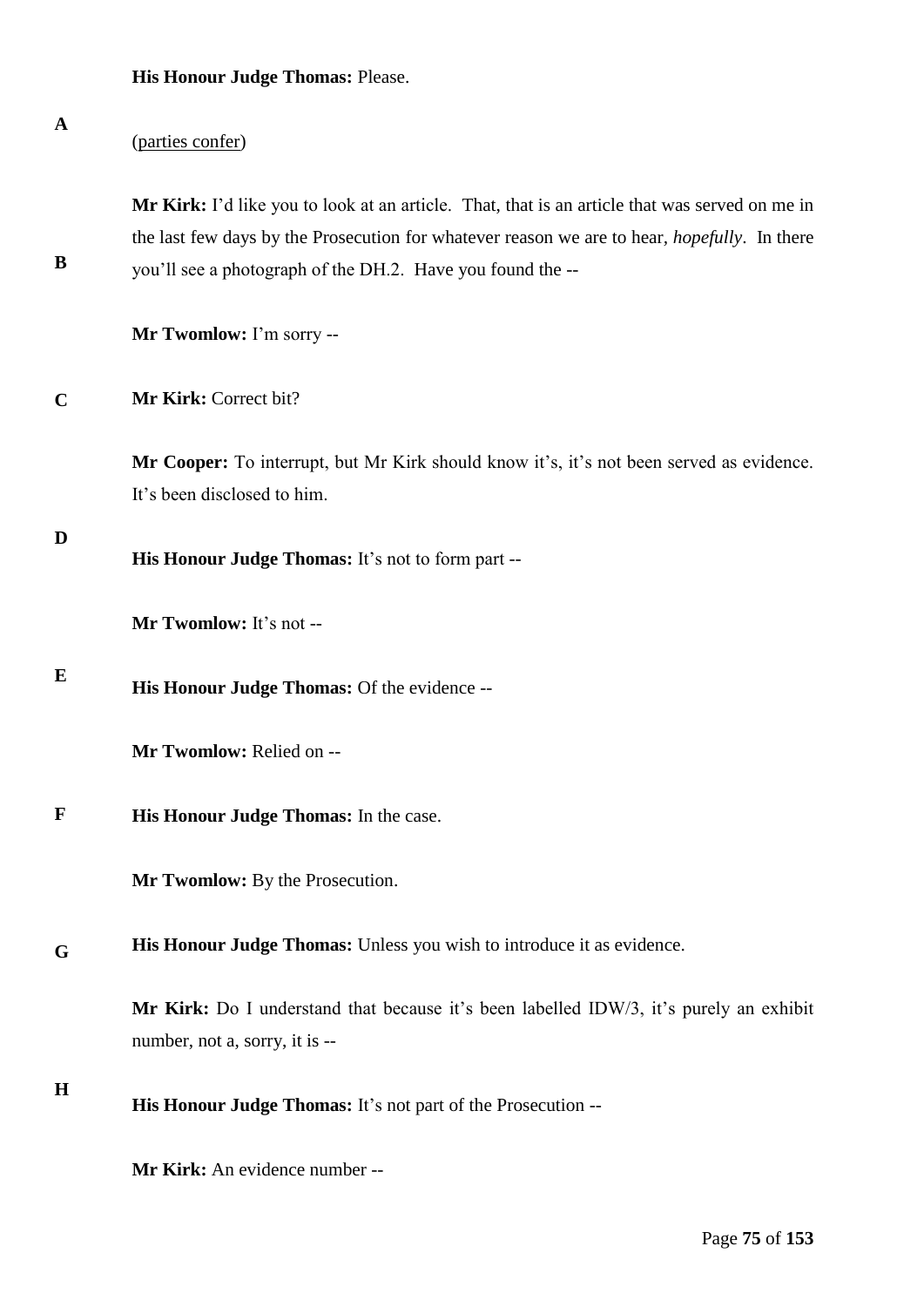**A**

## **His Honour Judge Thomas:** Case.

**Mr Kirk:** Not a, an exhibit number.

**B His Honour Judge Thomas:** No, it's not part of the Prosecution case. It is something that's been disclosed to you. If you wish to make it evidence in the case, then you can do, but it's not part of the Prosecution case. Is that right, Mr Twomlow?

**Mr Twomlow:** That's right.

**C**

**Mr Kirk:** Right, so at what stage, I'm sorry to take up your time, at what stage am I to be given the list of Prosecution witnesses? And which order, I appreciate this problem's due to travelling, about the order. Am I entitled to know what Prosecution witnesses are coming in this case.

**His Honour Judge Thomas:** Yes, I hope you've been given a list *this …* 

**Mr Kirk:** Well, I haven't.

**E**

**D**

**His Honour Judge Thomas:** Well, the witnesses this afternoon are those who come from - -

**F Mr Twomlow:** The witnesses --

**His Honour Judge Thomas:** Lincolnshire.

**G Mr Twomlow:** The next witness is Jennifer Ann Cooper. The witness after that is Michael Roy Scott and the witness after that is Charles Andrew Page. I would hope to call those witnesses this afternoon.

**H His Honour Judge Thomas:** Right. Do you have any more questions for this witness then, Mr Kirk?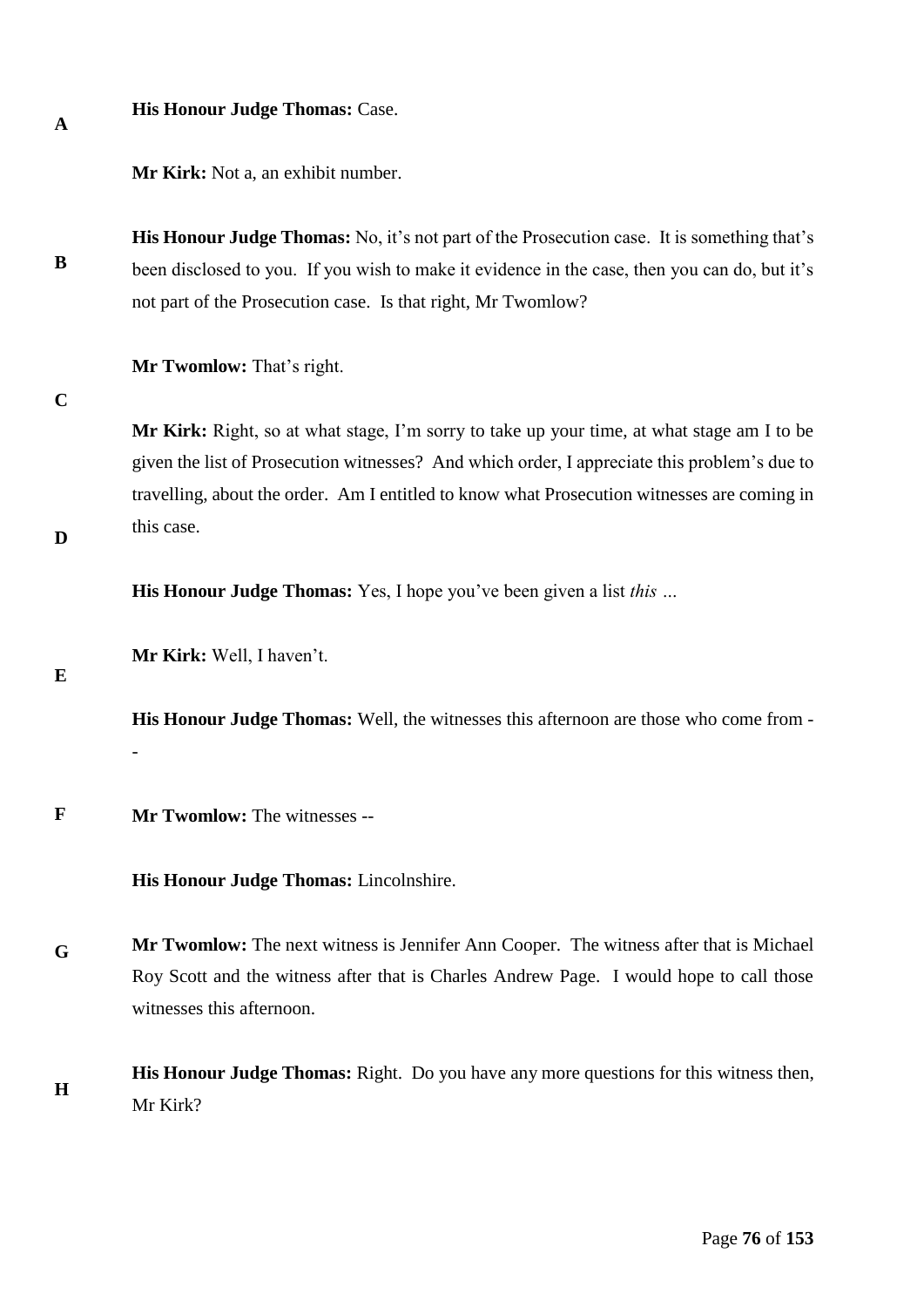**Mr Kirk:** Yesterday I asked for a written list of the witnesses that are being called by the Prosecution if I'm so entitled. You have just said that I am entitled.

**His Honour Judge Thomas:** You are entitled to it.

**B Mr Kirk:** So could, so could, before the end of today's play, before the safety curtain comes down, that I can have a list, the total list of Prosecution witnesses? I have a number of Defence witnesses that I need to summons by way of witness summonses, and I know to know that the, whether we, the, the, the rules for the playing field we're on.

**C His Honour Judge Thomas:** Yes.

**Mr Twomlow:** There's a --

**D His Honour Judge Thomas:** Well, you will have …

**Mr Twomlow:** There's a list.

**E**

**A**

**His Honour Judge Thomas:** Have a list.

**Mr Twomlow:** There, there is a list there for Kirk.

**Mr Kirk:** Right, thank you. Well …

## **F**

**Mrs Jeune:** Yeah.

**Mr Kirk:** Thank you.

#### **G**

**His Honour Judge Thomas:** There we are. Now, the --

**Mr Kirk:** Thank you.

#### **H**

**His Honour Judge Thomas:** Question was, Mr Kirk, so that we can perhaps make some progress this afternoon, do you have any more questions for this witness?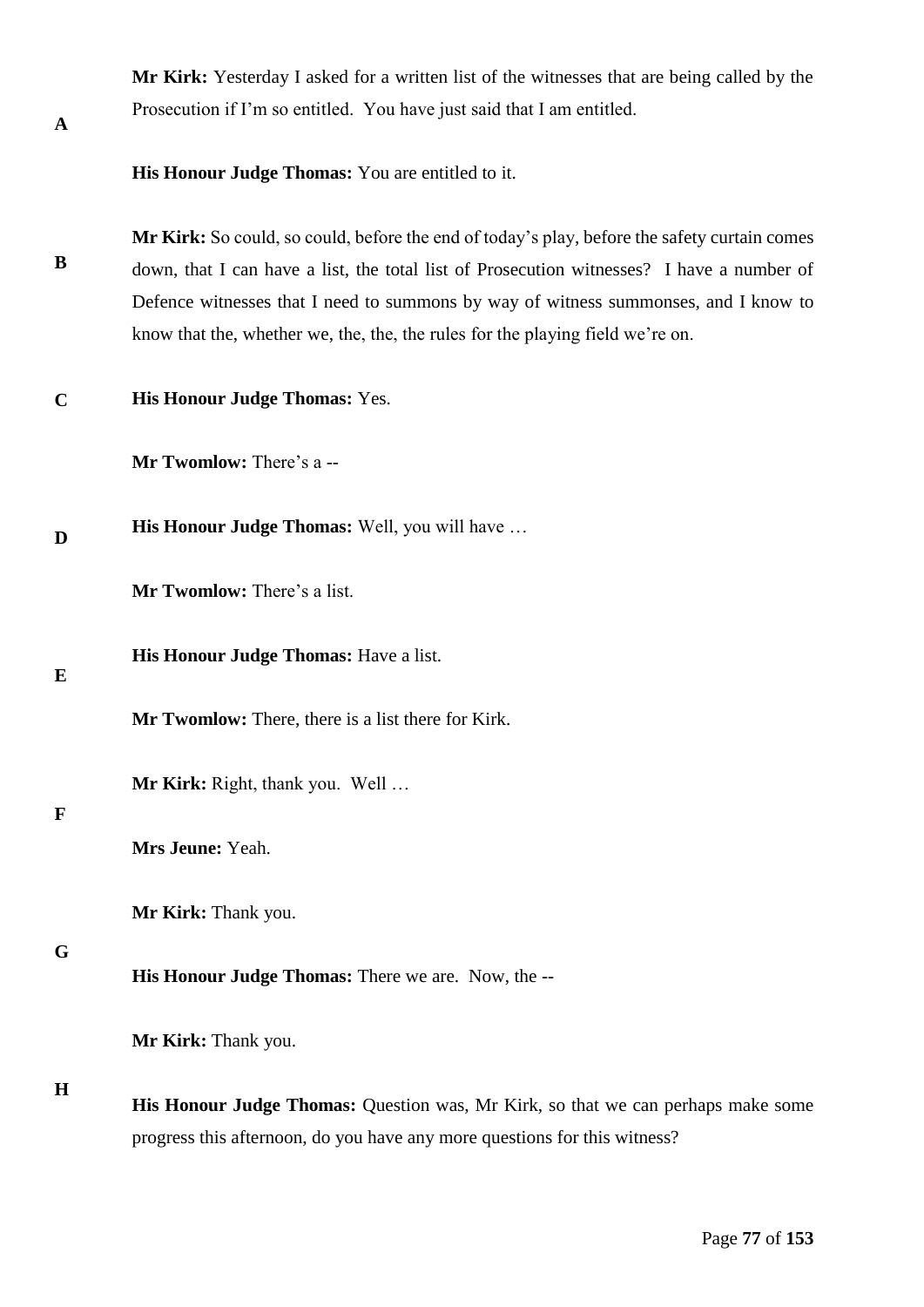**Mr Kirk:** Do you recognise your aircraft in that article?

| $\mathbf{A}$ | Mr Cooper: Yes.                                                                                                                                                                                                                                                                                         |
|--------------|---------------------------------------------------------------------------------------------------------------------------------------------------------------------------------------------------------------------------------------------------------------------------------------------------------|
|              | Mr Kirk: Good.                                                                                                                                                                                                                                                                                          |
| B            | Mr Cooper: Just the De Havilland, yes.                                                                                                                                                                                                                                                                  |
|              | Mr Kirk: It, it, it, it's, it is a photograph, is it, of it, is not, on the estuary of the Towy, a<br>river, after my flight from the Farnborough Airshow?                                                                                                                                              |
| $\mathbf C$  | Mr Cooper: I don't know when it was, but I, I, I recognise that photograph of you sitting<br>beside it on the wheel.                                                                                                                                                                                    |
| D            | Mr Kirk: Did you read my write up in the aviation magazines about what happened when<br>the propeller broke off?                                                                                                                                                                                        |
|              | Mr Cooper: No, but I have heard accounts of it.                                                                                                                                                                                                                                                         |
| E            | Mr Kirk: You, you've, yeah, right, OK. At the end of that article, look at the last column.<br>Could the Jury, you offered a technical document to the Jury. It might help before the end<br>of the trial that the Jury has this article. Would you be, would that be helpful?                          |
| F            | His Honour Judge Thomas: Well, I think you may want to think carefully about whether<br>you want that article before the Jury, Mr Kirk. We'll discuss that, perhaps, at a later stage.<br>If you insist on it going before the Jury, so be it, but you may like to think about that in the<br>meantime. |
| G            | Mr Kirk: Why do you distinguish between a document that they have had in their possession<br>for years and --                                                                                                                                                                                           |
| H            | His Honour Judge Thomas: And --                                                                                                                                                                                                                                                                         |
|              | Mr Kirk: Only served --                                                                                                                                                                                                                                                                                 |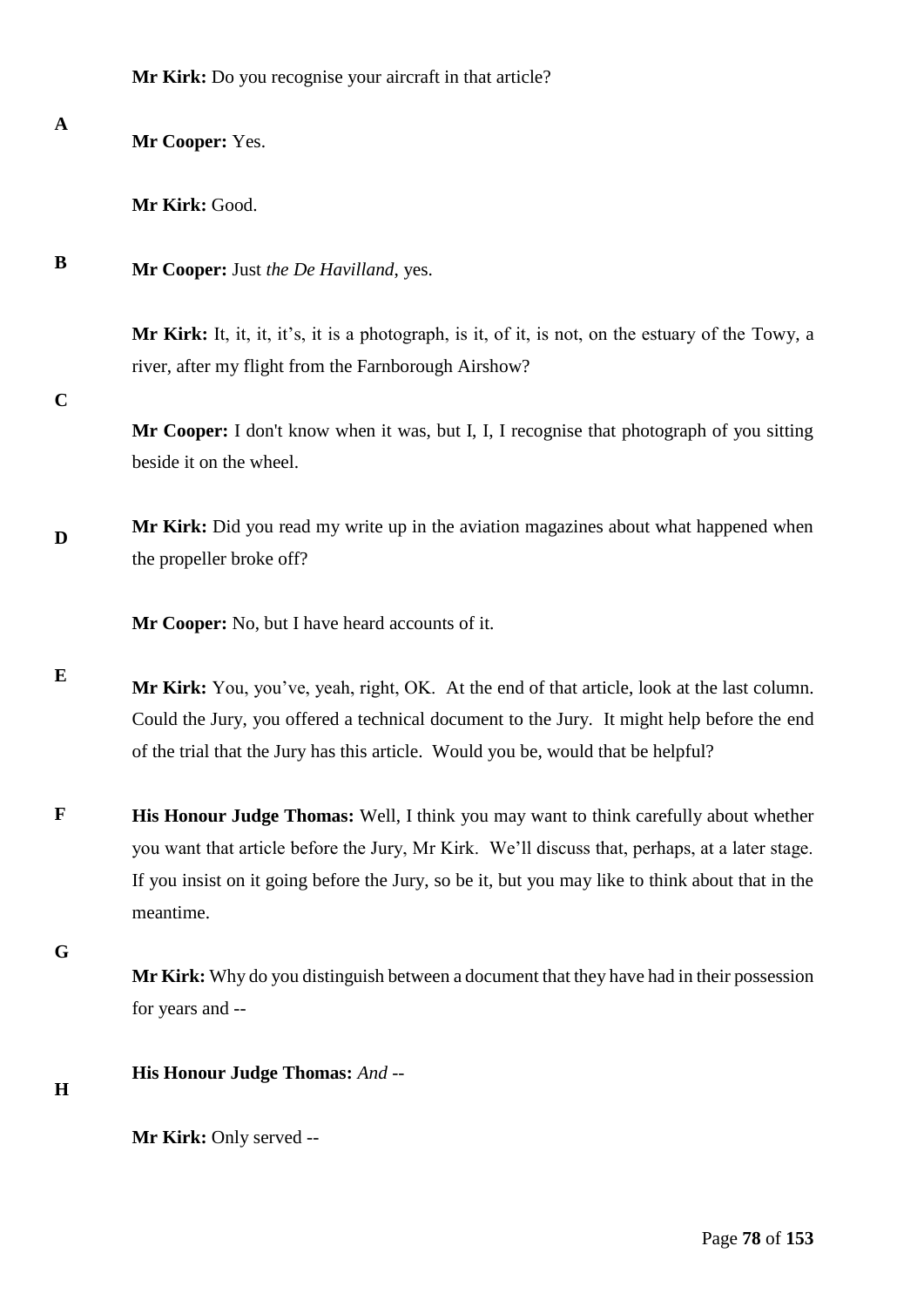|              | His Honour Judge Thomas: Right, let me --                                                                                                                                             |
|--------------|---------------------------------------------------------------------------------------------------------------------------------------------------------------------------------------|
| $\mathbf{A}$ | Mr Kirk: On me --                                                                                                                                                                     |
|              | His Honour Judge Thomas: Let me just --                                                                                                                                               |
| B            | Mr Kirk: Last --                                                                                                                                                                      |
|              | His Honour Judge Thomas: Let me just --                                                                                                                                               |
| $\mathbf C$  | Mr Kirk: Week.                                                                                                                                                                        |
|              | His Honour Judge Thomas: Let me just cut you short for a moment, Mr Kirk. I'm saying<br>that in an attempt to assist you, not to hinder you.                                          |
| D            | Mr Kirk: Well, because what of what you said, I make an application that the Jury have it<br>to take away by the end of today's proceedings.                                          |
| E            | His Honour Judge Thomas: If that is what you wish, that will happen.                                                                                                                  |
|              | Mr Kirk: Now, not wishing you to take --                                                                                                                                              |
| $\mathbf F$  | His Honour Judge Thomas: And I, I say that not because everything you wish will happen.<br>But if you wish for that particular article to be before the Jury, then they will have it. |
|              | Mr Kirk: I, I'm beginning to learn, Your Honour, that if I don't ask, in the last eight month,<br>if I don't ask, I don't get.                                                        |
| G            | His Honour Judge Thomas: Carry on.                                                                                                                                                    |
|              | Mr Kirk: Does Your Honour take my point?                                                                                                                                              |
| $\mathbf H$  | (no audible response)                                                                                                                                                                 |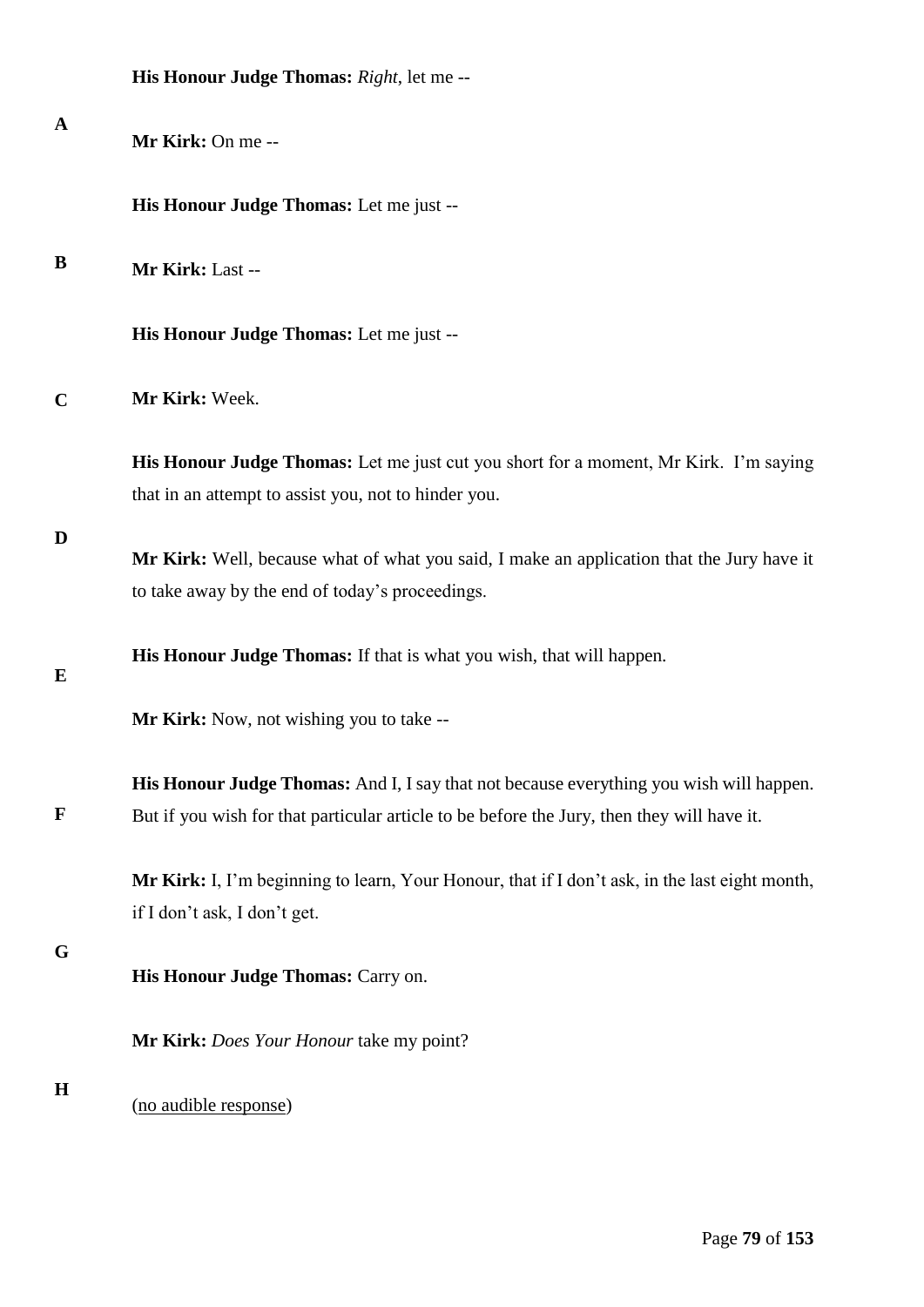| $\mathbf A$ | Mr Kirk: Now, Mr Cooper, the last paragraph of that document concerns an interview when<br>I flew a vintage aircraft to Australia, and it is, talks about the president of AOPA, Aircraft<br>Owners and Pilots Association, speaking to the writer. He is renowned, that writer. Is he<br>known to you? Philip Whiteman? |
|-------------|--------------------------------------------------------------------------------------------------------------------------------------------------------------------------------------------------------------------------------------------------------------------------------------------------------------------------|
| B           | Mr Cooper: No, I don't know.                                                                                                                                                                                                                                                                                             |
|             | Mr Kirk: Editor of, editor of various magazines over the years.                                                                                                                                                                                                                                                          |
|             | Mr Cooper: No, I --                                                                                                                                                                                                                                                                                                      |
| $\mathbf C$ | Mr Kirk: Have you --                                                                                                                                                                                                                                                                                                     |
|             | Mr Cooper: Don't know that --                                                                                                                                                                                                                                                                                            |
| D           | Mr Kirk: You've not noticed.                                                                                                                                                                                                                                                                                             |
|             | Mr Cooper: No.                                                                                                                                                                                                                                                                                                           |
| E           | Mr Kirk: OK. Suggesting that I wanted to modify the aircraft to shoot up Gatwick Airport<br>HQ of the Civil Aviation Authority. That's what it says, doesn't it?                                                                                                                                                         |
| F           | Mr Cooper: In the article it does, yes.                                                                                                                                                                                                                                                                                  |
|             | Mr Kirk: Do you believe a word of it?                                                                                                                                                                                                                                                                                    |
|             | Mr Cooper: You'd be very silly if you tried.                                                                                                                                                                                                                                                                             |
| G           | Mr Kirk: Sorry?                                                                                                                                                                                                                                                                                                          |
|             | Mr Cooper: I say you would be very silly if you tried.                                                                                                                                                                                                                                                                   |
| $\bf H$     | Mr Kirk: Ah, but do you believe what they say in the article?                                                                                                                                                                                                                                                            |
|             | Mr Cooper: No, I don't.                                                                                                                                                                                                                                                                                                  |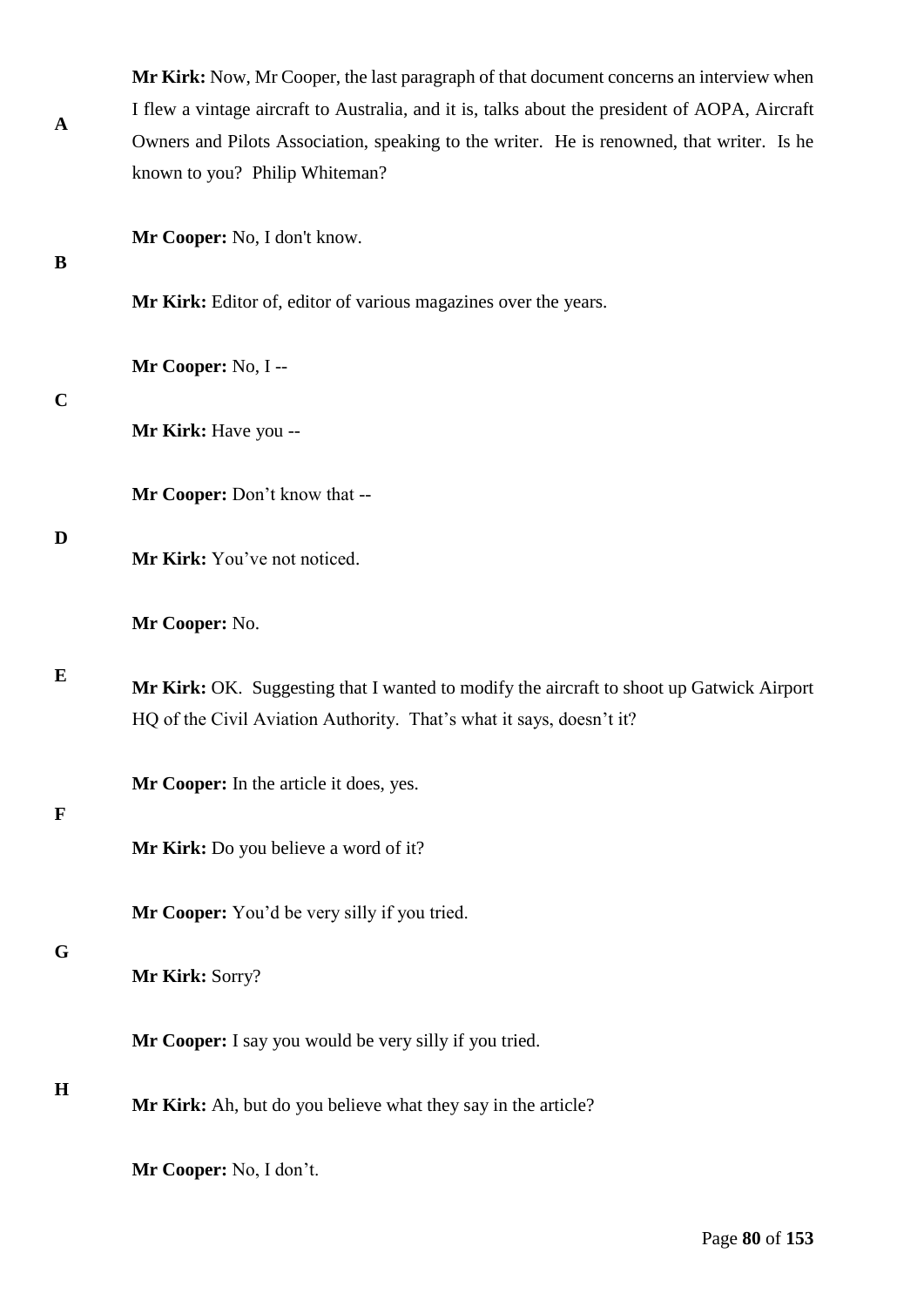**A**

**Mr Kirk:** Thank you.

**His Honour Judge Thomas:** Yes, thank you very much. Any re-examination, Mr Twomlow?

**B Mr Twomlow:** I just want to ask you one matter please, in re-examination.

**Mr Cooper:** Certainly.

**C Mr Twomlow:** You were asked by Mr Kirk about the value of the gun if it had not been decommissioned. Do you remember being asked that?

**Mr Cooper:** Yes, I had no idea.

#### **D**

**Mr Twomlow:** If, if you hadn't been told by Mr Kirk that it had been deactivated or made safe, would you have purchased it?

**E Mr Cooper:** I would have made sure, OK, that it was deactivated or have had him take it to somewhere else if it wasn't, where it could be deactivated.

> **Mr Twomlow:** If you'd not been told that it had been deactivated, would you have bought it in the way that you did?

## **F**

**Mr Cooper:** No.

**Mr Twomlow:** Yes. Thank you very much.

#### **G**

**His Honour Judge Thomas:** Thank you.

**Mr Kirk:** Am I entitled to ask the obvious question?

#### **H**

**His Honour Judge Thomas:** Which is what?

**Mr Kirk:** Oh, sorry, I thought he'd finished.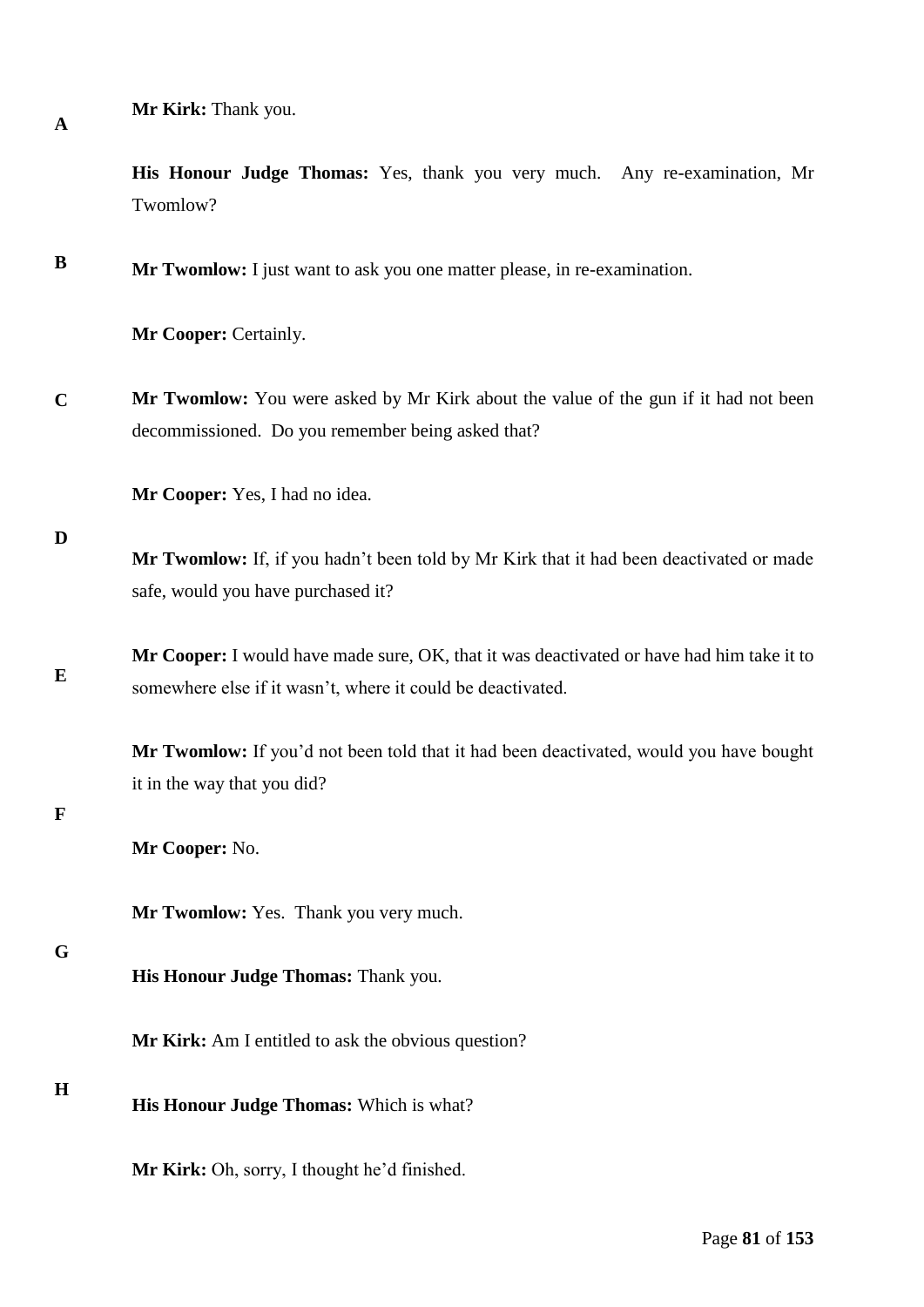| <b>His Honour Judge Thomas:</b> Which is what, Mr Kirk? |  |
|---------------------------------------------------------|--|
|---------------------------------------------------------|--|

**Mr Twomlow:** Well, I ask through you, had the subject of decommission arisen, had not arisen, would he have bought it anyway?

**B His Honour Judge Thomas:** That's the question.

> **Mr Cooper:** No, I wouldn't have bought it if it wasn't, if, if I hadn't been assured by Mr Kirk it was decommissioned.

**C**

**A**

**His Honour Judge Thomas:** Thank you. Yes, thank you, Mr Cooper.

**Mr Cooper:** Thank you.

## **D**

**His Honour Judge Thomas:** Please don't discuss your evidence with anybody --

**Mr Cooper:** No, no.

**E His Honour Judge Thomas:** Who's about to --

**Mr Cooper:** That's OK.

**F His Honour Judge Thomas:** Give evidence please.

**Mr Cooper:** *Yes.* 

**G Mr Kirk:** I call Jennifer Ann Cooper please. Jennifer Ann Cooper.

(clerk confers with witness)

**H Court Clerk:** Could you raise the Testament in your right hand please? Please repeat after me. I swear by Almighty God …

**Mrs Cooper:** I swear by Almighty God …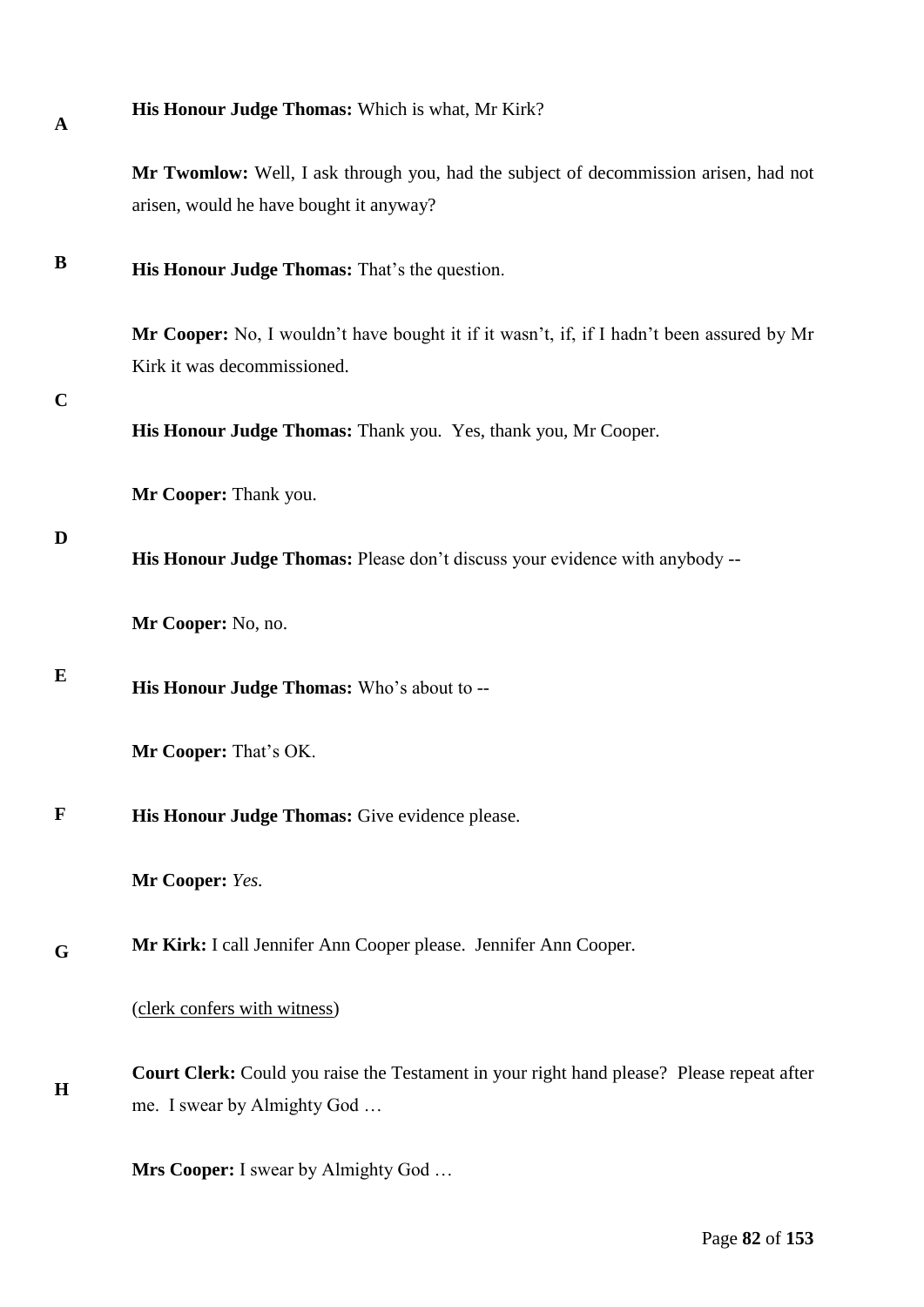| A            | <b>Court Clerk:</b> That the evidence I shall give                                                                                                     |
|--------------|--------------------------------------------------------------------------------------------------------------------------------------------------------|
|              | <b>Mrs Cooper:</b> That the evidence I shall give                                                                                                      |
| B            | <b>Court Clerk:</b> Shall be the truth                                                                                                                 |
|              | Mrs Cooper: Shall be the truth                                                                                                                         |
|              | Court Clerk: The whole truth                                                                                                                           |
| $\mathbf C$  | Mrs Cooper: The whole truth                                                                                                                            |
|              | Court Clerk: And nothing but the truth.                                                                                                                |
| D            | Mrs Cooper: And nothing but the truth.                                                                                                                 |
|              | Court Clerk: Thank you.                                                                                                                                |
| E            | Mr Twomlow: What is your full name please?                                                                                                             |
|              | Mrs Cooper: Jennifer Ann Cooper.                                                                                                                       |
| $\mathbf{F}$ | Mr Twomlow: And Mrs Cooper, are you, are you the wife of Ronald Cooper who's just<br>given evidence?                                                   |
|              | Mrs Cooper: Yes, I am.                                                                                                                                 |
| G            | Mr Twomlow: Now, I, I want to ask you, please, about a DH.2 aeroplane and about a Lewis<br>machine gun. Do you know Mr Morris Kirk?                    |
| $\mathbf H$  | Mrs Cooper: Not personally, no.                                                                                                                        |
|              | Mr Twomlow: I don't think there's any dispute about this, but your husband bought the<br>DH.2 aircraft before buying the machine gun. Is that correct? |
|              |                                                                                                                                                        |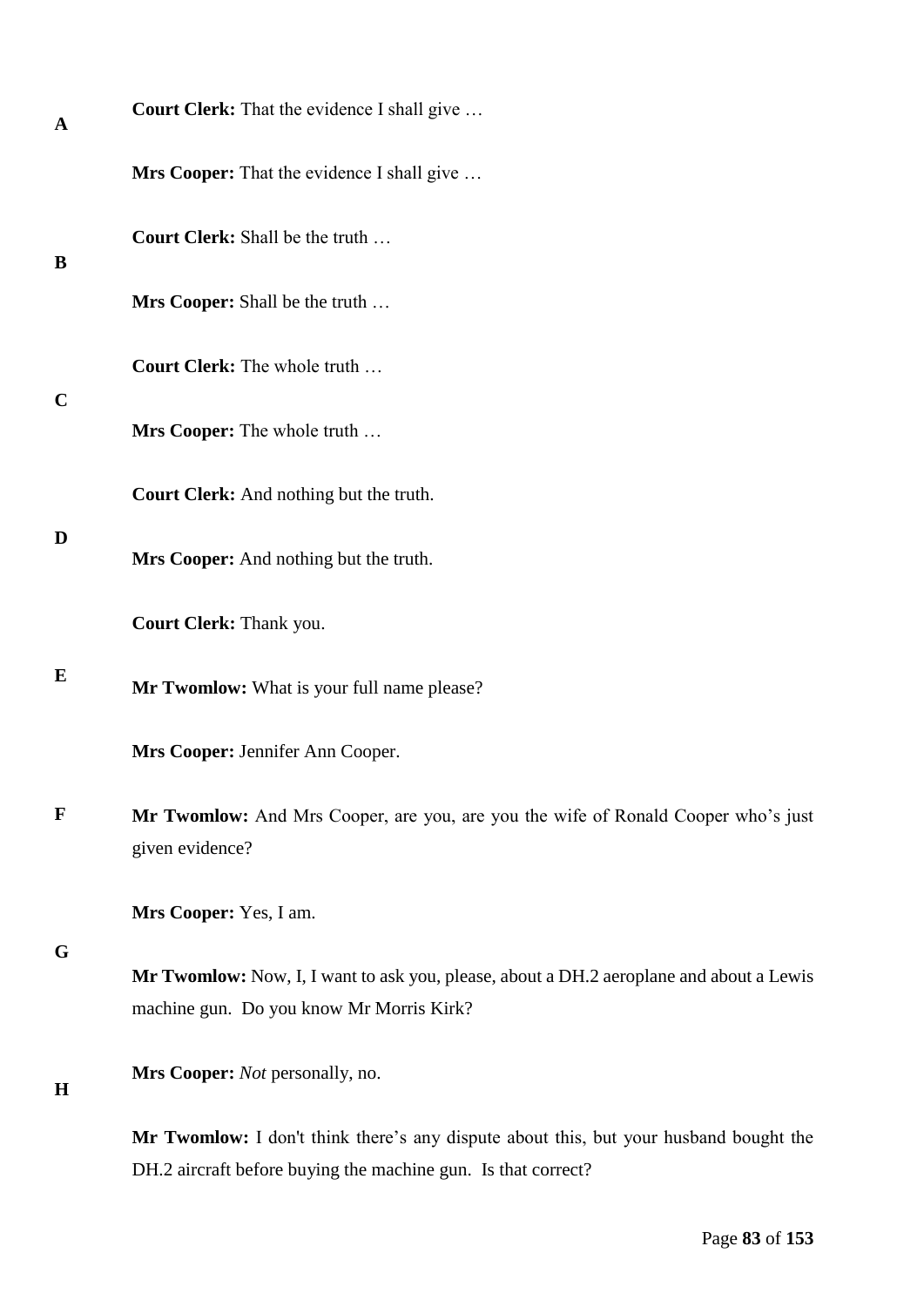|  | Mrs Cooper: That's correct. |
|--|-----------------------------|
|--|-----------------------------|

**Mr Twomlow:** Did you have anything to do with the purchase or collection of the Lewis machine gun?

**B Mrs Cooper:** Yes.

> **Mr Twomlow:** Now, can you remember first of all when it was that, that that happened that you had --

## **C**

**A**

**Mrs Cooper:** No.

**Mr Twomlow:** Something to do with that?

## **D**

**Mrs Cooper:** No, I can't remember the exact date.

**Mr Twomlow:** Do you know what day of the week it was?

## **E**

**Mrs Cooper:** Yes, it was a Sunday.

**Mr Twomlow:** A Sunday. And what arrangements were made that involved you in respect of the collection of the Lewis machine gun?

# **F**

**Mrs Cooper:** I was to take £2,000 in an envelope down to Mr Kirk to collect the Lewis from him.

**G Mr Twomlow:** Right. Now, when you say down to Mr Kirk, what area of the country were you in?

**Mrs Cooper:** We were in Lincolnshire, and we flew down to Cardiff and met him at Cardiff.

## **H**

**Mr Twomlow:** You met him in Cardiff.

**Mrs Cooper:** Yes.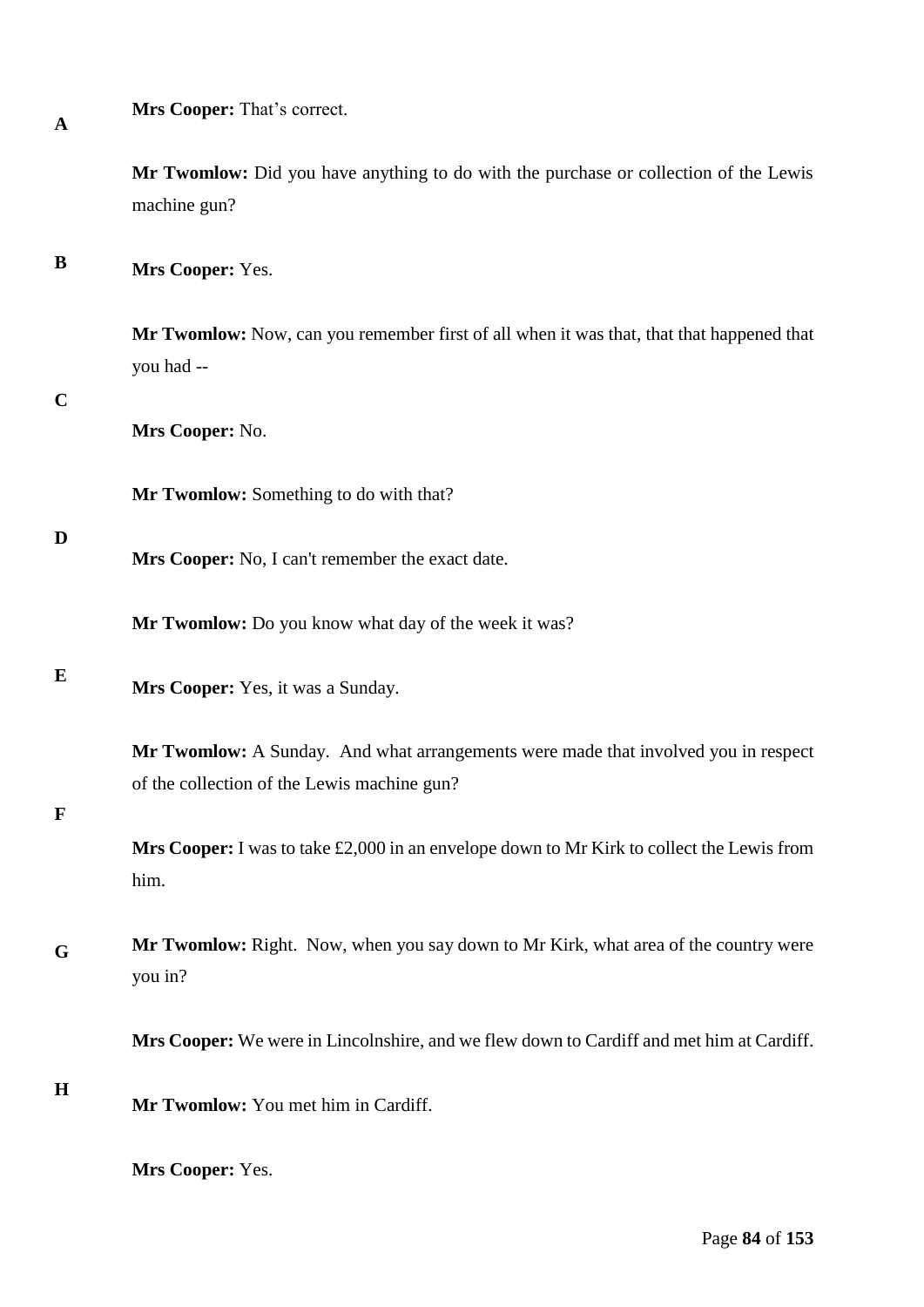| $\mathbf{A}$ | Mr Twomlow: Who, when you say we, you obviously didn't fly on your own. Who, who<br>did you fly with?                                       |
|--------------|---------------------------------------------------------------------------------------------------------------------------------------------|
|              | Mrs Cooper: I flew with a pilot called Andy Page, Andrew Page.                                                                              |
| B            | Mr Twomlow: And did you land at Cardiff Airport?                                                                                            |
|              | Mrs Cooper: Yes.                                                                                                                            |
| $\mathbf C$  | Mr Twomlow: And did you see Mr Kirk there?                                                                                                  |
|              | Mrs Cooper: Yes.                                                                                                                            |
| D            | Mr Twomlow: And what happened when you saw Mr Kirk?                                                                                         |
|              | Mrs Cooper: I met with Mr Kirk. I collected the Lewis from him. I gave him the £2,000.<br>And I came back to the aircraft and we flew home. |
| E            | Mr Twomlow: Right. Where was the Lewis gun when you first saw it that day?                                                                  |
|              | Mrs Cooper: In his car.                                                                                                                     |
| $\mathbf F$  | Mr Twomlow: In                                                                                                                              |
|              | Mrs Cooper: In his car.                                                                                                                     |
| G            | Mr Twomlow: In his car. And did it come with any sort of packaging or wrapping or<br>anything like that?                                    |
|              | Mrs Cooper: Yes, it was wrapped, wrapped in a cloth.                                                                                        |
| $\mathbf H$  | Mr Twomlow: Right. And was that then put into your aircraft, and did you fly back to --                                                     |
|              | Mrs Cooper: Yes.                                                                                                                            |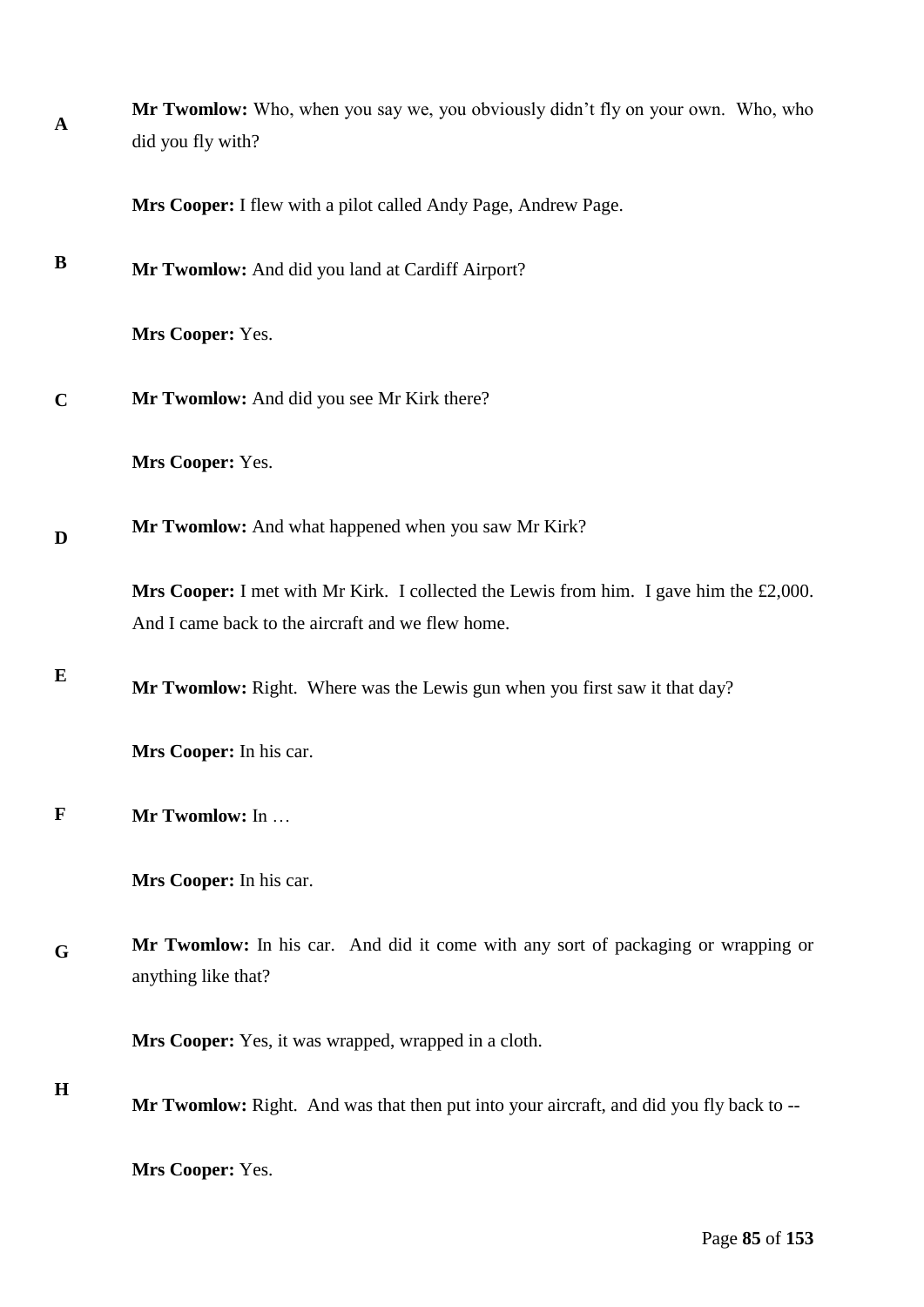## **Mr Twomlow:** Lincolnshire?

| Mrs Cooper: We did. |  |
|---------------------|--|
|---------------------|--|

**Mr Twomlow:** What did you do with the gun when you arrived back at Lincolnshire?

# **B**

**Mrs Cooper:** I gave it to Mr Cooper.

**C Mr Twomlow:** Right, yes, thank you very much. Mr Kirk may have some questions for you.

> **Mr Kirk:** Could I indulge upon the Crown Prosecution Service? Could I have a copy of Mr and Mrs Cooper's statements please? They're right there. I can just be --

**D**

**H**

**His Honour Judge Thomas:** Yes.

**Mr Kirk:** Given the file. I can read from the file.

**E His Honour Judge Thomas:** Mr Kirk, you have copies of all these statements.

**Mr Kirk:** Yeah, downstairs.

**F G His Honour Judge Thomas:** You have been asked to bring them up with you. You haven't done so. Now, I'm not going to interrupt this case every five minutes for this purpose. This is the last time I'll indulge you in this. I will give you a copy, my copy of the statement. Read it to yourself and then ask any questions which arise out of it. But tomorrow morning, please bring into Court all your statements.

**Mr Kirk:** Well …

--

**His Honour Judge Thomas:** Thank you.

**Mr Kirk:** Could you not order them to be brought to the Court please? It's, at the moment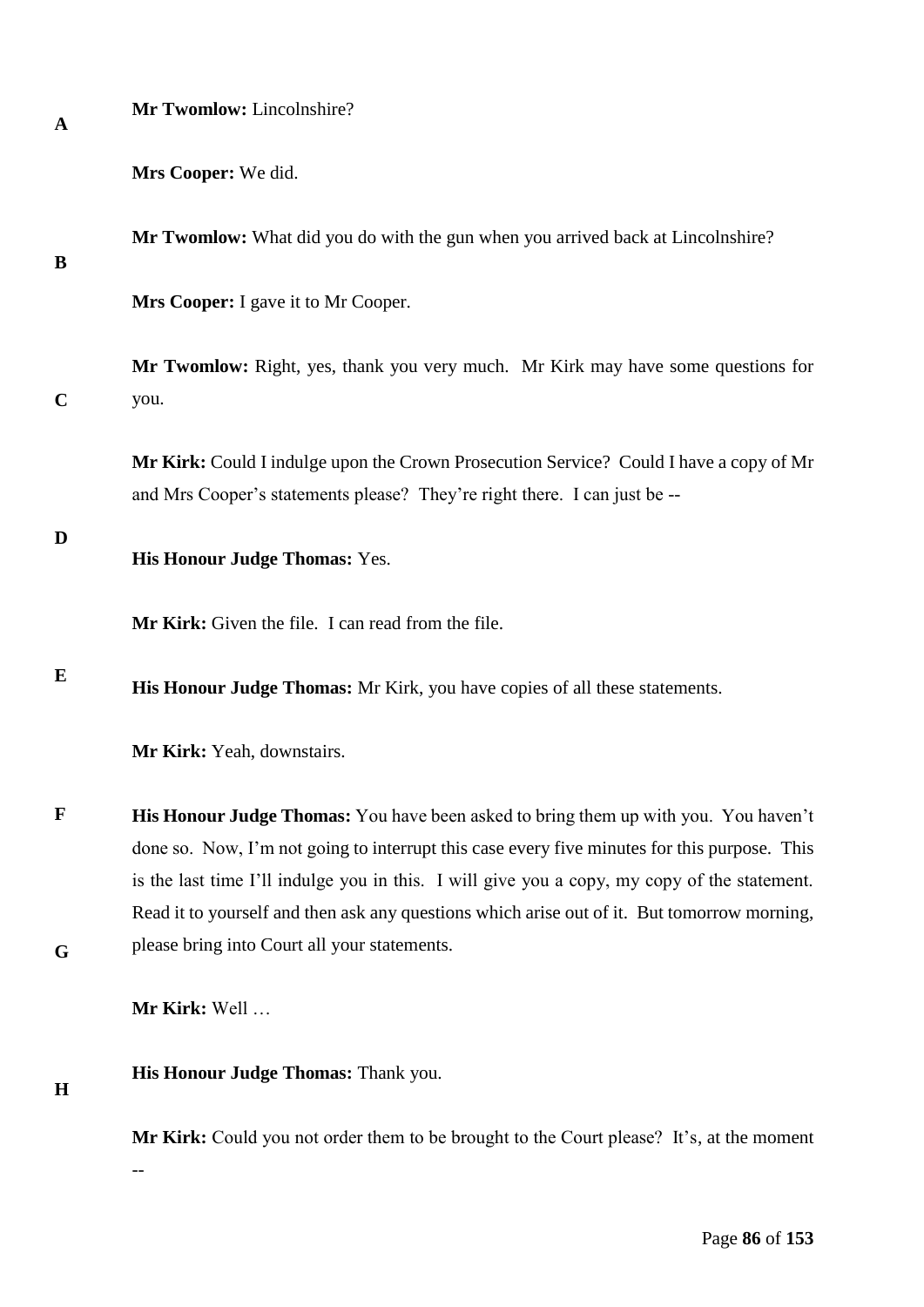**His Honour Judge Thomas:** They are all here.

**Mr Kirk:** They are refusing to allow them to come to Court with me. Could you not order them please?

**B His Honour Judge Thomas:** You can have your statements in --

**Mr Kirk:** *The --* 

**C His Honour Judge Thomas:** The dock with you. Before you can have anything, you have to sign for it. And that, as I understand, is what you're refusing to do. Now, if you sign that you have received the property, you can bring whatever you want into Court, in --

**D Mr Kirk:** It is my --

**His Honour Judge Thomas:** Legal terms.

**Mr Kirk:** Property, and I am not signing for my own property.

**E**

**F**

**A**

**His Honour Judge Thomas:** That then is your decision. Please read that statement.

**Mr Twomlow:** There was a notice of additional evidence. I'll hand that to Mr Kirk as well. He has the statements that were made by the witness, now.

(parties confer)

**G Mr Twomlow:** I asked for Mr Cooper's, actually.

(parties confer)

**H His Honour Judge Thomas:** Well, read Mrs Cooper's because she is the one in the witness box at the moment.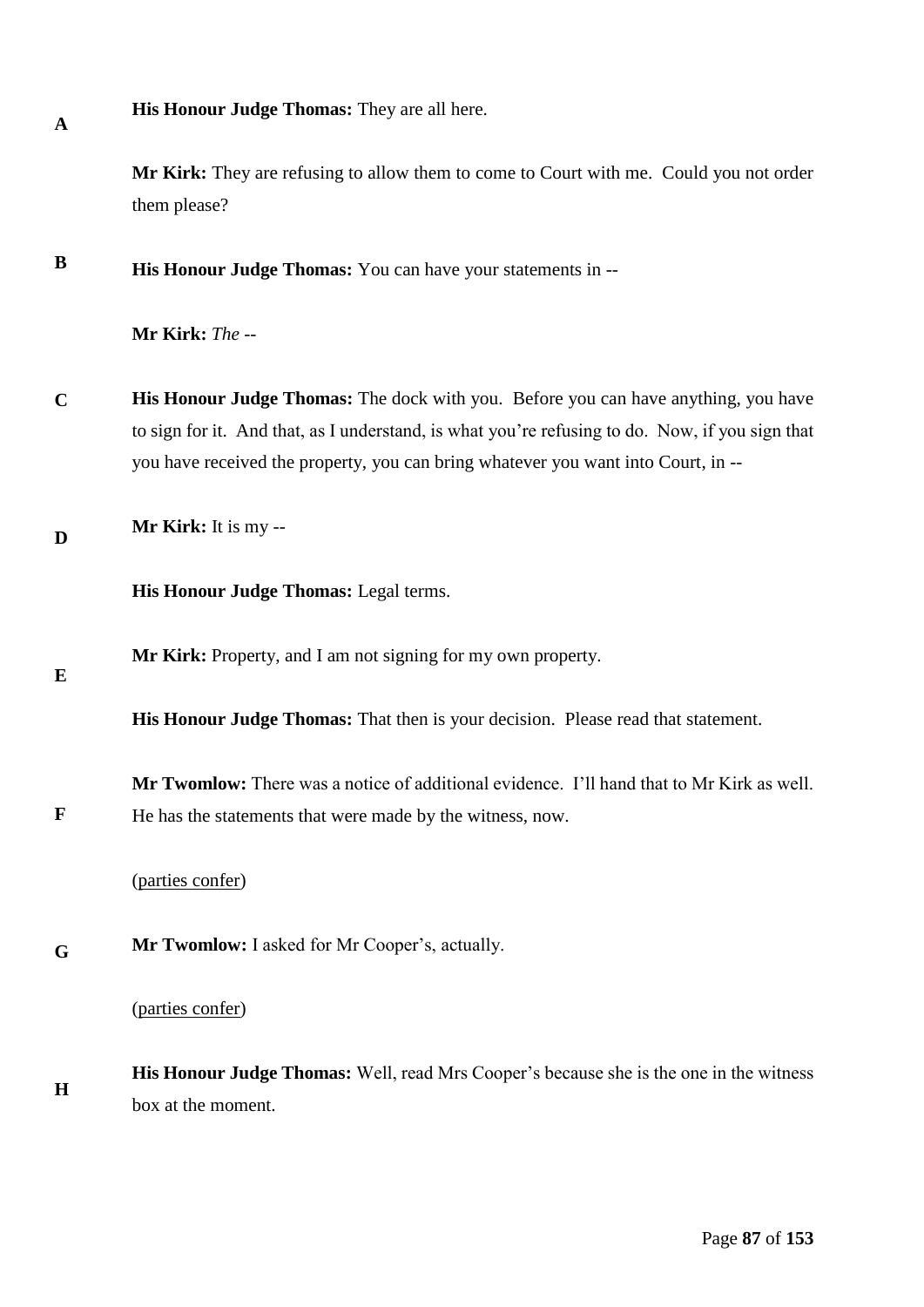**Mr Kirk:** I ask, for, *and* for the last time, I wish to have, to refresh my memory, the content of Mr, I think he calls himself Gerry or whatever, but Mr Cooper, the, the gentleman who's just given evidence.

**His Honour Judge Thomas:** Yes. He has given evidence, and this is the witness you now have to cross-examine. Please read her statement at your leisure and ask any questions that you think are appropriate. I don't want to waste your time or the members of the Jury's time with this happening with every witness. Now, please --

**Mr Kirk:** Are --

**C**

**A**

**B**

**His Honour Judge Thomas:** Just read that statement, Mr Kirk.

**Mr Kirk:** Are you going to say that if I do exactly as you have just ordered, you may then consider to let me refer to her husband's statement before she is dismissed from the Court?

**His Honour Judge Thomas:** Just read her statement please.

**Mr Kirk:** So, as I understand it, I am not getting an unequivocal answer.

**E**

**D**

**His Honour Judge Thomas:** You are getting an unequivocal answer. This is the witness you now have to cross-examine. Please refresh your memory, if you wish to, from that statement.

# **F**

**Mr Kirk:** In your statement dated the  $26<sup>th</sup>$ , no, can you identify it please?

(defendant confers with his sister)

**G**

**Mr Kirk:** I wish to see her handwritten original please.

**His Honour Judge Thomas:** Yes, you're entitled to see that.

**H**

**Mr Kirk:** Sorry?

**His Honour Judge Thomas:** You are entitled to see that.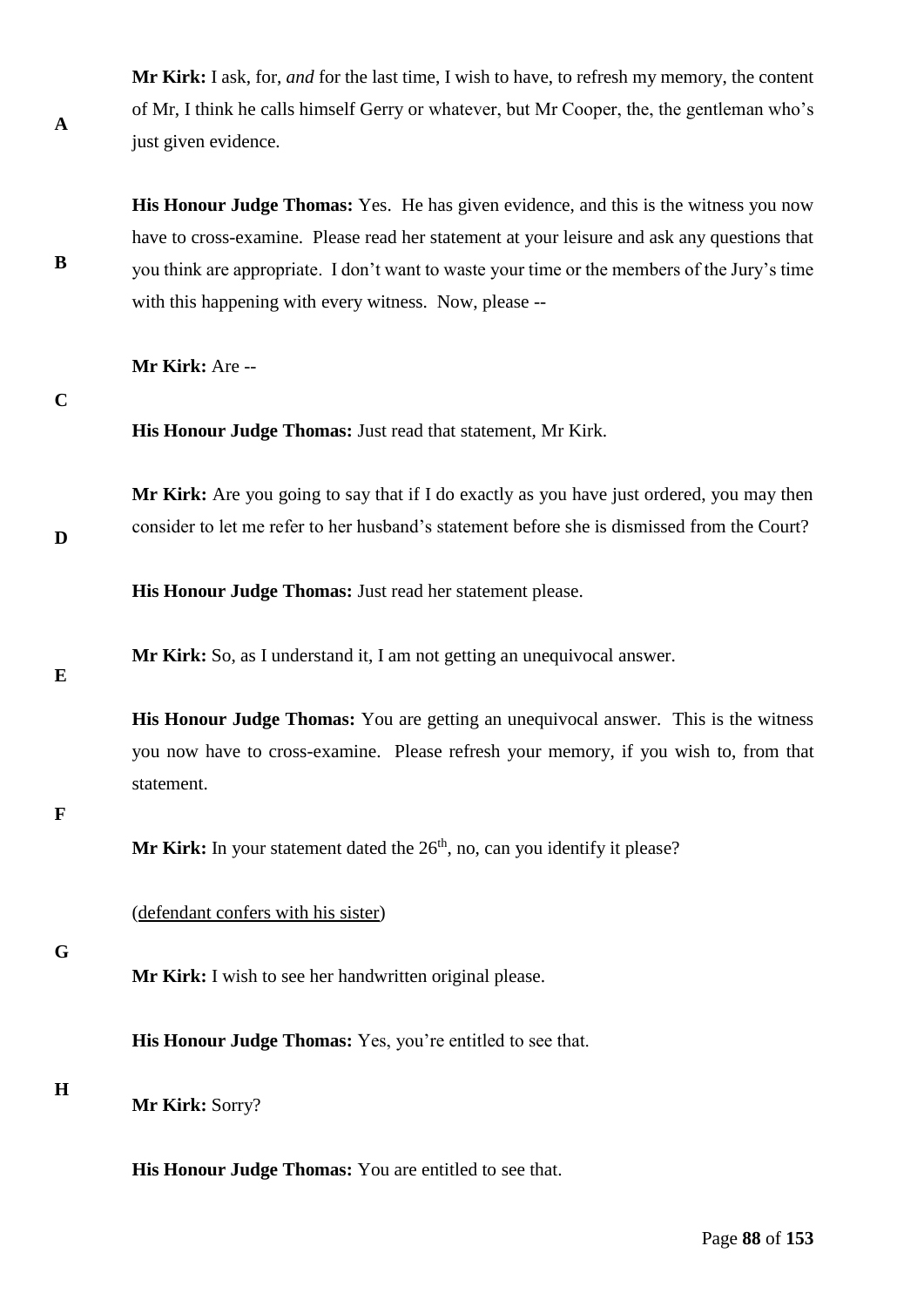**A Mr Kirk:** Oh, I'm, I'm sorry. I, I thought I heard that it should have been dealt with weeks ago, and now it's …

(pause)

**B His Honour Judge Thomas:** Would you, thank you, could you identify your signature at the bottom of that please, Mrs Cooper?

**Mrs Cooper:** Yes, that's my signature.

**C**

**His Honour Judge Thomas:** I wonder if that could then be handed, please, to Mr Kirk.

(parties confer)

## **D**

(pause)

**Mr Kirk:** You, you handed me three handwritten. One is labelled page 3 of 3. One is a page labelled 2 of 3 and the other one is labelled 3 of 3. Could I have page 1 *of 3*?

**E**

(parties confer)

(judge confers with clerk)

## **F**

**His Honour Judge Thomas:** Yes, the first, the, the, page 1 is the address of the witness, Mr Kirk.

**G** (defendant confers with his sister)

**His Honour Judge Thomas:** Page 1 is the address of the witness, Mr Kirk.

## (defendant confers with his sister)

# **H**

**Mr Kirk:** I, I, I now realise I haven't been given the full typed one either.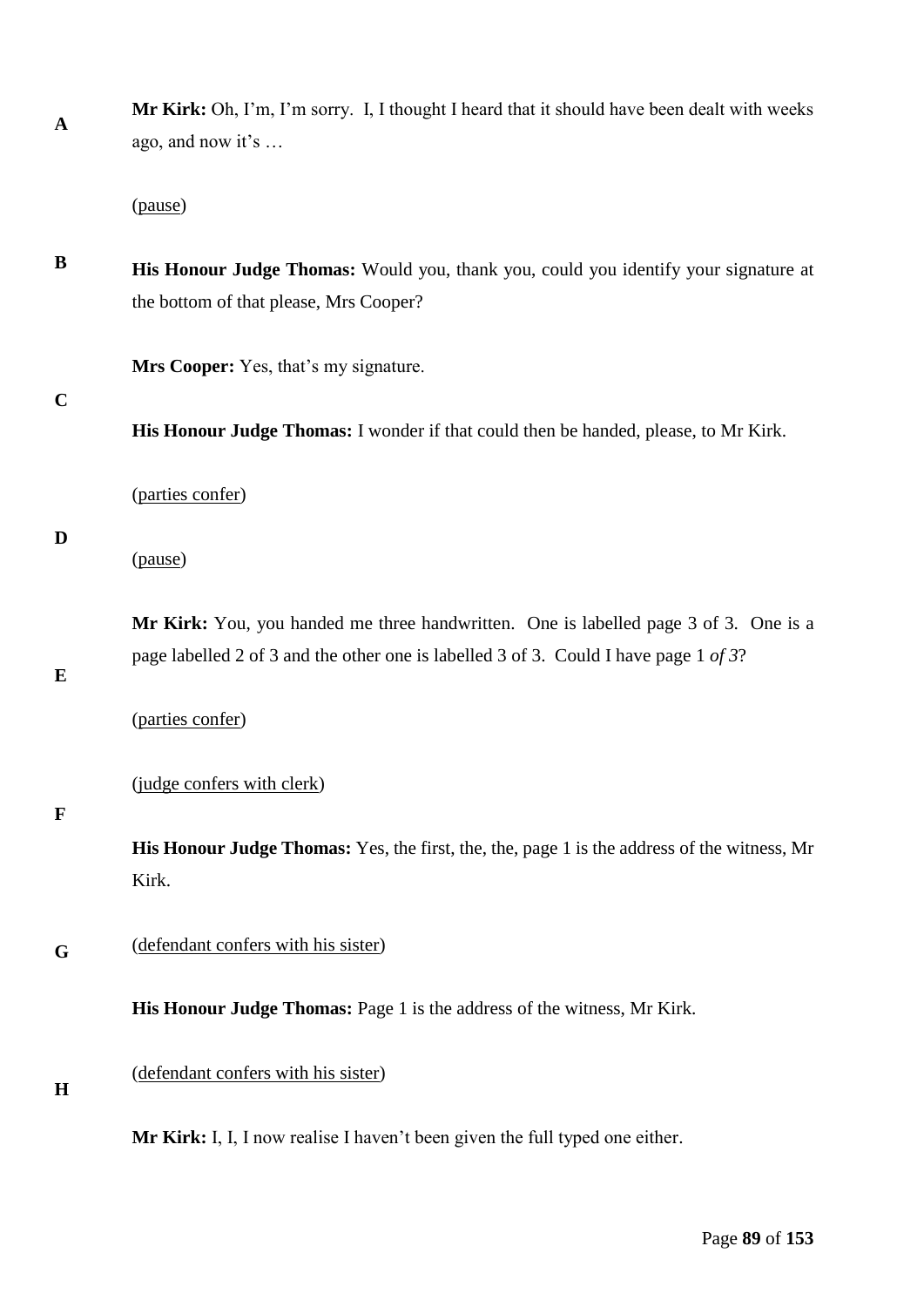|              | His Honour Judge Thomas: Page 1 is the address of the witness, Mr Kirk.                                                                                                                                                                                                        |
|--------------|--------------------------------------------------------------------------------------------------------------------------------------------------------------------------------------------------------------------------------------------------------------------------------|
| $\mathbf{A}$ | (defendant confers with dock officer)                                                                                                                                                                                                                                          |
|              | His Honour Judge Thomas: Page 1 is the address of the witness.                                                                                                                                                                                                                 |
| B            | Mr Kirk: Right.                                                                                                                                                                                                                                                                |
|              | His Honour Judge Thomas: So you have, as far as I'm aware, a full copy of the statement.                                                                                                                                                                                       |
| $\mathbf C$  | Mr Kirk: Well, I don't need that. So page 2. So, I see, so you mean it's a three page<br>statement of evidence.                                                                                                                                                                |
|              | <b>His Honour Judge Thomas: Yes.</b>                                                                                                                                                                                                                                           |
| D            | (defendant confers with his sister)                                                                                                                                                                                                                                            |
|              | Mr Kirk: Well, I've got three pages of handwritten.                                                                                                                                                                                                                            |
| E            | His Honour Judge Thomas: Yes. The typed copy is the more legible one. If you want to<br>cross reference to make sure that what is in the typewritten one is the same as the handwritten<br>one, please do so. But I would really rather like to get on with cross-examination. |
| $\mathbf F$  | Mr Kirk: Could I hand these to my sister to, for, to ask her to compare?                                                                                                                                                                                                       |
|              | His Honour Judge Thomas: Yes, if she wants to cross reference them, but please get on<br>with cross-examination.                                                                                                                                                               |
| G            | (defendant confers with his sister)                                                                                                                                                                                                                                            |
| H            | Mr Kirk: There, but there is definitely missing the typed, there is still, I haven't been given<br>all the typed ones, that's for sure.                                                                                                                                        |
|              | His Honour Judge Thomas: Well, I've given you all my statement. That statement came                                                                                                                                                                                            |

from me, so if you haven't got it, I haven't had it.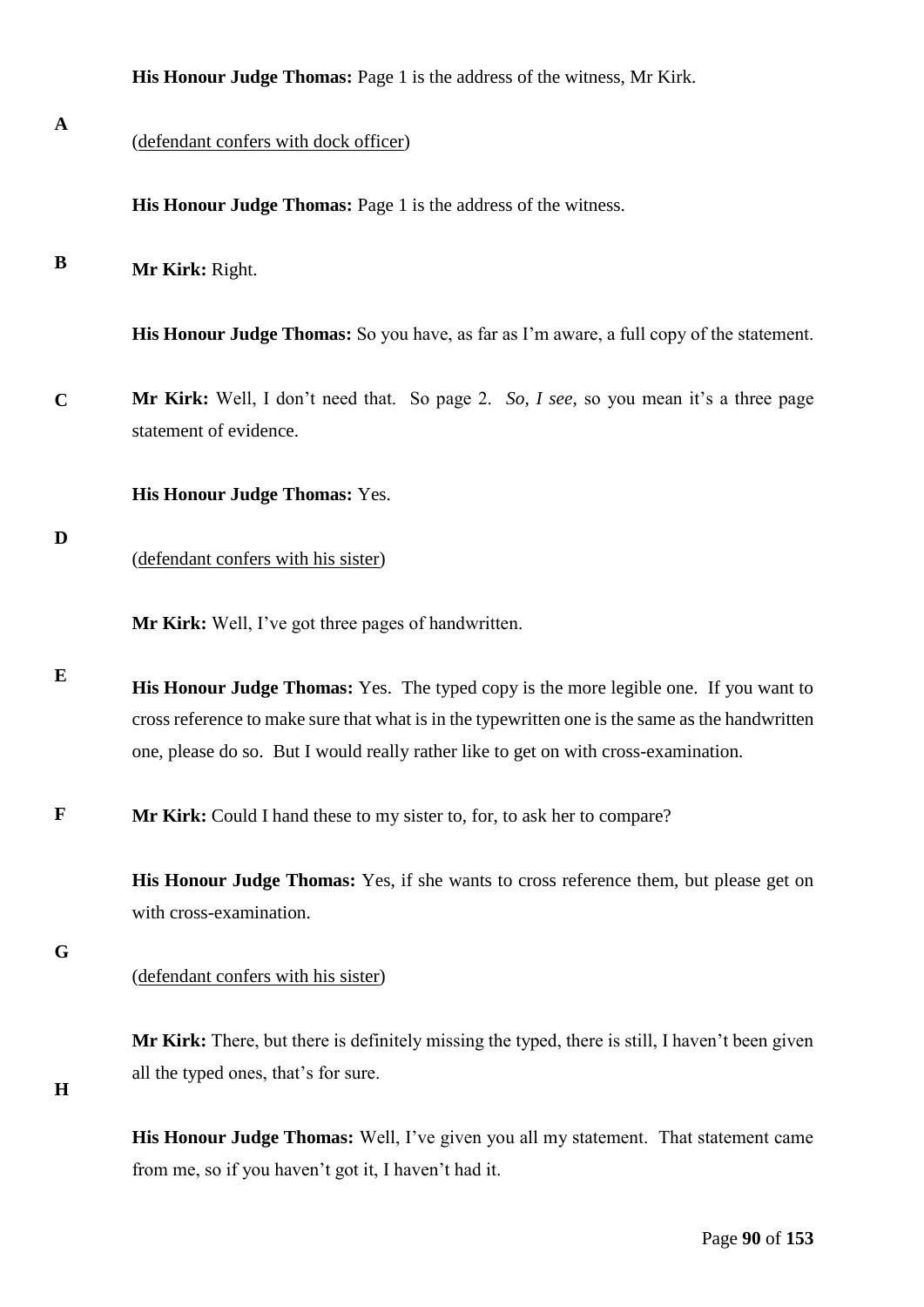**A**

**C**

## (defendant confers with his sister)

**His Honour Judge Thomas:** Now, Mr Kirk, do you have any questions, please, for this witness?

**B Mr Kirk:** We should have a copy of all the witness statement this witness has made to put alongside what you lot had served on me.

**Mr Twomlow:** It may be that Mr Kirk has not been given the original of the notice of additional evidence, which was a single page.

**Mr Kirk:** No, no, *it's a* …

#### **D His Honour Judge Thomas:** The --

**Mr Twomlow:** That --

**His Honour Judge Thomas:** The handwritten.

**E**

**Mr Twomlow:** That's the only, I'm trying to assist.

## (parties confer)

#### **F**

**His Honour Judge Thomas:** *Well*, is there, is there a handwritten copy, please, that we can have of the second statement or the, the additional statement?

**G** (parties confer)

(judge confers with clerk)

**H His Honour Judge Thomas:** While that's being looked for, Mr Kirk, will you please ask any questions you have of this witness?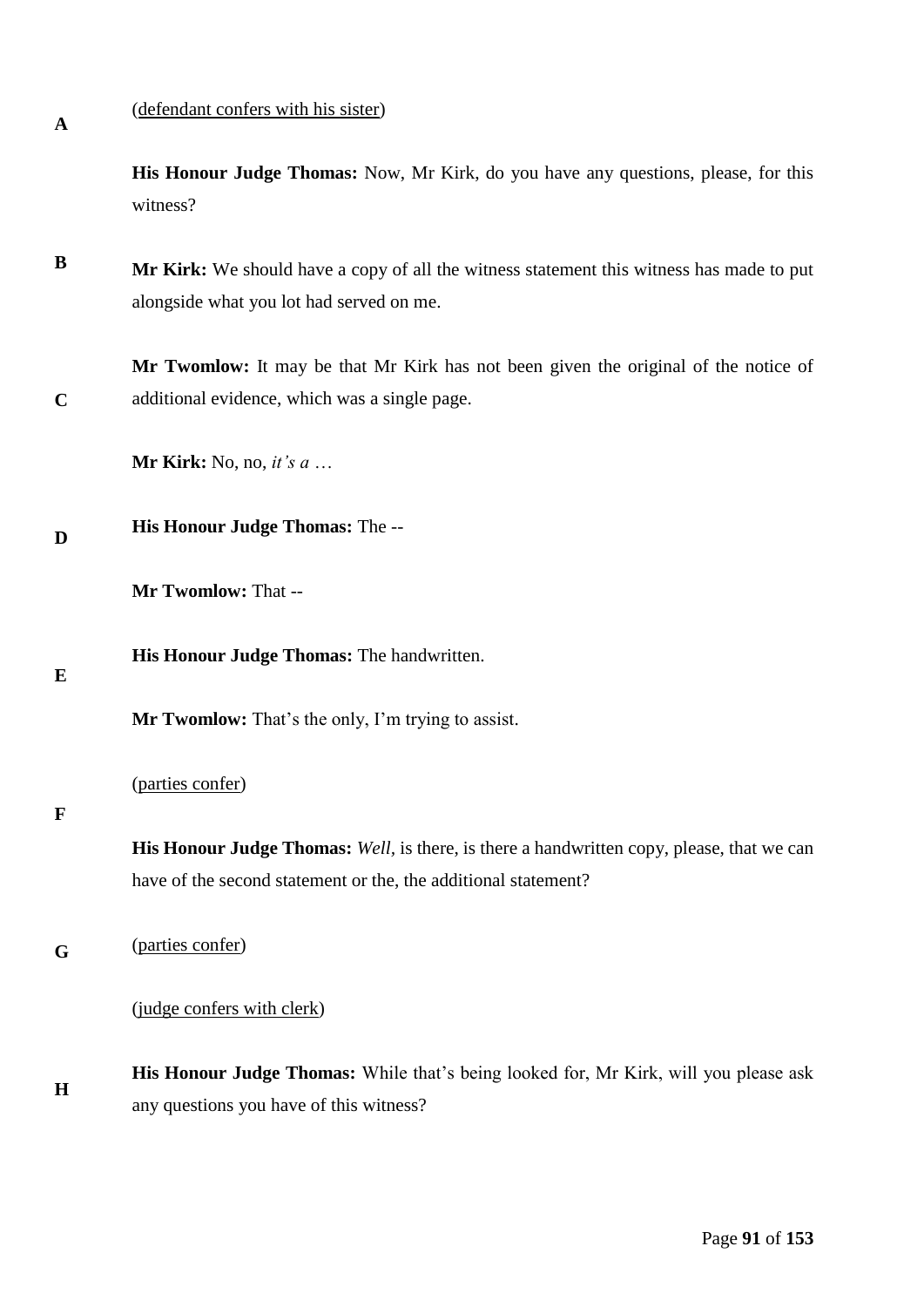| A           | Mr Kirk: When my sister is satisfied that I have been given, even if I don't understand, if    |
|-------------|------------------------------------------------------------------------------------------------|
|             | my sister is satisfied that I have been given a true copy of her original statement and I have |
|             | got typed versions that were served on me to be identical, other than that they were typed, I  |
|             | feel in some difficulties until that moment has passed.                                        |
| B           | His Honour Judge Thomas: Well, do you have any general questions of this witness?              |
|             | (defendant confers with his sister)                                                            |
|             | His Honour Judge Thomas: Mr Kirk.                                                              |
| $\mathbf C$ | <b>Mr Kirk:</b> In your statement, if I could quote                                            |
|             | (defendant confers with his sister)                                                            |
| D           | Mr Kirk:                                                                                       |
|             | "Prior to collecting the DH.2, my understanding was that Gerry would pay                       |
| E           | Maurice £50,000. This included the aircraft and the Lewis machine gun."                        |
|             | (defendant confers with his sister)                                                            |
| $\mathbf F$ | Mr Kirk: You say that you came to an airport.                                                  |
|             | Mrs Cooper: Correct.                                                                           |
|             | Mr Kirk: And you say you gave me a package.                                                    |
| G           | Mrs Cooper: Correct.                                                                           |
|             | Mr Kirk: Yeah. Did you see me open the package?                                                |
| $\bf H$     | Mrs Cooper: No.                                                                                |
|             | Mr Kirk: Did you take note of that? Did you comment on it to your next witness?                |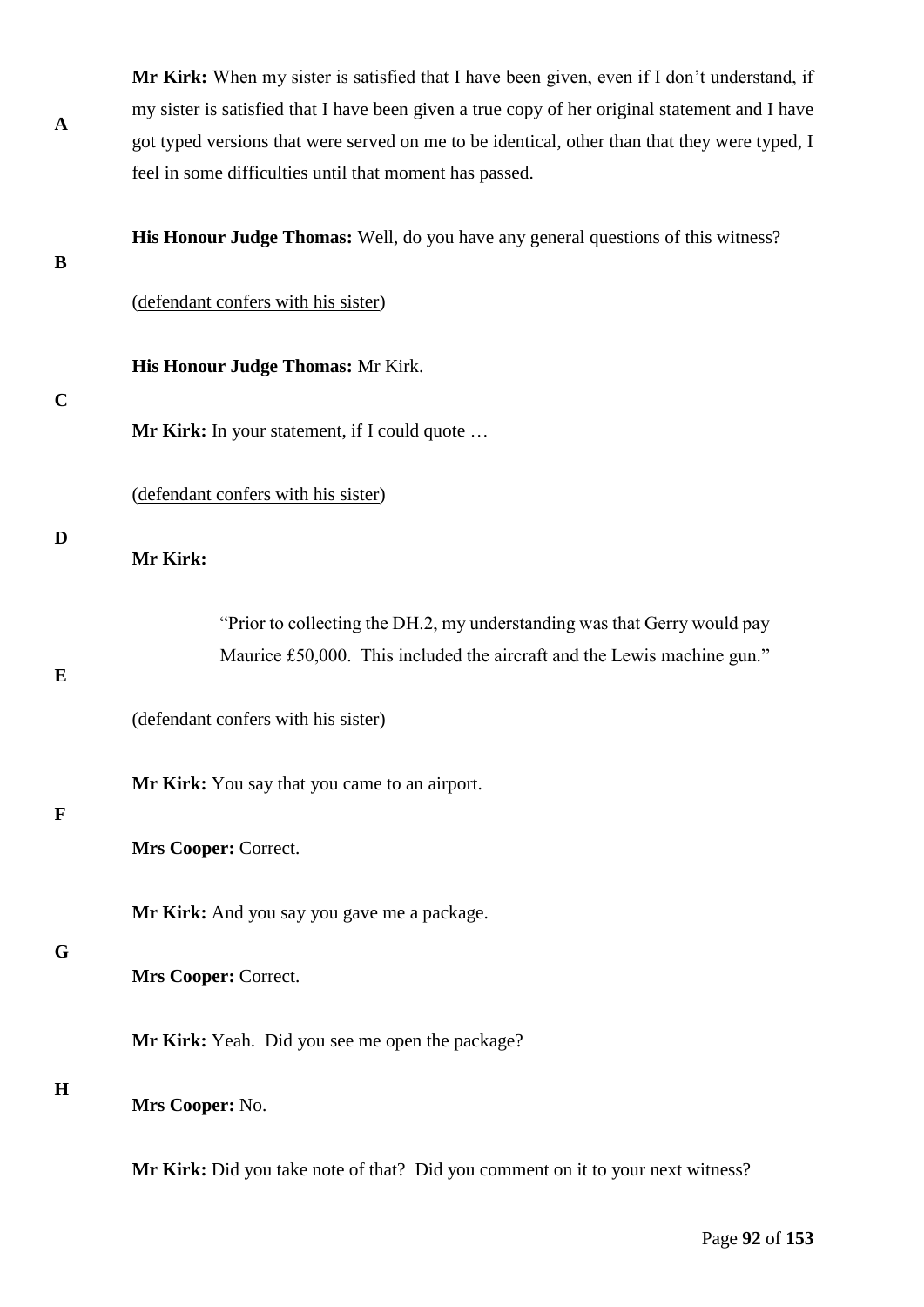| A           | Mrs Cooper: No.                                                                                                                                                                                                                                      |
|-------------|------------------------------------------------------------------------------------------------------------------------------------------------------------------------------------------------------------------------------------------------------|
|             | Mr Kirk: No. Would I have known what was inside it?                                                                                                                                                                                                  |
| B           | Mrs Cooper: I can't read your mind. I don't know. I --                                                                                                                                                                                               |
|             | Mr Kirk: No.                                                                                                                                                                                                                                         |
| $\mathbf C$ | Mrs Cooper: Would assume you would have known that that was the money for the gun,<br>but that was an assumption.                                                                                                                                    |
|             | Mr Kirk: Yeah. Did you, can you assist this Court in the identification of what you say you<br>loaded into the aircraft?                                                                                                                             |
| D           | Mrs Cooper: I know nothing about Lewis guns, or, or I couldn't give you any full<br>description except I was asked to pick up a Lewis gun, and I assumed that that's what I'd<br>picked up from you. I have no knowledge of what, of, of what it is. |
| E           | Mr Kirk: Right. Was it wrapped up?                                                                                                                                                                                                                   |
|             | Mrs Cooper: It was in a, from my memory, it was wrapped up in, in a piece of cloth, yes.                                                                                                                                                             |
| $\mathbf F$ | Mr Kirk: Did you carry it?                                                                                                                                                                                                                           |
|             | Mrs Cooper: From memory, I think you carried it across for me.                                                                                                                                                                                       |
| G           | Mr Kirk: To where?                                                                                                                                                                                                                                   |
|             | Mrs Cooper: To the, to the clubhouse at Cardiff.                                                                                                                                                                                                     |
| $\bf H$     | Mr Kirk: If that occurred, who carried it where?                                                                                                                                                                                                     |
|             | Mrs Cooper: You carried it from the car. My friend Andy Page, who flew me down, carried<br>it from the clubhouse to the aircraft.                                                                                                                    |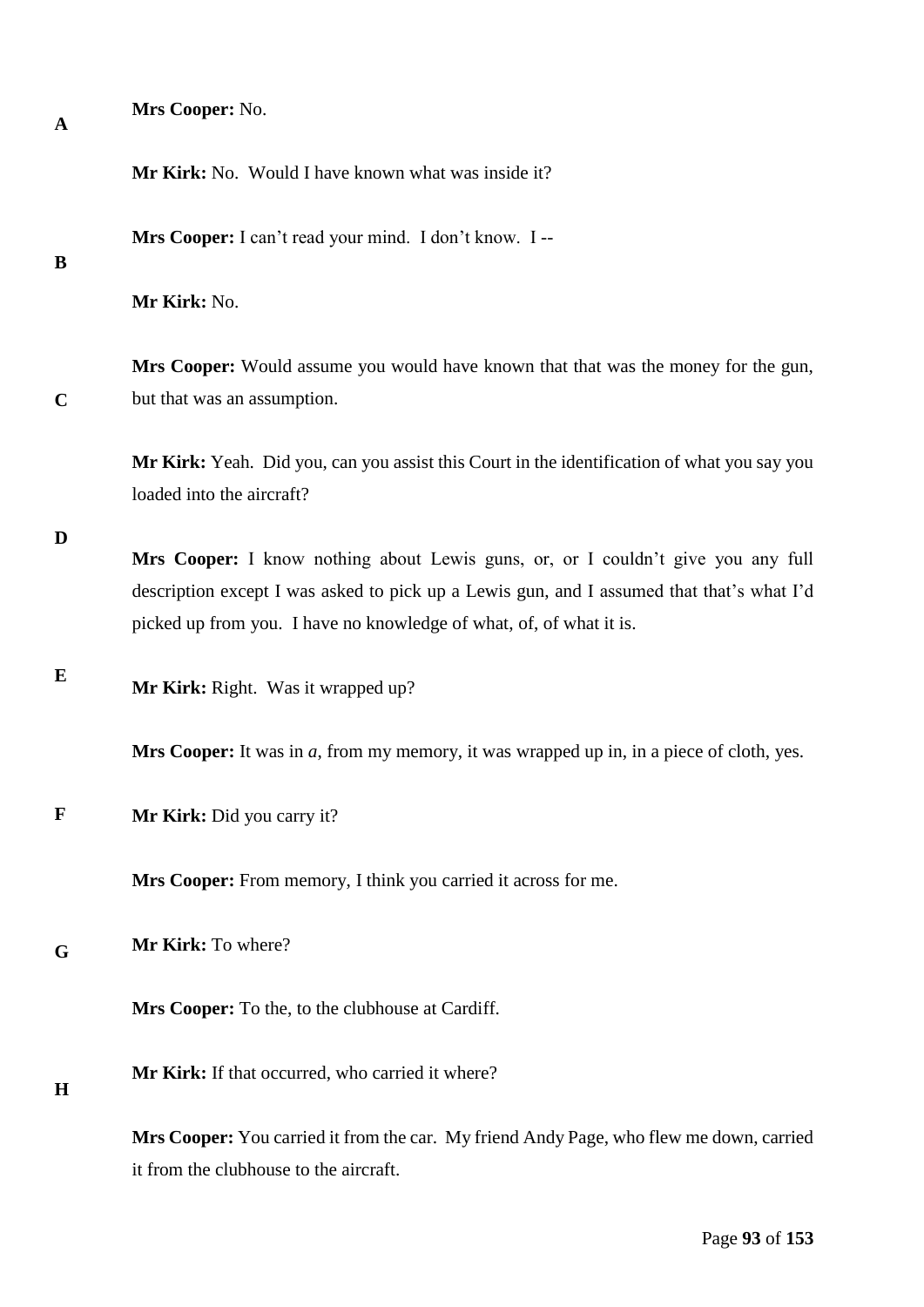| A           | Mr Kirk: Was he arrested?                                                               |
|-------------|-----------------------------------------------------------------------------------------|
|             | Mrs Cooper: No.                                                                         |
| B           | Mr Kirk: Was he put in handcuffs?                                                       |
|             | Mrs Cooper: No.                                                                         |
| $\mathbf C$ | Mr Kirk: Did he go through ballistics tests in --                                       |
|             | Mrs Cooper: No.                                                                         |
|             | Mr Kirk: Case it had been fired?                                                        |
| D           | Mrs Cooper: No.                                                                         |
|             | Mr Kirk: How do you know that?                                                          |
| E           | Mrs Cooper: Well, because I was with.                                                   |
|             | Mr Kirk: No, no, I meant later.                                                         |
| $\mathbf F$ | His Honour Judge Thomas: Well, he's giving evidence later, Mr Kirk, so you can ask him. |
|             | Mr Kirk: Well                                                                           |
| G           | Mrs Cooper: I can't answer for him.                                                     |
|             | Mr Kirk: Yeah.                                                                          |
| H           | Mrs Cooper: I can only answer for --                                                    |
|             | Mr Kirk: Yeah.                                                                          |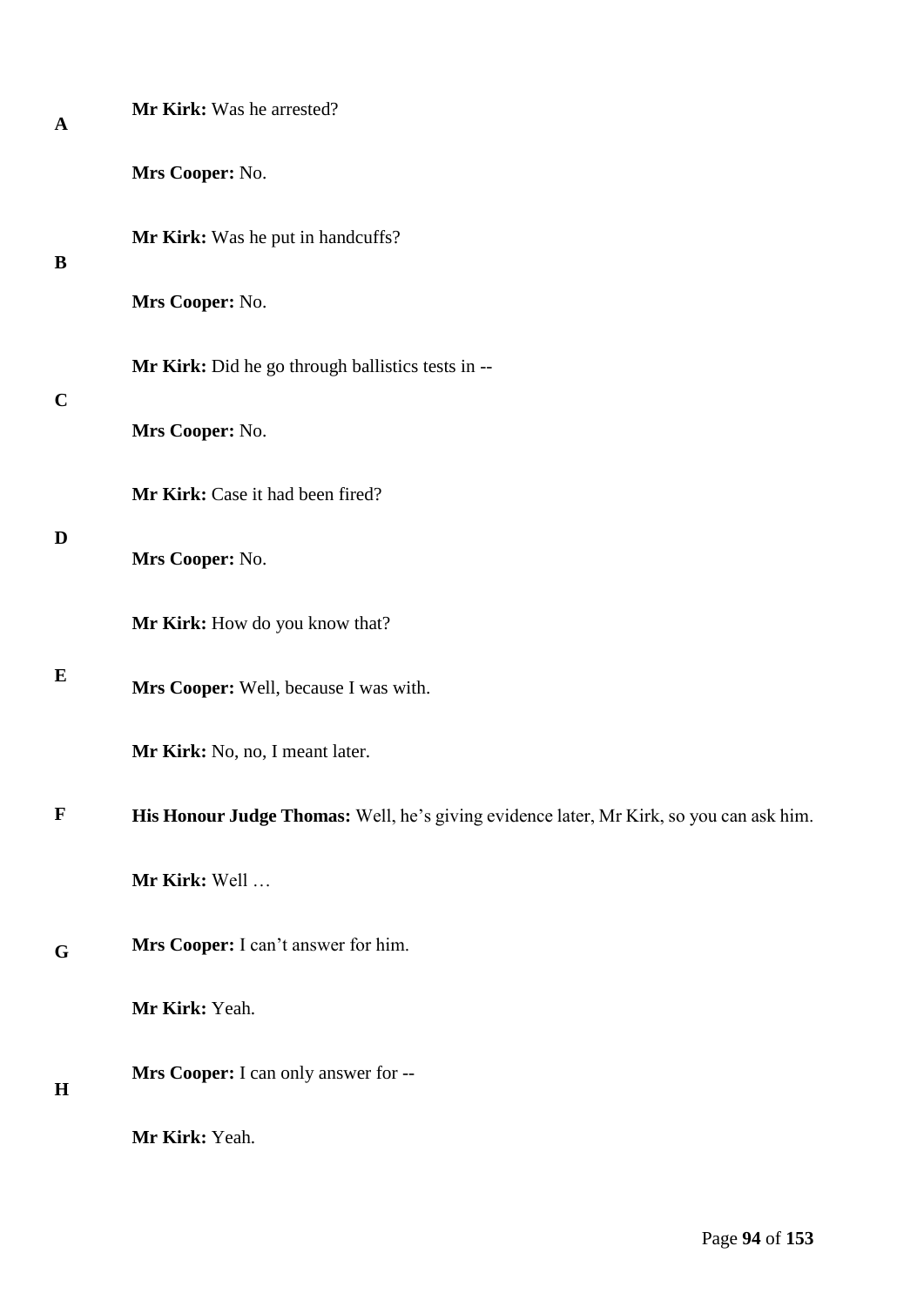**Mrs Cooper:** Myself.

| $\mathbf A$ | Mr Kirk: I understand. I understand. Did you witness any conversation about what you<br>say, where, where did you first meet me? |
|-------------|----------------------------------------------------------------------------------------------------------------------------------|
| B           | Mrs Cooper: I met you when we came down to pick up the DH.2 aircraft.                                                            |
|             | Mr Kirk: Right. Was the subject of exhibit 1 in this case discussed at any time?                                                 |
| $\mathbf C$ | Mrs Cooper: From memory, I don't think so, but my memory of that day is very vague, so<br>I, I genuinely cannot say either way.  |
|             | Mr Kirk: Yeah. Did you consider there was any animosity, any perception of sharp<br>practice?                                    |
| D           | Mrs Cooper: Absolutely not.                                                                                                      |
|             | Mr Kirk: Are you aware that I was a display pilot?                                                                               |
| E           | Mrs Cooper: Am I aware you were                                                                                                  |
|             | Mr Kirk: A display pilot.                                                                                                        |
| $\mathbf F$ | Mrs Cooper: I was aware of that.                                                                                                 |
|             | Mr Kirk: Licensed?                                                                                                               |
| G           | Mrs Cooper: Yes.                                                                                                                 |
|             | Mr Kirk: For display work?                                                                                                       |
| $\bf H$     | Mrs Cooper: Yes.                                                                                                                 |
|             | Mr Kirk: Were you aware of the difficulties I've had over the years with the Civil Aviation<br>Authority?                        |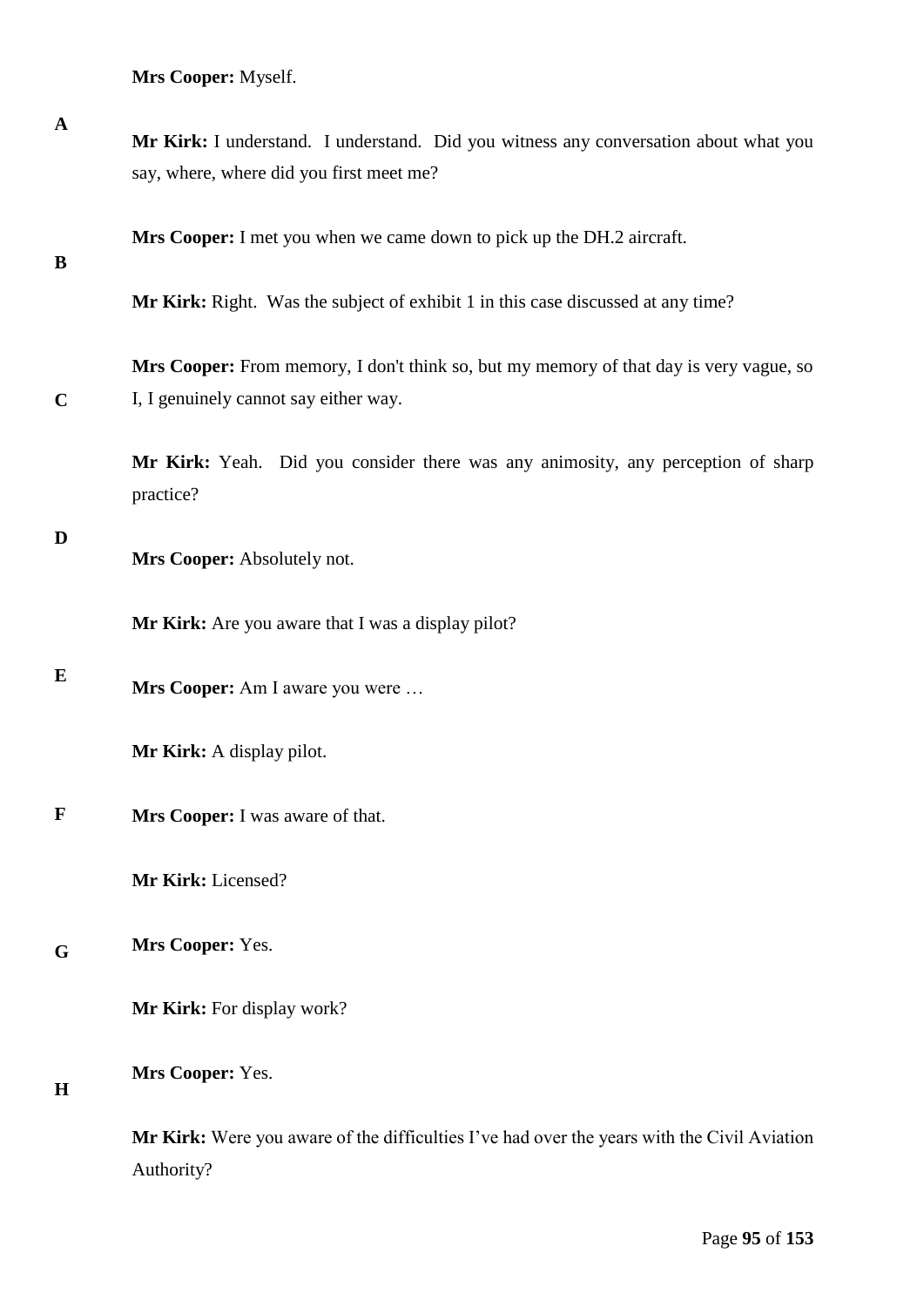| $\mathbf A$ | Mrs Cooper: Yes.                                                                             |
|-------------|----------------------------------------------------------------------------------------------|
|             | Mr Kirk: Could you put a word on it as, no, that's OK. Thank you very much.                  |
| B           | Mrs Cooper: Thank you.                                                                       |
|             | His Honour Judge Thomas: Thank you.                                                          |
| $\mathbf C$ | Mr Twomlow: Thank you very much.                                                             |
|             | His Honour Judge Thomas: I wonder, please, if I could have my copy of the statement<br>back. |
| D           | Mrs Cooper: Yeah. Thank you.                                                                 |
|             | His Honour Judge Thomas: And the original. Yes, thank you, Mrs Cooper. Please don't          |
| E           | Mrs Cooper: Thank you.                                                                       |
| $\mathbf F$ | His Honour Judge Thomas: Discuss your evidence with anybody else who's to give<br>evidence.  |
|             | Mrs Cooper: (indicates agreement)                                                            |
|             | His Honour Judge Thomas: Thank you.                                                          |
| G           | Mr Twomlow: I call Michael Roy Scott please.                                                 |
|             | (pause)                                                                                      |
| H           | (clerk confers with witness)                                                                 |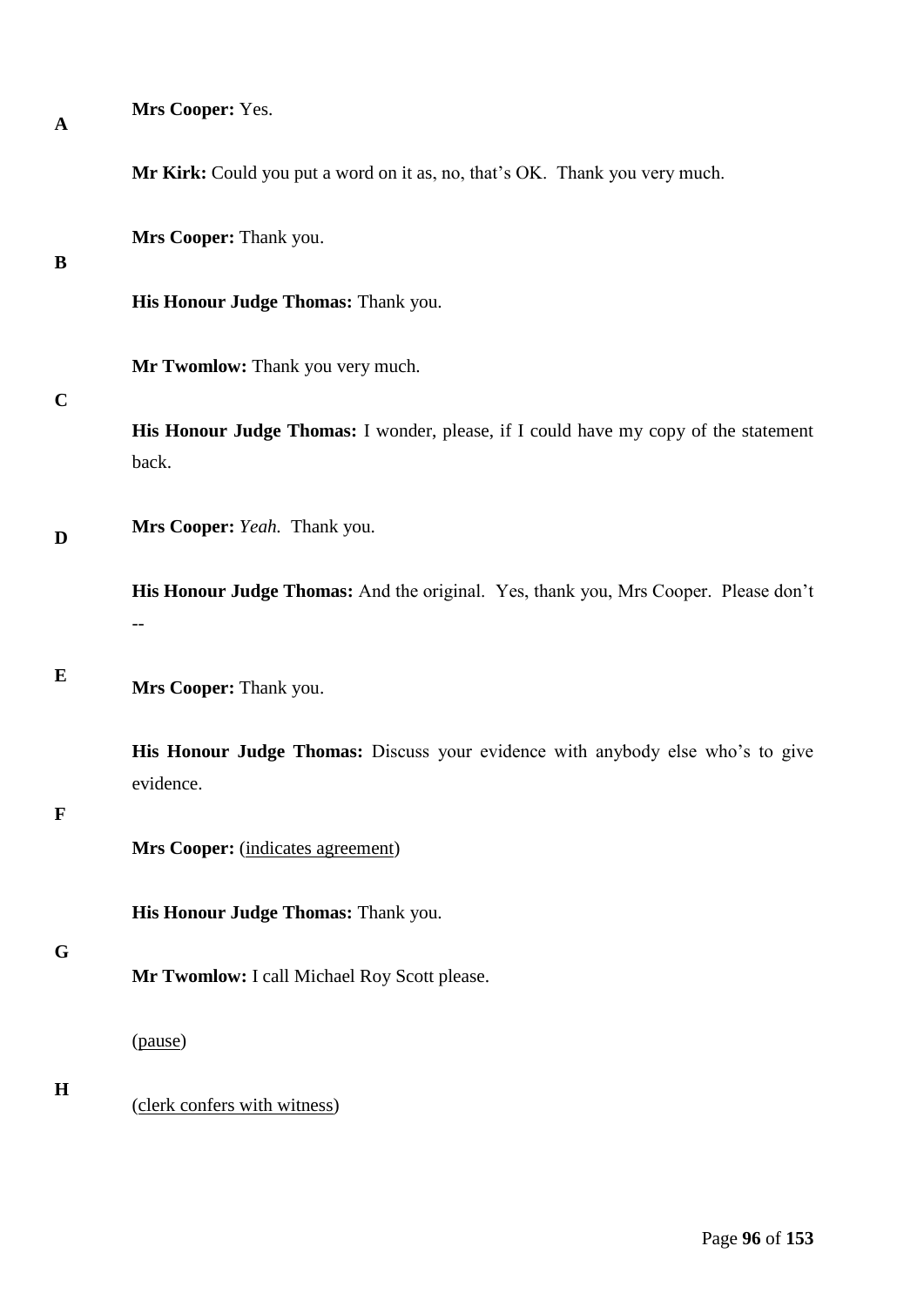|             | Court Clerk: Could you raise the Testament in your hand please? Please repeat after me.                                                           |
|-------------|---------------------------------------------------------------------------------------------------------------------------------------------------|
| A           | I swear by Almighty God                                                                                                                           |
|             | <b>Mr Scott:</b> I swear by Almighty God                                                                                                          |
| B           | Court Clerk: That the evidence I shall give                                                                                                       |
|             | Mr Scott: That the evidence I shall give                                                                                                          |
| $\mathbf C$ | Court Clerk: Shall be the truth                                                                                                                   |
|             | Mr Scott: Shall be the truth                                                                                                                      |
|             | Court Clerk: The whole truth                                                                                                                      |
| D           | Mr Scott: The whole truth                                                                                                                         |
|             | Court Clerk: And nothing but the truth.                                                                                                           |
| E           | Mr Scott: And nothing but the truth.                                                                                                              |
|             | <b>Court Clerk: Thank you.</b>                                                                                                                    |
| F           | Mr Twomlow: What is your full name please, Mr Scott?                                                                                              |
|             | Mr Scott: Michael Roy Scott.                                                                                                                      |
| G           | Mr Twomlow: And Mr Scott, are you from Nottinghamshire?<br>Mr Scott: Yes, Sir.                                                                    |
|             |                                                                                                                                                   |
| $\bf H$     | Mr Twomlow: Are you the holder of a Section 5 permit which authorises you to hold<br>firearms that fall under Section 5 of the Firearms Act 1968? |
|             | Mr Scott: That is correct.                                                                                                                        |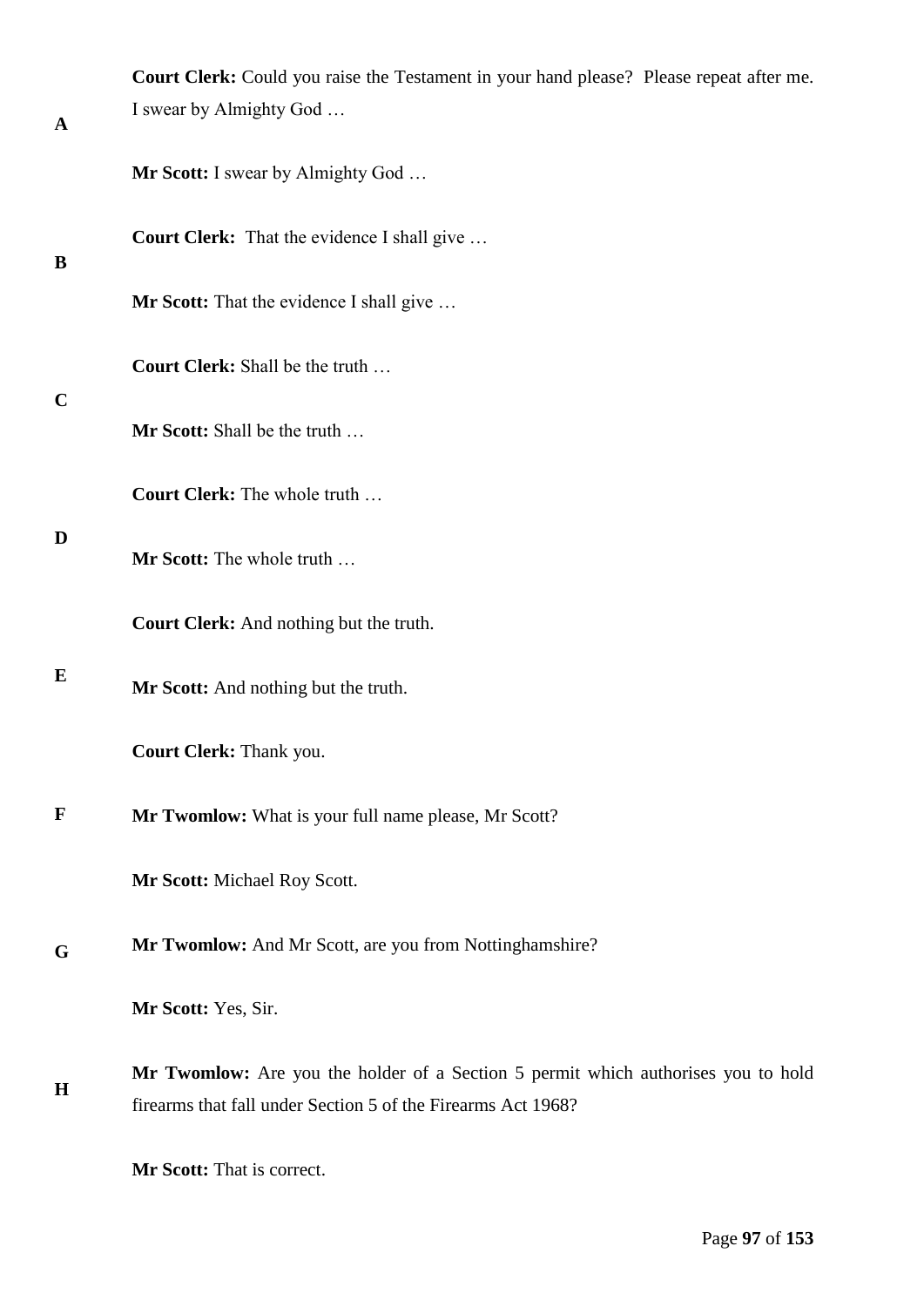| $\mathbf A$ | Mr Twomlow: And are you a registered firearms dealer?                                                       |
|-------------|-------------------------------------------------------------------------------------------------------------|
|             | Mr Scott: Yes.                                                                                              |
| B           | Mr Twomlow: Do you remember on Monday 22 June 2009 in the afternoon being visited<br>by Mr Cooper?          |
|             | Mr Scott: Yes.                                                                                              |
| $\mathbf C$ | Mr Twomlow: And did Mr Cooper give you something?                                                           |
|             | Mr Scott: Yes.                                                                                              |
| D           | Mr Twomlow: What did he give you?                                                                           |
|             | Mr Scott: He gave me that item on the end of the table.                                                     |
| E           | Mr Twomlow: You recognise that, do you?                                                                     |
|             | Mr Scott: Most certainly, yes.                                                                              |
| $\mathbf F$ | Mr Twomlow: What is that item please?                                                                       |
|             | Mr Scott: I beg your pardon.                                                                                |
| G           | Mr Twomlow: What is that item?                                                                              |
|             | Mr Scott: It's a mock up of a Lewis machine gun.                                                            |
| H           | Mr Twomlow: Right. Now, he gave it to you. We needn't discuss any discussion he had<br>with you about that. |
|             |                                                                                                             |

**Mr Scott:** Correct.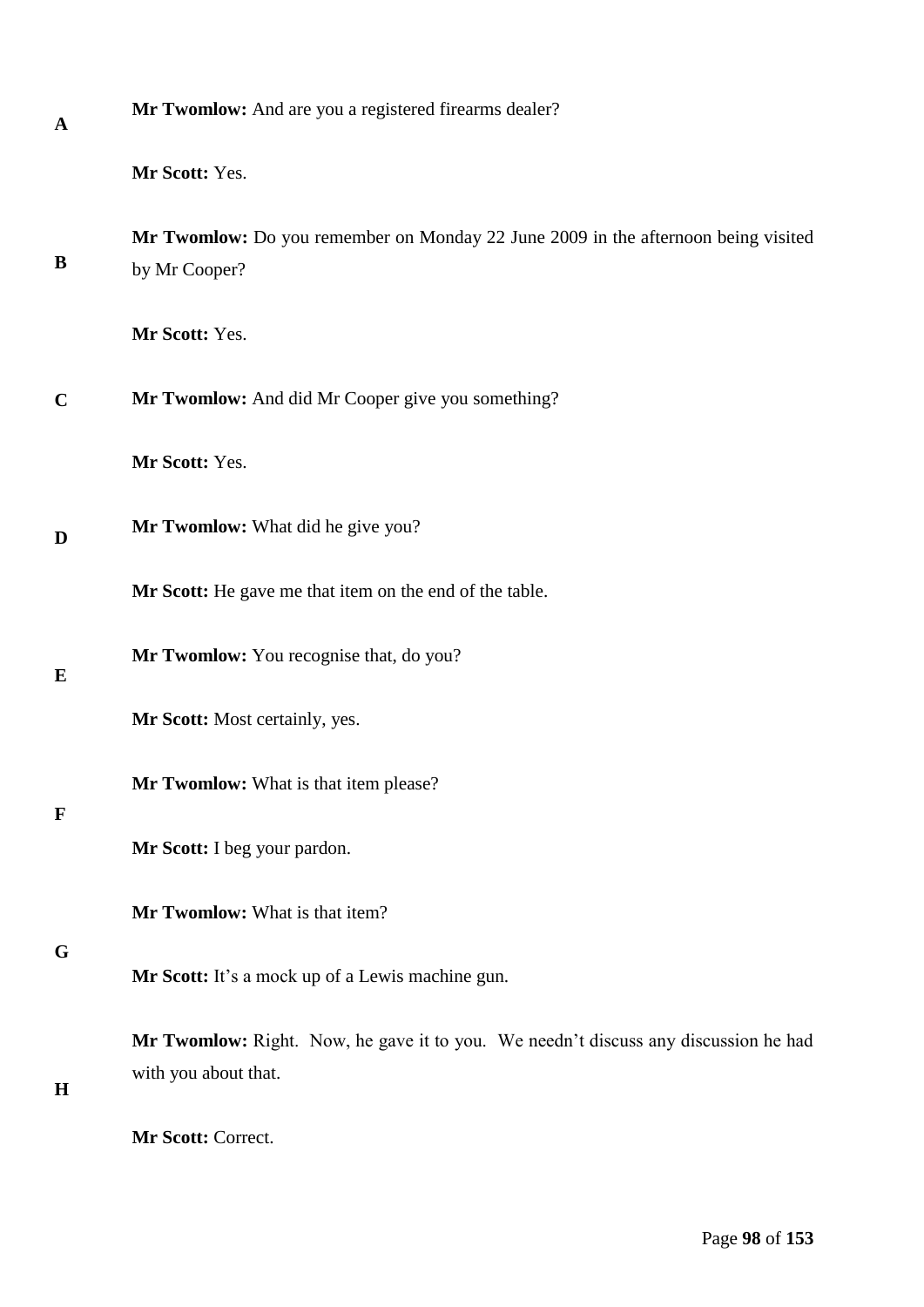|  |  |  |  |  | Mr Twomlow: Did you examine it? |  |
|--|--|--|--|--|---------------------------------|--|
|--|--|--|--|--|---------------------------------|--|

| $\mathbf A$ | Mr Scott: Briefly.                                                                                                                                                                                                                                     |
|-------------|--------------------------------------------------------------------------------------------------------------------------------------------------------------------------------------------------------------------------------------------------------|
|             | Mr Twomlow: And what were you examining it to see?                                                                                                                                                                                                     |
| B           | Mr Scott: I was asked to see whether it had got any deactivation marks on it.                                                                                                                                                                          |
| $\mathbf C$ | Mr Twomlow: Right. Would you explain please to the ladies and gentlemen of the Jury<br>and the Court what deactivation marks means?                                                                                                                    |
|             | Mr Scott: Deactivation marks are when a, a weapon of any description, a shotgun, a rifle, a<br>machine gun, a pistol is altered in such a way that it cannot be fired. The bolt is cut away.<br>The barrel is blocked. Part of the barrel is cut away. |
| D           | His Honour Judge Thomas: Sorry, could you, could you --                                                                                                                                                                                                |
|             | Mr Scott: This is all --                                                                                                                                                                                                                               |
| E           | Mr Twomlow: Sorry, if you --                                                                                                                                                                                                                           |
|             | Mr Scott: To --                                                                                                                                                                                                                                        |
| F           | Mr Twomlow: Just, just --                                                                                                                                                                                                                              |
|             | Mr Scott: Home Office --                                                                                                                                                                                                                               |
| G           | His Honour Judge Thomas: Sorry, Mr --                                                                                                                                                                                                                  |
|             | Mr Twomlow: Pause a moment. A note --                                                                                                                                                                                                                  |
| $\mathbf H$ | His Honour Judge Thomas: Sorry, Mr Scott.                                                                                                                                                                                                              |
|             | Mr Twomlow: A note is being taken of, of what you're saying, so perhaps you can go a<br>little more slowly please.                                                                                                                                     |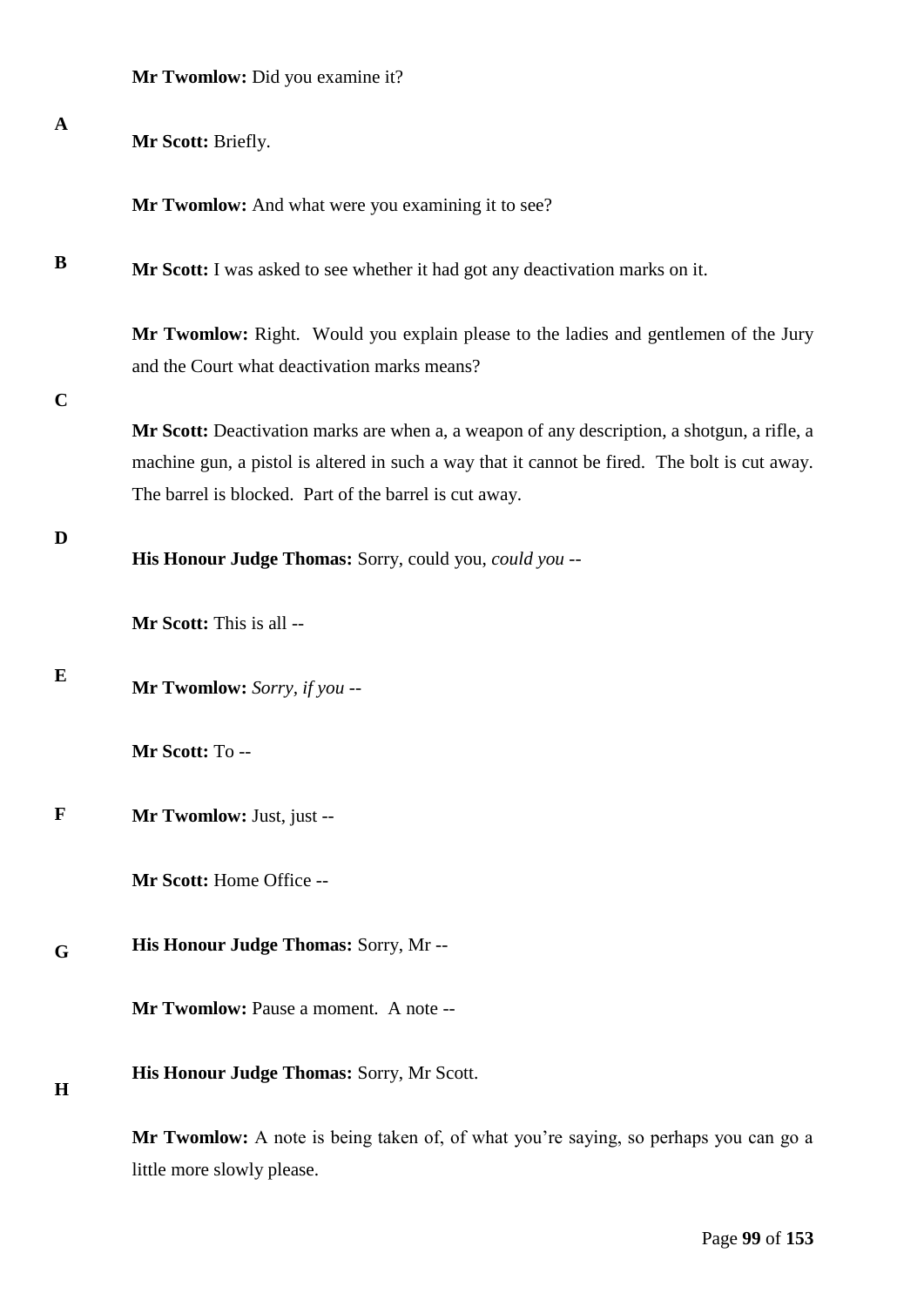|  |  |  |  |  | <b>His Honour Judge Thomas:</b> Sorry, you said -- |
|--|--|--|--|--|----------------------------------------------------|
|--|--|--|--|--|----------------------------------------------------|

**Mr Twomlow:** Just a moment.

**B His Honour Judge Thomas:** Deactivation marks are when a firearm is altered in such a way that it cannot be fired. And then you gave a list of things that, that, that would happen.

**Mr Scott:** That is correct. This is to Home Office specification.

**C His Honour Judge Thomas:** Could you, could you repeat those again for me please?

**Mr Scott:** I'm sorry. I do suffer from tinnitus.

**D** (defendant confers with his sister)

**His Honour Judge Thomas:** Could, could you repeat again what is done to deactivate a --

**Mr Scott:** To --

# **E**

**F**

**A**

## **His Honour Judge Thomas:** A weapon?

**Mr Scott:** To, generally the bolt face is cut away. The firing pin is removed. The barrel is cut underneath so many, about four inches, and the barrel is also pinned and welded so that it cannot be fired.

**Mr Twomlow:** And, and those features would render a firearm incapable of firing.

**G**

**Mr Scott:** Yes.

**Mr Twomlow:** Once that is done and it is incapable of firing, what would happen then?

**H**

**Mr Scott:** It, it then goes to the London or Birmingham Proof House. It is examined, and a, if it has been deactivated to the specification, the proof house will put a deactivation stamp on the receiver and on the barrel and issue a deactivation certificate.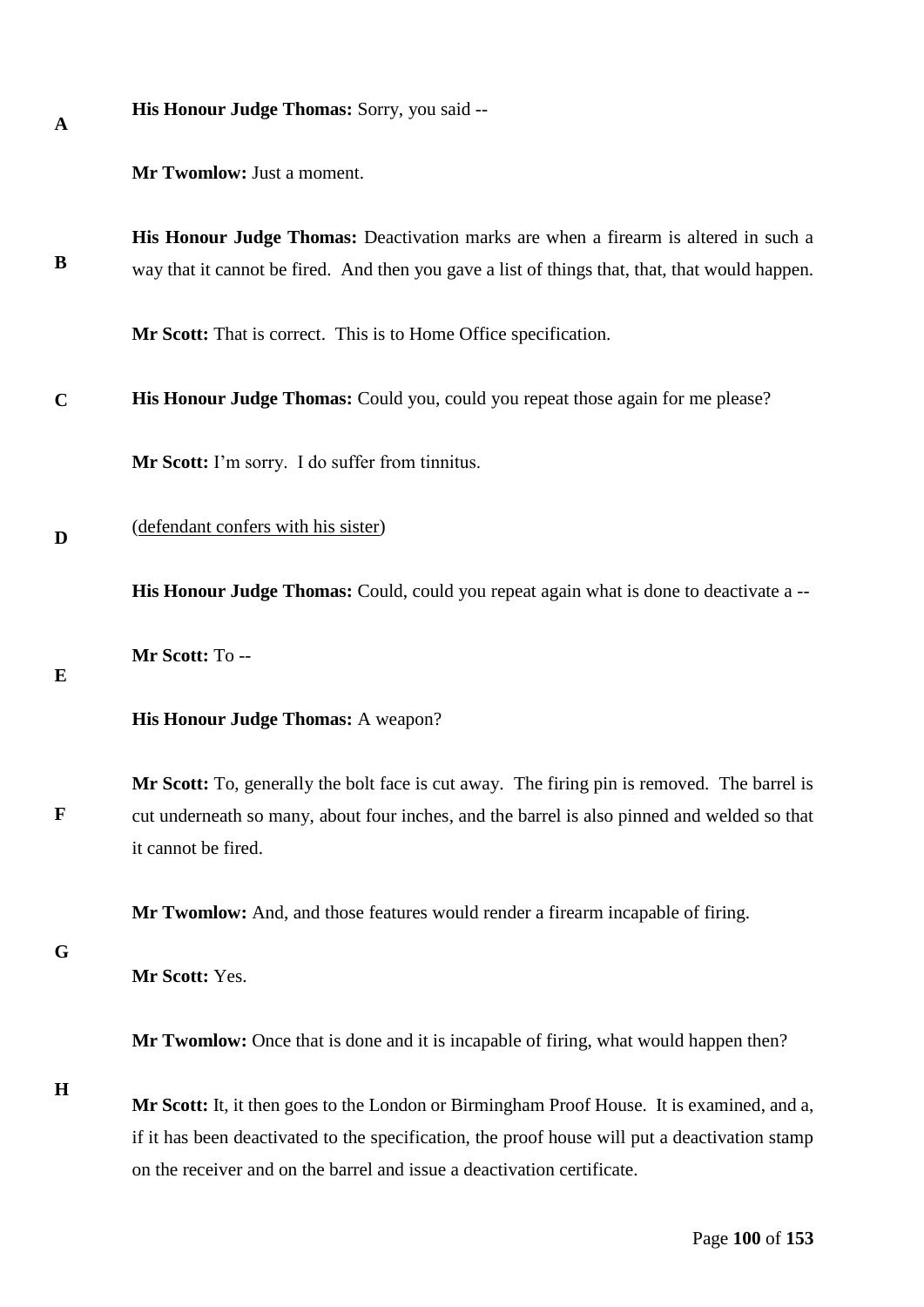| $\mathbf A$ | wound we same page incre a moment, comme                                                                                                                                                             |
|-------------|------------------------------------------------------------------------------------------------------------------------------------------------------------------------------------------------------|
|             | Mr Scott: Sorry.                                                                                                                                                                                     |
| B           | Mr Twomlow: Please?                                                                                                                                                                                  |
|             | <b>His Honour Judge Thomas:</b> Right, it's, it's my fault, Mr Scott. I'm not writing as quickly<br>as I, as I should. You said, if the gun is rendered incapable of firing, it would then go to the |
|             | London or Birmingham Proof House and, if deactivated to their standards                                                                                                                              |
| $\mathbf C$ | Mr Scott: Yes.                                                                                                                                                                                       |
|             | <b>His Honour Judge Thomas:</b> Did you say? Or to their                                                                                                                                             |
| D           | Mr Scott: To, well, to Home Office specification.                                                                                                                                                    |
| E           | His Honour Judge Thomas: The Home Office specification, yes. What, what would<br>happen then?                                                                                                        |
|             | Mr Scott: It is stamped accordingly and a certificate is issued.                                                                                                                                     |
|             | His Honour Judge Thomas: Yes, thank you.                                                                                                                                                             |
| $\mathbf F$ | Mr Twomlow: And if you see a weapon that has been deactivated or decommissioned in<br>that way, where would you see the stamp that is put on it by the London or the Birmingham<br>Proof House?      |
| G           | Mr Scott: On the barrel and on the receiver, the action.                                                                                                                                             |
| $\bf H$     | Mr Twomlow: Now, you say that the reason you examined this was to see whether it had<br>been deactivated.                                                                                            |

**Mr Twomlow:** Just pause there a moment*, could you* --

**Mr Scott:** To see whether it had any deactivation marks on it.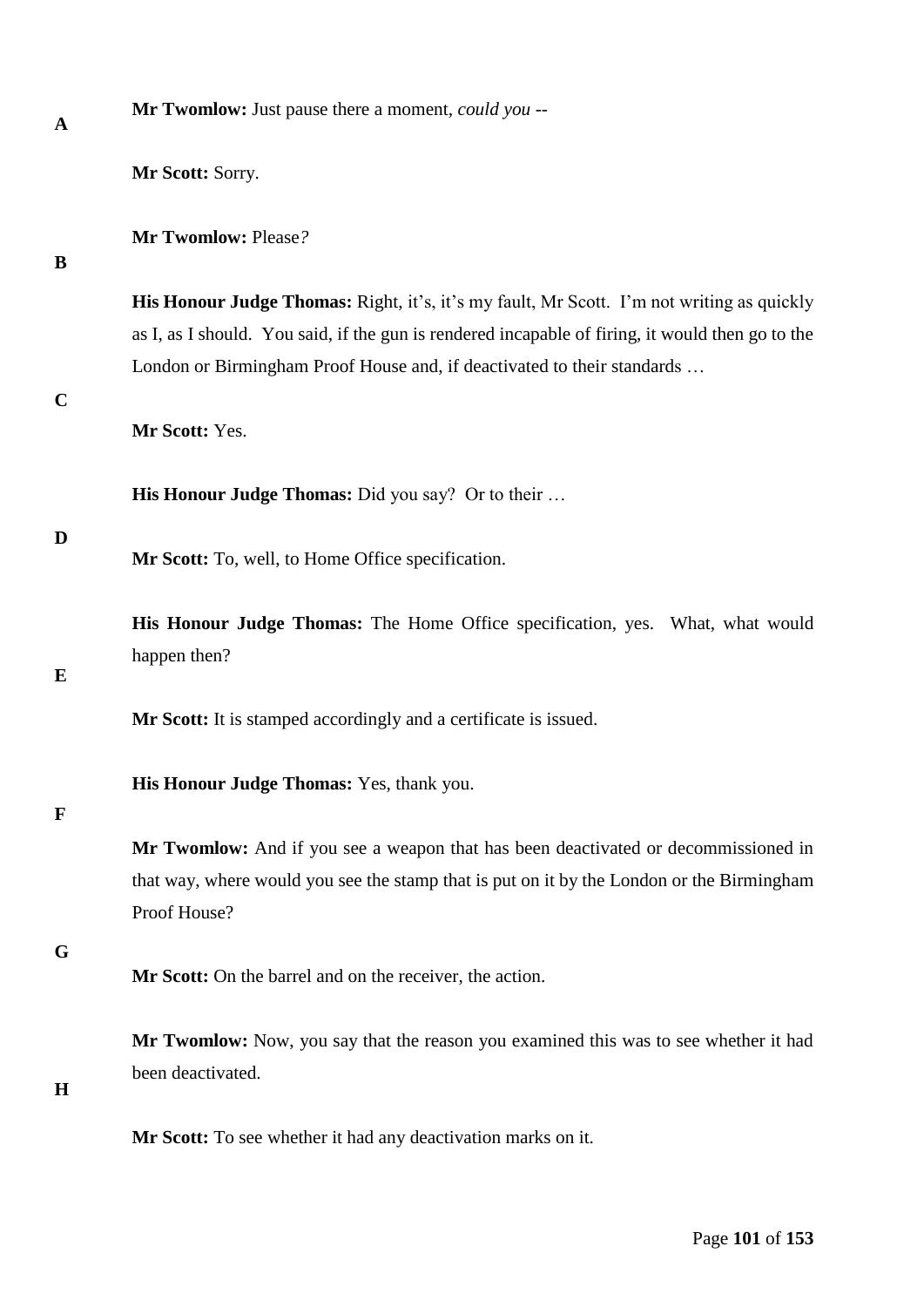|              | Mr Twomlow: Right, and what did you find?                                                                                                                                     |
|--------------|-------------------------------------------------------------------------------------------------------------------------------------------------------------------------------|
| $\mathbf{A}$ | Mr Scott: None.                                                                                                                                                               |
|              | Mr Twomlow: Did you find any stamp on it?                                                                                                                                     |
| B            | Mr Scott: The only markings I found was part of a serial number on the top of the action,<br>and the mark BSA, which is Birmingham Small Arms' manufacture mark.              |
| $\mathbf C$  | Mr Twomlow: The manufacturer's mark.                                                                                                                                          |
|              | Mr Scott: A manufacturer's mark, yes.                                                                                                                                         |
|              | Mr Twomlow: Yes, and was there any number on it?                                                                                                                              |
| D            | Mr Scott: There, there was a number of, I could read a four digit number, but the, the last<br>two digits were, I, I couldn't read. I thought they were 66, but I'm not sure. |
| E            | Mr Twomlow: Right.                                                                                                                                                            |
|              | Mr Scott: I wasn't sure at the time.                                                                                                                                          |
| $\mathbf F$  | Mr Twomlow: Can you remember what the other four numbers were?                                                                                                                |
|              | Mr Scott: I, I've got it down in my statement. I can't remember them off hand.                                                                                                |
|              | <b>Mr Twomlow:</b> Well, I don't know if there's any dispute about it. It                                                                                                     |
| G            | (defendant confers with his sister)                                                                                                                                           |
| H            | Mr Twomlow: May the witness read his statement to refresh his memory in respect of this,<br>unless Mr Kirk agrees there's no dispute about it? It is in his statement.        |
|              | His Honour Judge Thomas: Mr Kirk, is there dispute about the serial number?                                                                                                   |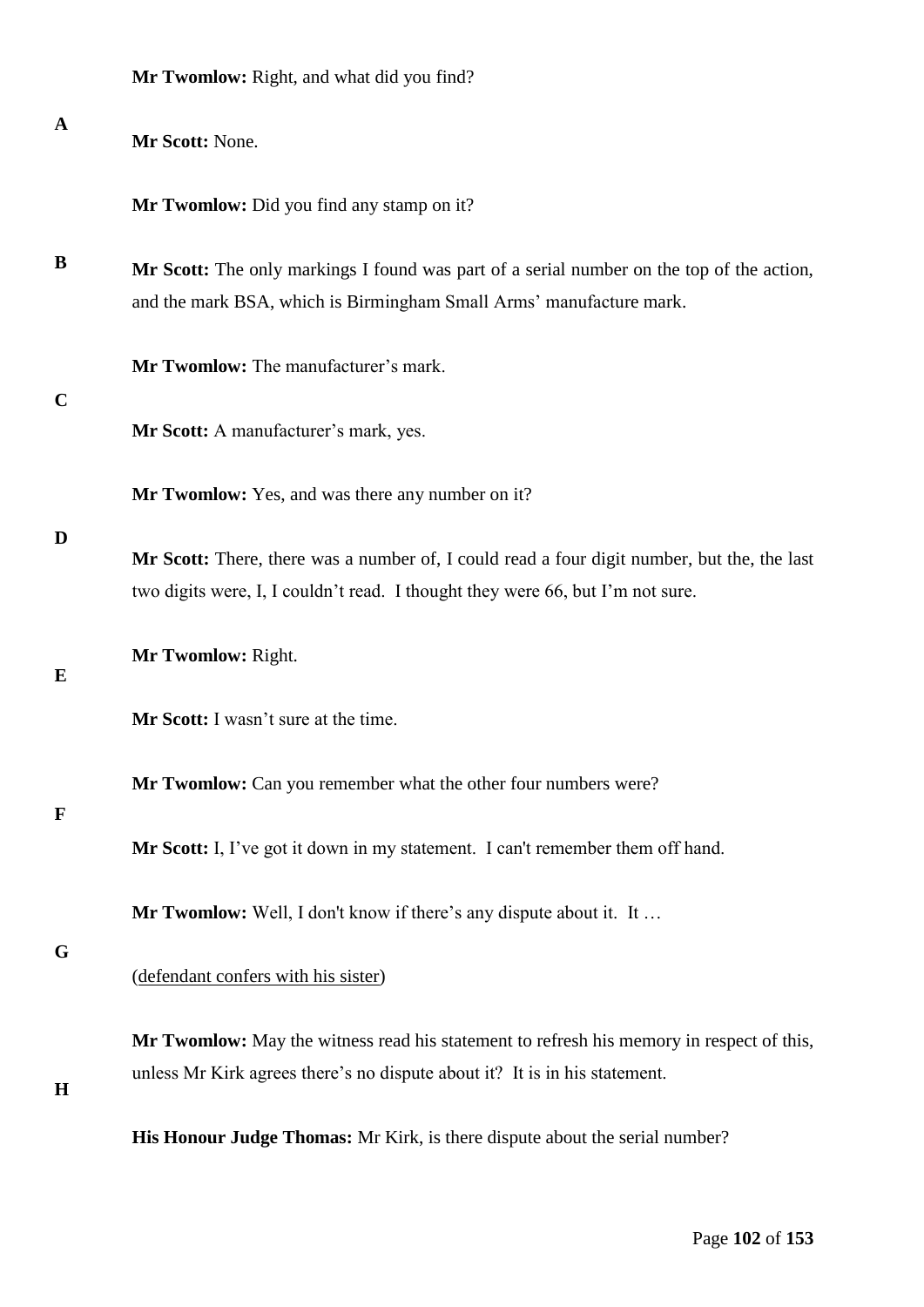**Mr Kirk:** Without my notes, I'm afraid I can't answer.

| $\mathbf A$ | His Honour Judge Thomas: Let the witness refresh his memory, then, from the statement.                    |
|-------------|-----------------------------------------------------------------------------------------------------------|
|             | Mr Twomlow: Yes, if he can see his statement please.                                                      |
| B           | (pause)                                                                                                   |
|             | Mr Twomlow: You, you, you have a typed --                                                                 |
| $\mathbf C$ | Mr Scott: Yes, I--                                                                                        |
|             | Mr Twomlow: Copy --                                                                                       |
| D           | Mr Scott: Have it --                                                                                      |
|             | Mr Twomlow: Of your --                                                                                    |
| E           | Mr Scott: Here, yes.                                                                                      |
|             | Mr Twomlow: Statement.                                                                                    |
| $\mathbf F$ | Mr Scott: It's 2221, and in my original statement I put:                                                  |
|             | "??, possibly ending in 66."                                                                              |
| G           | Mr Twomlow: Right. Now, on that day did you retain the gun for a time?                                    |
|             | Mr Scott: Yes, for approximately four, five hours.                                                        |
| H           | Mr Twomlow: And then did you hand it to Police Constable Wrigley of the Nottingham<br>Firearms Support -- |
|             | Mr Scott: Yes.                                                                                            |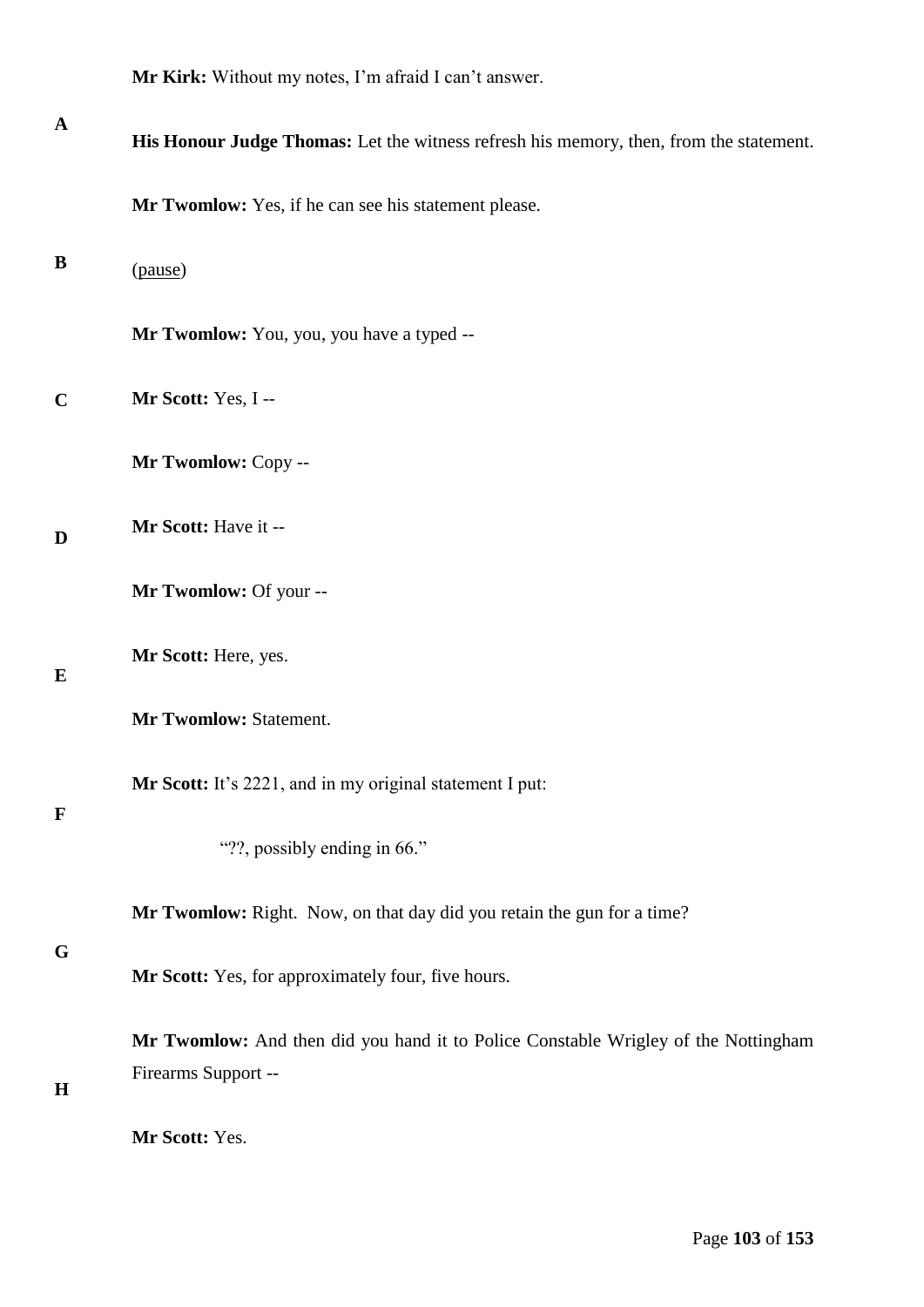| $\mathbf{A}$ | Mr Scott: Yes.                                                                                                                              |
|--------------|---------------------------------------------------------------------------------------------------------------------------------------------|
| B            | Mr Twomlow: Now, subsequently to that, on Friday 14 August, did Detective Constable<br>Dodge from the South Wales Police come to your home? |
|              | Mr Scott: He did, yes, with two other officers.                                                                                             |
| $\mathbf C$  | Mr Twomlow: And did he show you something?                                                                                                  |
|              | Mr Scott: He showed me that item there, yes.                                                                                                |
| D            | Mr Twomlow: Yes, and was that, that was the, was that the weapon you'd seen before?                                                         |
|              | Mr Scott: Yeah, that is correct.                                                                                                            |
|              | Mr Twomlow: And did you check the serial number that you had --                                                                             |
| E            | Mr Scott: I checked the --                                                                                                                  |
|              | Mr Twomlow: You'd --                                                                                                                        |
| $\mathbf F$  | Mr Scott: Serial --                                                                                                                         |
|              | Mr Twomlow: Seen?                                                                                                                           |
| G            | Mr Scott: Number, and it was the same item, the same serial number.                                                                         |
|              | Mr Twomlow: Yes, and then the officer then took it away again.                                                                              |
| $\bf H$      | Mr Scott: Yes.                                                                                                                              |
|              | Mr Twomlow: After you'd seen it.                                                                                                            |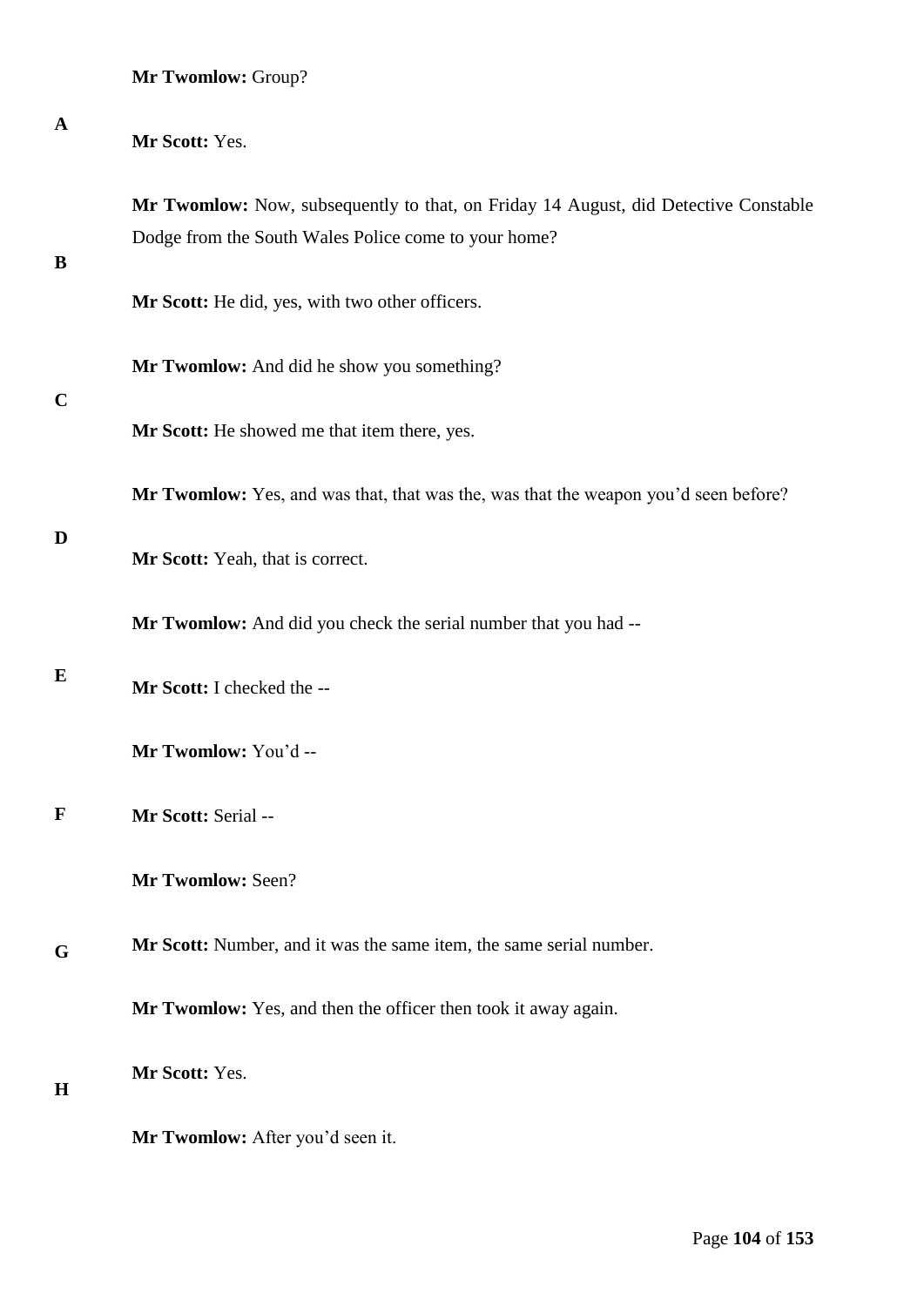**Mr Scott:** That's it.

| $\mathbf{A}$ | Mr Twomlow: Yes. Yes, thank you very much. Mr Kirk will have some questions for you.                                                                                                  |
|--------------|---------------------------------------------------------------------------------------------------------------------------------------------------------------------------------------|
|              | Mr Scott: Thank you.                                                                                                                                                                  |
| B            | His Honour Judge Thomas: Yes, Mr Kirk.                                                                                                                                                |
|              | Mr Kirk: What date was that, roughly?                                                                                                                                                 |
| $\mathbf C$  | Mr Scott: I beg your pardon?                                                                                                                                                          |
|              | Mr Kirk: What date was that, roughly, that the three police officers came to see you?                                                                                                 |
| D            | Mr Scott: Three, three officers brought the weapon on the second occasion in August, yes.                                                                                             |
|              | Mr Kirk: Right, OK. Do you know which month that was?                                                                                                                                 |
| E            | Mr Scott: In August.                                                                                                                                                                  |
|              | Mr Kirk: Which year was that? Which year was that?                                                                                                                                    |
|              | Mr Scott: Last year, 2009.                                                                                                                                                            |
| $\mathbf{F}$ | Mr Kirk: Are you sure? Because we've heard that possibly, if it is the same weapon, that<br>it was given to a Mrs Cooper a year before that. Are you sure you've got your year right? |
| G            | (pause)                                                                                                                                                                               |
|              | His Honour Judge Thomas: You may be helped by the date in your statement there, Mr<br>Scott.                                                                                          |
| H            | Mr Scott: Yes, two thousand and, 2009.                                                                                                                                                |
|              | His Honour Judge Thomas: What's the date of your statement?                                                                                                                           |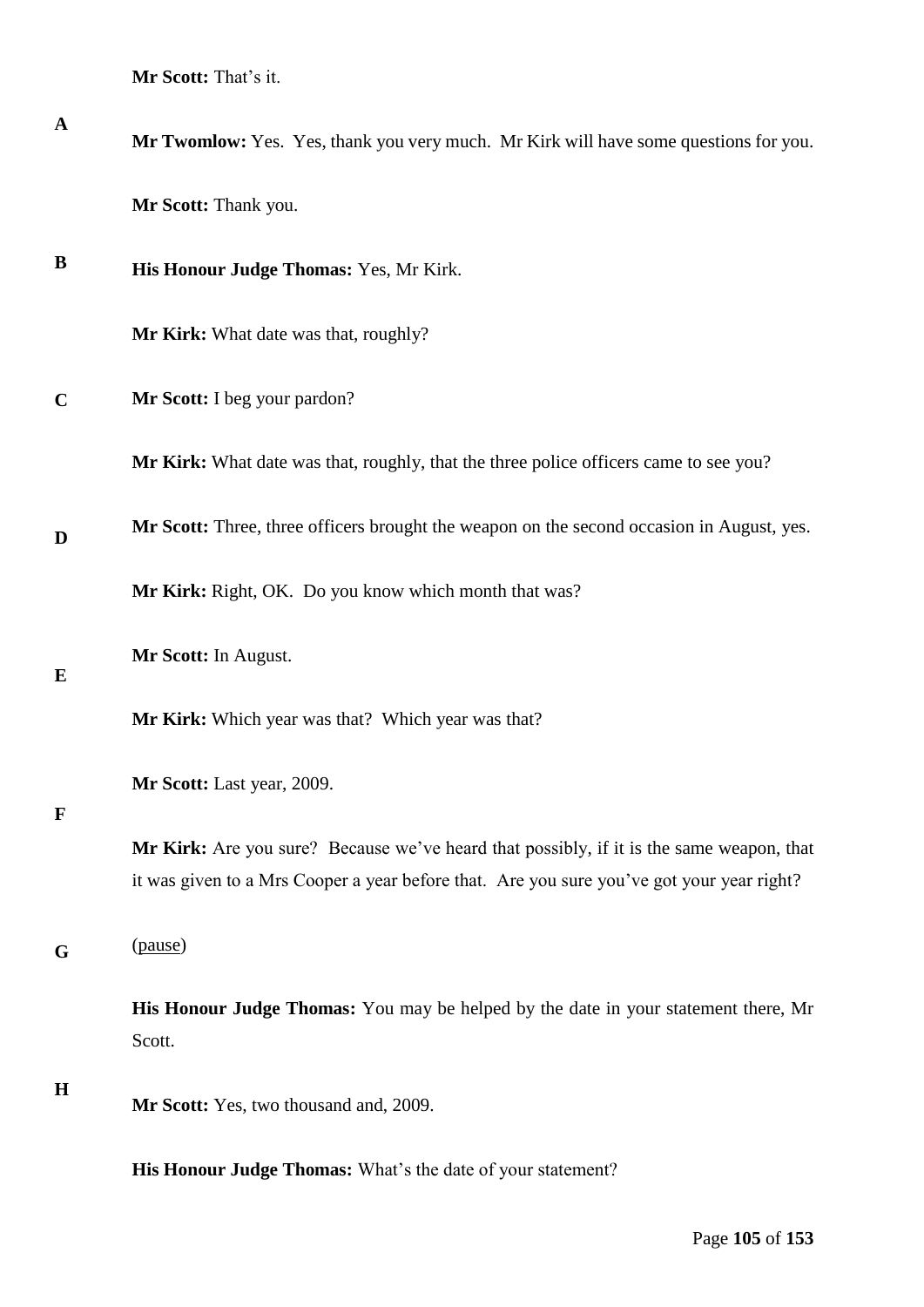| $\mathbf A$ | Mr Scott: The date of, of this is 2009.                                                                          |
|-------------|------------------------------------------------------------------------------------------------------------------|
|             | His Honour Judge Thomas: Yes. What's the precise date?                                                           |
| B           | Mr Kirk: Precise.                                                                                                |
|             | Mr Scott: The $9th$ , 14 August, yes, 14 August. That is when the three officers brought it<br>back to my house. |
| $\mathbf C$ | Mr Kirk: When were you given that statement?                                                                     |
|             | Mr Scott: 14 August --                                                                                           |
| D           | Mr Kirk: No, no.                                                                                                 |
|             | <b>Mr Scott: 2009.</b>                                                                                           |
| $\bf{E}$    | Mr Kirk: When were you given that document that, that you've got in your hand?                                   |
|             | Mr Scott: This document?                                                                                         |
| $\mathbf F$ | Mr Kirk: Yes.                                                                                                    |
|             | Mr Scott: It was handed to me today. This is my statement.                                                       |
| G           | Mr Kirk: Right. Did you write your own statement?                                                                |
|             | Mr Scott: No.                                                                                                    |
| H           | Mr Kirk: Because you've got your statement, can you give me the date that you gave your<br>first statement?      |
|             | Mr Scott: That is 22 June.                                                                                       |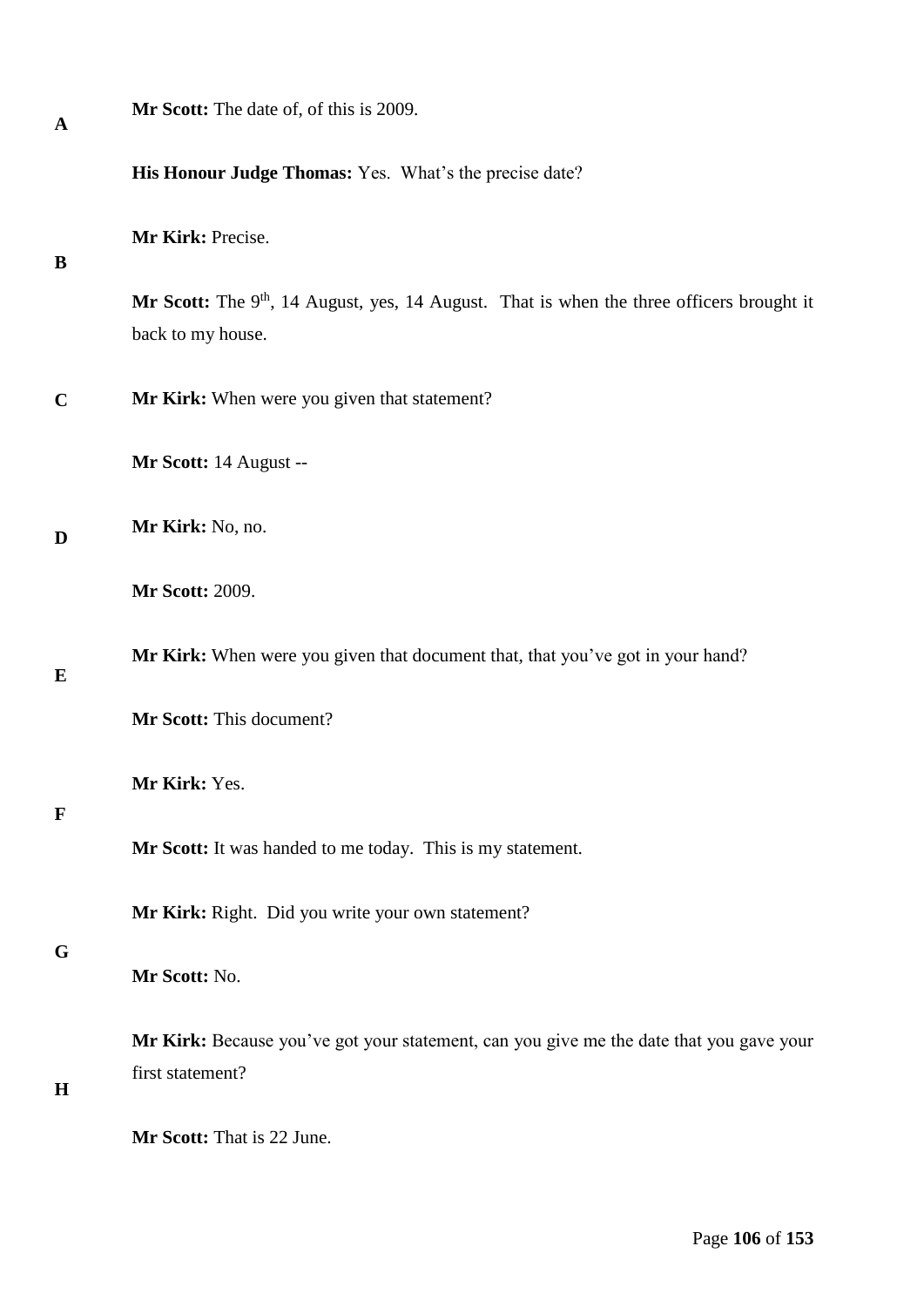**Mr Kirk:** Of 2009?

| $\mathbf A$ | <b>Mr Scott: Of 2009.</b>                                                                                             |
|-------------|-----------------------------------------------------------------------------------------------------------------------|
|             | Mr Kirk: All right. So, what was the purpose of them coming to see you again?                                         |
| B           | Mr Scott: To, to ask me if it was the same weapon or same item that I'd taken from Mr<br>Cooper in June of that year. |
|             | Mr Kirk: Right. Did they take your fingerprints?                                                                      |
| $\mathbf C$ | Mr Scott: Did they take                                                                                               |
|             | Mr Kirk: Take your fingerprints?                                                                                      |
| D           | Mr Scott: No.                                                                                                         |
|             | Mr Kirk: Did you examine the inside of the ironware?                                                                  |
| E           | Mr Scott: The, could you qualify that statement?                                                                      |
| $\mathbf F$ | Mr Kirk: Oh, no. What did you do when they brought it to you? Just exactly tell the Court<br>what you did.            |
|             | Mr Scott: I looked at it, and they --                                                                                 |
|             | Mr Kirk: How?                                                                                                         |
| G           | Mr Scott: Said                                                                                                        |
|             | Mr Kirk: How?                                                                                                         |
| $\mathbf H$ | Mr Scott: I, how?                                                                                                     |
|             | Mr Kirk: Did you dismantle it?                                                                                        |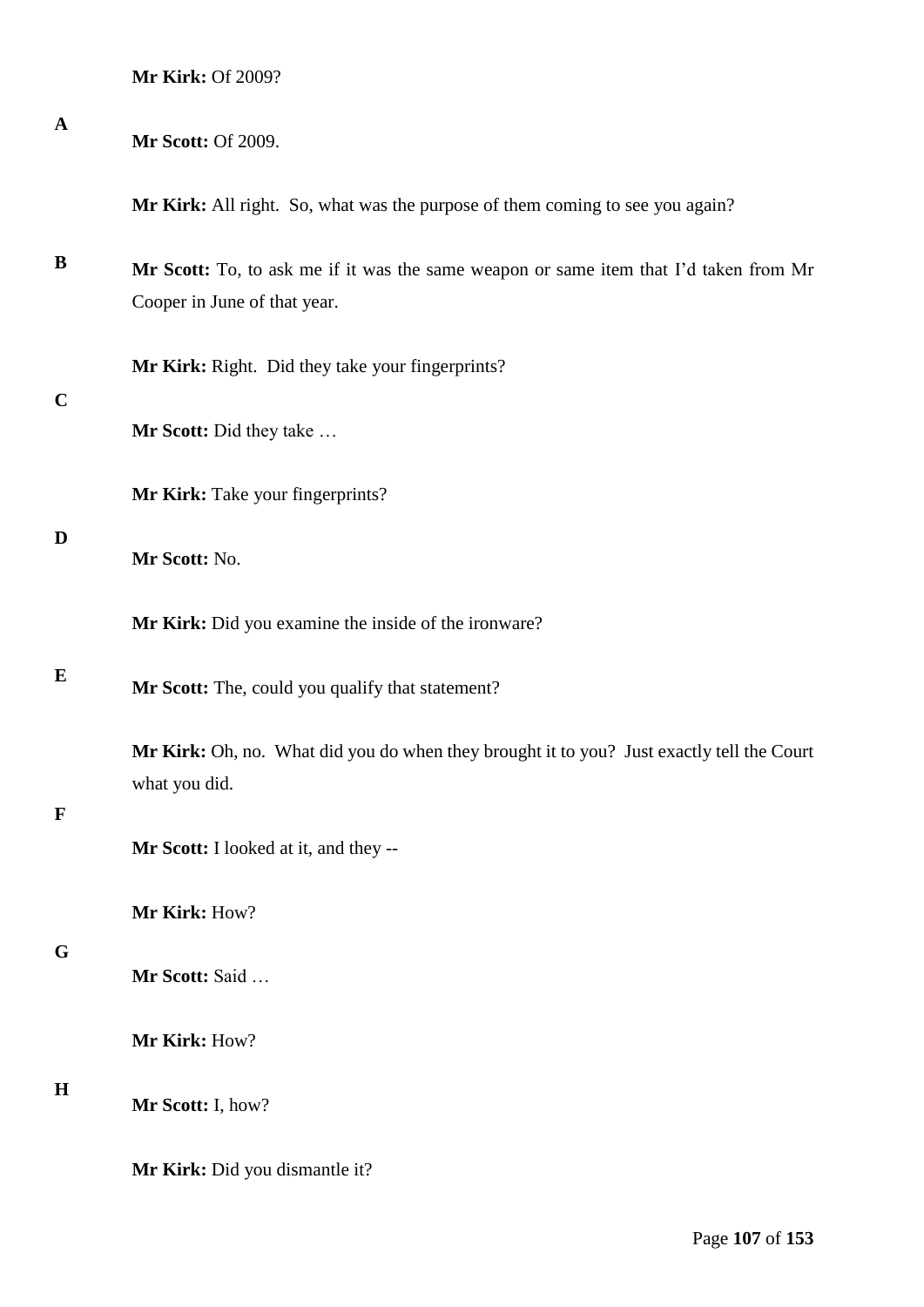| A           | Mr Scott: No.                                                                 |
|-------------|-------------------------------------------------------------------------------|
|             | Mr Kirk: Did you stick your eye down the end of the barrel?                   |
| B           | Mr Scott: Yes.                                                                |
|             | Mr Kirk: Did you make sure the breach was empty first?                        |
|             | Mr Scott: Yes.                                                                |
| $\mathbf C$ | Mr Kirk: Did something worry you about the state of the inside of the barrel? |
|             | Mr Scott: No.                                                                 |
| D           | Mr Kirk: Did it have rifling or not?                                          |
|             | Mr Scott: Not that I could see. It was rather mucky.                          |
| E           | Mr Kirk: It was what?                                                         |
|             | Mr Scott: Dirty.                                                              |
| $\mathbf F$ | Mr Kirk: Was the inside of the barrel exactly as you remembered it?           |
|             | Mr Scott: No.                                                                 |
| G           | Mr Kirk: What had changed?                                                    |
|             | Mr Scott: When I first examined it, on June 22                                |
| $\bf H$     | Mr Kirk: Yes.                                                                 |
|             | Mr Scott: There was an obstruction at the chamber end of the barrel.          |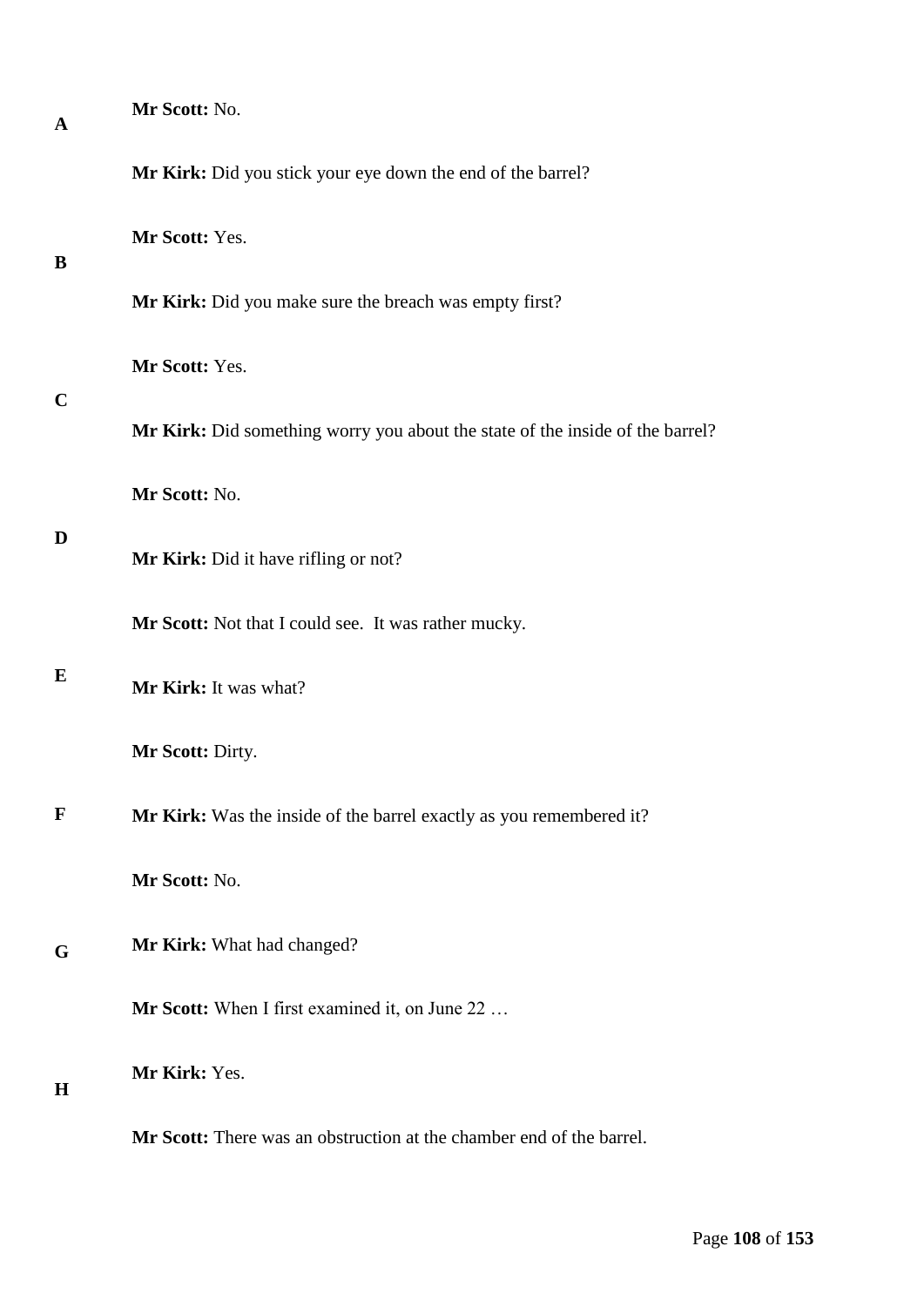|              | His Honour Judge Thomas: By the chamber end, do you mean the side furthest away from       |
|--------------|--------------------------------------------------------------------------------------------|
| $\mathbf{A}$ | where the bullet would come out?                                                           |
|              | Mr Scott: The, the chamber is where the, the bullet or the cartridge sits prior to firing. |
| B            | Mr Kirk: Roughly what date did people start to stamp numbers and names on the barrels?     |
|              | Mr Scott: Could you please speak more clearly?                                             |
| $\mathbf C$  | Mr Kirk: At 64 it's difficult to change an old --                                          |
|              | Mr Scott: 66.                                                                              |
|              | Mr Kirk: Habit. The                                                                        |
| D            | His Honour Judge Thomas: I'm tempted to ask, any advance on 66, but let's not do that.     |
|              | (laughter)                                                                                 |
| E            | Mr Scott: Yeah.                                                                            |
|              | Mr Kirk: I haven't, I haven't got there yet, Your Honour.                                  |
| F            | His Honour Judge Thomas: You, you were asking --                                           |
|              | <b>Mr Kirk:</b> I have a problem --                                                        |
| G            | His Honour Judge Thomas: When it --                                                        |
|              | Mr Kirk: I --                                                                              |
| H            | His Honour Judge Thomas: Was --                                                            |
|              | Mr Kirk: I have a --                                                                       |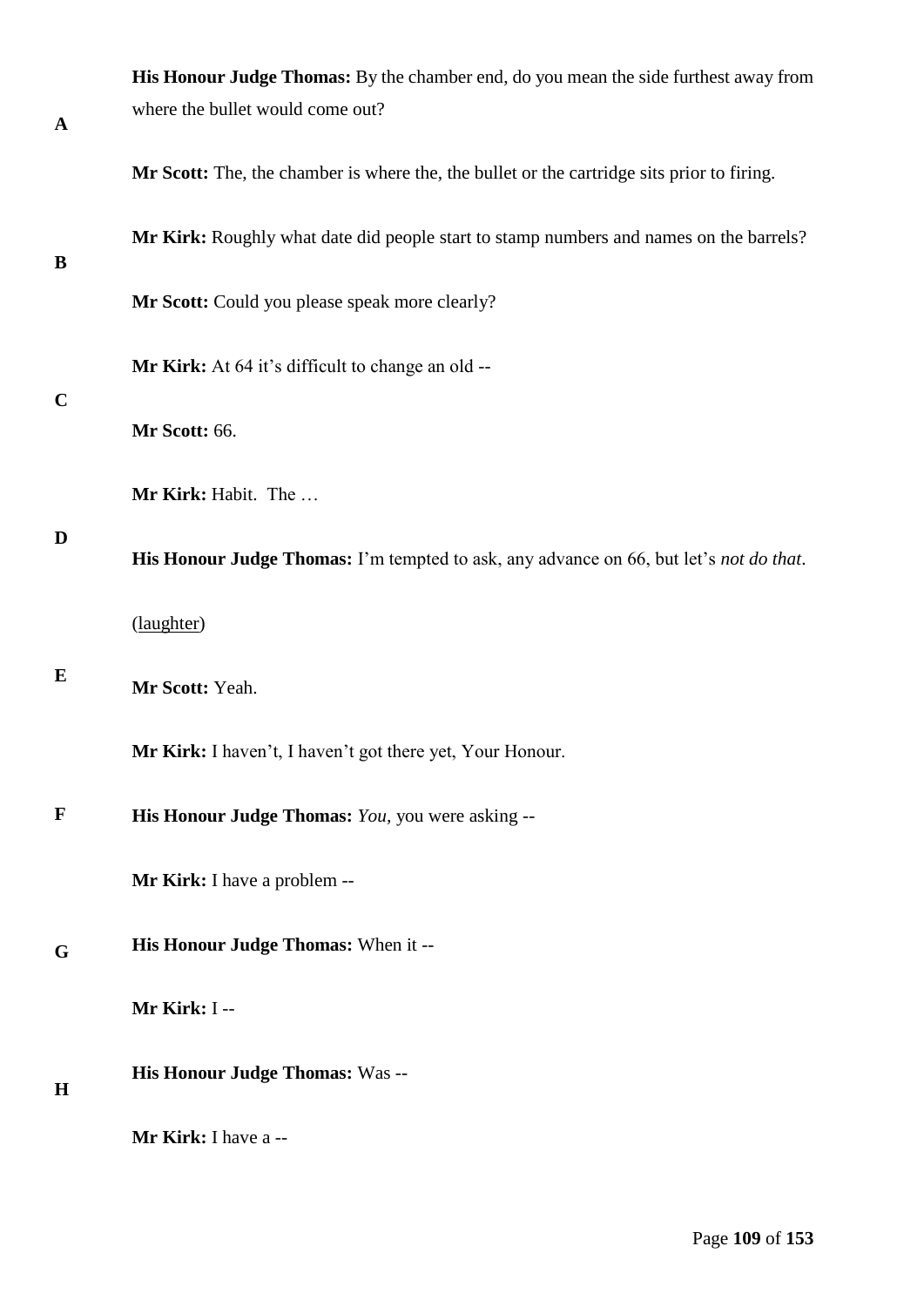|  |  |  | <b>His Honour Judge Thomas: That --</b> |  |
|--|--|--|-----------------------------------------|--|
|--|--|--|-----------------------------------------|--|

| $\mathbf{A}$ | Mr Kirk: Problem.                                                                                                                                                                       |
|--------------|-----------------------------------------------------------------------------------------------------------------------------------------------------------------------------------------|
|              | His Honour Judge Thomas: These marks were first put on the barrels.                                                                                                                     |
| B            | Mr Scott: No, there was no marks on the barrel.                                                                                                                                         |
|              | <b>His Honour Judge Thomas:</b> No. When was that practice first                                                                                                                        |
| $\mathbf C$  | Mr Scott: On, on --                                                                                                                                                                     |
|              | His Honour Judge Thomas: Adopted.                                                                                                                                                       |
| D            | Mr Scott: The, which, which practice, Your Honour? The manufacture or the deactivation?                                                                                                 |
|              | Mr Kirk: Don't lead my witness please.                                                                                                                                                  |
| E            | His Honour Judge Thomas: No, you ask the question.                                                                                                                                      |
|              | Mr Kirk: Good. No, sorry, it's not my witness, but                                                                                                                                      |
| $\mathbf F$  | His Honour Judge Thomas: Well, you ask the question.                                                                                                                                    |
|              | Mr Kirk: What, what marks go onto a barrel generally? You are a gunsmith level 5.                                                                                                       |
| G            | Mr Scott: Yes.                                                                                                                                                                          |
|              | Mr Kirk: Right. What are the normal markings you may find that have been put on by some<br>mechanism after it has been forged?                                                          |
| $\mathbf H$  | Mr Scott: The, the markings on the barrel are proof markings, whether they be military or<br>commercial, on the barrel at the time of proofing after, immediately after manufacture and |
|              | before issue.                                                                                                                                                                           |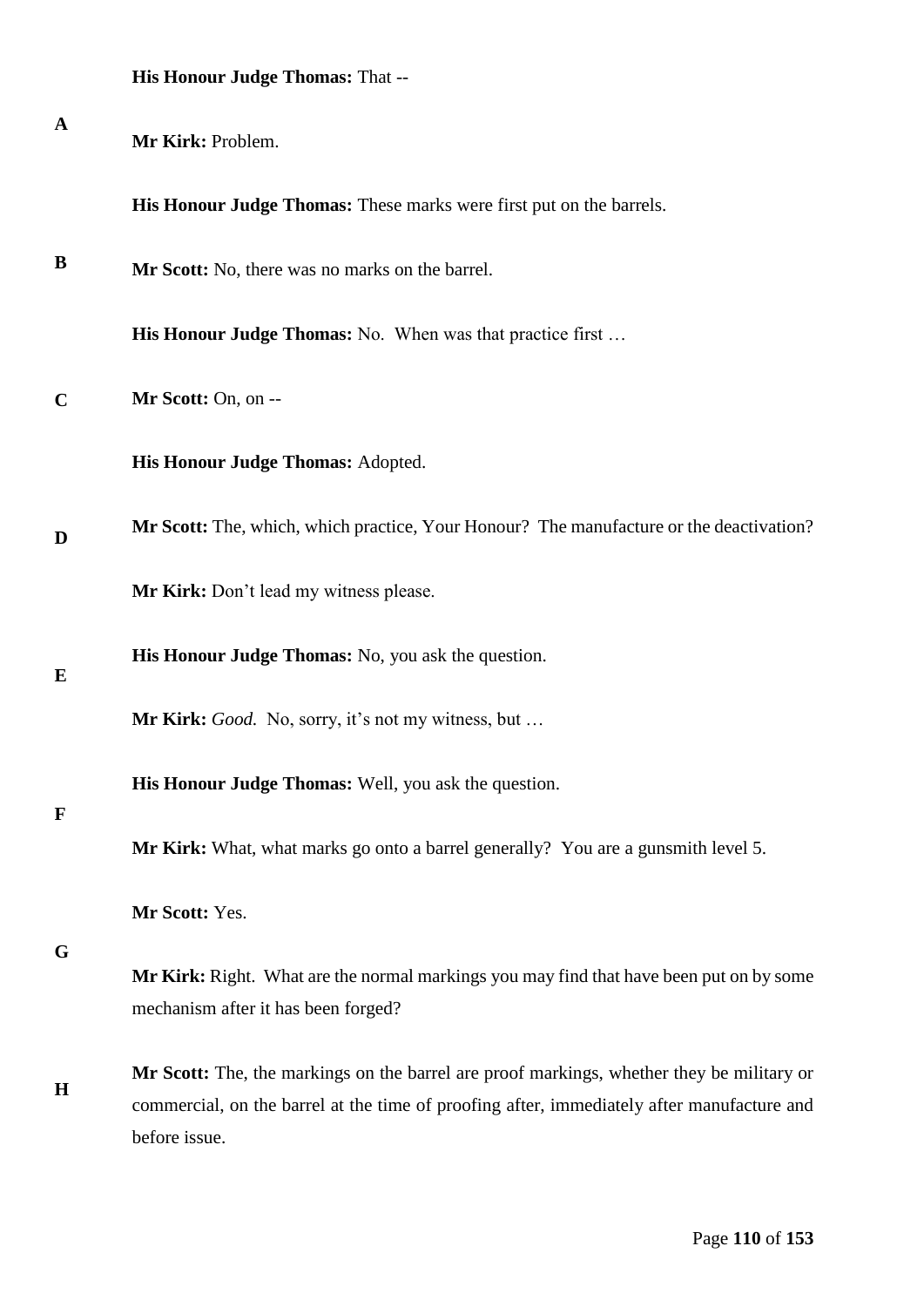| <b>Mr Kirk:</b> Yes. Were there any of those on that barrel? |
|--------------------------------------------------------------|
|                                                              |

**Mr Scott:** I couldn't see any on the barrel.

**Mr Kirk:** Right.

**B Mr Scott:** Because of the barrel jacket.

**Mr Kirk:** Right. Could it have been the same barrel? Now, take *all the* --

**C Mr Scott:** Could it have been --

**Mr Kirk:** No, let me finish.

**D Mr Scott:** The same barrel?

**Mr Kirk:** Take your time in answering --

**Mr Scott:** No, no.

**Mr Kirk:** The question.

**Mr Scott:** Could it have been the same barrel?

# **F**

**E**

**A**

**Mr Kirk:** Could it have been the same barrel that you saw a year, two, two months earlier?

**Mr Scott:** Could it have been the same barrel?

# **G**

**Mr Kirk:** Yes, or was it the same barrel?

**Mr Scott:** I don't know. It was a barrel, but I can't say that it was the same barrel or not.

## **H**

**Mr Kirk:** *Right, yeah*.

**His Honour Judge Thomas:** Yes, any re-examination, Mr Twomlow?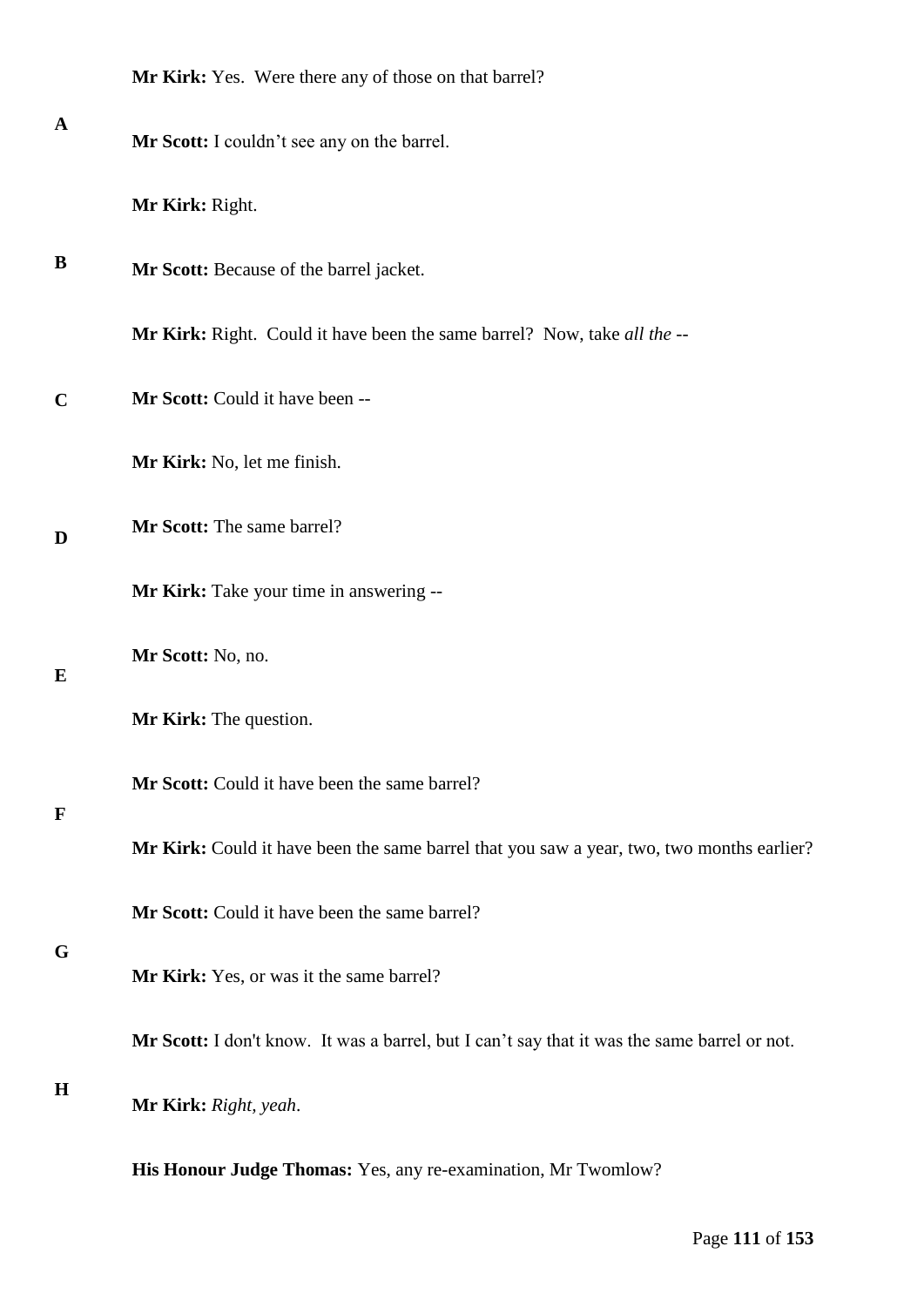| A           | Mr Twomlow: Yes. Yes, I've no further re-examination.                              |
|-------------|------------------------------------------------------------------------------------|
|             | His Honour Judge Thomas: Thank you, Mr Scott.                                      |
| B           | Mr Scott: Thank you very much.                                                     |
|             | His Honour Judge Thomas: Please don't discuss --                                   |
|             | Mr Twomlow: Thank you very much, Mr Scott?                                         |
| $\mathbf C$ | His Honour Judge Thomas: Your evidence with anybody who hasn't yet given evidence. |
|             | (clerk confers with witness)                                                       |
| D           | Mr Twomlow: I call Charles Andrew Page please.                                     |
|             | (pause)                                                                            |
| E           | (clerk confers with witness)                                                       |
|             | <b>Court Clerk:</b> Please repeat after me. I swear by Almighty God                |
| $\mathbf F$ | Mr Page: I swear by Almighty God                                                   |
|             | <b>Court Clerk:</b> That the evidence I shall give                                 |
| G           | Mr Page: That the evidence I shall give                                            |
|             | Court Clerk: Shall be the truth                                                    |
| H           | Mr Page: Shall be the truth                                                        |
|             | <b>Court Clerk:</b> The whole truth                                                |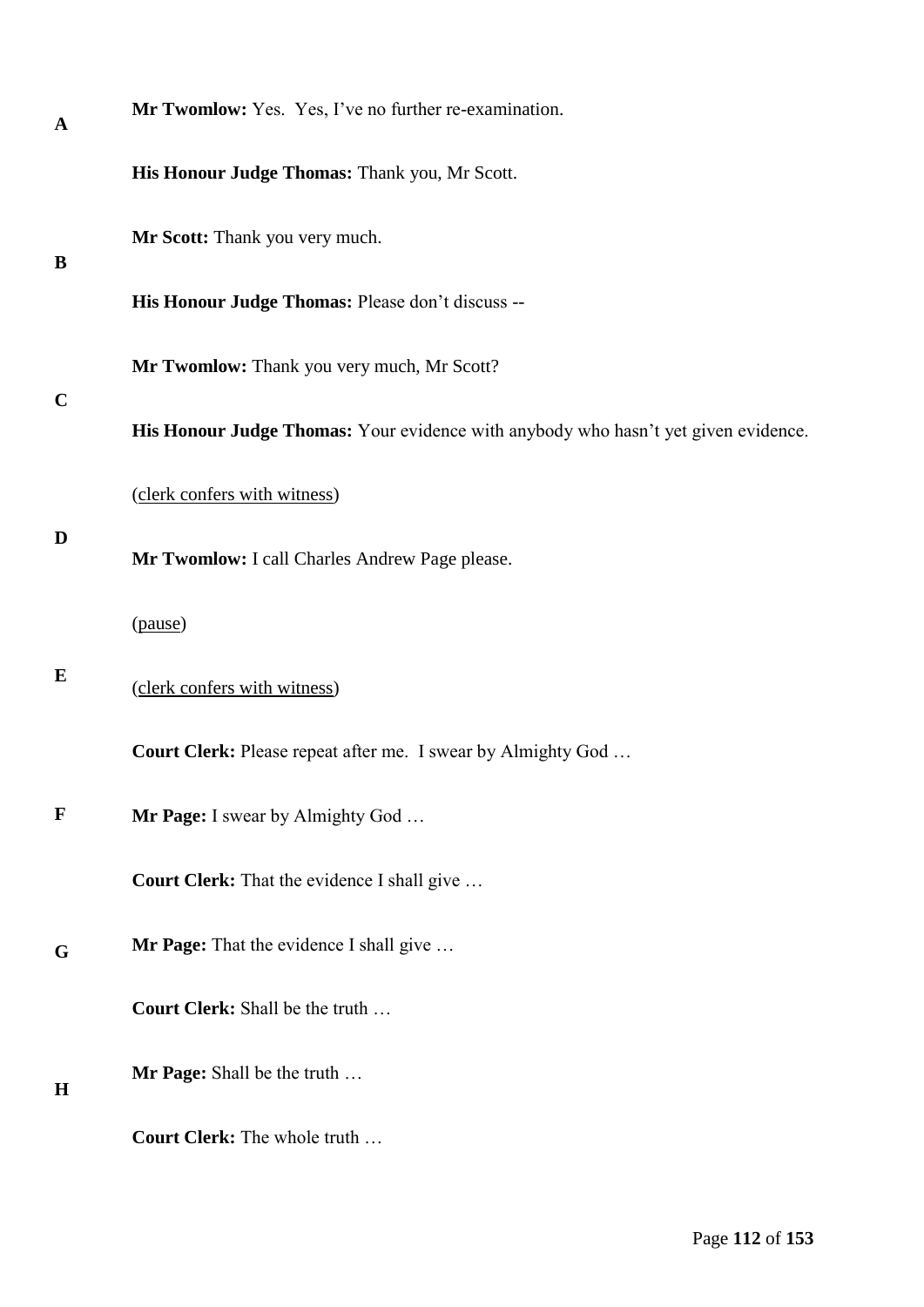| A           | Court Clerk: And nothing but the truth.                                                                   |
|-------------|-----------------------------------------------------------------------------------------------------------|
|             | Mr Page: And nothing but the truth.                                                                       |
| B           | Court Clerk: Thank you.                                                                                   |
|             | Mr Twomlow: What is your full name please?                                                                |
| $\mathbf C$ | Mr Page: Charles Andrew Page.                                                                             |
|             | Mr Twomlow: Mr Page, do you know a gentleman called Gerry Cooper?                                         |
| D           | Mr Page: I do well, yes.                                                                                  |
|             | Mr Twomlow: And did you at some point fly to Cardiff Airport from Lincolnshire with his<br>wife Jennifer? |
| E           | Mr Page: I did.                                                                                           |
|             | Mr Twomlow: Do you remember when that was?                                                                |
| $\mathbf F$ | Mr Page: Not exactly, no. It's my logbook. I don't --                                                     |
|             | Mr Twomlow: What was the purpose of your journey?                                                         |
| G           | Mr Page: It was to fetch, I forget what he called it now, but it, it was a gun.                           |
|             | <b>Mr Twomlow:</b> And who were you expecting to meet at                                                  |
| $\mathbf H$ | Mr Page: Well, I didn't know, because it was Gerry's wife that was doing the deal.                        |
|             | Mr Twomlow: Yes.                                                                                          |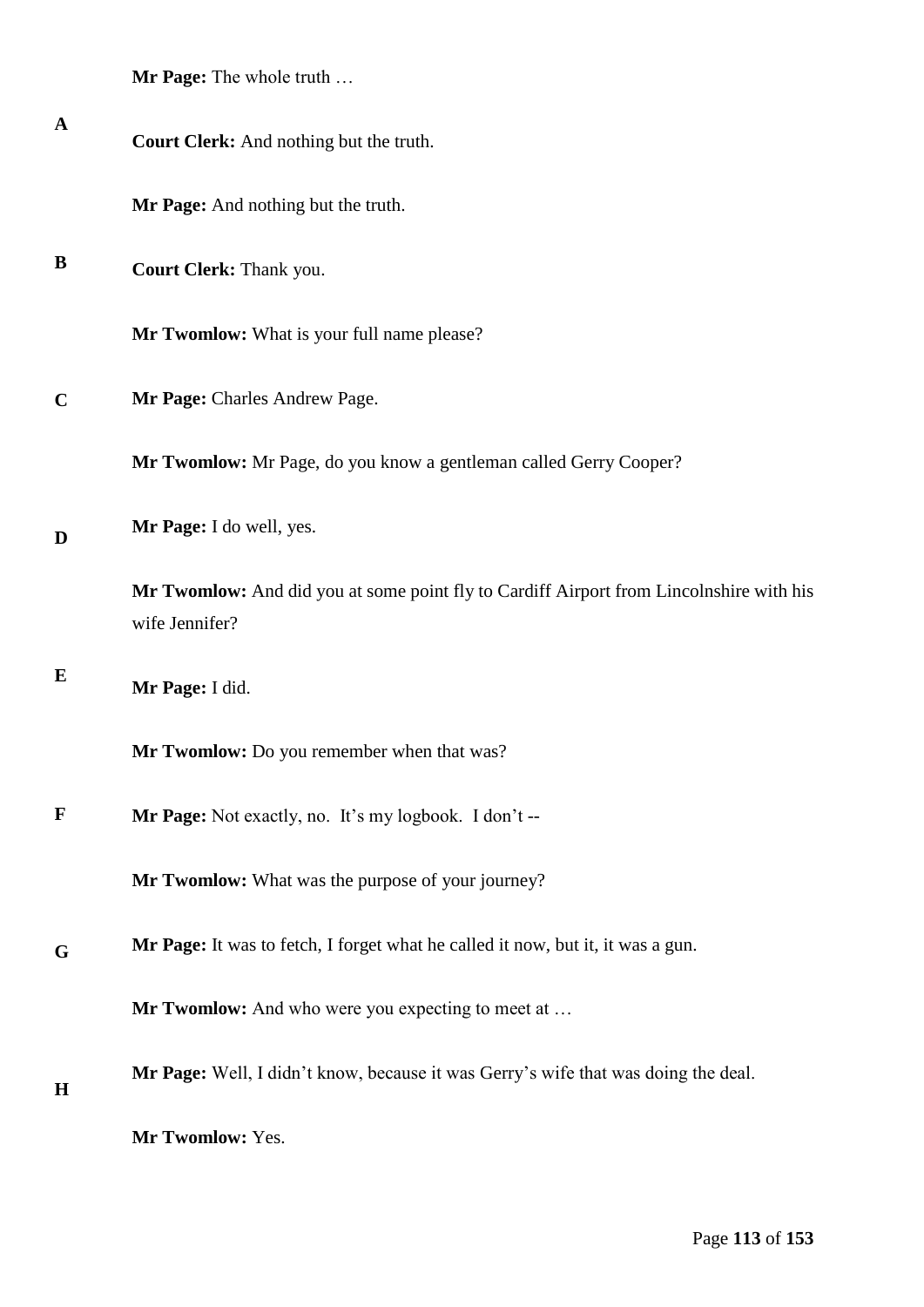**Mr Page:** All I did was fly the plane.

| $\mathbf A$  | Mr Twomlow: Yes, I see. So did you take off at about 10 o'clock on the Sunday?                                                                                                                                                                                         |
|--------------|------------------------------------------------------------------------------------------------------------------------------------------------------------------------------------------------------------------------------------------------------------------------|
|              | Mr Page: I did.                                                                                                                                                                                                                                                        |
| B            | Mr Twomlow: Arrive at Cardiff about an hour, just under an hour later.                                                                                                                                                                                                 |
|              | Mr Page: Yes, I did. Yes.                                                                                                                                                                                                                                              |
| $\mathbf C$  | Mr Twomlow: And did Jennifer Cooper meet somebody?                                                                                                                                                                                                                     |
|              | Mr Page: She did.                                                                                                                                                                                                                                                      |
| D            | Mr Twomlow: Do you know who that was?                                                                                                                                                                                                                                  |
|              | Mr Page: Yes, I do now. I didn't at the time, but I since have found out, yes.                                                                                                                                                                                         |
| E            | Mr Twomlow: So who was it?                                                                                                                                                                                                                                             |
|              | Mr Page: It was Maurice Kirk.                                                                                                                                                                                                                                          |
| $\mathbf{F}$ | Mr Twomlow: OK, and what happened please?                                                                                                                                                                                                                              |
|              | Mr Page: I pulled up at the flying school at the airport. We got out. We went into the café.<br>Mr Cooper's wife, Jennifer, she met this, which I now know is Mr Kirk, and they had a, a<br>discussion. I went and got a cup of tea and paid the landing fees and --   |
| G            | Mr Twomlow: Right.                                                                                                                                                                                                                                                     |
| $\mathbf H$  | Mr Page: Sorted everything else out. And then he fetched this, that, this piece, that bit of<br>bedspread, well, it looked like a bedspread tied up with string, and gave it to me. I walked<br>out to the plane, strapped it on the back seat and we got in and went. |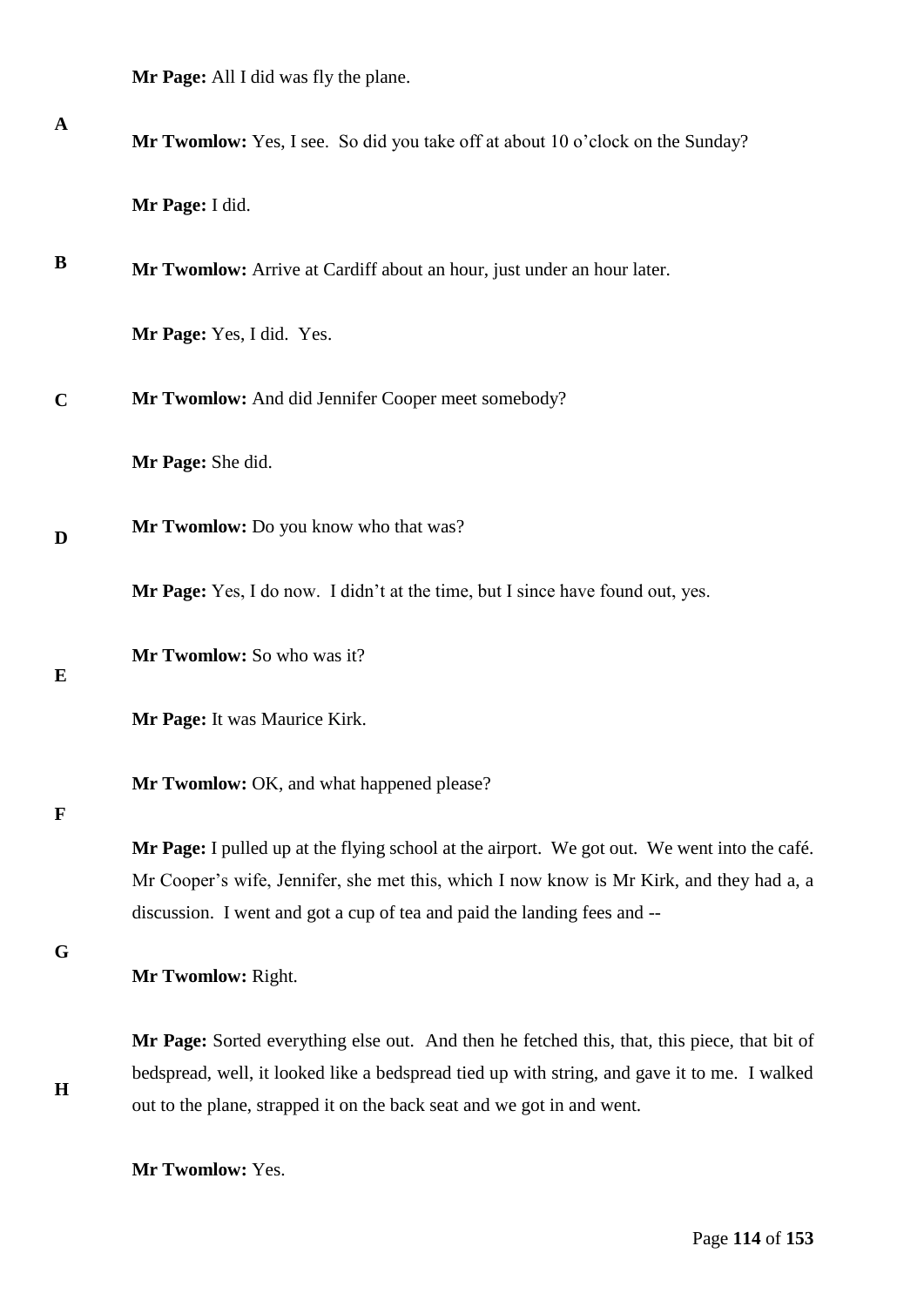| $\mathbf A$ | Mr Page: I had to call at Wolverhampton on the way back because there was no fuel at<br>Cardiff.       |
|-------------|--------------------------------------------------------------------------------------------------------|
|             | Mr Twomlow: Right. Are you somebody who knows anything about guns?                                     |
| B           | Mr Page: No.                                                                                           |
|             | Mr Twomlow: No. Did you see anything handed over from Jennifer Cooper to Mr Kirk?                      |
| $\mathbf C$ | Mr Page: She gave him an envelope, which I understand was money.                                       |
|             | Mr Twomlow: Yes, and then you went to Wolverhampton to refuel and went back then to<br>Lincolnshire -- |
| D           | Mr Page: Straight back --                                                                              |
|             | Mr Twomlow: Did you?                                                                                   |
| E           | Mr Page: To Wickenby, yeah.                                                                            |
| $\mathbf F$ | Mr Twomlow: Yes. Yes, thank you very much indeed. Mr Kirk may have some questions<br>for you.          |
|             | His Honour Judge Thomas: Any questions, Mr Kirk?                                                       |
|             | Mr Kirk: Why didn't you land at St Donats International?                                               |
| G           | Mr Page: Sorry, when                                                                                   |
|             | Mr Kirk: Why didn't you land at my airfield?                                                           |
| $\mathbf H$ | Mr Page: When? On the way in to Cardiff?                                                               |
|             | Mr Kirk: Yes.                                                                                          |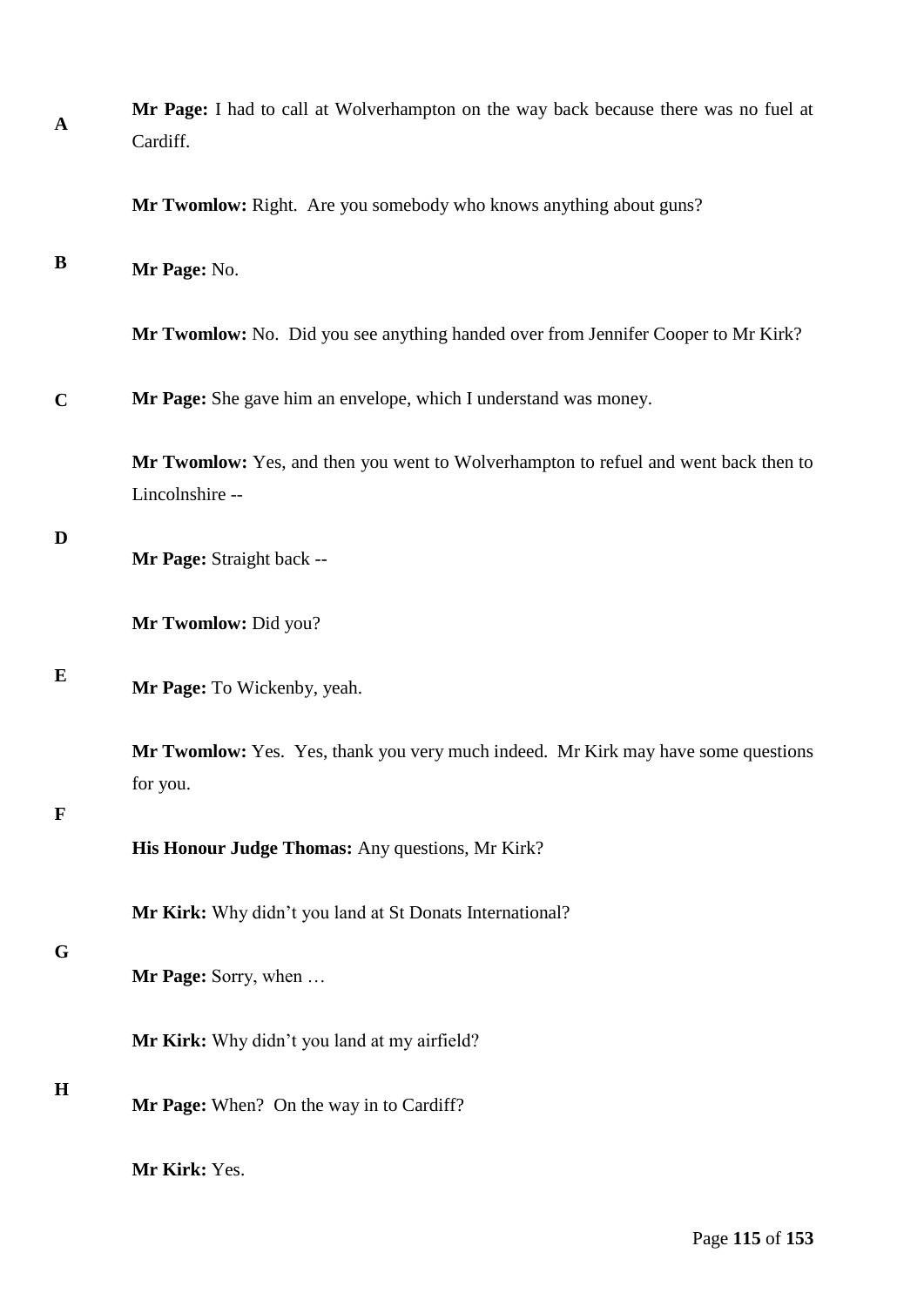| $\mathbf A$ | Mr Page: I, I understood that the arrangement was that you was meeting us at Cardiff. Our                    |
|-------------|--------------------------------------------------------------------------------------------------------------|
|             | Gerry asked me to take Jenny to Cardiff.                                                                     |
|             | Mr Kirk: But you are aware that I had airfield five nautical miles west.                                     |
| B           | Mr Page: No, I wasn't, no.                                                                                   |
|             | His Honour Judge Thomas: Had, sorry, you had an airfield where?                                              |
| $\mathbf C$ | Mr Kirk: With no landing fees.                                                                               |
|             | Mr Page: I've no idea.                                                                                       |
| D           | His Honour Judge Thomas: Sorry, Mr Kirk, I didn't catch that. You had a, you had an, an<br>airway, a, an air |
|             | Mr Kirk: Yes, it's --                                                                                        |
| E           | His Honour Judge Thomas: Field where?                                                                        |
| $\mathbf F$ | Mr Page: Called St, St Donats International Airport at St Donats, Llantwit Major, The Vale<br>of Glamorgan.  |
|             | His Honour Judge Thomas: St Donats International.                                                            |
|             | Mr Kirk: CF61 1ZB. Do you want the coordinates?                                                              |
| G           | His Honour Judge Thomas: I don't think so, but you said 500 miles away?                                      |
|             | Mr Kirk: Sorry?                                                                                              |
| H           | His Honour Judge Thomas: Did you say 500 miles away?                                                         |
|             | Mr Kirk: No, five nautical miles.                                                                            |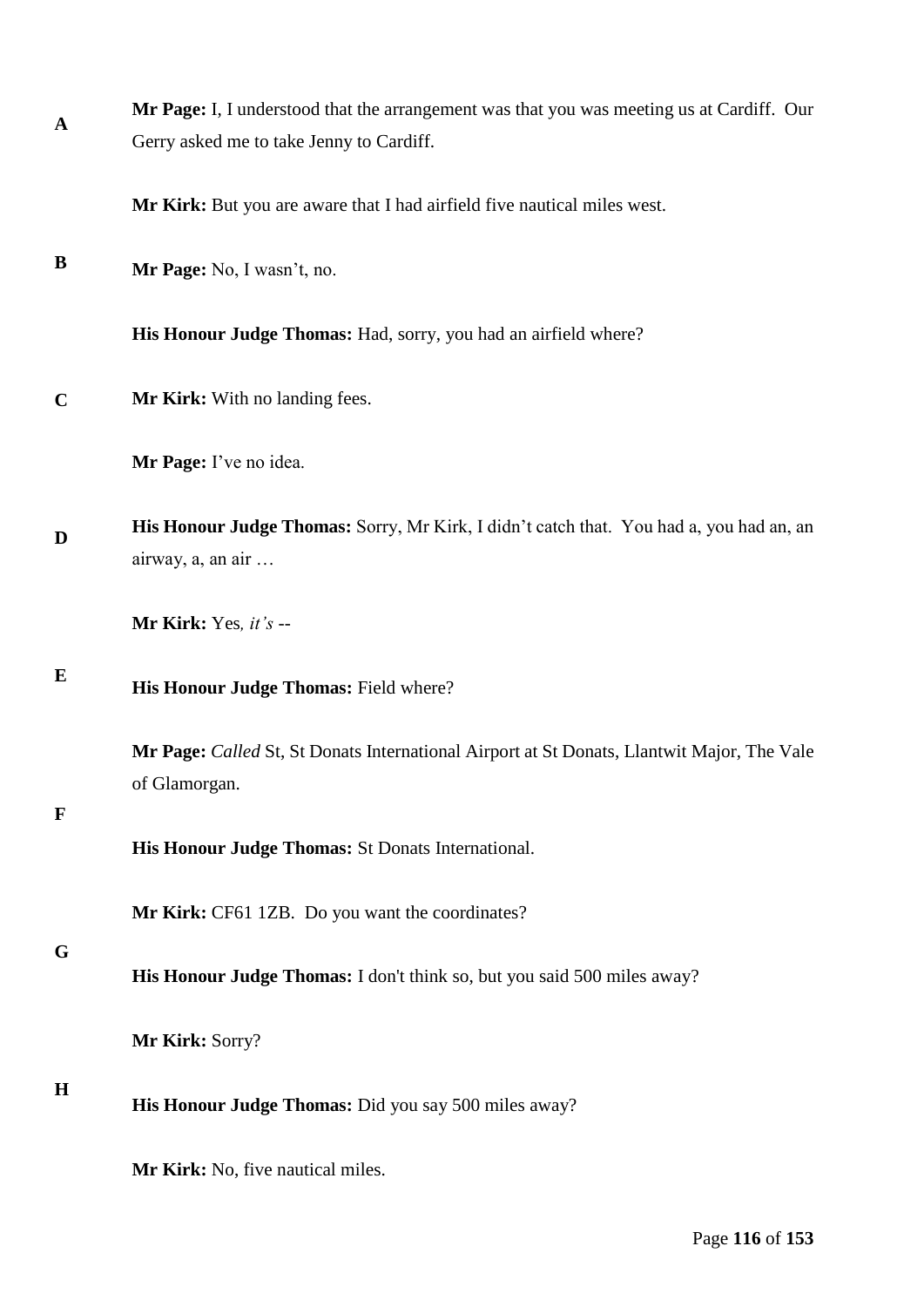| $\mathbf A$ | His Honour Judge Thomas: Beg your pardon, five nautical --                                                                                                                         |
|-------------|------------------------------------------------------------------------------------------------------------------------------------------------------------------------------------|
|             | Mr Kirk: West --                                                                                                                                                                   |
| B           | His Honour Judge Thomas: Miles.                                                                                                                                                    |
|             | Mr Kirk: Of Cardiff Airport.                                                                                                                                                       |
| $\mathbf C$ | His Honour Judge Thomas: Thank you.                                                                                                                                                |
|             | Mr Kirk: Well, let's make it simple. Do you know of my reputation in --                                                                                                            |
|             | Mr Page: I--                                                                                                                                                                       |
| D           | Mr Kirk: General aviation?                                                                                                                                                         |
| E           | Mr Page: I, I know a little now from what people have told me, but at the time I knew<br>nothing because I, I'd never met you before. I didn't even know who you were or anything. |
|             | Mr Kirk: Were you a witness to this aircraft flying at Farnborough Airshow?                                                                                                        |
| $\mathbf F$ | Mr Page: Which aircraft's --                                                                                                                                                       |
|             | Mr Kirk: The, the --                                                                                                                                                               |
|             | Mr Page: That?                                                                                                                                                                     |
| G           | Mr Kirk: The, the, the replica Airco DH.2.                                                                                                                                         |
|             | Mr Page: At Farnborough, at Farnborough?                                                                                                                                           |
| $\mathbf H$ | Mr Kirk: Farnborough Airshow.                                                                                                                                                      |
|             | Mr Page: No, I wasn't, no.                                                                                                                                                         |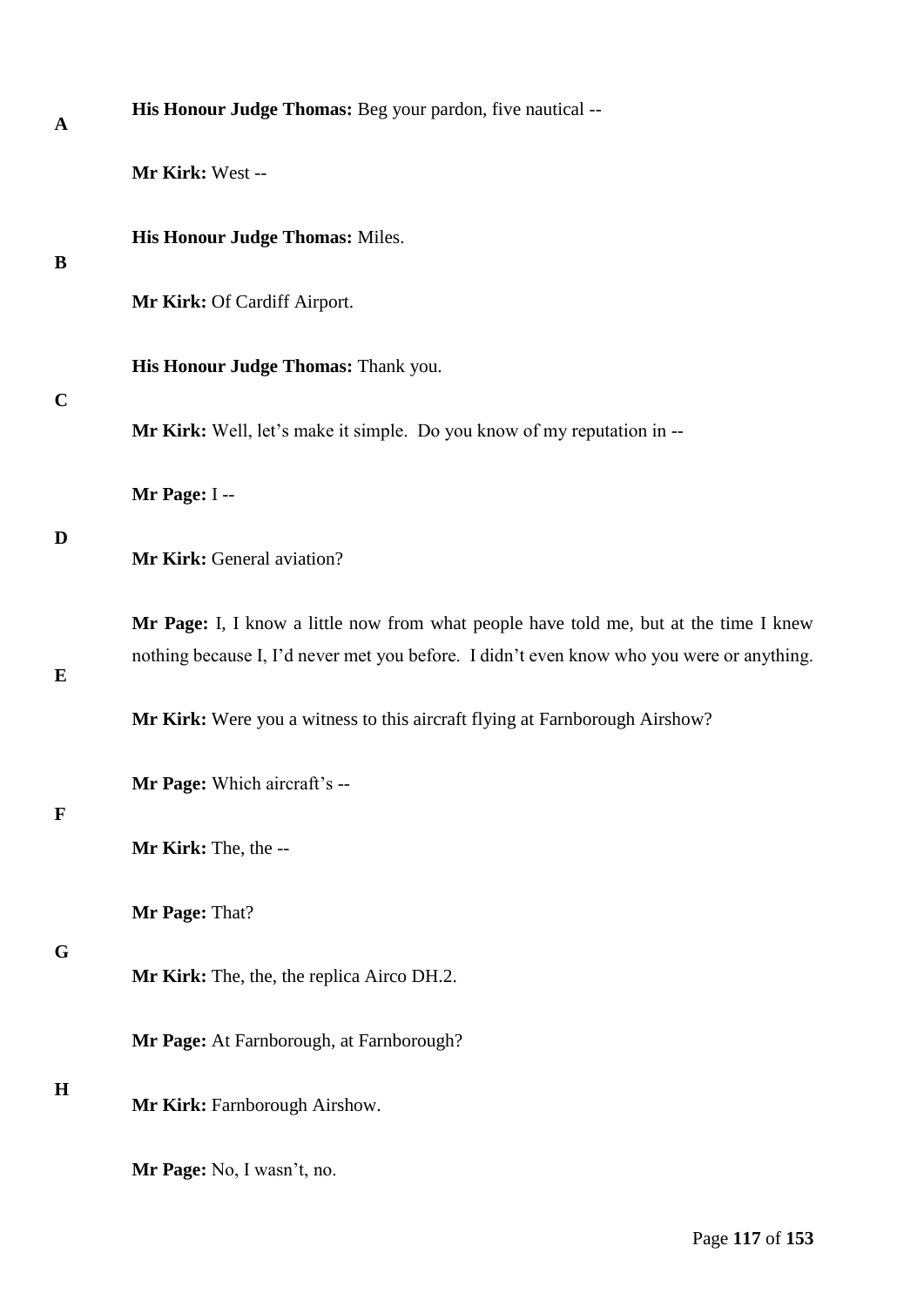| A           | Mr Kirk: Why have they asked you to be a witness today?                                                                                              |
|-------------|------------------------------------------------------------------------------------------------------------------------------------------------------|
|             | Mr Page: I've no idea.                                                                                                                               |
| B           | Mr Kirk: As long as I, I'm sorry, thank you.                                                                                                         |
|             | His Honour Judge Thomas: Thank you, Mr Page, unless Mr Twomlow has any other<br>questions for him.                                                   |
| $\mathbf C$ | Mr Page: Yeah.                                                                                                                                       |
|             | Mr Twomlow: I don't have any.                                                                                                                        |
| D           | His Honour Judge Thomas: Thank you.                                                                                                                  |
|             | Mr Twomlow: Thank you very much for coming.                                                                                                          |
| E           | Mr Page: Thank you.                                                                                                                                  |
|             | Mr Twomlow: The, the, the witness was asked to attend because he was requested.                                                                      |
| $\mathbf F$ | His Honour Judge Thomas: By                                                                                                                          |
|             | Mr Twomlow: Not by the, well, his statement was served and his attendance was requested<br>when the list of witnesses was gone through with Mr Kirk. |
| G           | His Honour Judge Thomas: Thank you.                                                                                                                  |
|             | Mr Kirk: Sorry, a, a list of witnesses. Do you mean the ones I've just received today?                                                               |
| $\mathbf H$ | <b>His Honour Judge Thomas:</b> No, no, no, when the case papers were served on you                                                                  |
|             | Mr Twomlow: No, by His Honour --                                                                                                                     |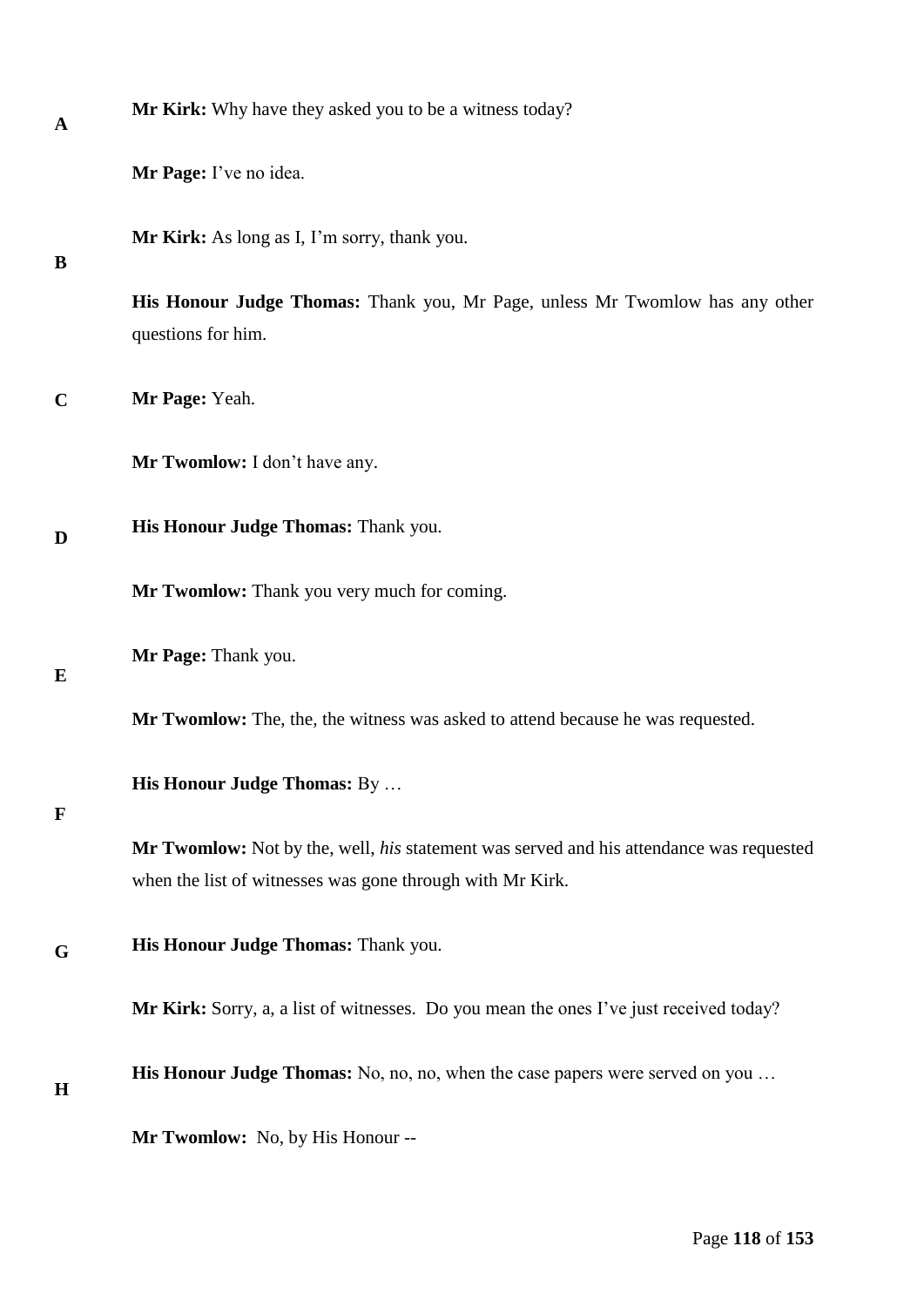| <b>His Honour Judge Thomas:</b> You were asked -- |  |
|---------------------------------------------------|--|
|---------------------------------------------------|--|

| $\mathbf A$ | Mr Twomlow: Judge Bidder, in fact, Your Honour.                                                                                                                                                                                                                                 |
|-------------|---------------------------------------------------------------------------------------------------------------------------------------------------------------------------------------------------------------------------------------------------------------------------------|
|             | <b>His Honour Judge Thomas: Sorry?</b>                                                                                                                                                                                                                                          |
| B           | Mr Twomlow: By His Honour Judge Bidder at a, a plea and case management hearing.                                                                                                                                                                                                |
| $\mathbf C$ | <b>His Honour Judge Thomas:</b> You were asked which witnesses on the list you wanted to<br>attend, and you asked for Mr Page to come to give evidence. That's why he's here.                                                                                                   |
|             | Mr Kirk: I have been asking for the list since that hearing, and I've had to purchase, order<br>the, the transcript because I could not hear what he was saying. But I do remember that His<br>Honour Judge Bidder said that a lot of the witnesses were irrelevant. Are you -- |
| D           | His Honour Judge Thomas: And you asked for them to come to give evidence. That is<br>why they're here. Now, if you say there are witnesses who are irrelevant, it will be a very<br>good thing if we were able to dispense with them having to come here.                       |
| E           | Mr Kirk: I've just witnessed the Prosecution saying that I asked Mr, whatever the name<br>was, to come and give evidence.                                                                                                                                                       |
| $\mathbf F$ | His Honour Judge Thomas: Yes.                                                                                                                                                                                                                                                   |
|             | Mr Kirk: I, I bet I didn't. But my memory isn't what it was.                                                                                                                                                                                                                    |
| G           | His Honour Judge Thomas: Well, it may be a good idea if you tell your sister, who sits in                                                                                                                                                                                       |
|             | Mr Kirk: Ask --                                                                                                                                                                                                                                                                 |
| H           | His Honour Judge Thomas: Front of you.                                                                                                                                                                                                                                          |
|             | Mr Kirk: My sister, not tell. She's a Kirk. You don't tell a Kirk anything.                                                                                                                                                                                                     |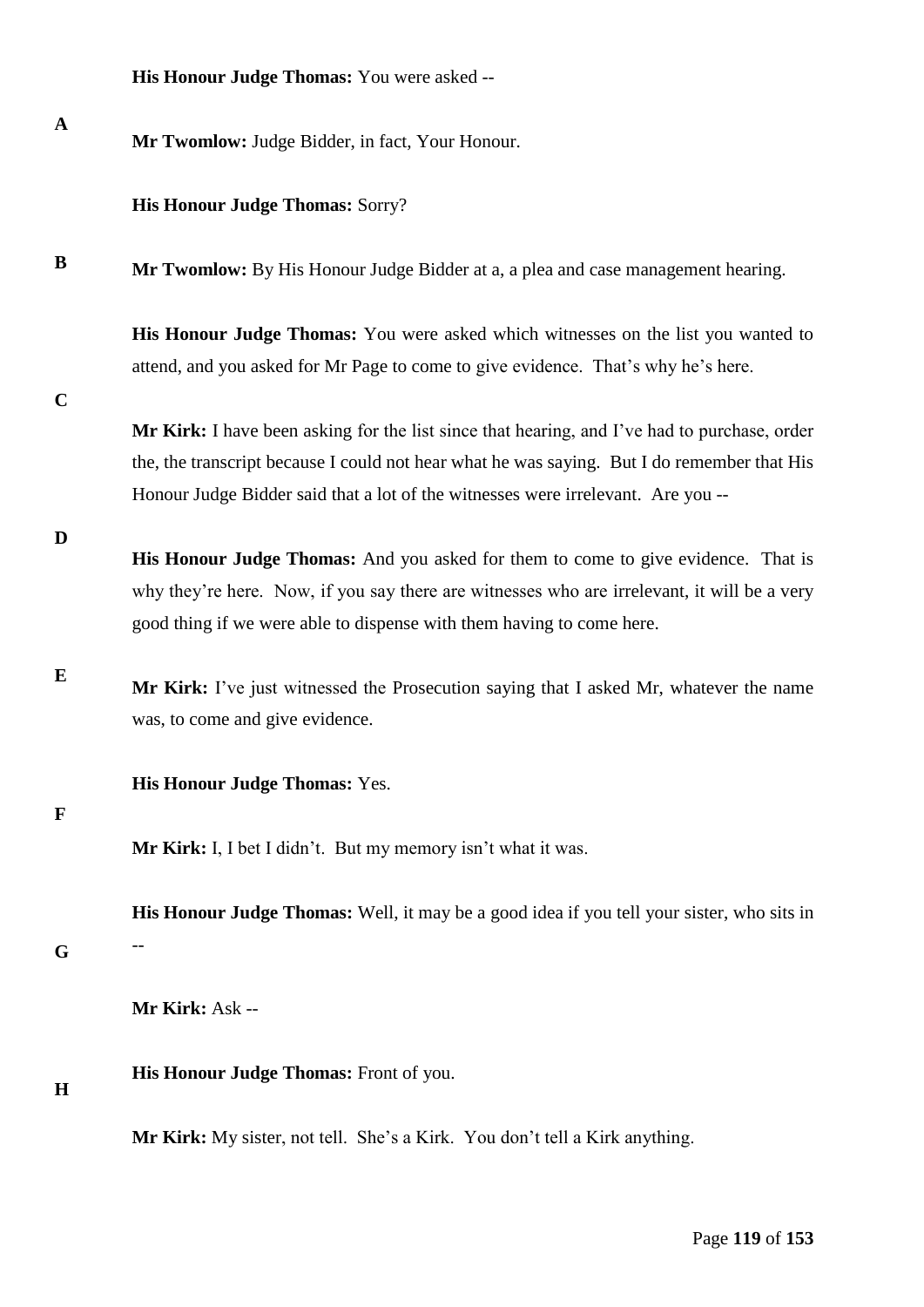| A | who are to     |
|---|----------------|
|   | M. L. I. P. L. |

**His Honour Judge Thomas:** All right. Well, however it is transmitted, if there are witnesses be called who you do not require to give evidence, then it will save time.

**Mr Kirk:** *But the --* 

**His Honour Judge Thomas:** Perhaps that can be done overnight.

**B**

**Mr Kirk:** The very reason why I asked for a list yesterday, I would not have asked for Mr Page to give evidence if there had been mutual agreement. And there, there will, there may well be more witnesses.

**C**

**His Honour Judge Thomas:** Well, let's see if we can sort that out before they have to come a long distance to give evidence. Who's your next witness please, Mr Twomlow?

**D** (counsel takes instructions)

**Mr Twomlow:** It's Derek Glynn Allsop.

**E**

(counsel takes instructions)

**Mr Twomlow:** He is the last witness we have available today. Your Honour will appreciate it's a little difficult to, to know exactly how many witnesses to have available.

- **F His Honour Judge Thomas:** Yes. Well, on the basis that it may be that some witnesses will not be required, it may be perhaps better to have more witnesses than we need tomorrow than fewer than we need.
- **G Mr Twomlow:** Yes*, and we don't* --

**His Honour Judge Thomas:** So that we can --

**H**

**Mr Twomlow:** Yes.

**His Honour Judge Thomas:** Make progress. I understood the person you referred to as Foxy in the …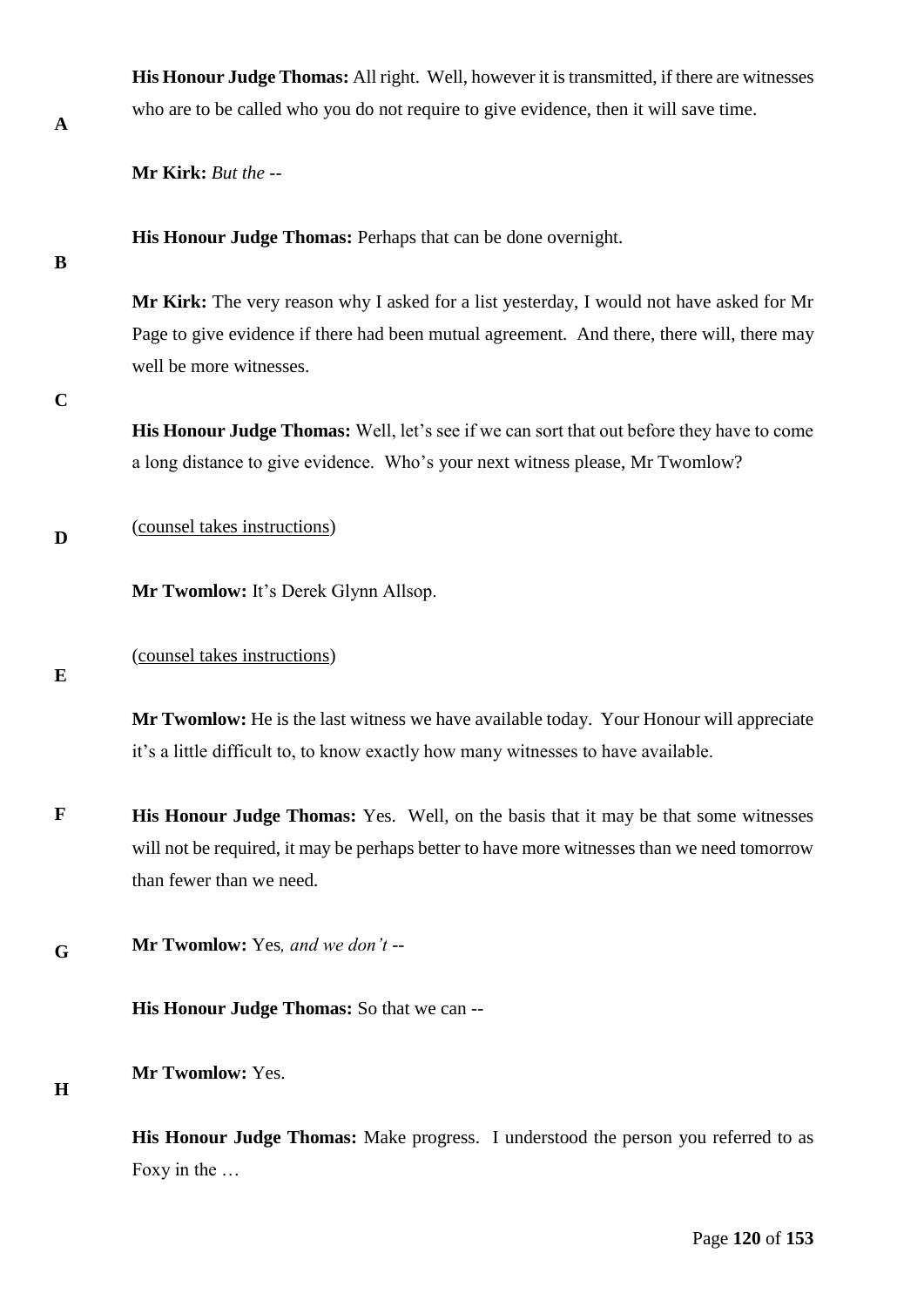| $\mathbf A$      |                                                                                                                                                                                                                                                                                                                                                                                                                                                                                                                                                                                                                                                           |
|------------------|-----------------------------------------------------------------------------------------------------------------------------------------------------------------------------------------------------------------------------------------------------------------------------------------------------------------------------------------------------------------------------------------------------------------------------------------------------------------------------------------------------------------------------------------------------------------------------------------------------------------------------------------------------------|
|                  | His Honour Judge Thomas: Is that witness available?                                                                                                                                                                                                                                                                                                                                                                                                                                                                                                                                                                                                       |
| B                | Mr Twomlow: No.                                                                                                                                                                                                                                                                                                                                                                                                                                                                                                                                                                                                                                           |
|                  | <b>His Honour Judge Thomas:</b> Why is that?                                                                                                                                                                                                                                                                                                                                                                                                                                                                                                                                                                                                              |
|                  | (counsel takes instructions)                                                                                                                                                                                                                                                                                                                                                                                                                                                                                                                                                                                                                              |
| $\mathbf C$      | Mr Kirk: If, if, if I could assist                                                                                                                                                                                                                                                                                                                                                                                                                                                                                                                                                                                                                        |
|                  | Mr Twomlow: Sorry.                                                                                                                                                                                                                                                                                                                                                                                                                                                                                                                                                                                                                                        |
| D                | <b>His Honour Judge Thomas:</b> Did you say the next one was Dominic                                                                                                                                                                                                                                                                                                                                                                                                                                                                                                                                                                                      |
| E<br>$\mathbf F$ | Mr Twomlow: Your Honour, I, I, I wonder if Your Honour would give me a few moments<br>to check which witnesses are now available today. Your Honour will understand, I hope,<br>that there's been quite a bit of shifting about because the witnesses who, the four witnesses<br>who've given evidence had to come today and so had to give evidence today. There were<br>other witnesses who were lined up to give evidence yesterday who could not. Some could<br>not return today, and so we've had some difficulty today in arranging a, a proper list of<br>witnesses and knowing how long the witnesses were going to take. And so if you give me a |
|                  | few moments, I think I could, I, I understand that Mr Allsop in fact is not here.                                                                                                                                                                                                                                                                                                                                                                                                                                                                                                                                                                         |
|                  | His Honour Judge Thomas: Right.                                                                                                                                                                                                                                                                                                                                                                                                                                                                                                                                                                                                                           |

**G**

**H**

**Mr Twomlow:** So …

**Mr Twomlow:** Yes, he …

**His Honour Judge Thomas:** Well, I will give you five minutes to find out who is here. There are two documents that it appears Mr Kirk wishes the Jury to have. One is the Airworthiness Approval Note and the other is the Pilot article. Can they be photocopied and punched so that the Jury have copies of them?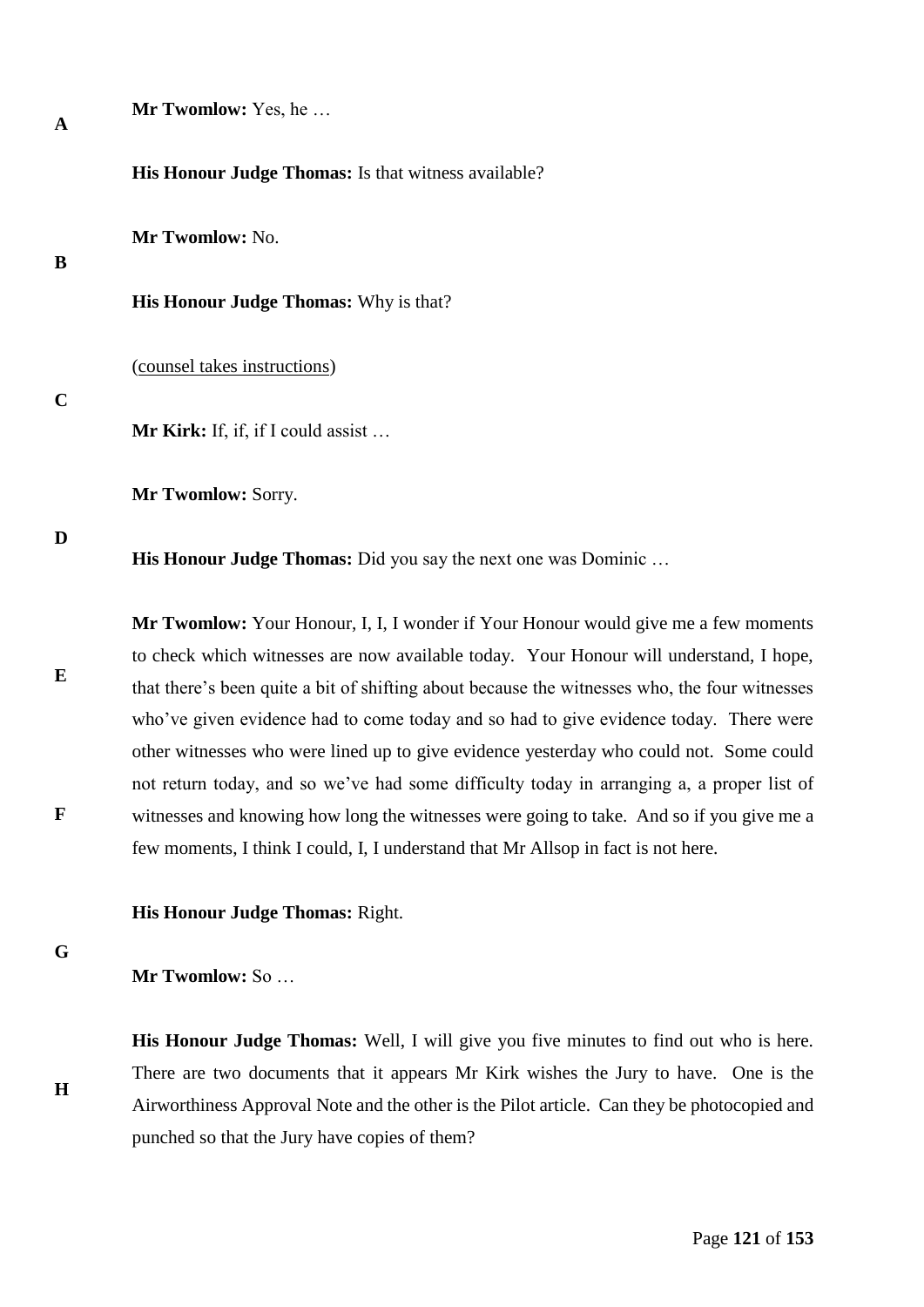**Mr Twomlow:** Yes.

**His Honour Judge Thomas:** We'll come back in ten minutes so the members of the Jury can stretch their legs from that cramped box. And then we'll see how far we can progress this --

**B Mr Twomlow:** Yes.

> **His Honour Judge Thomas:** Afternoon. And I would be very grateful if efforts were made, I know they may not be easy, to decide who is and who is not required to give evidence live.

**C**

**A**

**Mr Twomlow:** Well, I, I, I can tell Your Honour that that has been something that has been carefully considered, but matters have been overtaken a little by certain events and --

**D His Honour Judge Thomas:** Yes.

**Mr Twomlow:** In terms of length.

**His Honour Judge Thomas:** Thank you. Yes, thank you, members of the Jury.

**E**

(jury retires)

**Court Clerk:** Court please rise.

#### **F**

(short adjournment)

**Court Clerk:** Court please rise.

#### **G**

(parties confer)

**His Honour Judge Thomas:** Yes, thank you.

#### **H**

**Mr Twomlow:** Your Honour, the position is this, that the only witness who is readily available and who I hope is now here is Mr Allsop, who is at page, page 1. I'm wrong. Page 5.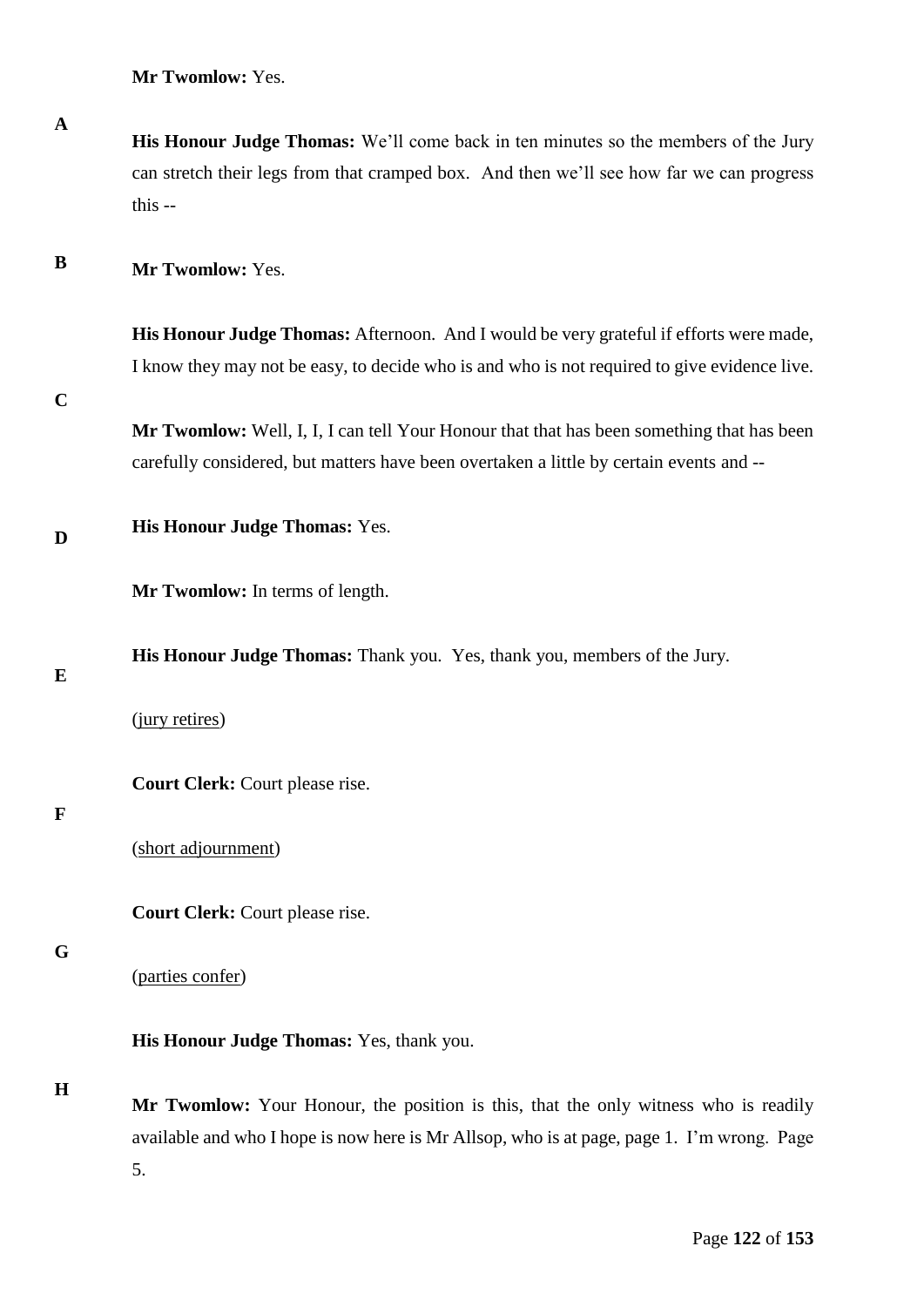#### **His Honour Judge Thomas:** Page 5, isn't it?

**Mr Twomlow:** Yes, who deals with the, the homepage, getting the homepage up from the website. So he, his, his evidence will not be very long. Other witnesses who were due to attend this morning, one officer had to give evidence somewhere else, *in,* I think in Swansea, has not returned. Another officer had to attend a hospital appointment, and he has, is not available today. But what I can tell Your Honour is that the witnesses who should have given evidence yesterday or today and have not done will be coming tomorrow, and all tomorrow's witnesses will be coming tomorrow, so that we will be right on schedule by the end of tomorrow evening.

**His Honour Judge Thomas:** Good. How long was, how long was it scheduled that the Prosecution case will last? Well, we have …

**His Honour Judge Thomas:** Perhaps we can get the Jury in while we're discussing this. And we'll, do you --

**Mr Twomlow:** It's --

**E**

**A**

**B**

**C**

**D**

**His Honour Judge Thomas:** Have a, a, a …

(counsel takes instructions)

#### **F**

**His Honour Judge Thomas:** Date when you expect the Prosecution case to end?

(counsel takes instructions)

**G**

**Mr Twomlow:** I, I believe that all the witnesses were going to give evidence by the beginning of next week. It was, it was well within the, the three week period.

**His Honour Judge Thomas:** Yes.

**H**

**Mr Twomlow:** Here they are. Let me see.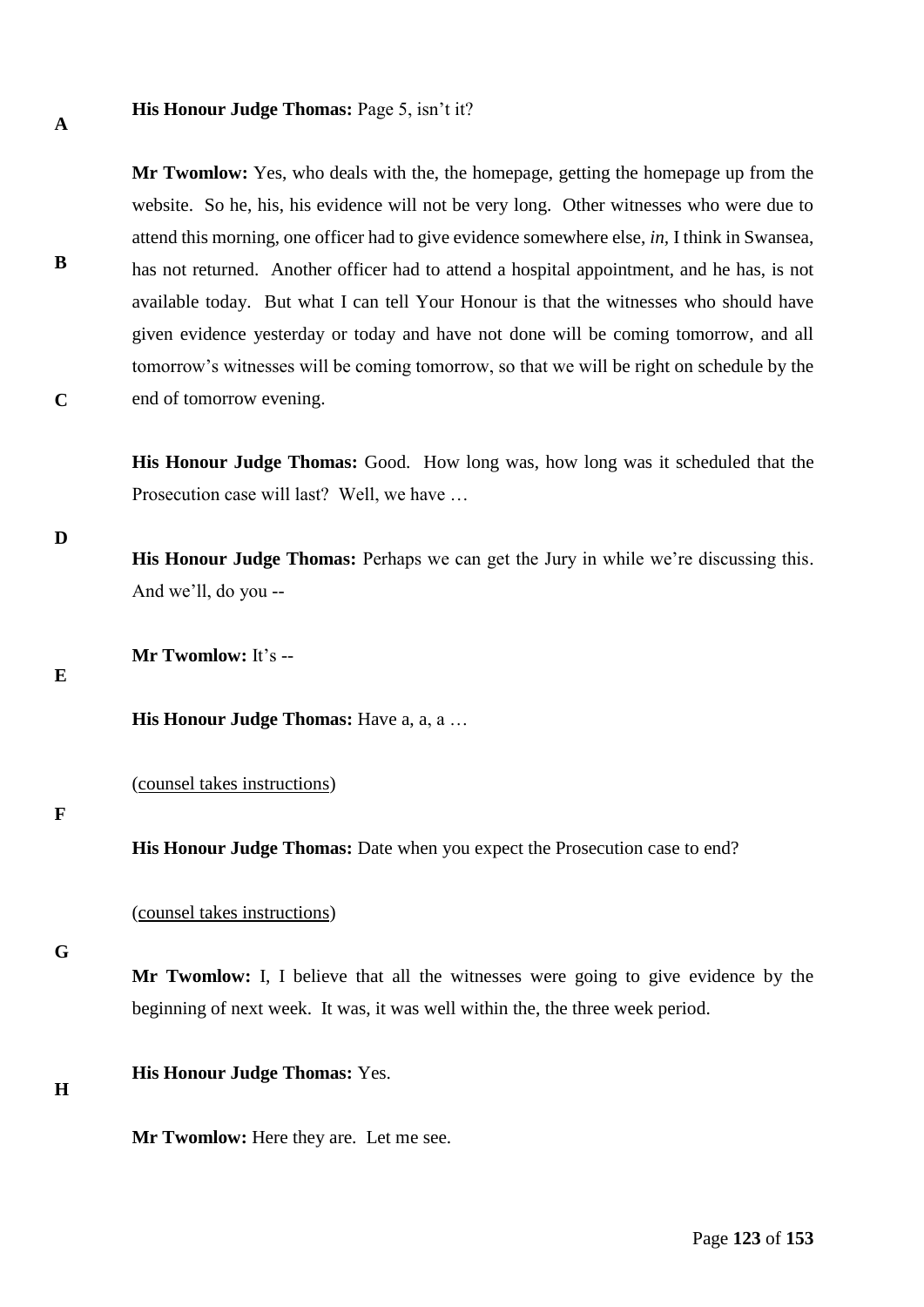**His Honour Judge Thomas:** And do *the* --

**Mr Twomlow:** The last Prosecution witnesses are scheduled at the moment for Monday …

**His Honour Judge Thomas:** Right.

- **B Mr Twomlow:** So that we anticipated finishing our case in six days, with the matter being listed for three weeks. If matters are going more quickly than that, we'll see what we can do to bring people forward. But …
- **C His Honour Judge Thomas:** What I hope will happen overnight is that perhaps through the intermediary of Mr Kirk's sister it may be possible to find out who's needed and who's not needed. Thank you.
- **D Mr Twomlow:** *Right,* thank you.

(jury returns)

**His Honour Judge Thomas:** I see that you're …

(laughter)

**F His Honour Judge Thomas:** Very subtly done, members of the Jury, if I may say so. You're obviously still feeling the cold. I have asked that efforts are made to increase the heating. It obviously hasn't worked.

## (judge confers with clerk)

**G**

**H**

**E**

**A**

**His Honour Judge Thomas:** I'm told that Court 1 is even worse, if that's any consolation. I suspect it isn't. They've probably got ice, icicles hanging off them if that is the case. I'll make enquiries overnight to see if heaters can be brought in, perhaps, and if they could be started up at 9:30 so that there's at least a flow of hot air. We'll try and stave off hypothermia for at least some of you. Sorry about this. It's not usually something I have to deal with, but I'll do my best. Thank you.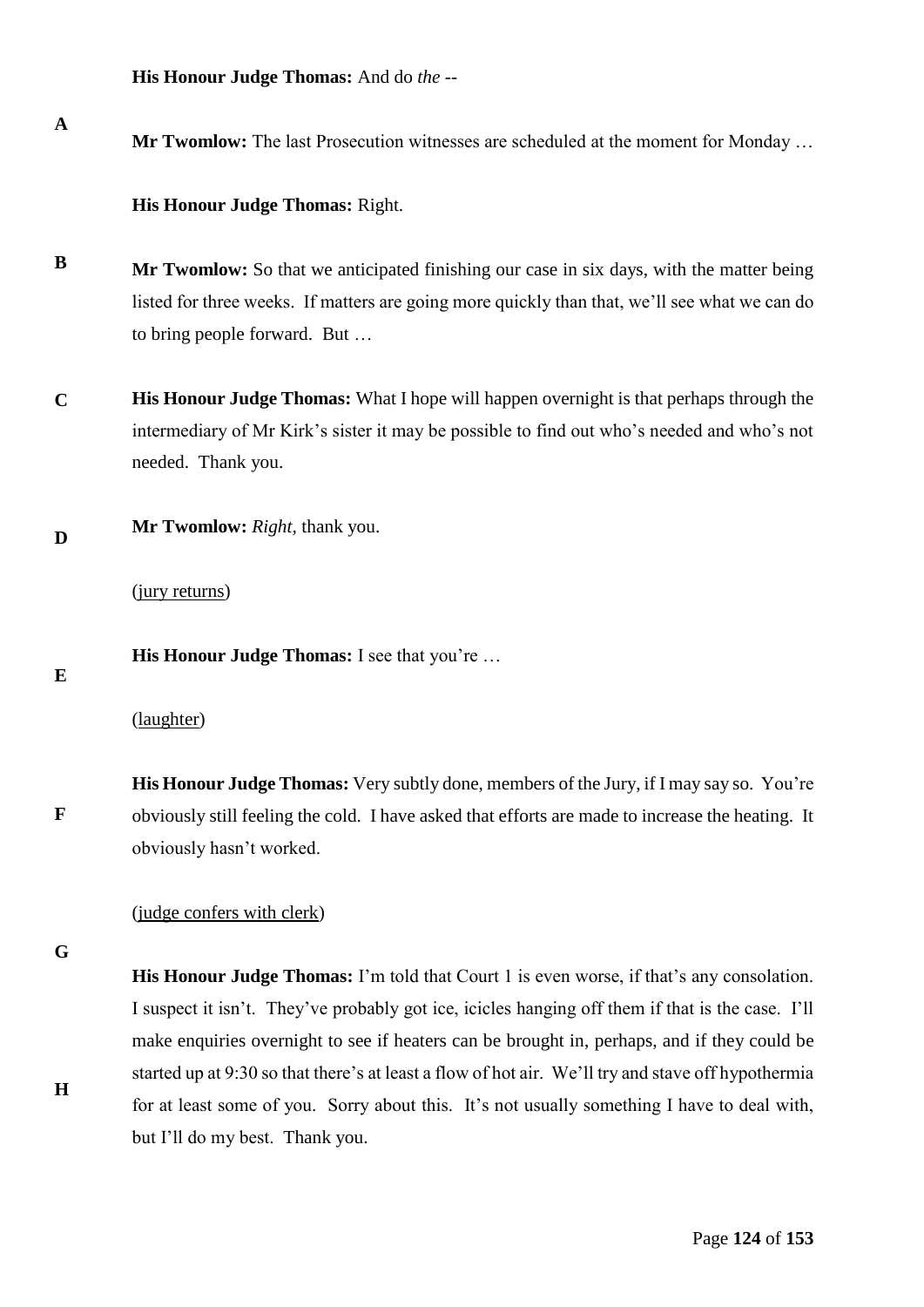**Mr Twomlow:** Well, Your Honour, it may be some consolation to the ladies and gentlemen to know that there is only one further witness today, who probably won't be very long, who's available today because of one thing and another, I'm afraid. But there will be several witnesses present tomorrow, I hope, and have a full day's worth of evidence from them.

**His Honour Judge Thomas:** Right, well, let's, let's --

**B**

**A**

**Mr Twomlow:** Derek …

**His Honour Judge Thomas:** Crack on with him them.

**C**

**Mr Twomlow:** Derek Glyn Allsop, page 5 please.

**Mr Kirk:** Could, could I make an objection to this next witness please?

**D**

**E**

**F**

### **His Honour Judge Thomas:** On what basis?

**Mr Kirk:** Yesterday there were six police officers taking record of what was going on. This morning they've been reduced to three. My sister has been keeping a record. Two ladies in the gallery yesterday, I know without asking, would have been taking a record. When I asked friends of mine to make a record earlier in these proceedings, this is the thirteenth time I've become, I've had eight Judges. You must be the ninth, I think. They have been refused the right to make notes while sitting in the gallery. These people in plain uniform, there's one there who to me looks very much like a policeman. If he is, I would like his identity because I require him as a Defence witness. But more to the point, I want the numbers and names of the six that were here yesterday, not the uniformed ones, because they just do, well, the ones that were not in uniform. And the lady who comes from Dolmans and represents the Chief Constable, who has throughout this trial and yesterday, before you, in, sorry, in Newport last week, was having to give a, give information in order for this, this trial to proceed at a greater speed. I'm entitled, Your Honour, under Article 6, to have this information for my defence.

**H**

**G**

**His Honour Judge Thomas:** People in the public gallery are not allowed to take notes unless they are given permission to do so. You are not entitled to the names of the people who are in the public gallery. Can we now get on with the next witness please? Thank you.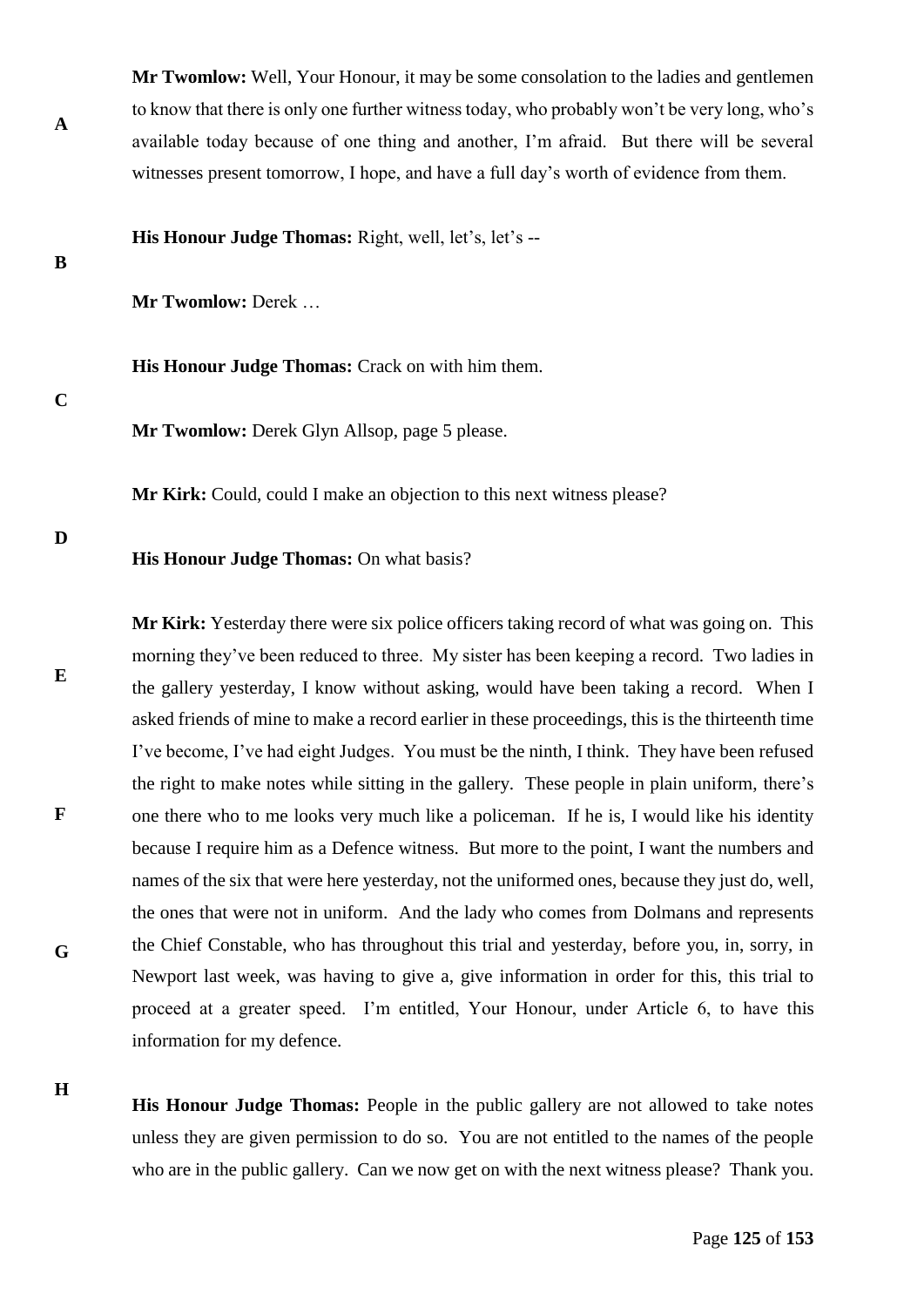| A           | Mr Kirk: So I --                                                                                                                                                                            |
|-------------|---------------------------------------------------------------------------------------------------------------------------------------------------------------------------------------------|
|             | His Honour Judge Thomas: If I --                                                                                                                                                            |
| B           | Mr Twomlow: Derek --                                                                                                                                                                        |
|             | His Honour Judge Thomas: See anybody --                                                                                                                                                     |
| $\mathbf C$ | Mr Kirk: Assume --                                                                                                                                                                          |
|             | Mr Twomlow: Glyn --                                                                                                                                                                         |
|             | Mr Kirk: Then --                                                                                                                                                                            |
| D           | Mr Twomlow: Allsop --                                                                                                                                                                       |
|             | Mr Kirk: That they --                                                                                                                                                                       |
| E           | Mr Twomlow: Please.                                                                                                                                                                         |
|             | Mr Kirk: They had permission to take notes.                                                                                                                                                 |
| $\mathbf F$ | His Honour Judge Thomas: No, no, I just said that no one is entitled, allowed to take notes<br>in the public gallery without my permission. I haven't given such permission. All notetaking |
|             | in the public gallery must cease. All permissions should be sought. But you are not entitled<br>to the names of people in the public gallery. I hope that's --                              |
| G           |                                                                                                                                                                                             |
|             | Mr Kirk: I will --                                                                                                                                                                          |
|             | His Honour Judge Thomas: Clear.                                                                                                                                                             |
| $\mathbf H$ | Mr Kirk: Make no complaint if I can have a copy of those notes.                                                                                                                             |
|             | His Honour Judge Thomas: Yes, could we have the next witness please?                                                                                                                        |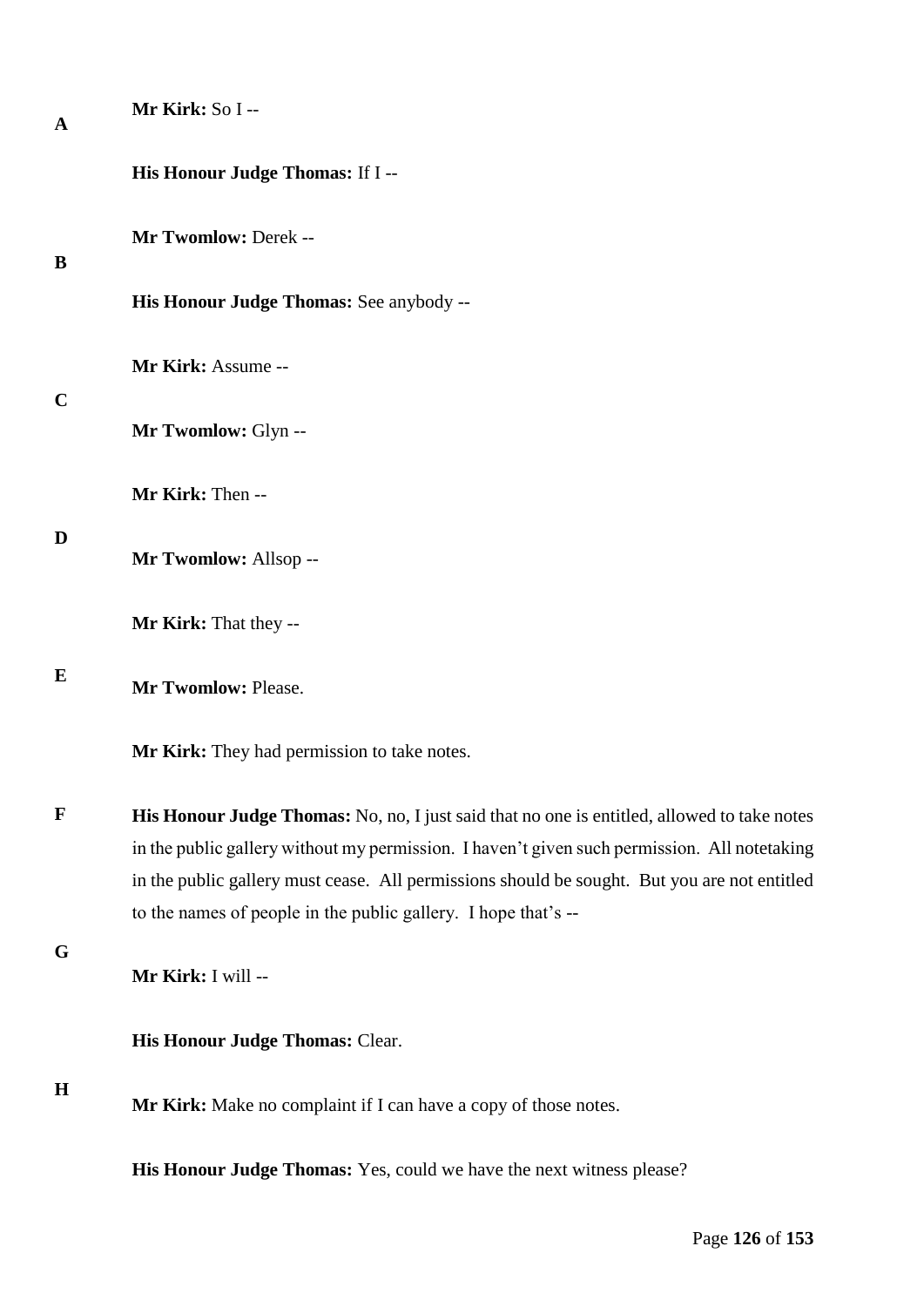| $\mathbf A$ | Mr Twomlow: Yes, Derek Glynn Allsop please.                                                                 |
|-------------|-------------------------------------------------------------------------------------------------------------|
|             | His Honour Judge Thomas: Derek Glynn Allsop.                                                                |
| B           | (clerk confers with witness)                                                                                |
|             | Court Clerk: Could you raise the Testament in your hand? Please repeat after me. I swear<br>by Almighty God |
| $\mathbf C$ | <b>DC Allsop:</b> I swear by Almighty God                                                                   |
|             | Court Clerk: That the evidence I shall give                                                                 |
| D           | DC Allsop: That the evidence I shall give                                                                   |
|             | Court Clerk: Shall be the truth                                                                             |
| E           | <b>DC Allsop:</b> Shall be the truth                                                                        |
|             | Court Clerk: The whole truth                                                                                |
| $\mathbf F$ | DC Allsop: The whole truth                                                                                  |
|             | Court Clerk: And nothing but the truth.                                                                     |
|             | DC Allsop: And nothing but the truth.                                                                       |
| G           | Court Clerk: Thank you.                                                                                     |
|             | DC Allsop: Thank you.                                                                                       |
| $\mathbf H$ | Mr Twomlow: What is your full name, rank and status please?                                                 |
|             | DC Allsop: DC Derek Allsop, presently serving from Cardiff Central Police Station.                          |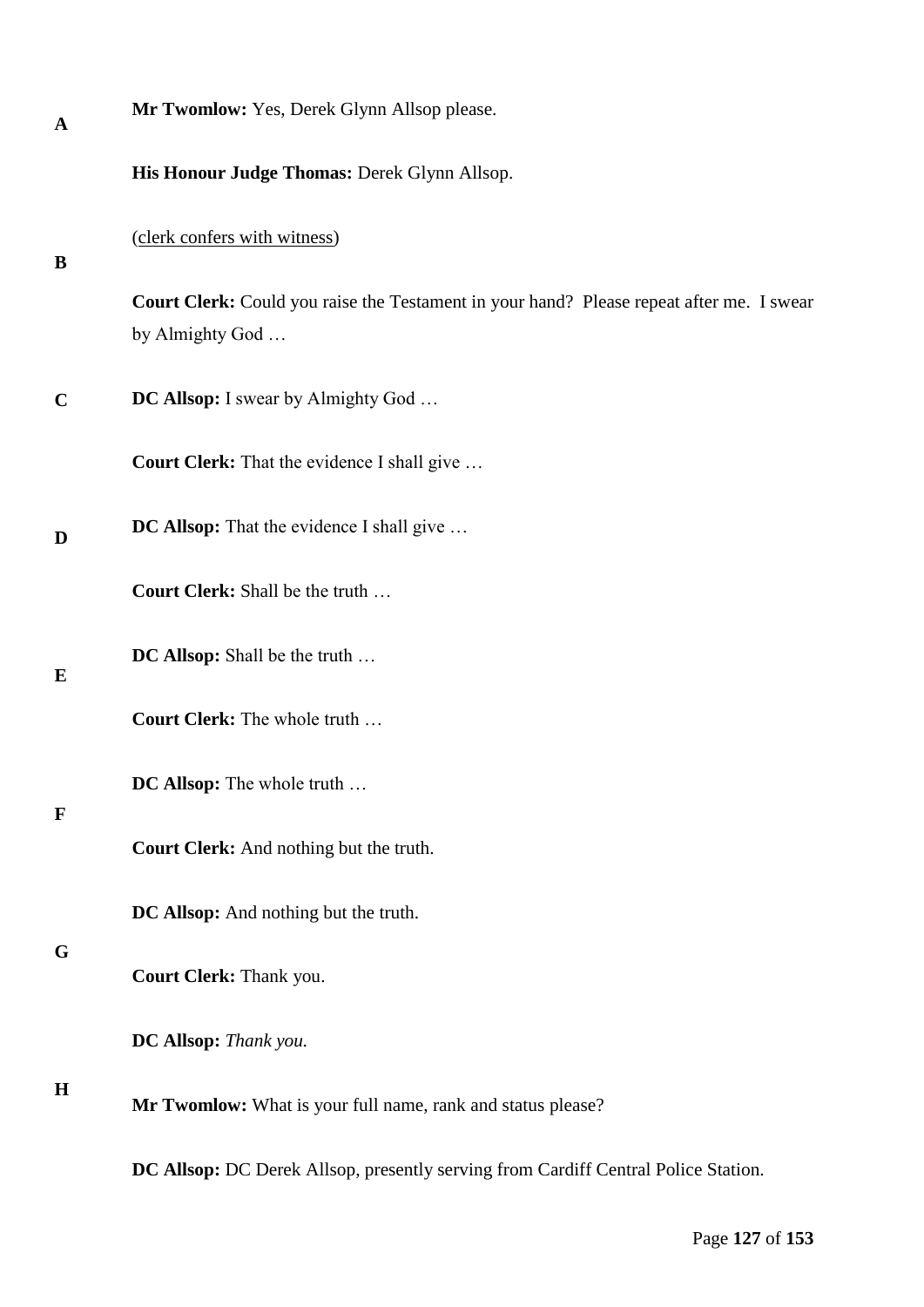| $\mathbf A$ | <b>Mr Twomlow:</b> Yes. Officer, at 1 o'clock in the afternoon on Tuesday 23 June of last year, |
|-------------|-------------------------------------------------------------------------------------------------|
|             | 2009, were you in Cardiff Central Police Station when you accessed the website                  |
|             | www.kirkflyingvet.com?                                                                          |

**DC Allsop:** Yes, I was, yes.

**B**

**Mr Twomlow:** And if you'd look at pages 16, 17 and 18, I think 16, 17 then 17A, I'm sorry, do those relate to what you observed when you saw the website?

**C DC Allsop:** Yes, they are, yes.

**Mr Twomlow:** And did you generate screen prints of the data on the website?

**D DC Allsop:** I did, yes.

**Mr Twomlow:** What does page 16 show us please?

**E DC Allsop:** It shows the, the front page, the homepage of the website named the flyingkirk.com, kirkflyingvet.com, sorry.

**Mr Twomlow:** And we can see at the top of that page that there are a number of sections, home, biography, blogs, gallery and downloads.

# **F**

**G Mr Twomlow:** And on the left, what appear to be, well, perhaps headlines, if one can call them that.

**DC Allsop:** Yes, they're the links.

**Mr Twomlow:** And --

**H**

**DC Allsop:** Yes.

**DC Allsop:** Yes, *it's a normal web*page.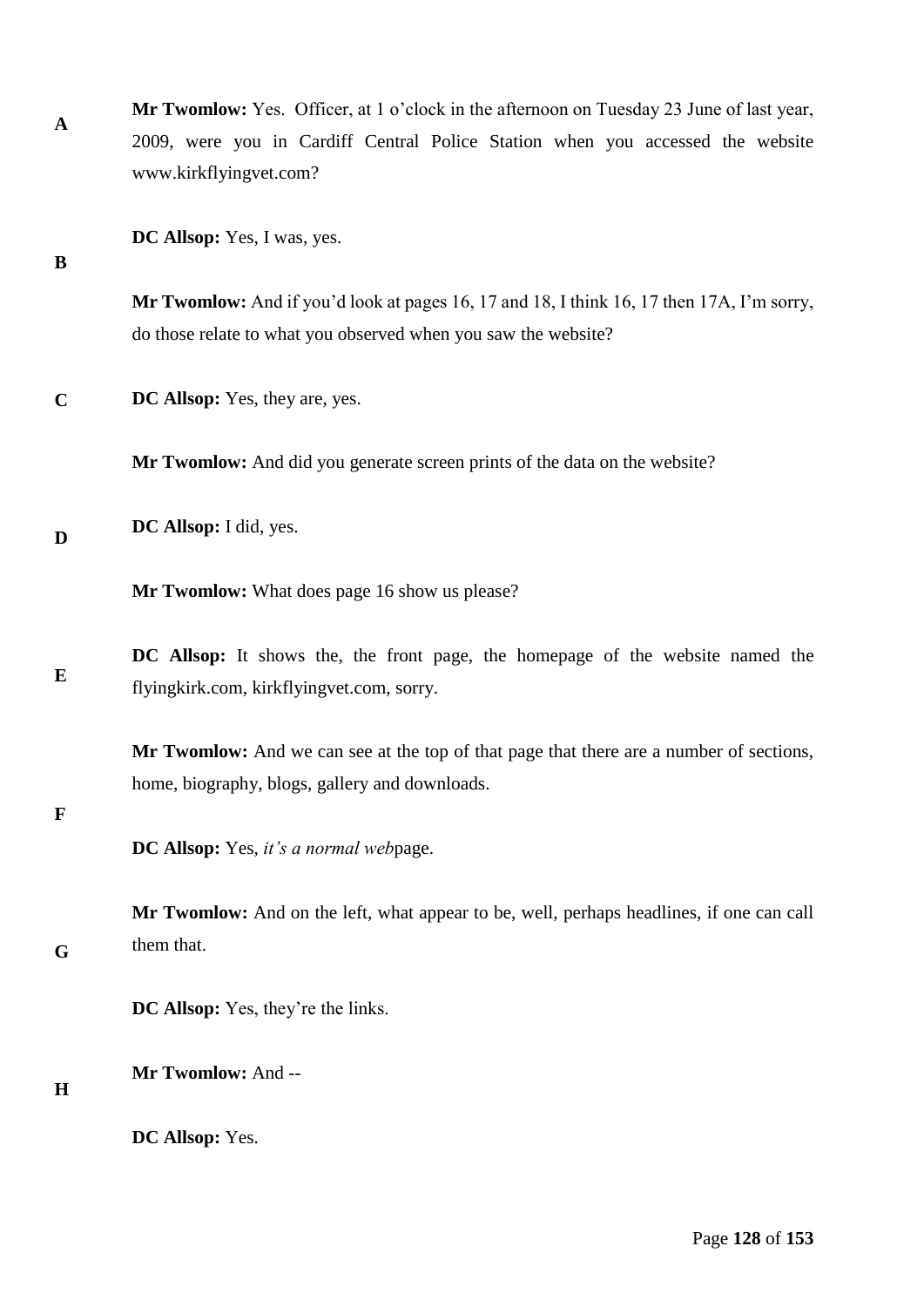| $\mathbf A$ | Mr Twomlow: Options down the left hand side. And at the, at the foot of that screen, latest<br>posts and recent posts. And on the right, video.                                                                     |
|-------------|---------------------------------------------------------------------------------------------------------------------------------------------------------------------------------------------------------------------|
|             | DC Allsop: Yeah, yes, Sir.                                                                                                                                                                                          |
| B           | Mr Twomlow: Now, did you click on a link which was headed:                                                                                                                                                          |
|             | "Recent pictures"?                                                                                                                                                                                                  |
| $\mathbf C$ | DC Allsop: I did, yes, Sir.                                                                                                                                                                                         |
|             | Mr Twomlow: And what did you see then?                                                                                                                                                                              |
| D           | DC Allsop: There was a number of pictures that, that were linked to that page, and one of<br>them showed Mr Kirk holding a machine gun in his right hand and a small dog in his left<br>hand.                       |
|             | Mr Twomlow: Now, is that what we can see at 17A in the, in our bundle?                                                                                                                                              |
| E           | <b>DC Allsop:</b> Yes, that's one of the pictures, yes.                                                                                                                                                             |
| $\mathbf F$ | Mr Twomlow: I think if we look at page 17, we can see the same picture with the text<br>underneath it, but it's not as, with, with the text underneath it.                                                          |
|             | DC Allsop: Yes.                                                                                                                                                                                                     |
|             | Mr Twomlow: Is that right? And underneath it:                                                                                                                                                                       |
| G           | "Vengeance is mine. Crooked lawyer shooting."                                                                                                                                                                       |
|             | And underneath that heading, the text:                                                                                                                                                                              |
| $\mathbf H$ | "Patrick, I think the way forward is a string of spontaneous public<br>demonstrations, small, scattered and economical, spreading a clear<br>message. Each group can use their own tactics to mail MPs via the Act. |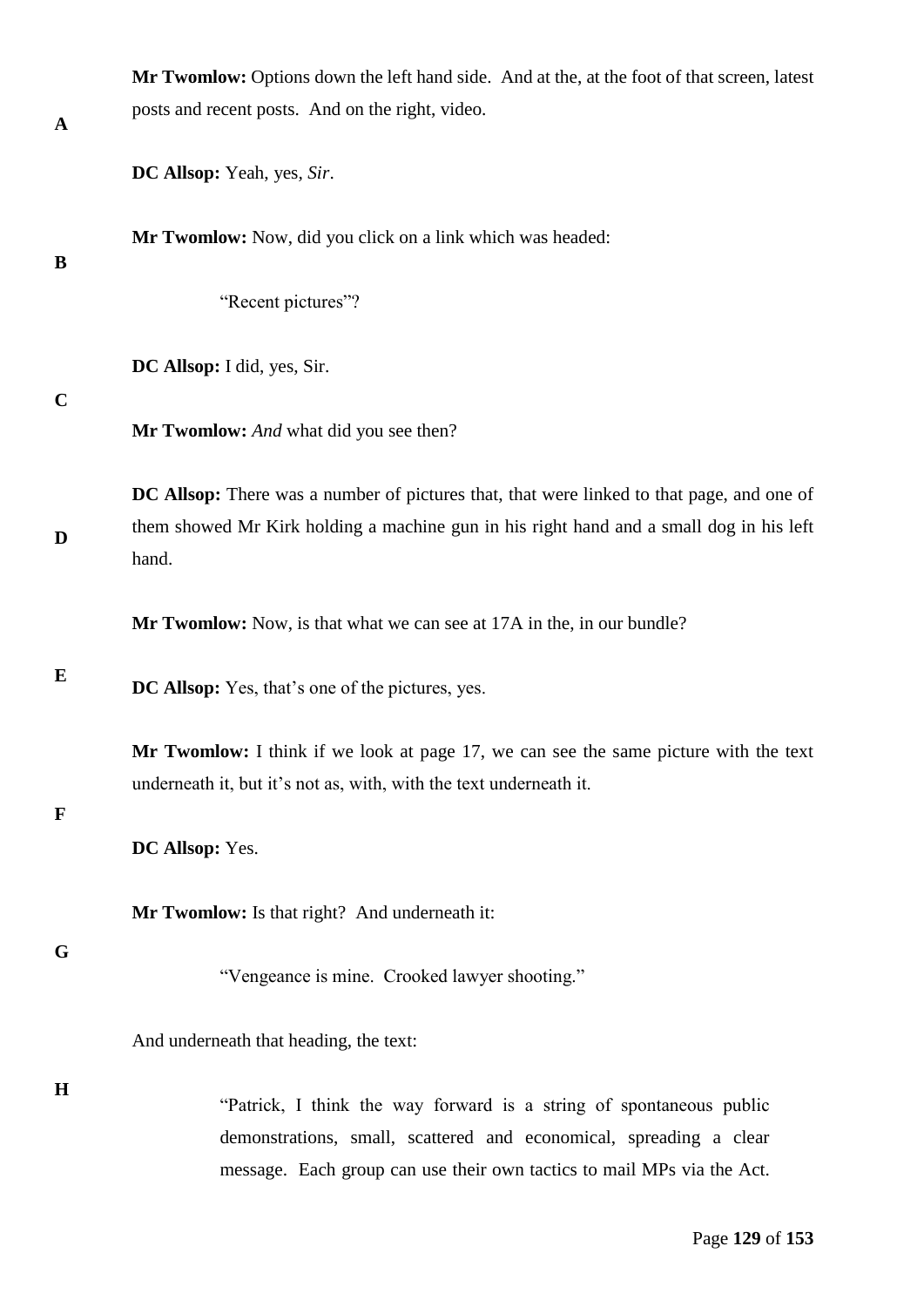|              | In my case, after the bloody nonsense this week in RCJ with RCVS, I will                                                        |
|--------------|---------------------------------------------------------------------------------------------------------------------------------|
| $\mathbf{A}$ | do it my way."                                                                                                                  |
|              | Is that what it stated?                                                                                                         |
| B            | DC Allsop: It is, yes.                                                                                                          |
|              | His Honour Judge Thomas: RCJ is generally said to be the Royal Courts of Justice?                                               |
| $\mathbf C$  | DC Allsop: Yes, My Lord.                                                                                                        |
|              | His Honour Judge Thomas: And RCVS would be perhaps the Royal College of Veterinary<br>Surgeons.                                 |
| D            | DC Allsop: It is, yes, Sir.                                                                                                     |
|              | Mr Twomlow: Now, did you also enter the Civil Aviation Authority website?                                                       |
| E            | DC Allsop: I did, yes.                                                                                                          |
|              | Mr Twomlow: And you accessed the G-I, G-INFO page.                                                                              |
| $\mathbf F$  | DC Allsop: That's correct, yes.                                                                                                 |
|              | Mr Twomlow: Is that right? Is that a public site that records current and historical<br>registration details of light aircraft? |
| G            | DC Allsop: Yes, it is.                                                                                                          |
|              | Mr Twomlow: And did you enter some search criteria into that?                                                                   |
| H            | DC Allsop: I did, yes.                                                                                                          |
|              | Mr Twomlow: What did you enter?                                                                                                 |

Page **130** of **153**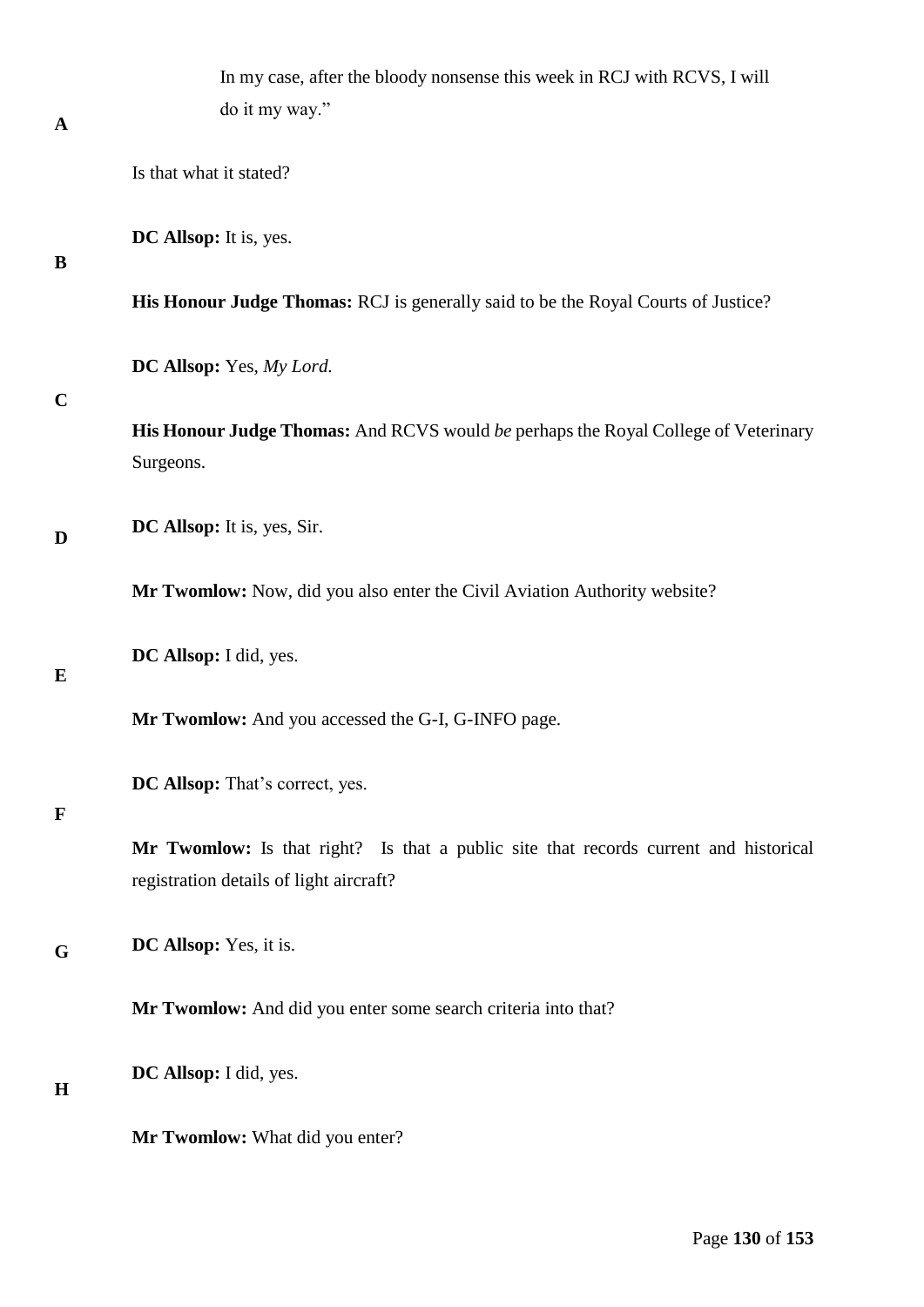**DC Allsop:** I believe it was the registration G-BV, BFVH.

**Mr Twomlow:** Right.

**DC Allsop:** *Or* G9BFV.

**B Mr Twomlow:** Now, is that a, is what you found when you did that on page 18 of the Jury's bundle?

**C DC Allsop:** That's, that's correct. That was the, the history, registration history of that particular aircraft.

**Mr Twomlow:** Yes, and what does that show us?

**D DC Allsop:** It shows who the car was, who the, the car? Who the, the aeroplane was registered to and who bought, it the previous keepers, etc. *I suppose* very similar to what you would do with a, with a car.

**Mr Twomlow:** Yes, so it's going from the bottom upwards, isn't it?

**E**

**A**

**DC Allsop:** It is, yes.

**Mr Twomlow:** In terms of time.

#### **F**

**G**

**DC Allsop:** Yes.

**Mr Twomlow:** So 17.02.1984, registered Rusavia Limited, trading as Rusavia Collection, Pedders, Wood End Green, Henham, Bishop's Stortford.

**DC Allsop:** Yes, that's correct.

**H Mr Twomlow:** And then we go up from there, 13 May 1991, end date 17 September 1997, Wessex Aviation and Transport Limited, Chalmington Manor.

**DC Allsop:** Yes, correct.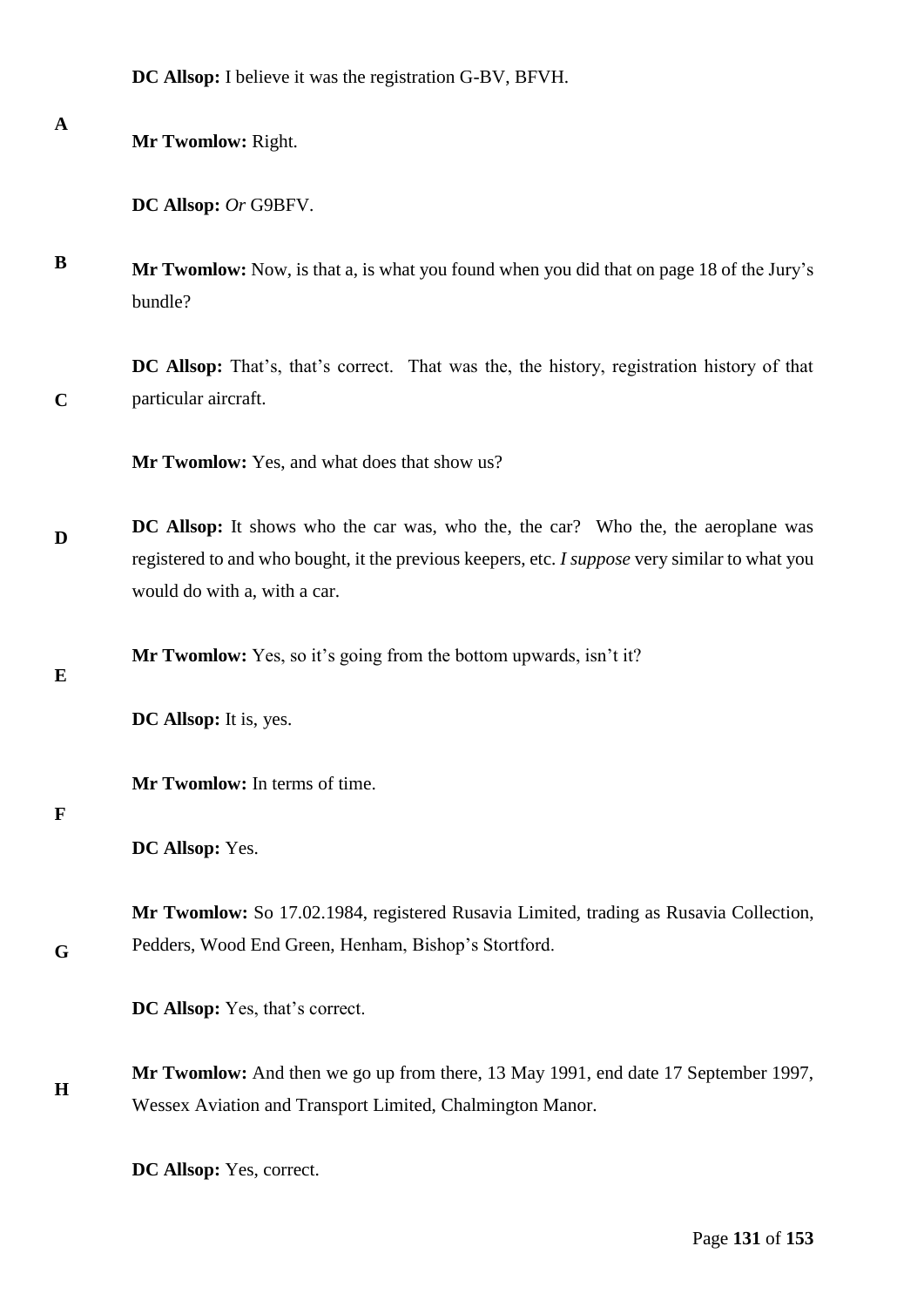| A | <b>Mr Twomlow:</b> Then the next is from 17 September 1997 to 24 June 2008, owned by |
|---|--------------------------------------------------------------------------------------|
|   | Maurice John Kirk, gave, giving then a Barry address.                                |

**DC Allsop:** That's correct, yes.

**B Mr Twomlow:** And then above that, 24 June 2008 to 13 January 2009, Ronald Henry Cooper and Samantha Jane Cooper.

**DC Allsop:** Yes, that's correct.

#### **C**

**Mr Twomlow:** And indeed, at the very top, issue date 13 January 2009, no end date, Ronald Henry Cooper and Jennifer Ann Cooper.

**D DC Allsop:** Yes, correct.

**Mr Twomlow:** Yes, and these are prints that you generated from the website.

**DC Allsop:** Yeah, *they're* exact prints of what was on the screen, yes.

**Mr Twomlow:** Thank you very much. Mr Kirk may have some questions for you.

**His Honour Judge Thomas:** Do you have any questions, Mr Kirk?

#### **F**

**E**

**Mr Kirk:** Sorry, what date did you do all this?

**DC Allsop:** The date's in my statement. I believe it was in, in June of last year.

#### **G**

**Mr Kirk:** Could I have the day?

**DC Allsop:** I can't recall exactly what day it was, but --

#### **H**

**Mr Kirk:** Well, it's written on the statement.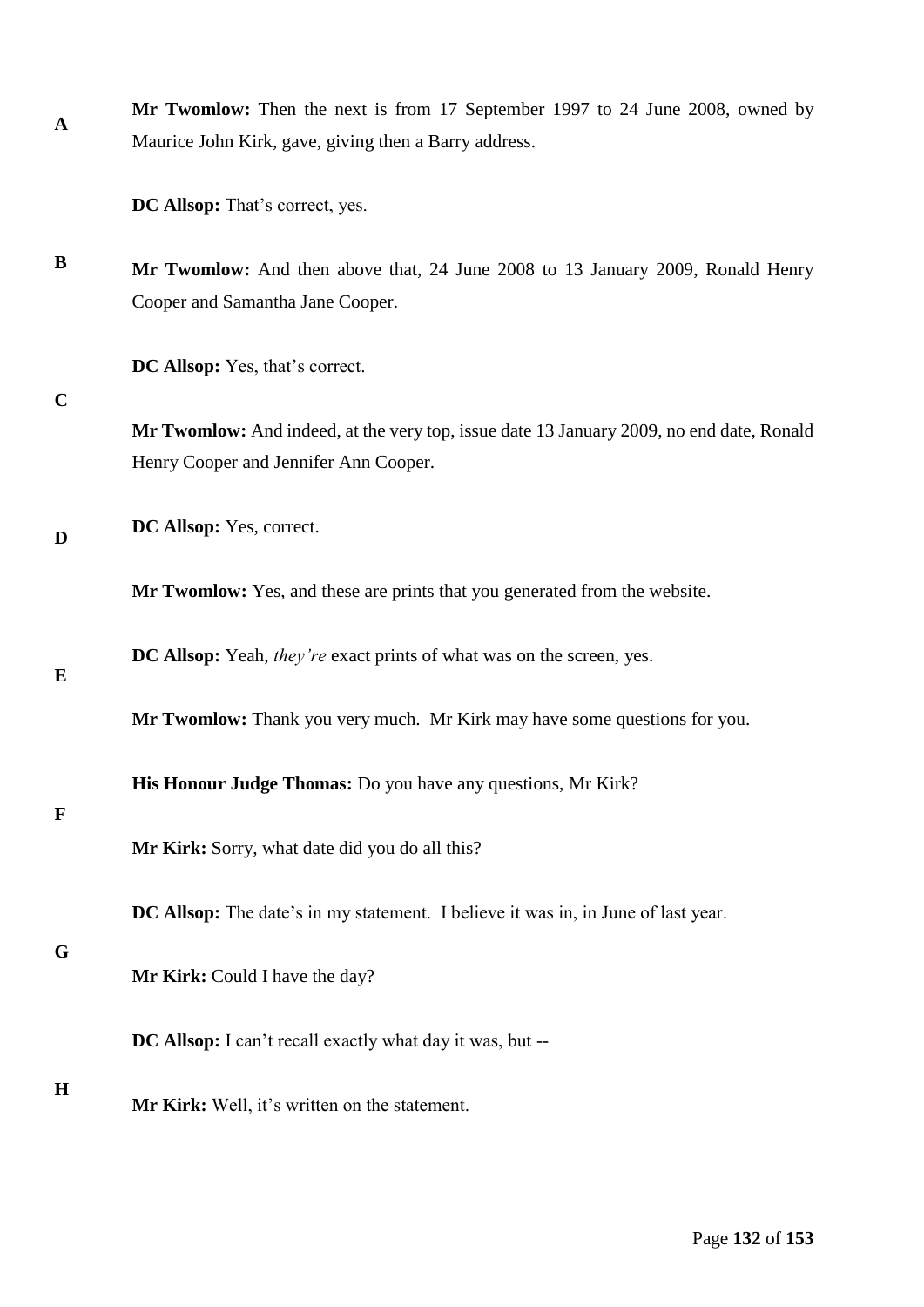| $\mathbf A$ | DC Allsop: It's written on the, I haven't got my statement in front of me, Mr Kirk. I<br>apologise.                         |
|-------------|-----------------------------------------------------------------------------------------------------------------------------|
|             | Mr Kirk: Sorry?                                                                                                             |
| B           | DC Allsop: I haven't got my statement in front of me. I apologise.                                                          |
|             | Mr Kirk: Would you like to look at                                                                                          |
|             | His Honour Judge Thomas: Statement served 23 June 2009, if that helps.                                                      |
| $\mathbf C$ | (defendant confers with his sister)                                                                                         |
|             | Mr Kirk: Were you aware of that website before that date?                                                                   |
| D           | DC Allsop: No, probably not.                                                                                                |
|             | Mr Kirk: When you say probably, what do you mean by that?                                                                   |
| E           | DC Allsop: Well, I'd had no cause prior to, to this to investigate that, that site.                                         |
|             | Mr Kirk: No, I didn't ask whether you had to investigate it. Were you aware?                                                |
| F           | DC Allsop: I, no, I don't believe I was.                                                                                    |
|             | Mr Kirk: Are you sure?                                                                                                      |
| G           | <b>DC Allsop:</b> I'm not positive, no, but, but I don't believe I would have ever gone on that site<br>prior to that date. |
|             | Mr Kirk: Do you know my other website?                                                                                      |
| $\bf H$     | DC Allsop: Your other, your other website?                                                                                  |
|             | Mr Kirk: Yes, did they --                                                                                                   |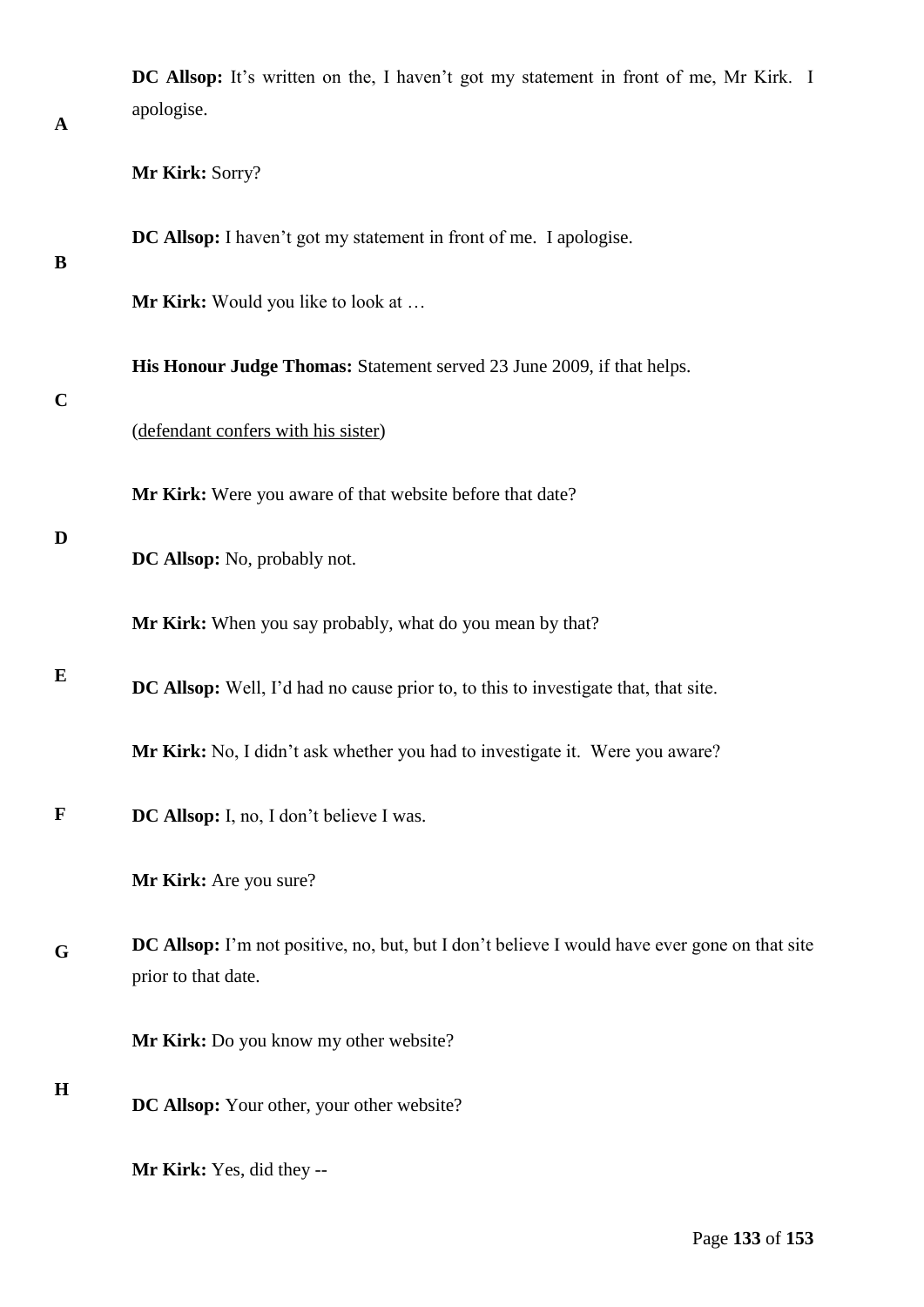| $\mathbf{A}$ | DC Allsop: I've --                                                                                                                                                                                                                                                                     |
|--------------|----------------------------------------------------------------------------------------------------------------------------------------------------------------------------------------------------------------------------------------------------------------------------------------|
|              | Mr Kirk: Get you to look at the other website?                                                                                                                                                                                                                                         |
| B            | DC Allsop: Sorry, no. Which other website?                                                                                                                                                                                                                                             |
|              | Mr Kirk: No, no, no. No, I'm not here to give information. You are here to give information<br>on oath.                                                                                                                                                                                |
| $\mathbf C$  | DC Allsop: Yes.                                                                                                                                                                                                                                                                        |
|              | Mr Kirk: You are, who asked you to look at kirkflyingvet.com?                                                                                                                                                                                                                          |
| D            | DC Allsop: My managers.                                                                                                                                                                                                                                                                |
|              | Mr Kirk: Name?                                                                                                                                                                                                                                                                         |
| E            | DC Allsop: Would have been the SIO of the investigation.                                                                                                                                                                                                                               |
|              | Mr Kirk: You looked at the gentlemen at the back again.                                                                                                                                                                                                                                |
| $\mathbf F$  | DC Allsop: Yes, no, I'm looking at the lady actually, Sir.                                                                                                                                                                                                                             |
|              | Mr Kirk: The lady. Who is --                                                                                                                                                                                                                                                           |
|              | DC Allsop: Detective Inspector --                                                                                                                                                                                                                                                      |
| G            | Mr Kirk: Who is that lady?                                                                                                                                                                                                                                                             |
|              | DC Allsop: Detective Inspector Hughes.                                                                                                                                                                                                                                                 |
| $\mathbf H$  | Mr Kirk: Detective Inspector Hughes, who's been, Detective Inspector Hughes, who's been<br>witnessed by a number of people in Newport Court last week in the presence of the learned<br>Judge in front of me, getting out of her seat and coming to greet these people and been taking |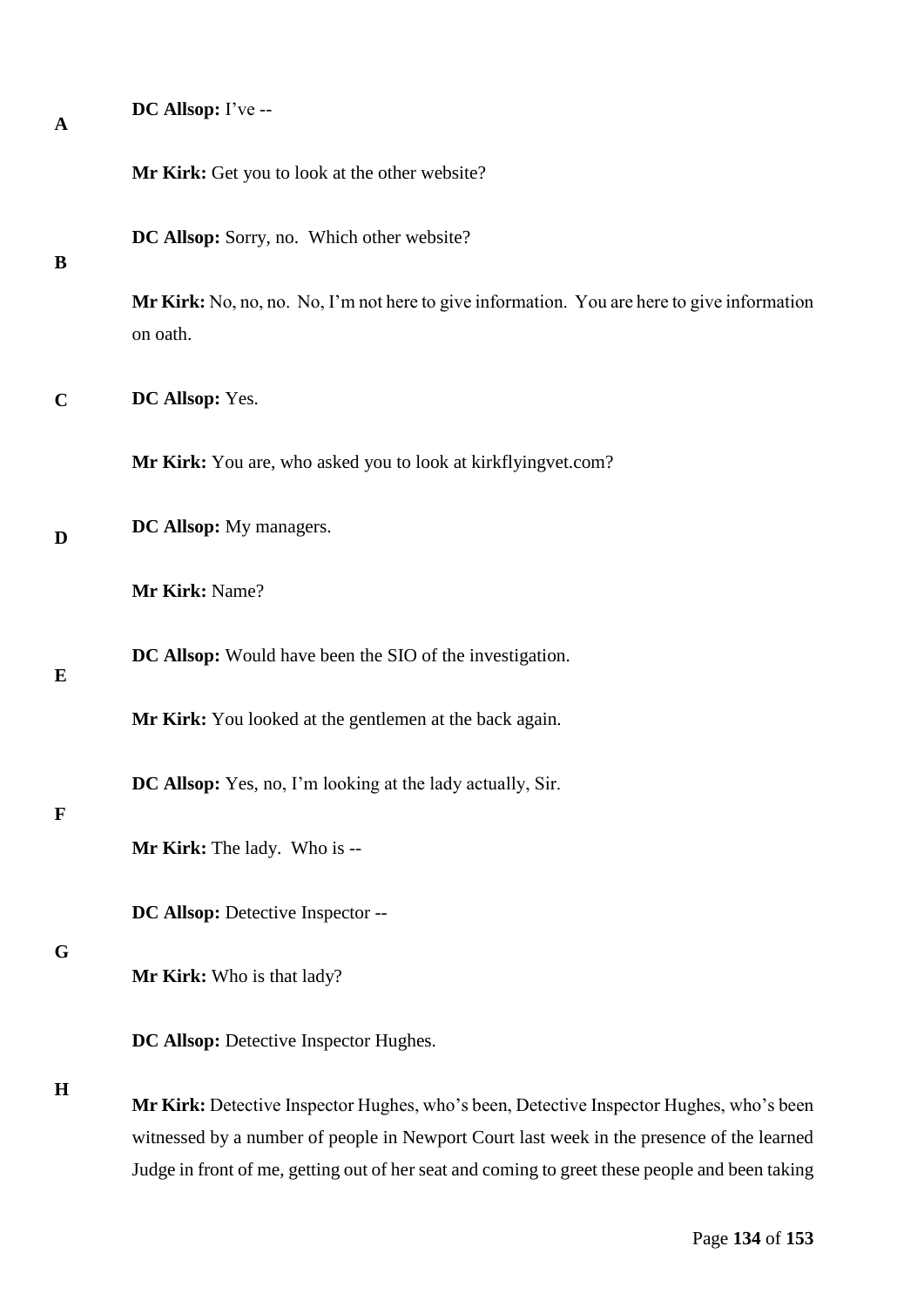| notes at the back. Now, you say Detective Inspector Hughes. There's a Hughes on the<br>witness list. |  |
|------------------------------------------------------------------------------------------------------|--|
| <b>Mr Twomlow:</b> Detective Inspector Hughes is the officer in the case.                            |  |
| <b>His Honour Judge Thomas: Yes.</b>                                                                 |  |
| <b>Mr Twomlow:</b> She's, she's not in fact a witness. She hasn't made a statement.                  |  |
| <b>His Honour Judge Thomas: Yes.</b>                                                                 |  |
|                                                                                                      |  |

**Mr Kirk:** When you say --

**His Honour Judge Thomas:** She's the officer in charge of the investigation, you see, Mr Kirk, and she's entitled to be in Court.

**Mr Kirk:** So, so I'm not allowed to cross-examine the officer running the, the prosecution. Is that how I understand it?

**E His Honour Judge Thomas:** She is not at the moment a witness. Now, she can be asked to be a witness.

**Mr Kirk:** She could. Ah, that's the picture.

## **F**

**A**

**B**

**C**

**D**

(defendant confers with his sister)

**Mr Kirk:** So she's in charge, in fact.

**G**

**H**

**His Honour Judge Thomas:** Well, as you say, in the same way as you're not here to impart information, at the moment I'm not here to. It's this witness you need to ask questions of.

**Mr Kirk:** Ah, yes.

**His Honour Judge Thomas:** So if you'd like to direct your --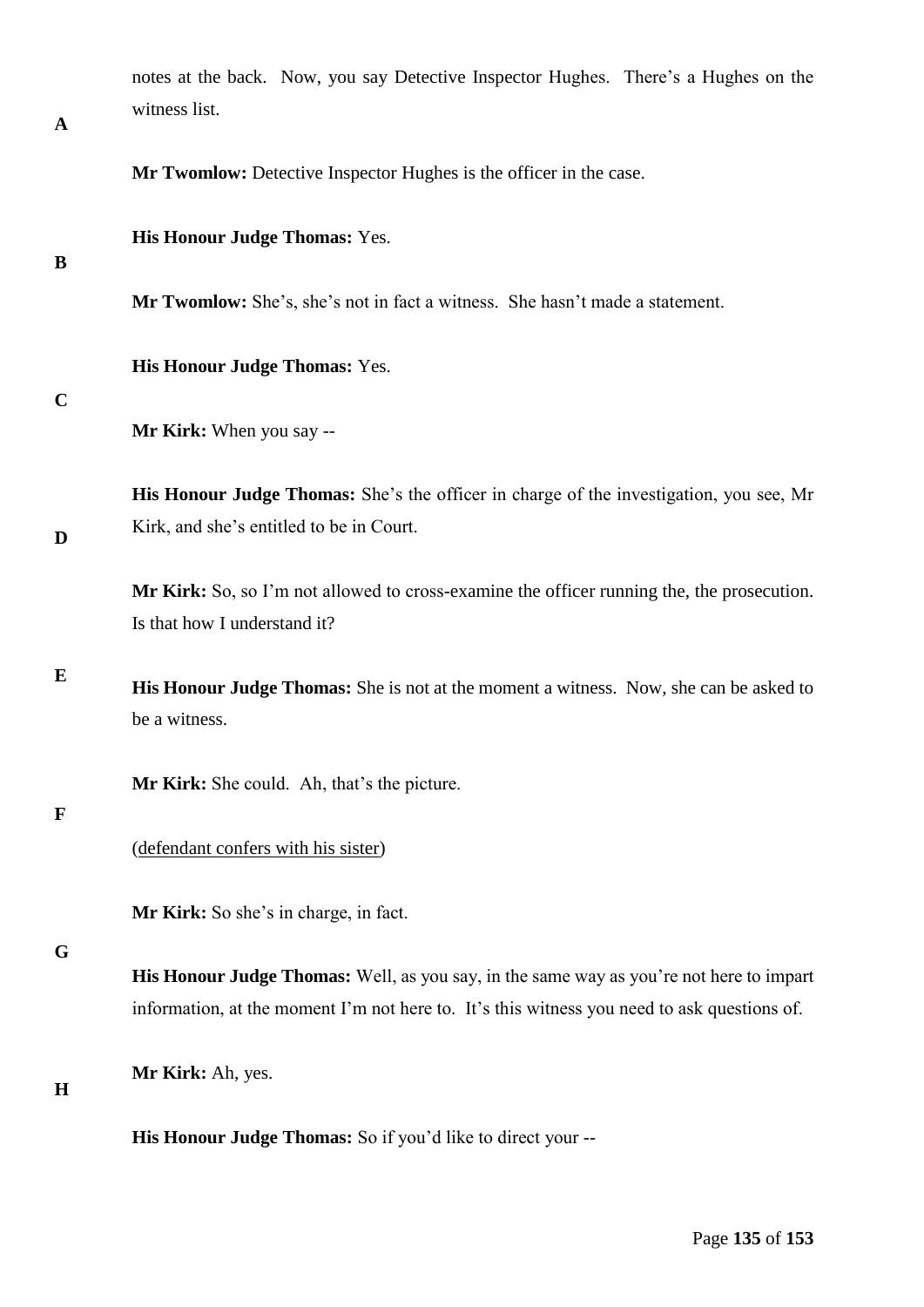**Mr Kirk:** Yes, yes.

| $\mathbf A$ | His Honour Judge Thomas: Questions --                                                                                                                                                                                                                                                                                                                                                                         |
|-------------|---------------------------------------------------------------------------------------------------------------------------------------------------------------------------------------------------------------------------------------------------------------------------------------------------------------------------------------------------------------------------------------------------------------|
|             | Mr Kirk: Yes, but, but --                                                                                                                                                                                                                                                                                                                                                                                     |
| B           | His Honour Judge Thomas: At the --                                                                                                                                                                                                                                                                                                                                                                            |
|             | Mr Kirk: But --                                                                                                                                                                                                                                                                                                                                                                                               |
| $\mathbf C$ | His Honour Judge Thomas: Witness rather than me, Mr Kirk.                                                                                                                                                                                                                                                                                                                                                     |
| D           | Mr Kirk: But, but, I, I, I would if I was impolite and suggest that can of worms that's been<br>eased open here. Now, I need to know, and you may say not is now the time, but I need to<br>know, in order to finish cross-examining this witness, how I am not being able to cross-<br>examine the lady who apparently was in charge of the investigation and has been allowed to<br>sit through this trial. |
| E           | His Honour Judge Thomas: Yes, that's perfectly normal procedure, Mr Kirk.                                                                                                                                                                                                                                                                                                                                     |
| F           | Mr Kirk: Well, I've never witnessed it before, but perhaps I was not as observant in my<br>youth. I used to trust people in those days. So her title is officer in charge. So she gave you<br>directions to look on that website.                                                                                                                                                                             |
|             | DC Allsop: Through the managerial, the, the, chain, yes.                                                                                                                                                                                                                                                                                                                                                      |
|             | Mr Kirk: Yes. Who else did?                                                                                                                                                                                                                                                                                                                                                                                   |
| G           | <b>DC Allsop:</b> It would come through on a, on an action for me to carry out that part of the<br>investigation.                                                                                                                                                                                                                                                                                             |
| H           | Mr Kirk: Yeah. The, this is a firearms, this is a, a, this, this carries a 10 year prison sentence,<br>mandatory. Do you accept that?                                                                                                                                                                                                                                                                         |
|             | DC Allsop: Perhaps, yes.                                                                                                                                                                                                                                                                                                                                                                                      |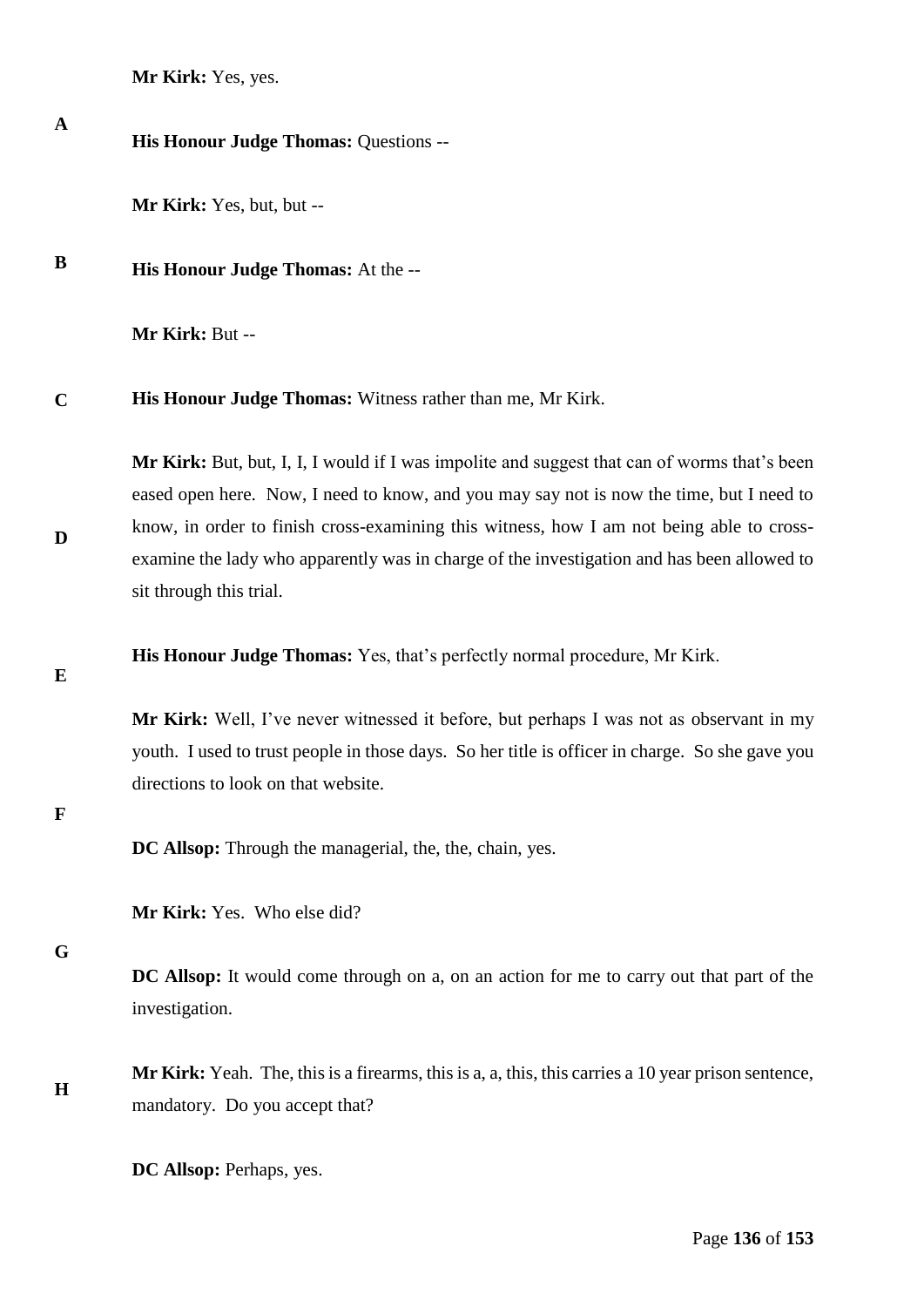**Mr Kirk:** Yes, oh, perhaps. Are you, you are a police officer.

**DC Allsop:** And I'm saying, *no, that it* might not necessarily carry, carry 10 years, Mr Kirk. I did, but it could, yes.

**B Mr Kirk:** There are two charges, each carrying a mandatory 5 year prison sentence.

**DC Allsop:** Yes.

**C Mr Kirk:** Right. Evidence has been heard in this Court relating to the possible unlawful sale of a weapon.

**DC Allsop:** Yes.

## **D**

**A**

**Mr Kirk:** Right. I suggest there's sufficient information before the Court today and yesterday that the police, that the, the, whoever has instigating all this is going for a 10 year prison sentence.

**E DC Allsop:** That's not for me to comment on, Mr Kirk.

**Mr Kirk:** Sorry?

**F DC Allsop:** I can't say …

**Mr Kirk:** No.

**G DC Allsop:** What that person's doing. I'm --

**Mr Kirk:** That is --

**DC Allsop:** Sorry.

**H**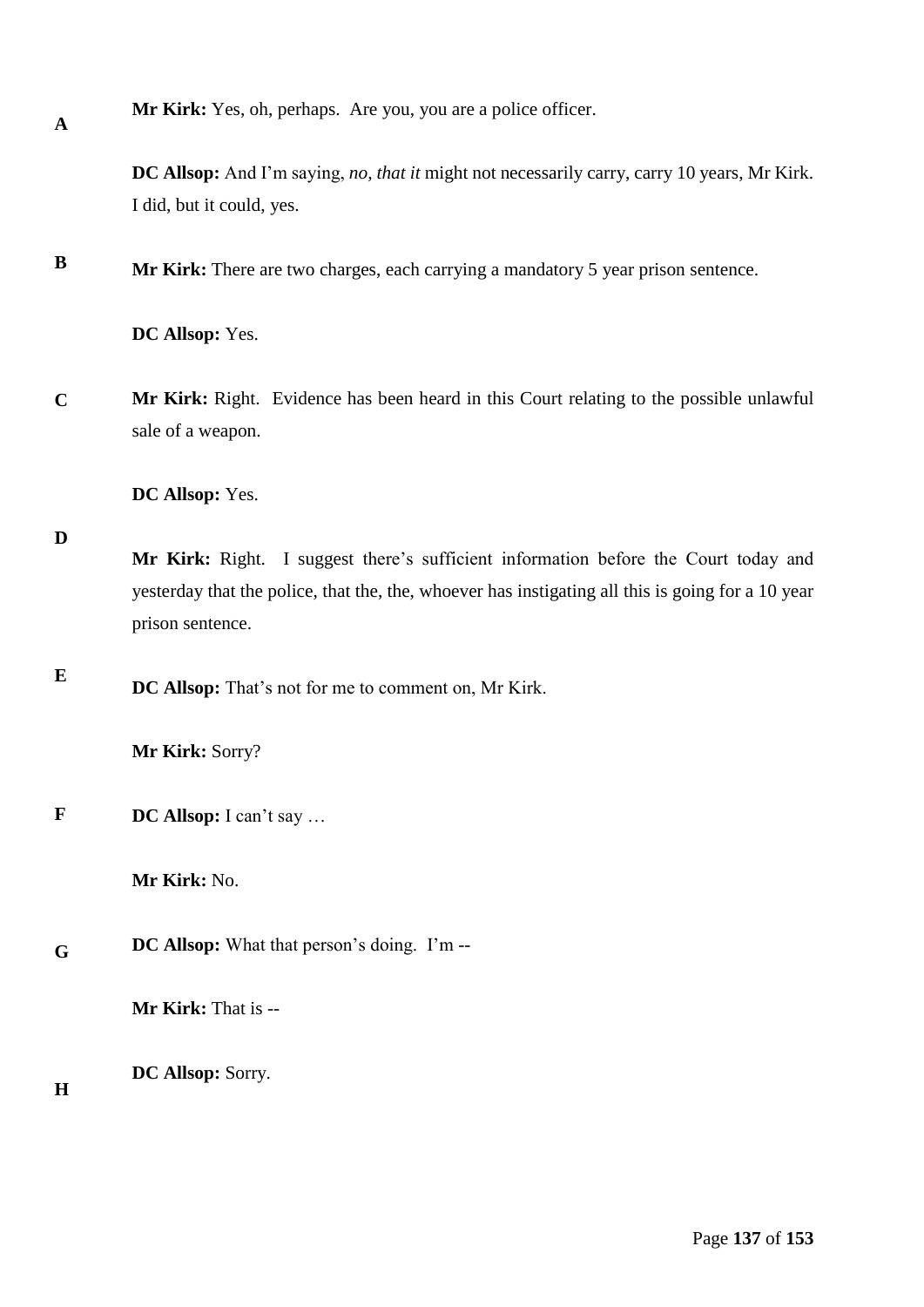**Mr Kirk:** My reason for wanting to know who put you up to it, and I didn't realise my luck that you've now got myself another witness. But because you know that she took instructions from whom, I would now like to write down the name of those people.

**DC Allsop:** Sorry, the, the instructions --

**B Mr Kirk:** And could the --

**A**

**D**

**E**

**DC Allsop:** Come from the --

**C Mr Kirk:** Prosecution, please could the Prosecution barrister not signal to the policeman in the witness box by shaking heads, etc?

**His Honour Judge Thomas:** Right. Let's try and get a little bit of order into this. Who was the person who directly asked you to look at the website? Do you recall that person's name?

**DC Allsop:** I believe it was my, my sergeant, and that would have been DS Foster.

**His Honour Judge Thomas:** And what were your instructions?

**DC Allsop:** To look at the site of Mr Kirk for any evidence of a machine gun and to liaise with the, the Aviation Authority in relation to a certain aeroplane.

#### **F His Honour Judge Thomas:** Yes, thank you.

**Mr Kirk:** Liaise with the Aviation, the Civil Aviation Authority. Stand to attention, Maurice. Comb your hair. What was the content of you needing to liaise about?

**G**

- **DC Allsop:** I spoke to them in relation to how aeroplanes are registered. They directed me to a public website I could, I could enter, which I then did.
- **H**

**Mr Kirk:** Was there any reference to Section 5 of the 1968 Firearms Act?

**DC Allsop:** No.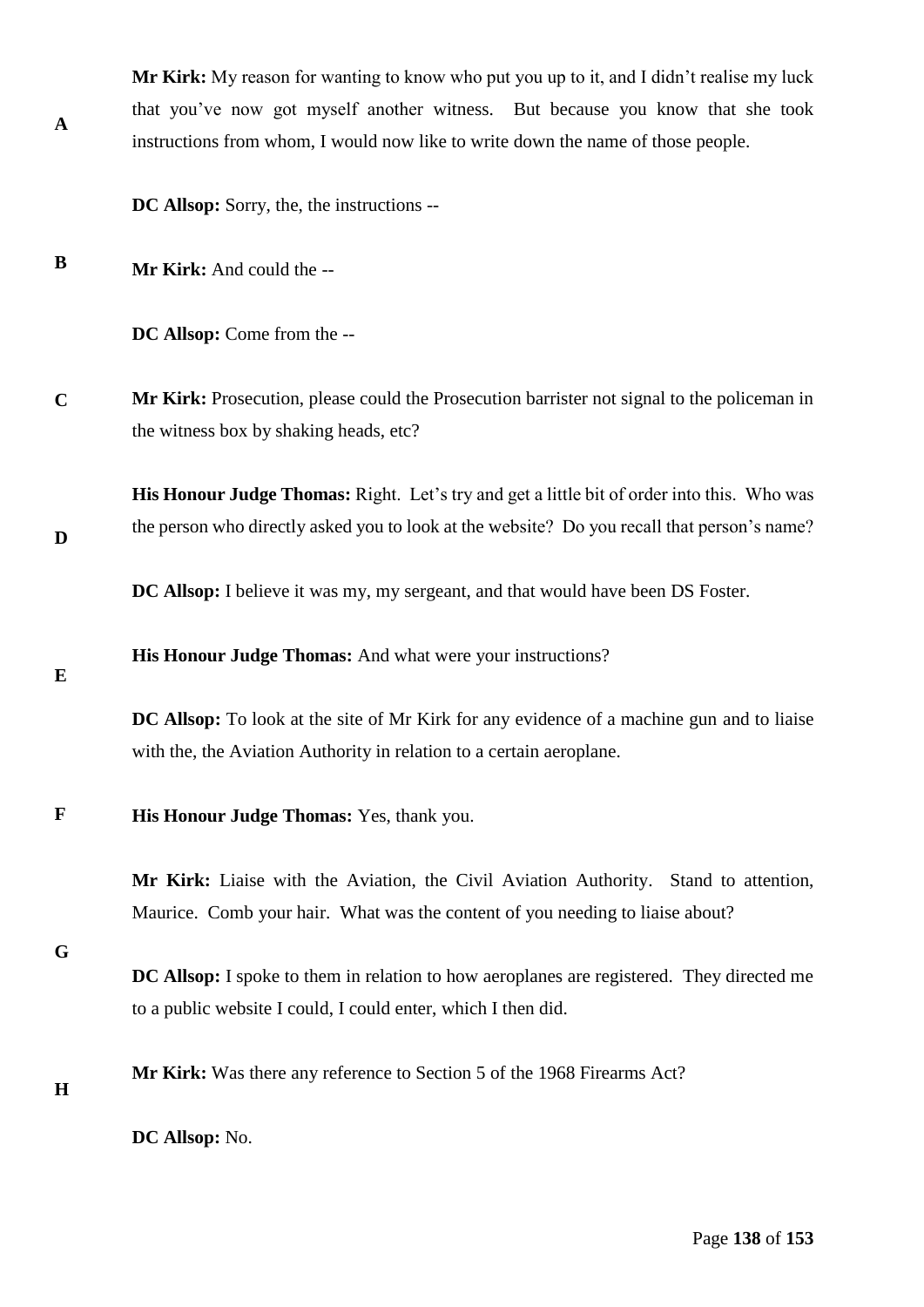**A B C D E F G H DC Allsop:** Yes. **Mr Kirk:** What time of day? **DC Allsop:** It would have been during the normal working hours between 8:00 and 4:00. Exactly what time, I couldn't tell you, Mr Kirk. **His Honour Judge Thomas:** Well, your -- **Mr Kirk:** Yes, you -- **His Honour Judge Thomas:** Statements says -- **Mr Kirk:** I -- **His Honour Judge Thomas:** 13:00 hours. **DC Allsop:** Well, there. 13:00 hours then. **Mr Kirk:** 13:00. **DC Allsop:** That's when I accessed the websites. **Mr Kirk:** If I had access to the information gathered that day from Lincolnshire, by 4 o'clock in the afternoon a Mr Cooper was travelling with a piece of ironware in his vehicle when he received a phone call saying that the police officers was most, were, were likely to meet him fat a Level 5 firearms shop run by a Mr, Mr Scott. Were you a party to any of that? **DC Allsop:** No, I wasn't. **Mr Kirk:** So, why do, you records of the registration information and ownership alleged at

the CAA only go back to what date?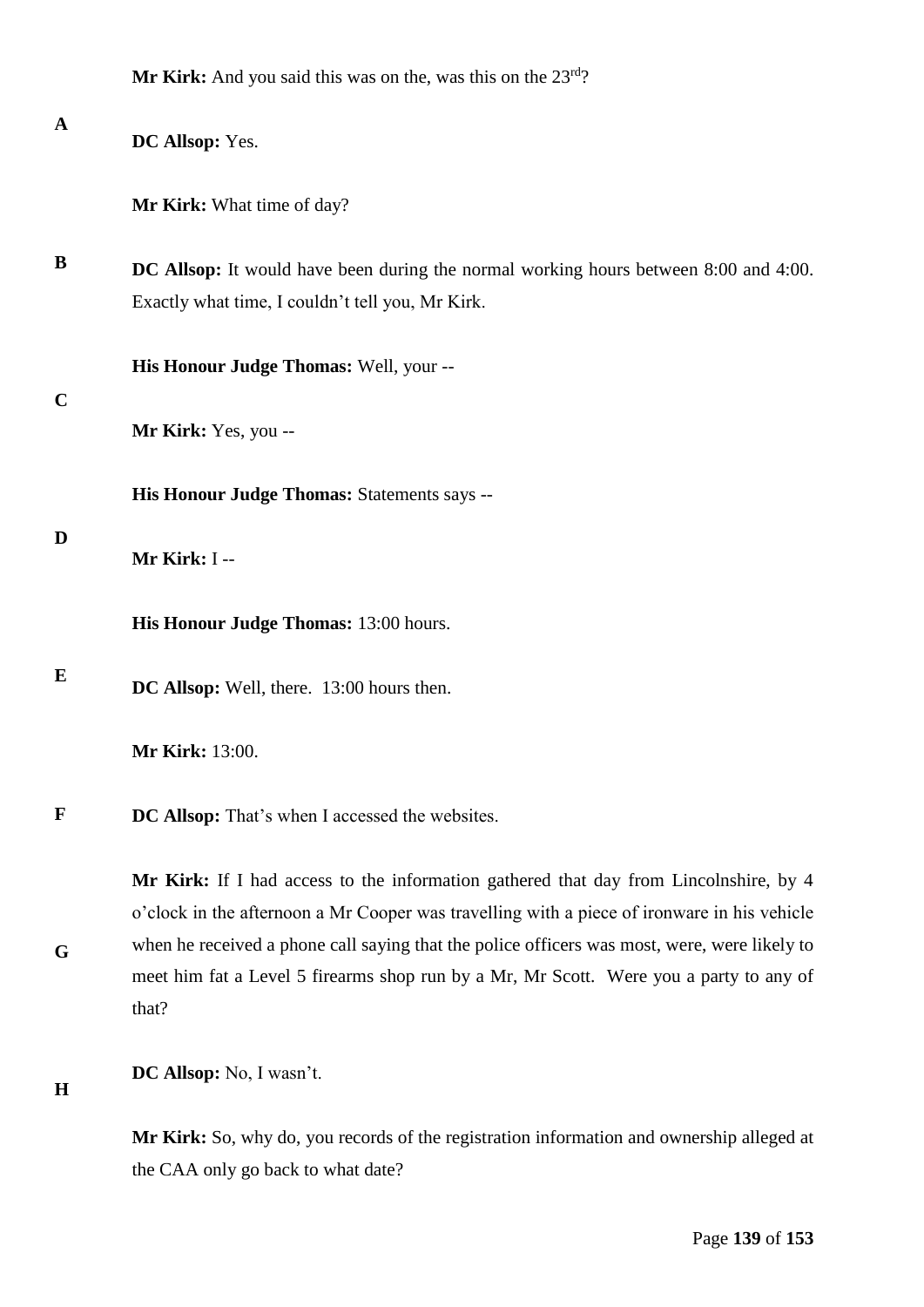**DC Allsop:** The first registration of the, of the air, aircraft, it would appear, which is, it says:

I believe.

# **B**

**A**

**Mr Kirk:** So, so, what is the oldest date that you've got record of as to who was the alleged owner or registered owner of that aircraft?

**C DC Allsop:** 1984, and that would have been the manufacturers, I believe, Rusavia Limited.

**Mr Kirk:** So you don't go before '84?

**D DC Allsop:** I can only go by what's on the website, Mr Kirk.

**Mr Kirk:** Do you realise who built it?

**E DC Allsop:** Well, I, I took it for granted it was them. I wouldn't actually know who, who actually built it, but they were the first registered company.

**F G Mr Kirk:** Evidence will be confirmed later that Viv Bellamy, who married Ferry, the daughter of Ferry Aviation, a lovely lady living on the coast, designed and built that aircraft on the back, his little squigglings on the back of a cigarette packet. I had the pleasure in the early '70s to land at Bodmin, at, land, Land's End Airport to see him building a half strutter First World War fighter aircraft. He parted with that aircraft, and it changed hands a number of times for different purposes, but each related to the variety business, entertaining the general public. Are you telling me that this is the full extent of your knowledge of why we are here today?

**DC Allsop:** Yes, that's right, Mr Kirk, yes.

**H**

**Mr Kirk:** What do you know about, that's the extent that you know about a gun that they say is unlawful. What can you tell the Court, as a serving police officer at Bridgend HQ, about Maurice Kirk?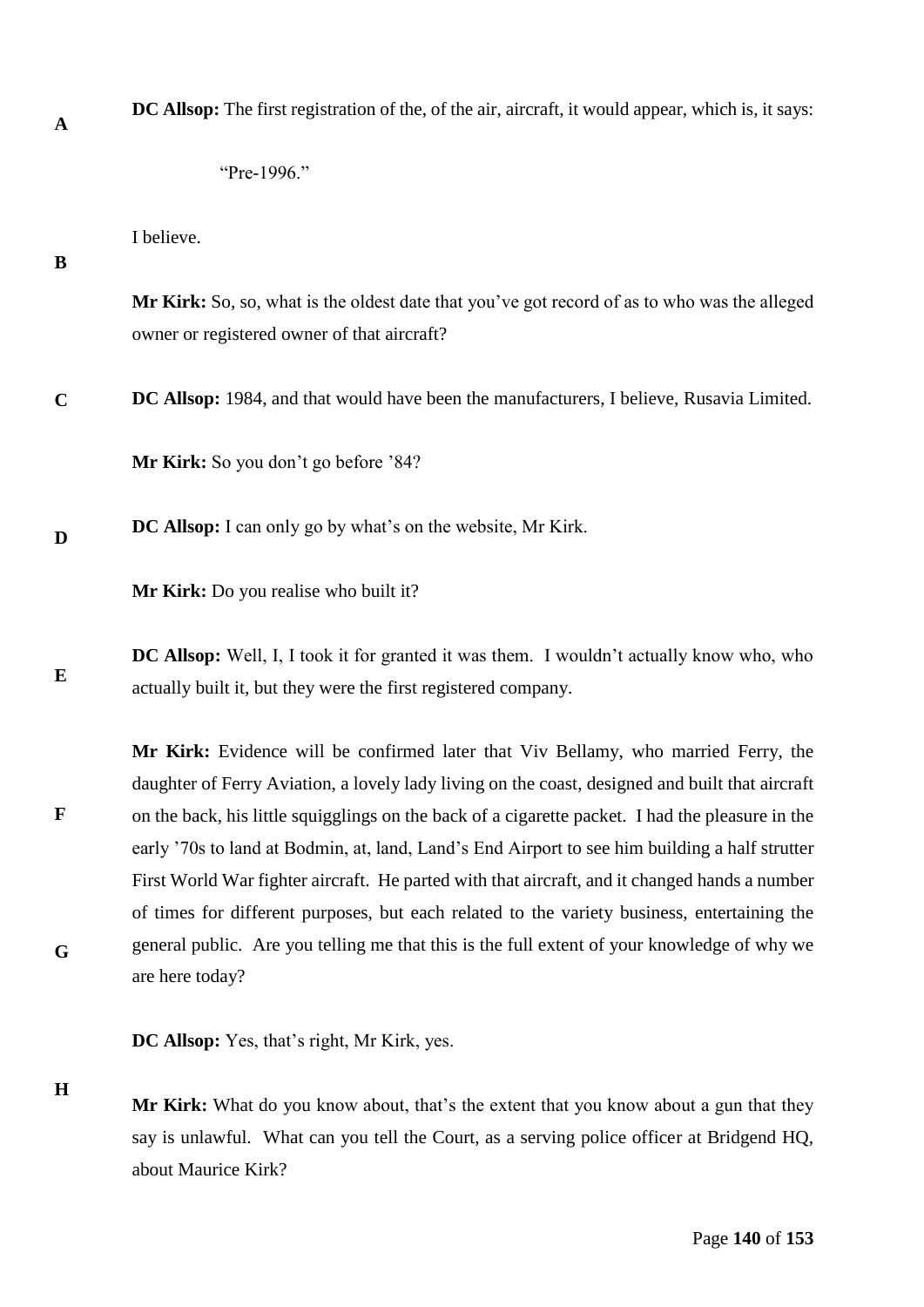| $\mathbf A$ | DC Allsop: Other than what I've done here, Mr Kirk, nothing.                                                               |
|-------------|----------------------------------------------------------------------------------------------------------------------------|
|             | DC Allsop: You are saying you know nothing. Were you aware that I visited the Bridgend<br>HQ on a number of occasions?     |
|             |                                                                                                                            |
| B           | DC Allsop: I think that's --                                                                                               |
|             | Mr Kirk: I --                                                                                                              |
| $\mathbf C$ | DC Allsop: Fairly common knowledge, that, that you had done, yes.                                                          |
|             | Mr Kirk: Yes.                                                                                                              |
| D           | DC Allsop: With $a -$                                                                                                      |
|             | Mr Kirk: It, it's in the unused material, isn't it?                                                                        |
| E           | <b>DC Allsop:</b> It may be. I, I don't have access to the, the unused material.                                           |
|             | Mr Kirk: I got through the main barriers and got into the offices of the Chief Constable,<br>Barbara Wilding, didn't I?    |
| $\mathbf F$ | DC Allsop: Apparently so, yes.                                                                                             |
|             | Mr Kirk: I was surrounded by men with tin hats and smoke grenades, wasn't I?                                               |
| G           | <b>DC Allsop:</b> Apparently you may have been.                                                                            |
|             | Mr Kirk: Yes, and you know that that's what this case is all about, don't you?                                             |
| H           | DC Allsop: I, no, I know this case is about a, a firearm, and I can only tell you what evidence<br>I've produced in Court. |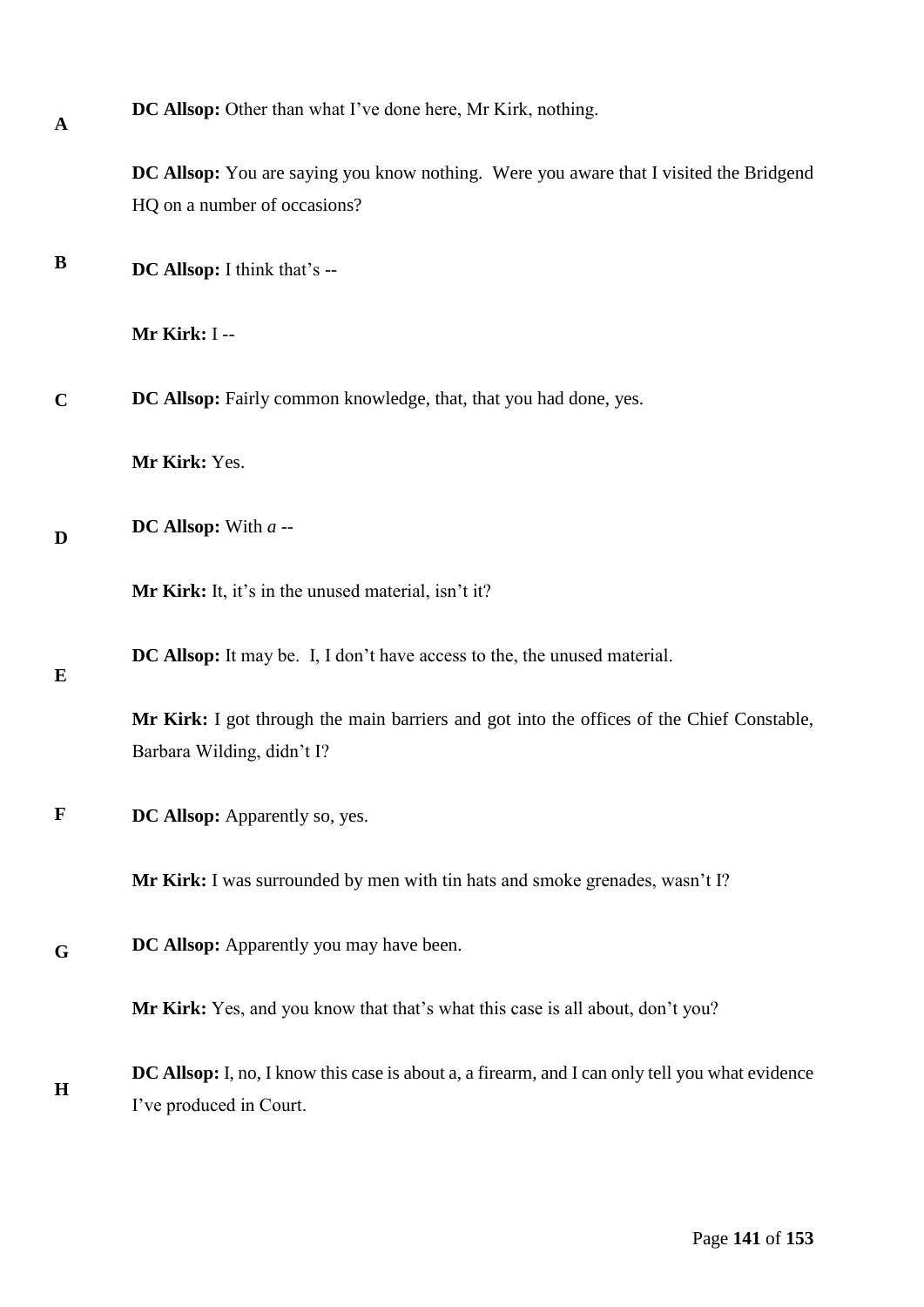**Mr Kirk:** You know that the police and the Prosecution today have detailed video that on 18 June last year, three days before I was arrested, on the  $22<sup>nd</sup>$ , I was certain that my car was searched by at least six police officers in attendance at the main gates of Barbara Wilding's HQ.

**DC Allsop:** I work from Cardiff Central Police Station. I wasn't there on that day, so I know nothing of that, no.

**Mr Kirk:** Are you saying you saw no documentation that followed from, flowed from that incident?

**C**

**A**

**B**

**DC Allsop:** I didn't personally, no. I have no access to the, the main bulk of the documentation in regards to this case.

- **D Mr Kirk:** One last question. When there is an incident with the general public, in order that the general public, should their house suffer from arson or they lose a vintage aircraft in their garage in Barry or they have their motorbikes stolen or their, or their surgeries regularly burgled, a reference number is put to the police incident. Is that, is that not right?
- **E DC Allsop:** It would normally be the case, yes, Mr Kirk, yes.

**Mr Kirk:** Yes. Could you tell the Court what it's called?

**F DC Allsop:** An occurrence or an incident.

**Mr Kirk:** Thank you, and it's been given, it's given a number, isn't it?

**G DC Allsop:** Yes.

**H**

**Mr Kirk:** Yes. Now, you are not aware, but, of the *13*, 11 or 13 Court appearances we've had so far, His Honour Judge N Cooke, with an E, the Recorder of Cardiff, made great play that the information that you printed out, pages 72 to 79 of the exhibits which I now wish you to look at, the Prosecution has it on his left hand, could I ask please for Her Majesty's representative to let the police officer look at the exhibits created by the Prosecution that were used to have me detained in custody.

Page **142** of **153**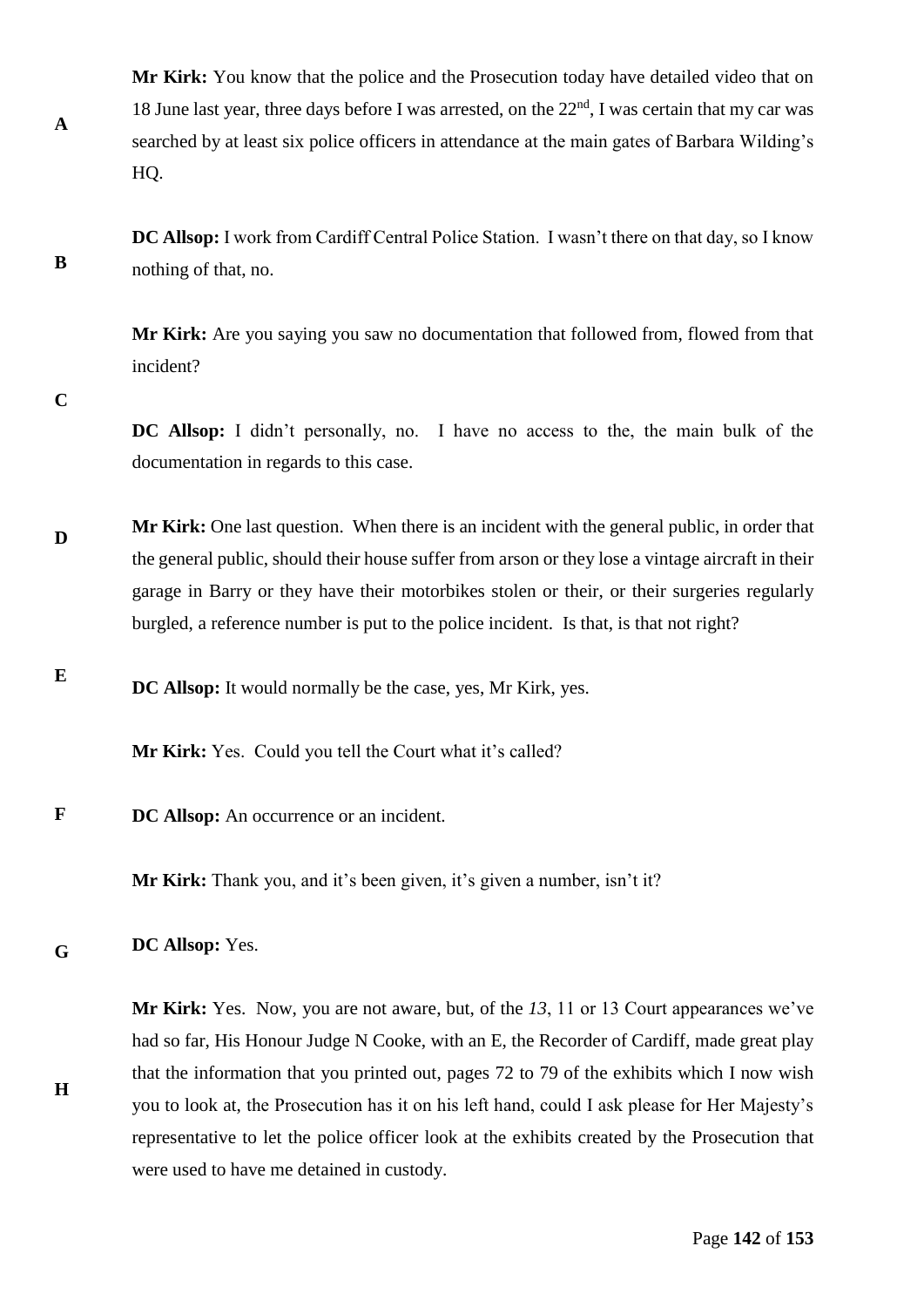**A Mr Twomlow:** Well, Mr Kirk has these exhibits. If he won't bring them to Court with him because he won't sign for them, the Prosecution's constantly being asked to provide documents with no notice. And I know where that particular document is, but I'm not very happy about it continually happening during the, a trial. It's just simply going to delay matters all the time.

**His Honour Judge Thomas:** Well, by tomorrow morning, Mr Kirk, it will be important for you to obtain the documents by signing for them, and it will be important for you to bring into Court the statements and the exhibits which no doubt you can give to your sister so she can look after them for you whilst you're in Court. But I'm not going to have this case interrupted by you asking for documents which you've already been given.

**D Mr Kirk:** I can assure you common sense will prevail because whatever's here will be passed from the Reliance custody to the prison custody, who operate under different rules and regulations. And I will do my best, I nearly said something else, to make sure that I am not put in an, an awkward position to be in this building without my papers.

**His Honour Judge Thomas:** Thank you.

**Mr Twomlow:** I have the --

**His Honour Judge Thomas:** Right.

#### **F**

**E**

**B**

**C**

**Mr Kirk:** But I wish *the* --

**Mr Twomlow:** Papers that --

## **G**

**Mr Kirk:** I wish --

**Mr Twomlow:** Mr Kirk --

## **H**

**Mr Kirk:** The witness not to come back for that question.

**His Honour Judge Thomas:** You wish what, sorry?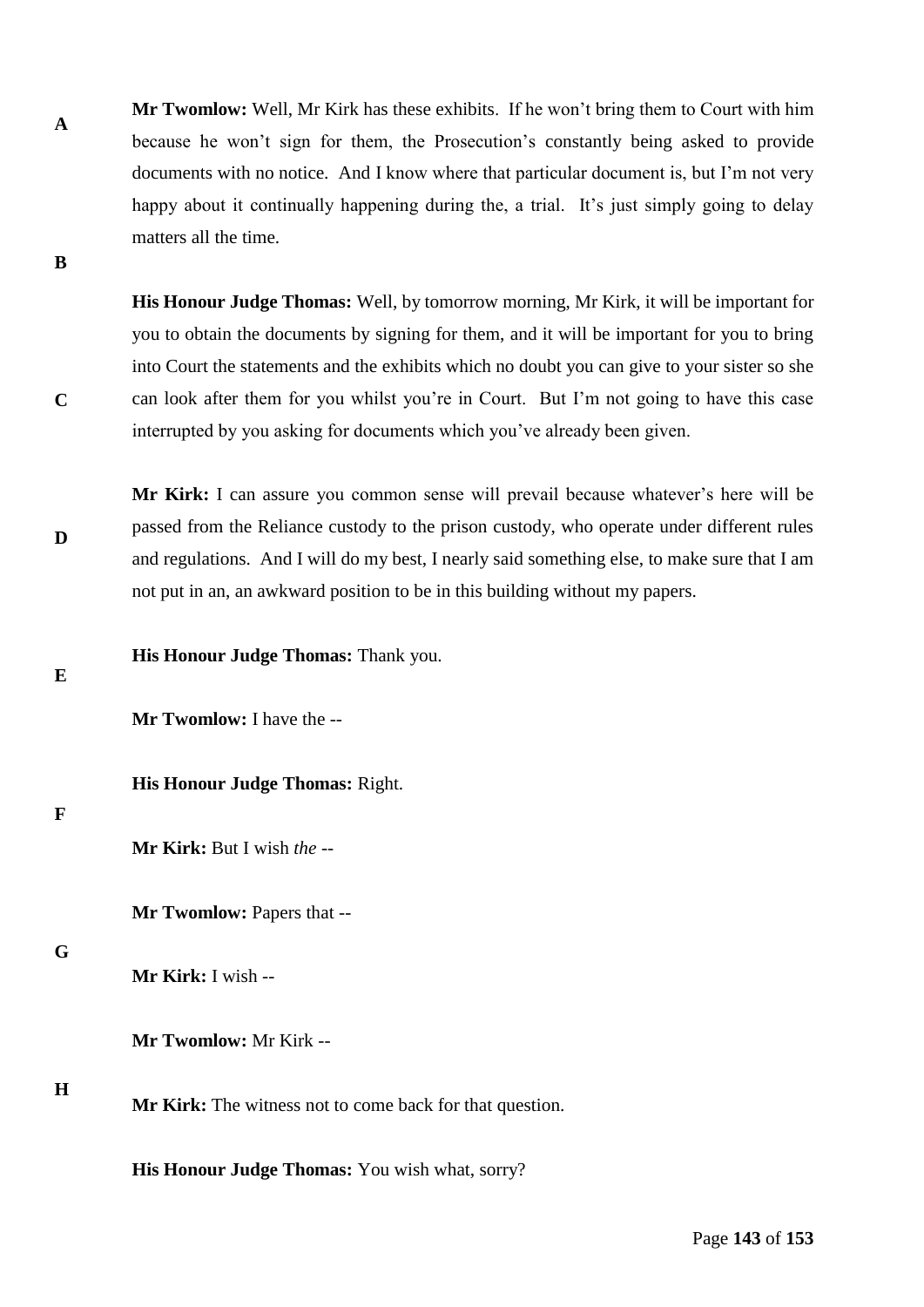| A           | Mr Kirk: I wish the witness to be warned not to speak to anyone overnight.                                                                             |
|-------------|--------------------------------------------------------------------------------------------------------------------------------------------------------|
|             | <b>His Honour Judge Thomas: What is --</b>                                                                                                             |
| B           | Mr Kirk: He's --                                                                                                                                       |
|             | His Honour Judge Thomas: The question --                                                                                                               |
| $\mathbf C$ | Mr Kirk: And --                                                                                                                                        |
|             | His Honour Judge Thomas: You're asking, Mr Kirk? I'm afraid I've --                                                                                    |
|             | Mr Kirk: The --                                                                                                                                        |
| D           | His Honour Judge Thomas: Lost --                                                                                                                       |
|             | Mr Kirk: Significance --                                                                                                                               |
| E           | His Honour Judge Thomas: Track of it.                                                                                                                  |
|             | Mr Kirk: Of --                                                                                                                                         |
| $\mathbf F$ | Mr Twomlow: Mr Kirk wanted to put a document, if I, my pages 72 to 79. It's not in the<br>Jury bundle, but if he wants to ask questions about it, then |
|             | His Honour Judge Thomas: Well, to save time --                                                                                                         |
| G           | Mr Twomlow: That is a --                                                                                                                               |
|             | His Honour Judge Thomas: Have a look at this --                                                                                                        |
| $\mathbf H$ | Mr Twomlow: Copy of it.                                                                                                                                |
|             | His Honour Judge Thomas: Then, Mr Kirk.                                                                                                                |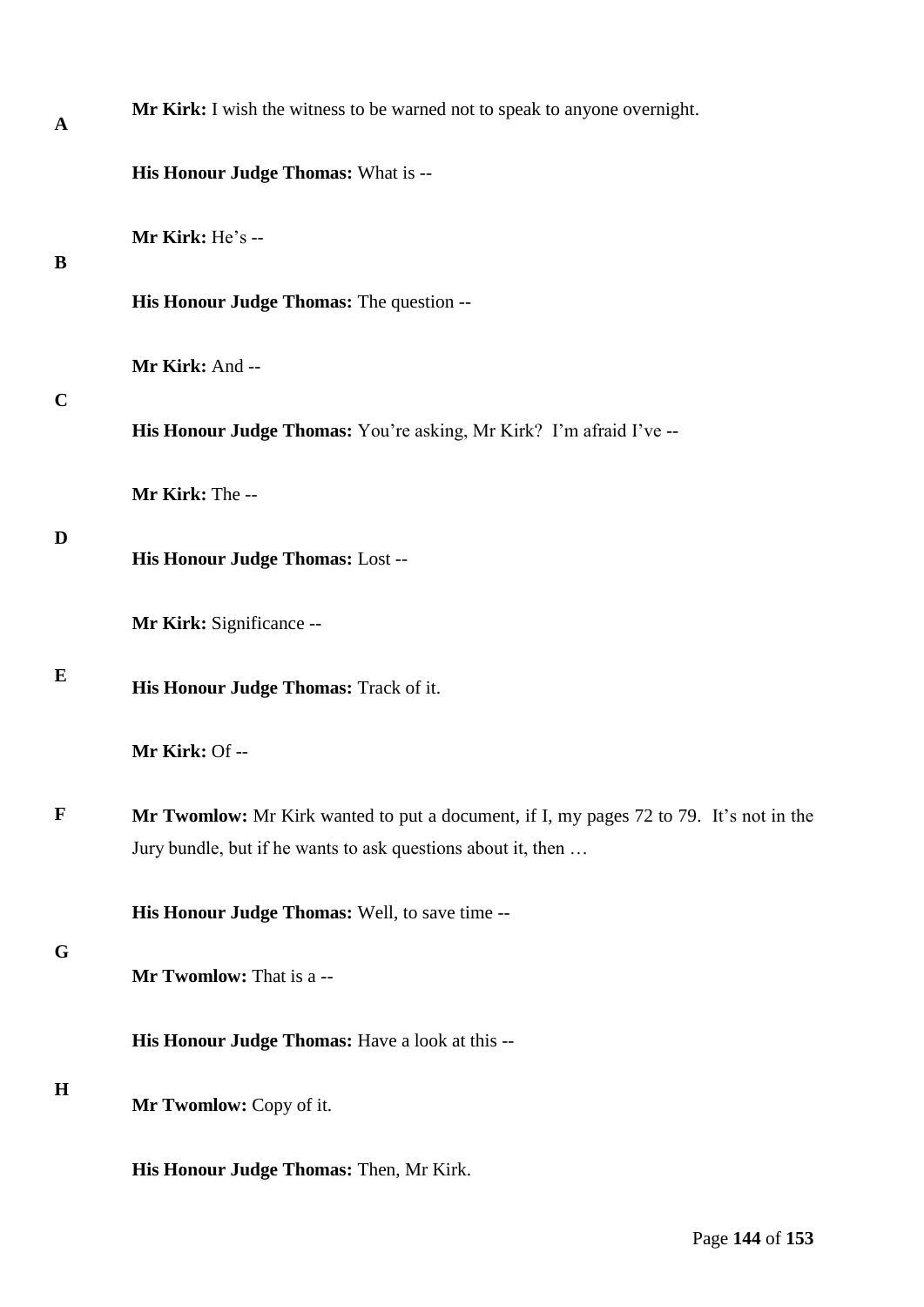| $\mathbf{A}$ | Mr Twomlow: Better just make sure that I haven't marked that, because it's my copy. Yes.     |
|--------------|----------------------------------------------------------------------------------------------|
|              | Your Honour has it at 72 to 79.                                                              |
|              | His Honour Judge Thomas: So the exhibits?                                                    |
| $\bf{B}$     | Mr Twomlow: Of the exhibits.                                                                 |
|              | His Honour Judge Thomas: Could you, that be --                                               |
| $\mathbf C$  | Mr Twomlow: Your --                                                                          |
|              | His Honour Judge Thomas: Given to Mr Kirk --                                                 |
| D            | Mr Twomlow: Your Honour --                                                                   |
|              | His Honour Judge Thomas: Then please?                                                        |
| E            | <b>Mr Twomlow:</b> May wish to look at it before it's put to the witness.                    |
|              | (pause)                                                                                      |
| $\mathbf F$  | His Honour Judge Thomas: Well, do you really want that to be put to the witness, Mr<br>Kirk? |
|              | (no audible response)                                                                        |
| G            | His Honour Judge Thomas: Refresh your memory of what it is.                                  |
|              | Mr Kirk: My case rests on the content of those eight pages.                                  |
| H            | His Honour Judge Thomas: Well --                                                             |
|              | Mr Twomlow: Well                                                                             |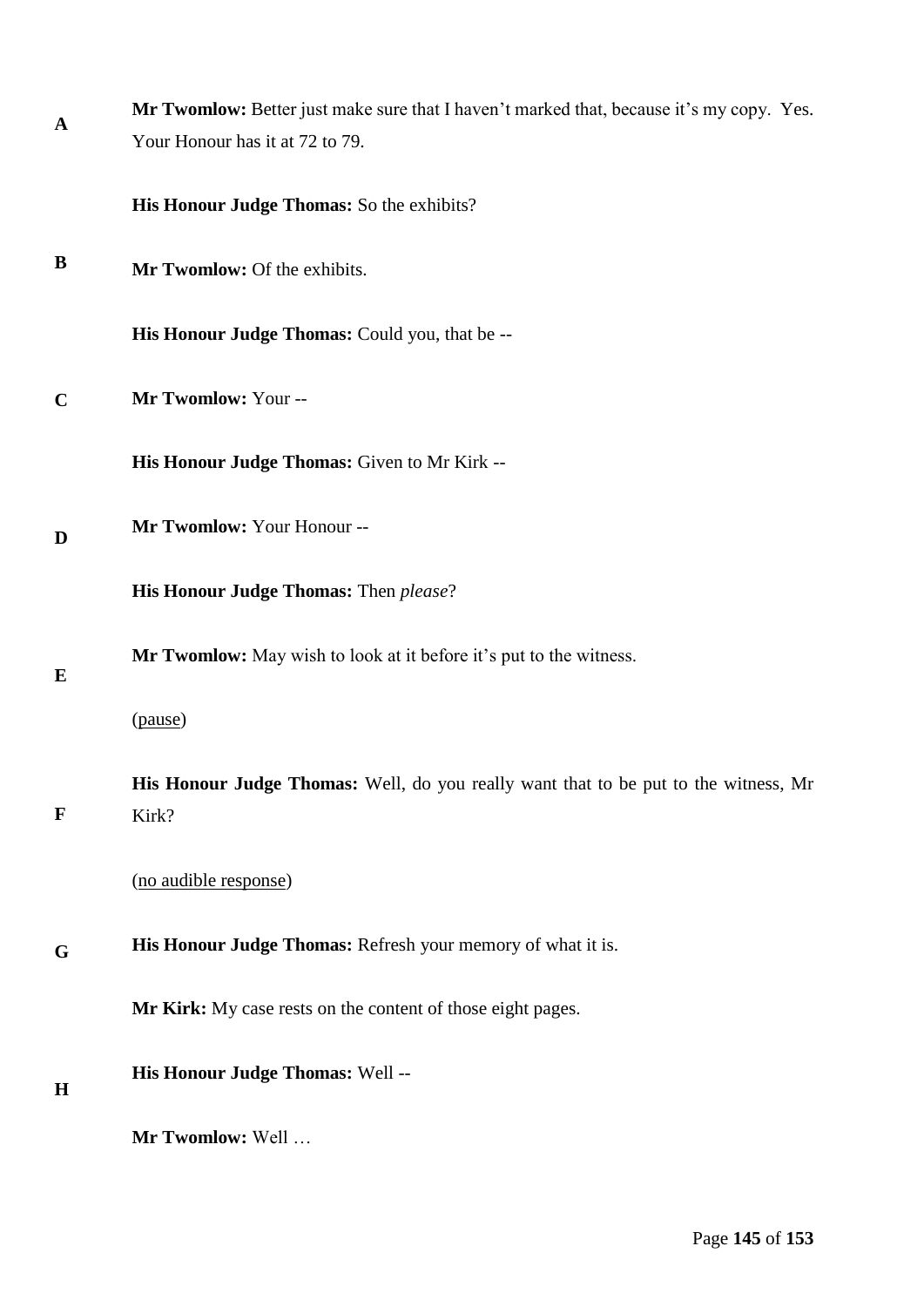|             | His Honour Judge Thomas: Sorry, Mr Twomlow, did you want to say something?                                                                                                                                                                                                                                                                                                                     |
|-------------|------------------------------------------------------------------------------------------------------------------------------------------------------------------------------------------------------------------------------------------------------------------------------------------------------------------------------------------------------------------------------------------------|
| $\mathbf A$ | Mr Kirk: Sorry, was that an invitation to him to try and block it?                                                                                                                                                                                                                                                                                                                             |
|             | Mr Twomlow: Well --                                                                                                                                                                                                                                                                                                                                                                            |
| B           | His Honour Judge Thomas: It's an invitation so that --                                                                                                                                                                                                                                                                                                                                         |
|             | Mr Twomlow: No.                                                                                                                                                                                                                                                                                                                                                                                |
| $\mathbf C$ | His Honour Judge Thomas: Both sides can have their say, Mr Kirk.                                                                                                                                                                                                                                                                                                                               |
|             | Mr Twomlow: The, the, I appreciate Mr Kirk is representing himself, but there may be a, a,<br>a matter of law in relation to relevance.                                                                                                                                                                                                                                                        |
| D           | His Honour Judge Thomas: But these are, these are documents which served as exhibits.                                                                                                                                                                                                                                                                                                          |
|             | Mr Twomlow: They are part of the exhibit bundle, yes.                                                                                                                                                                                                                                                                                                                                          |
| E           | His Honour Judge Thomas: Yes.                                                                                                                                                                                                                                                                                                                                                                  |
|             | (pause)                                                                                                                                                                                                                                                                                                                                                                                        |
| $\mathbf F$ | <b>His Honour Judge Thomas:</b> Well, I'm going to allow Mr Kirk to ask questions about it.<br>I'm sure that there is a very good argument that they aren't relevant, but I don't know where<br>Mr Kirk is going with it, and I therefore have to give him a degree of latitude, particularly,<br>particularly as these are documents which are in the exhibit bundle. And, and you want those |
| G           | to be put to this officer, do you?                                                                                                                                                                                                                                                                                                                                                             |
|             | Mr Kirk: I'd be obliged.                                                                                                                                                                                                                                                                                                                                                                       |
| H           | His Honour Judge Thomas: There we are.                                                                                                                                                                                                                                                                                                                                                         |
|             | Mr Kirk: You can confirm --                                                                                                                                                                                                                                                                                                                                                                    |
|             |                                                                                                                                                                                                                                                                                                                                                                                                |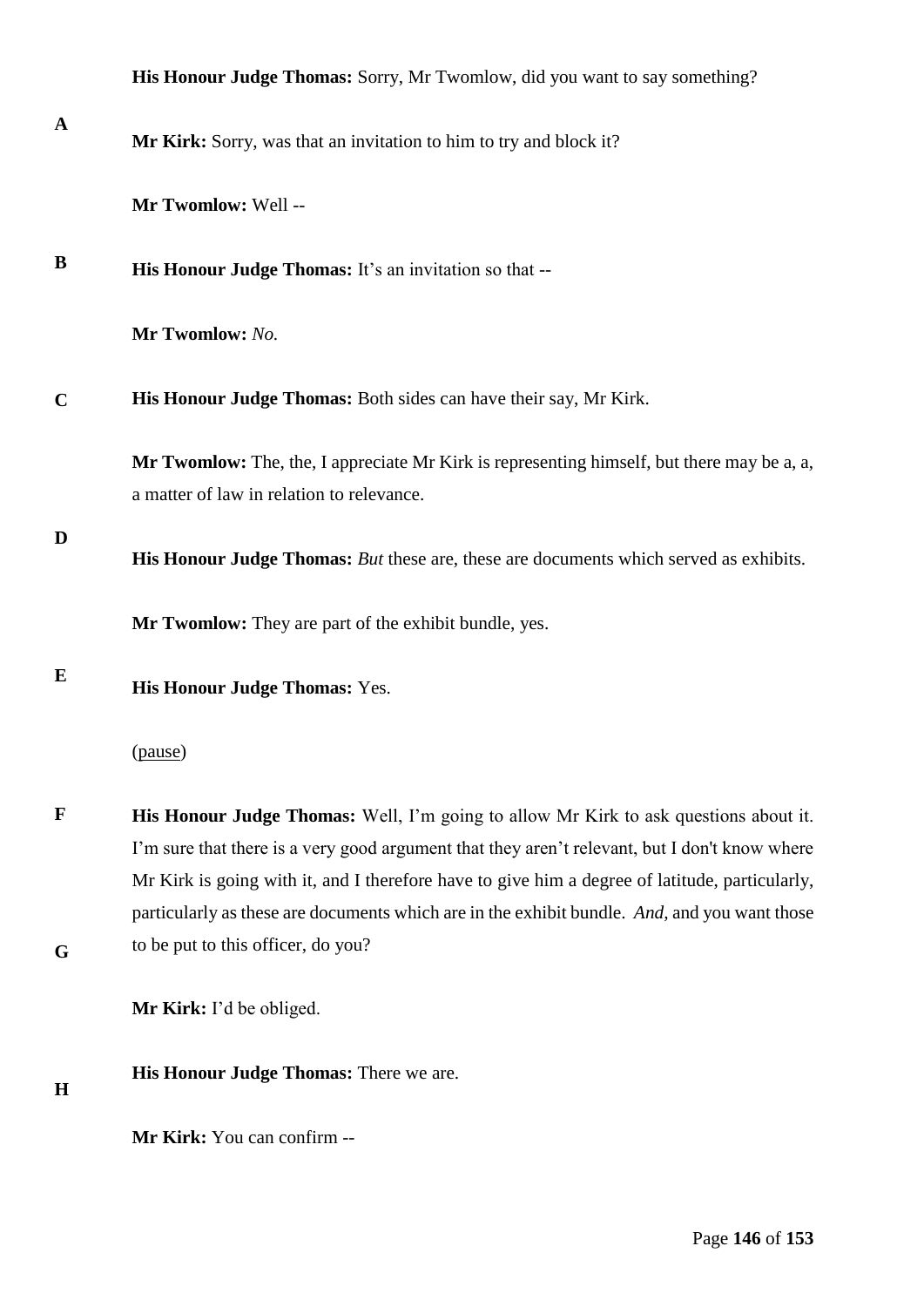**Mr Twomlow:** May I say this, that the witness who produces them is giving evidence tomorrow? They were not part of the bundle, but Mr Parker is the person who took them from the website.

**His Honour Judge Thomas:** Right, well, in that case, Mr Kirk, the person I'm told who downloaded them and therefore will have a, a greater knowledge of them will be giving evidence tomorrow, so isn't it better that you speak to him rather than this officer, who didn't have anything to do with them?

**Mr Kirk:** No.

**C**

**A**

**B**

**His Honour Judge Thomas:** OK, well, ask your question.

**Mr Kirk:** Could you read the first line on most of the pages of the eight pages?

### **D**

**DC Allsop:** That's at the top of the page?

**Mr Kirk:** Yeah.

## **E**

# **DC Allsop:**

"£10,000 reward for information leading to prosecution. See most recent downloads. Legal battles."

# **F**

# **Mr Kirk:**

|  | "£10,000 reward leading to the prosecution of $\dots$ [etc.]" |  |  |
|--|---------------------------------------------------------------|--|--|
|--|---------------------------------------------------------------|--|--|

# **G**

**DC Allsop:** It doesn't say of. It just says:

"Leading to prosecution."

## **H**

(coughs) Excuse me.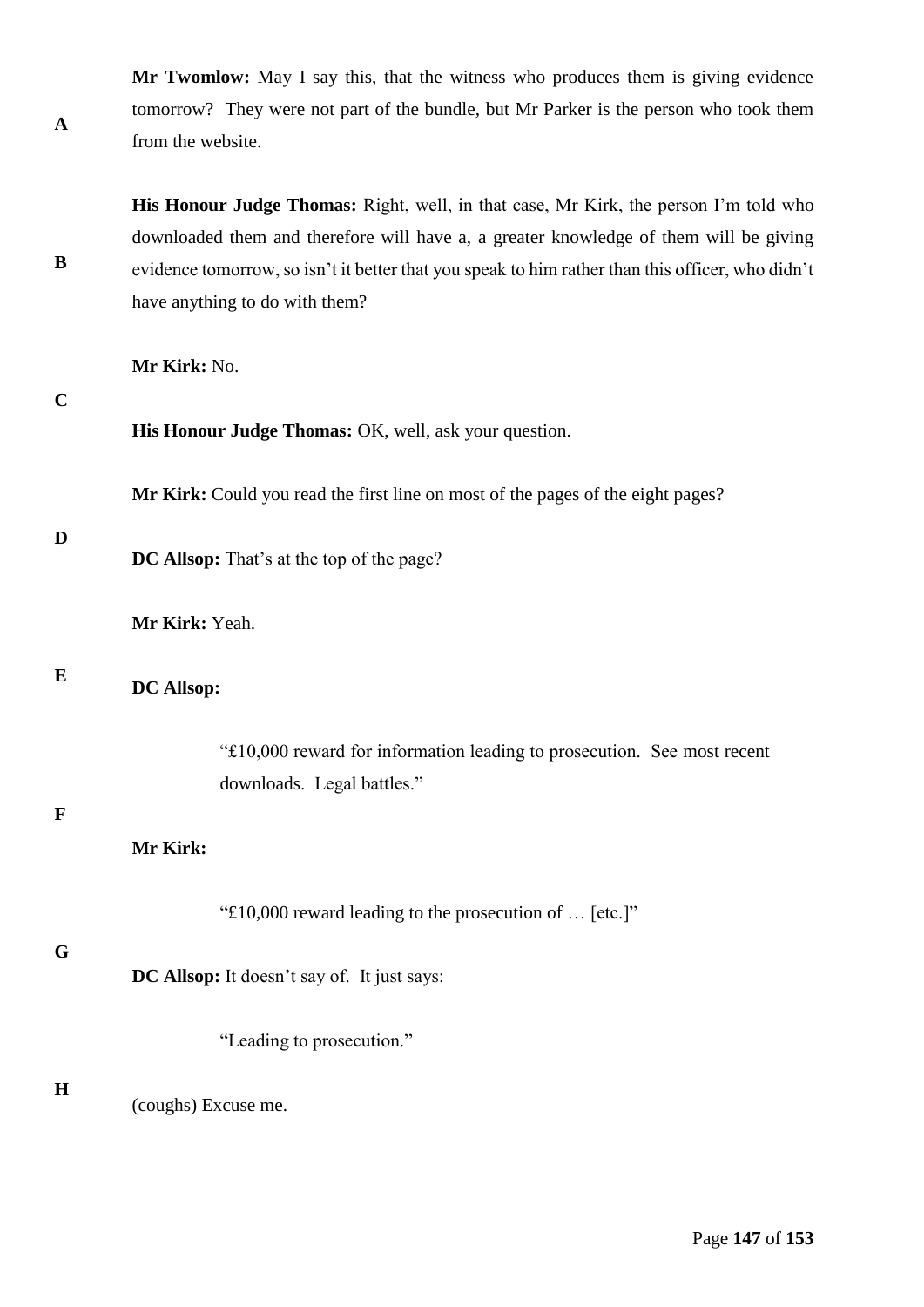**His Honour Judge Thomas:** Just so that everyone's understanding this, because the members of the Jury don't have it, these are documents that you created?

**Mr Kirk:** Well, I haven't been allowed to start my case yet, but the Prosecution *have,* have got the whizz kids to print off an awful lot of material, and this happens to be something I thought would flow from the subject of occurrence number.

**B**

**C**

**D**

**A**

**His Honour Judge Thomas:** All right.

**Mr Kirk:** Could you now confirm that the, that documents contain letters basically to the Chief Constable then of the Devon, of the South Wales Police, dated 26 April, and to my Member of Parliament, John Handel?

(defendant confers with his sister)

**Mr Kirk:** John Smith. Copies to other people, that's, that's --

**DC Allsop:** Yes.

**E Mr Kirk:** The bulk of *the material found*.

**DC Allsop:** Yes. *Yes,* they're downloads from your website, obviously.

**F Mr Kirk:** But because you didn't, because we're going to get further *relevant* details from a Ms Parker, all I wished you to comment *on* before you leave the witness box is, would you agree there are about 43 occurrence numbers being asked about by the name at the bottom of the letter, which happens to be mine?

**G**

**DC Allsop:** Yes, there's a number of what would appear to be incident numbers, yes.

**Mr Kirk:** Right.

**H**

**DC Allsop:** Yes, and occurrence …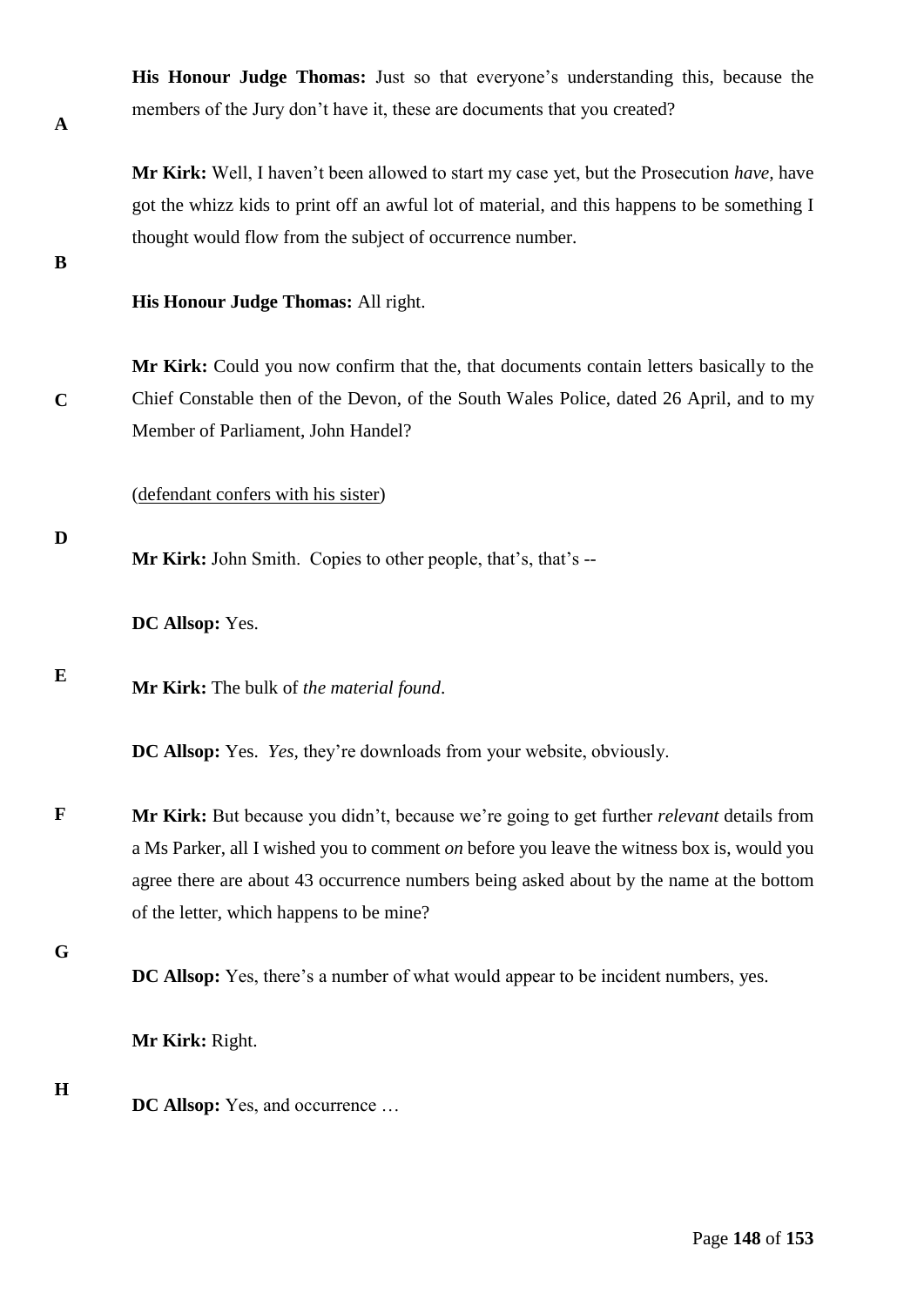**Mr Kirk:** So, if a member of the public wishes to have progress about the burgled house or the dog, lost dog, they ring the local police station, I was given an, an occurrence number when I first made a complaint of theft or mugging or whatever it is. And then what happens? What does the policeman do in the, in the police station?

**DC Allsop:** *What*, if you ask to be updated in relation to, to that --

**B**

**A**

**Mr Kirk:** Yes.

**DC Allsop:** Incident?

### **C**

**D**

**E**

**F**

**Mr Kirk:** Yes.

**DC Allsop:** He may tell you himself or he may refer you to the officer who's dealing with it.

**Mr Kirk:** Yes, good. Evidence will be heard later that I wrote a letter to Barry Police Station, dated 4 October 2008. I hand delivered one as well. It finished up with me being interviewed relating to this situation here today, the, the, the charges before the Court, and I was videoed. And an acting sergeant, who was then called an acting inspector, took details relating to this allegation that I would knowingly sell a firearm contrary to Section  $5(1)(a)$ of the 1968 Firearms Act. But each time I have asked about the progress of those 43 occurrence numbers, I have been ignored. Now, can you explain whether that is routine, or is it only meted out to those that don't fit?

**DC Allsop:** I can't comment on what other officers have done in relation to the incidents they're dealing with.

**G**

**Mr Kirk:** Have you ever refused a, a, an apparently genuine enquiry about the progress of an occurrence report?

**DC Allsop:** Have I ever been requested?

**H**

**Mr Kirk:** Yes.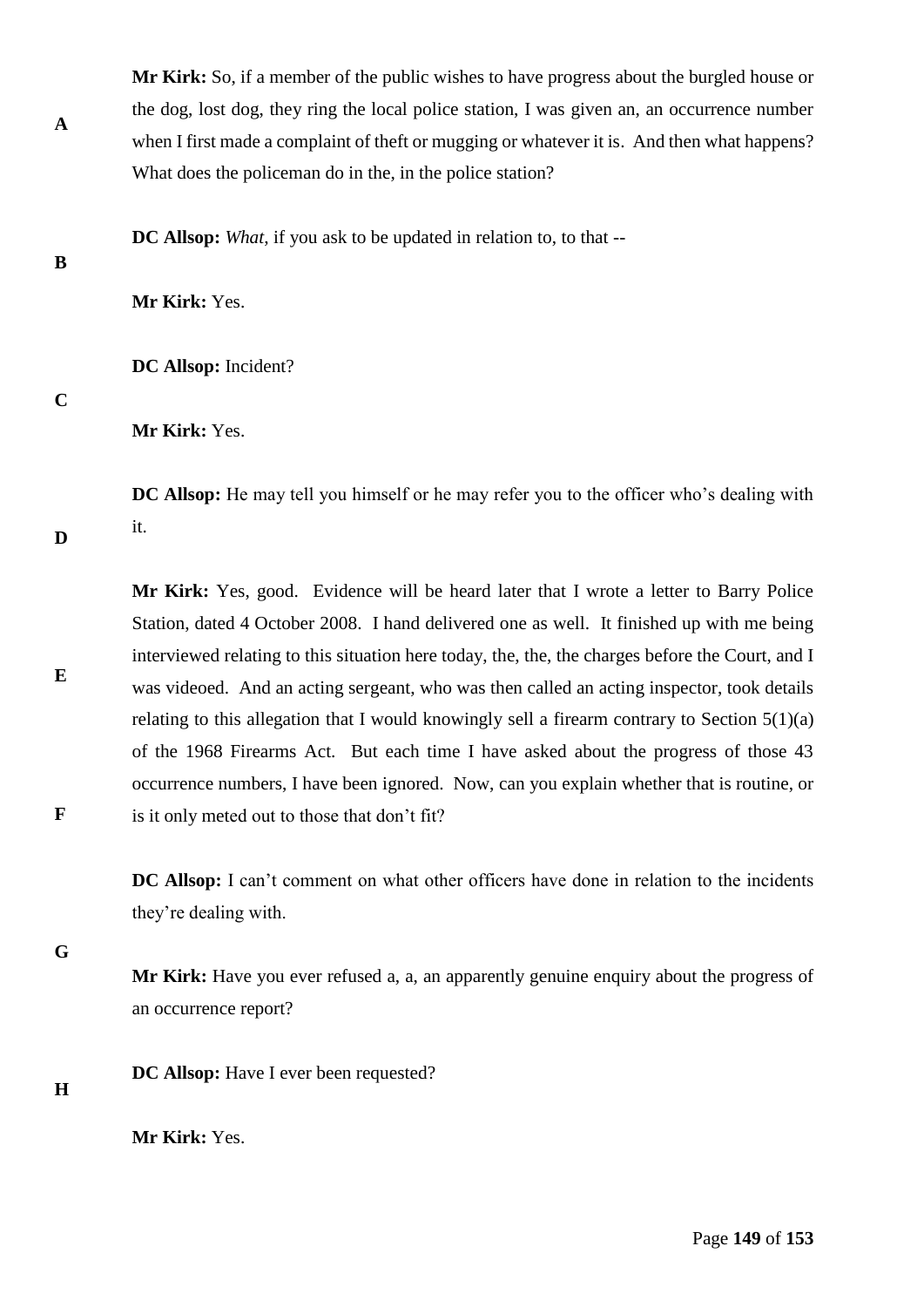|              | <b>DC Allsop:</b> Yes, people do request them.                                                                                                                                                                                                                                          |
|--------------|-----------------------------------------------------------------------------------------------------------------------------------------------------------------------------------------------------------------------------------------------------------------------------------------|
| $\mathbf{A}$ | Mr Kirk: Have you ever refused?                                                                                                                                                                                                                                                         |
|              | DC Allsop: No.                                                                                                                                                                                                                                                                          |
| B            | Mr Kirk: OK.                                                                                                                                                                                                                                                                            |
|              | <b>His Honour Judge Thomas:</b> Yes. Any re-examination, Mr Twomlow?                                                                                                                                                                                                                    |
| $\mathbf C$  | Mr Twomlow: No, thank you.                                                                                                                                                                                                                                                              |
|              | His Honour Judge Thomas: Thank you very much. Yes.                                                                                                                                                                                                                                      |
| D            | (clerk confers with witness)                                                                                                                                                                                                                                                            |
|              | Mr Twomlow: I'm grateful.                                                                                                                                                                                                                                                               |
| E            | <b>His Honour Judge Thomas:</b> So, Mr Kirk, so that I'm following this and so that members<br>of the Jury are following it, you're, what you're saying about occurrence numbers is that<br>you've made complaints to the police about various things, various crimes which have been   |
| F            | committed against you, and you say that there's been no follow up of them. Is that, is that<br>what you're saying?                                                                                                                                                                      |
|              | Mr Kirk: Just for 18 years, yeah.                                                                                                                                                                                                                                                       |
|              | <b>His Honour Judge Thomas:</b> Yes, so that we follow what your, your point --                                                                                                                                                                                                         |
| G            | Mr Kirk: But --                                                                                                                                                                                                                                                                         |
|              | <b>His Honour Judge Thomas: Is.</b>                                                                                                                                                                                                                                                     |
| H            | Mr Kirk: On a point of law, which I feel is not an embarrassment to the Jury, is my position<br>about the defence statement. I, I gave documents to support that document, for example,<br>which I believe is part of my defence. Could I ask you, in the absence of the Jury, perhaps, |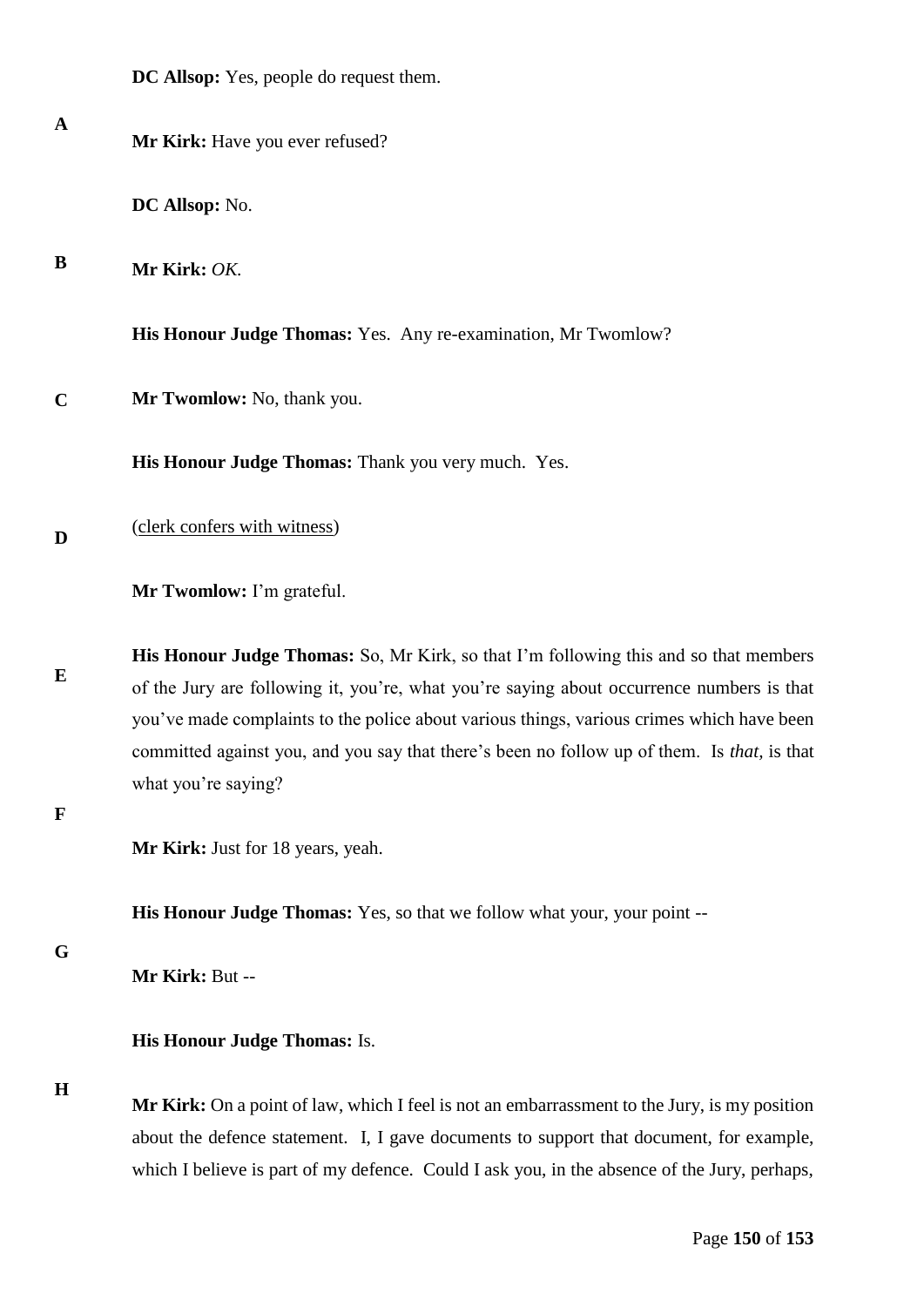if I'm allowed to put that document, because it's a Prosecution *evidence* document before the Jury, why can they not have at the beginning of this trial my defence statement and a copy of my interrogation at Port Talbot Police Station that took 16 hours or whatever it took?

**His Honour Judge Thomas:** I, I, I don't go want to go through the question of defence statements. You and I have discussed this on several occasions before. If you want to do that in front of the Jury, then that's your prerogative. But …

**Mr Kirk:** No.

**C His Honour Judge Thomas:** I don't propose to go through the question of defence statements at the moment unless you actively encourage me to do so.

**D Mr Kirk:** It, it, it's just for clarification that, that, that if they had my statement that I served on the police when I was arrested, at the beginning of the trial instead of the very end, it might allow them to understand the importance of Prosecution evidence as it comes through the Court.

**E F His Honour Judge Thomas:** What, what the defence statement needs and what you might be able to help us with at this stage is, is this. The first question the Jury have to decide is whether or not you were in possession of that gun. Now, the answer to that is either yes or no. *Now,* I don't know if you accept that you were in possession of that gun or not, and that is the first thing that we'd like to know. Are, are you able to tell us if you accept that you were in possession of the gun or not?

> **Mr Kirk:** You're asking me to answer that question before I've heard the completeness of the Prosecution case.

**G**

**A**

**B**

**His Honour Judge Thomas:** The second question is, if you were in possession of it, is it a prohibited, prohibited weapon? Now, again the answer to that is, from your point of view, either yes or no, and we don't yet know whether you accept that it was a prohibited weapon or say it was not a prohibited weapon.

**H**

**Mr Kirk:** Yes, but the bit I'm on about is, when the music stops, who's holding, who's holding the baby? Is this a case of a, a weapon that has been considered by somebody is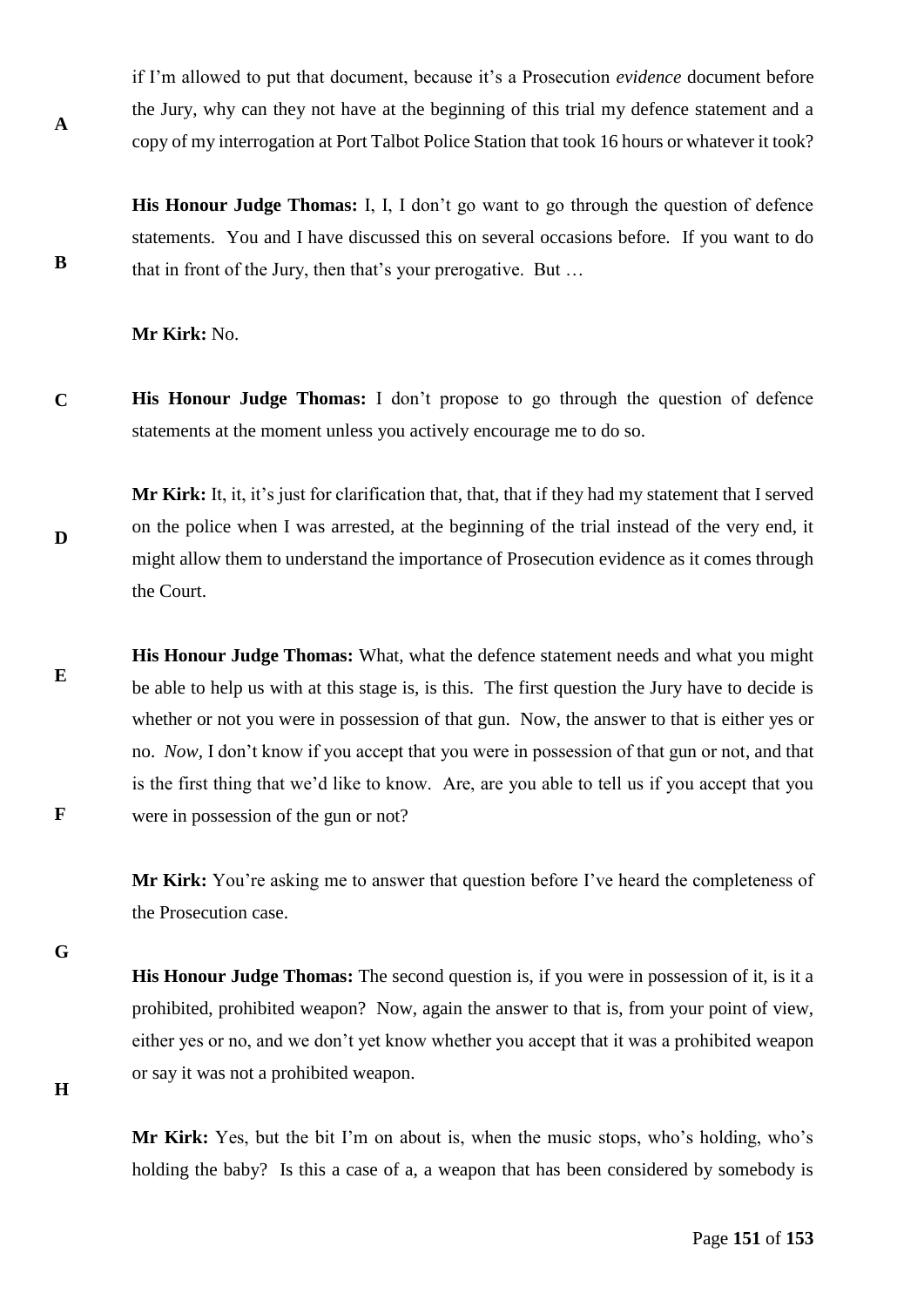unlawful because I happen to be holding it at the time, I'm being the one that's prosecuted, or is this an action that's been brought maliciously against Maurice Kirk?

**His Honour Judge Thomas:** Well, that, that may well be something the Jury will have to decide. But before …

**B Mr Kirk:** Oh, I --

**His Honour Judge Thomas:** Perhaps --

**C Mr Kirk:** Decided on the day I was arrested, Your Honour.

**His Honour Judge Thomas:** Yes, but you, the, the first question that remains is this, so that we can make some progress in seeing what's happening. *It,* it would be nice if you were able to tell us now whether you accept or do not accept that you were ever in possession of that gun.

**Mr Kirk:** Your Honour, if you think I'm going to assist you in stopping this trial, I'm not. I want to hear the full Prosecution evidence, to have the chance to cross-examine, to get the information that I need, for obvious purposes, that you know more about than you are prepared to admit.

**F His Honour Judge Thomas:** I know nothing more than what is in the papers in this case, access to which you have had, Mr Kirk. I'm simply trying to see if we can move on with relevant matters. That is to say whether you're prepared to enlighten us as to whether you accept or do not accept that you were in possession of the gun.

**G Mr Kirk:** *OK, Your Honour.* 

> **His Honour Judge Thomas:** Well, there we are. Thank you. 10:30 tomorrow morning, members of the Jury. Thank you very much. Please remember it's very important not to discuss the case, particularly as this may, as I told you yesterday, have some media coverage. Thank you very much. And we'll see if overnight we can do something about the, the heating.

**A**

**D**

**E**

**H**